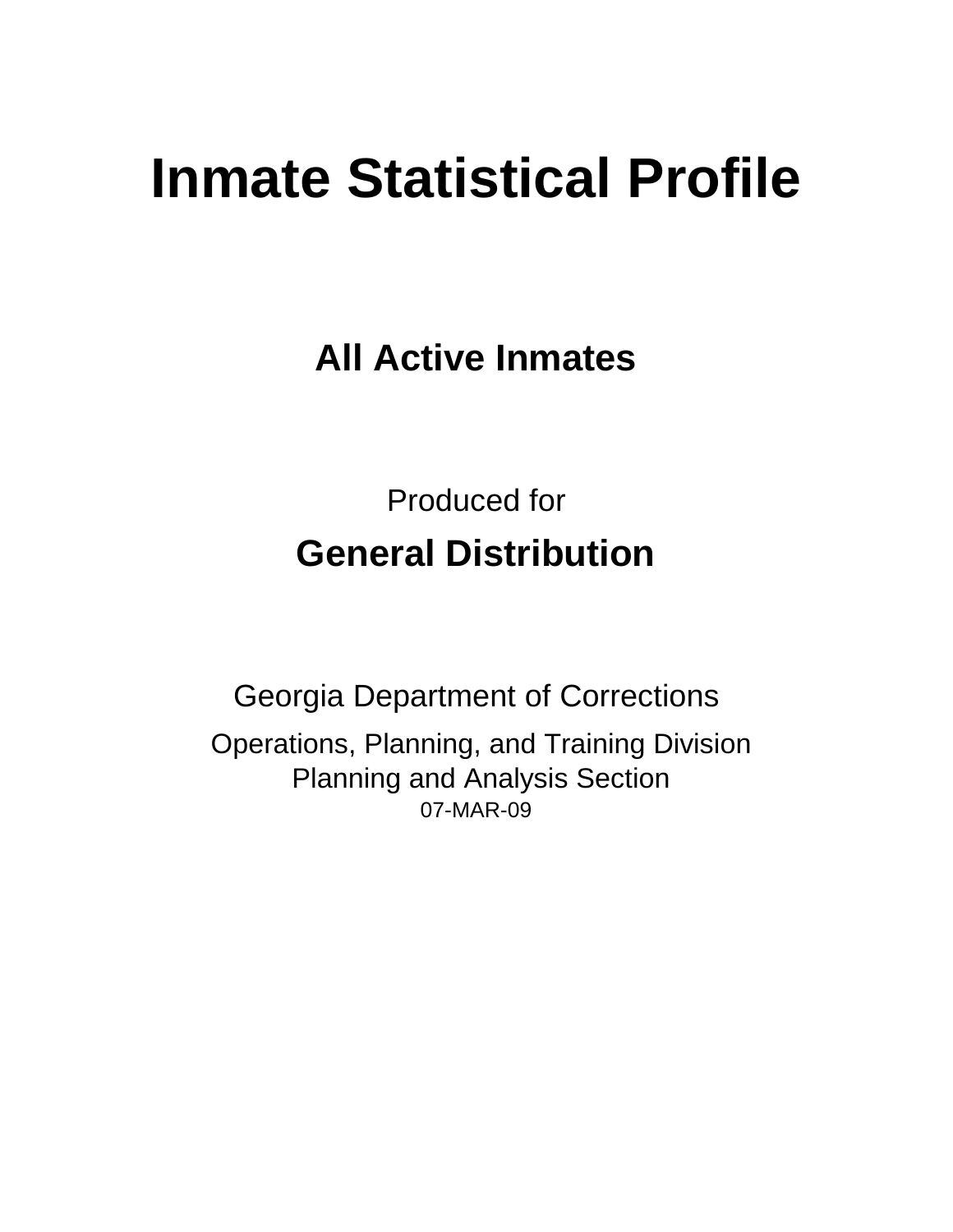**Contents** 

**All Active Inmates**

Produced for **General Distribution**

# Table of Contents

|    | <b>Demographic information</b>                                       |
|----|----------------------------------------------------------------------|
|    | 5 Current age, broken out in ten year age groups                     |
|    | 6 Race group                                                         |
|    | 7 Hispanic Origin                                                    |
|    | 8 Marital status, self-reported at entry to prison                   |
|    | 9 Number of children, self-reported at entry to prison               |
|    | 10 Religious affiliation, self-reported at entry to prison           |
|    | 11 Home county - self-reported at entry to prison                    |
|    | 16 Environment to age 16, self-reported at entry to prison           |
|    | 17 Guardian status to age 16, self-reported at entry to prison       |
|    | 18 Employment status before prison, self-reported at entry to prison |
|    | 19 Age at admission                                                  |
|    | 21 Age at release                                                    |
|    | 22 Height, measured at entry to prison                               |
|    | 24 Weight, measured at entry to prison                               |
|    | 26 Military service                                                  |
|    | <b>Correctional information</b>                                      |
|    | 27 Type of admission to prison                                       |
|    | 28 Current / last security status                                    |
|    | 29 Current / last institution type                                   |
|    | 30 Institution type - transitional centers                           |
|    | 31 Institution type - mental hospitals                               |
|    | 32 Institution type - county prisons                                 |
|    | 33 Institution type - state prisons                                  |
|    | 35 Institution type - private prisons                                |
|    | 36 Institution type - prison annexes                                 |
| 37 | Institution type - pre-release centers                               |
|    | 38 Institution type - inmate boot camp                               |
|    | 39 Number of disciplinary reports                                    |
|    | 40 Number of transfers                                               |
|    | 41 Number of escapes                                                 |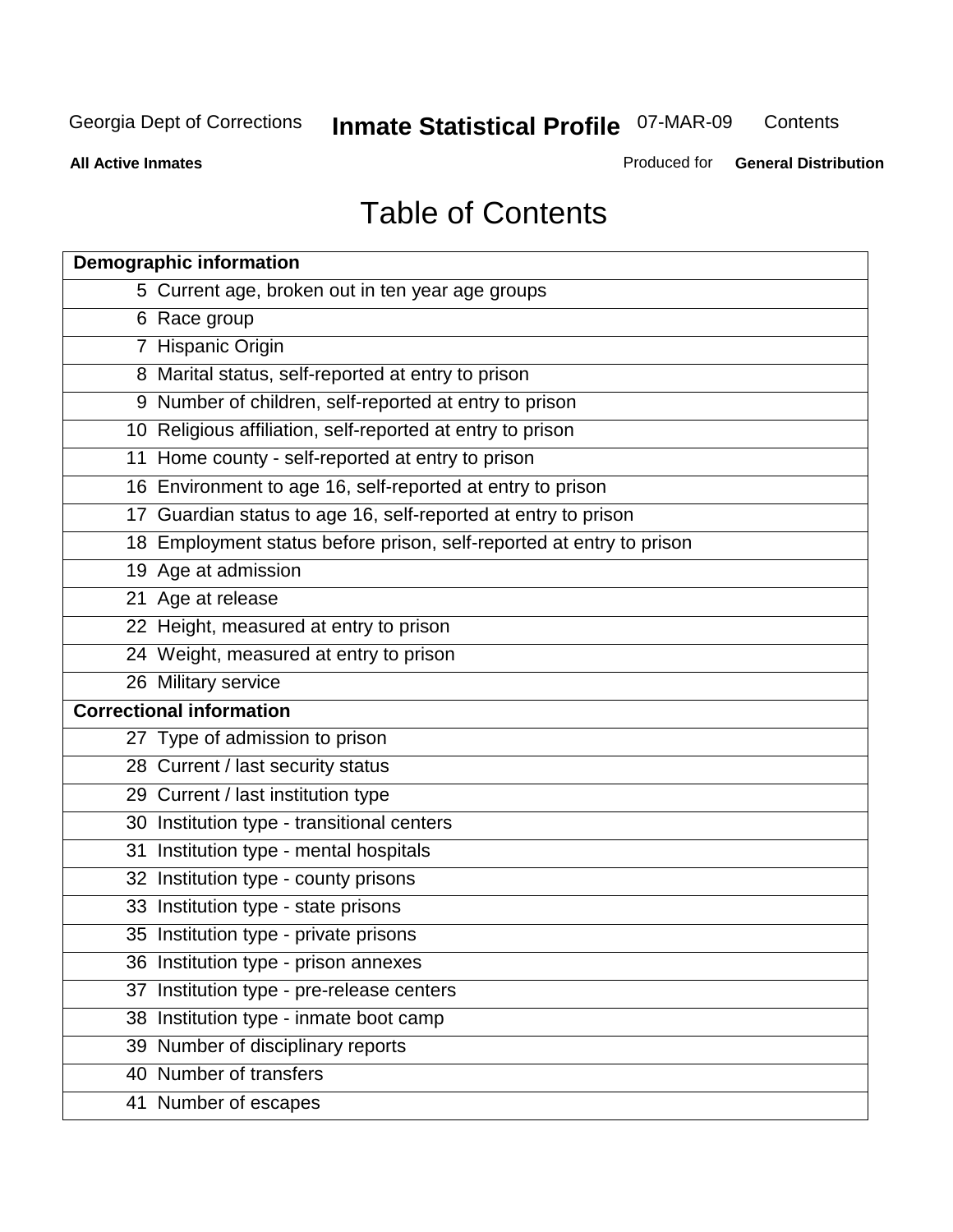**Contents** 

**All Active Inmates**

Produced for **General Distribution**

# Table of Contents

| <b>Correctional information</b>                                  |
|------------------------------------------------------------------|
| 42 Probable future release type of still active inmates          |
| 43 Actual release type                                           |
| 44 Time served in current (or last) institution                  |
| Educational, psychological and physical information              |
| 45 Highest grade level attained                                  |
| 46 Culture fair IQ scores                                        |
| 47 Wide Range Achievement Test (WRAT) reading score              |
| 48 Wide Range Achievement Test (WRAT) math score                 |
| 49 Wide Range Achievement Test (WRAT) spelling score             |
| 50 Scope of substance abuse - summary                            |
| 51 Scope of substance abuse - detail                             |
| 52 Current / last mental health treatment level                  |
| 53 PULHESDWIT medical scale - 'P' overall condition ('P'hysical) |
| 54 PULHESDWIT medical scale - 'U' upper body                     |
| 55 PULHESDWIT medical scale - 'L' lower body                     |
| 56 PULHESDWIT medical scale - 'H' hearing                        |
| 57 PULHESDWIT medical scale - 'E' vision                         |
| 58 PULHESDWIT medical scale -'S' psychiatric                     |
| 59 PULHESDWIT medical scale - 'D' dental                         |
| 60 PULHESDWIT medical scale - 'W' work ability                   |
| 61 PULHESDWIT medical scale - 'I' impairment                     |
| 62 PULHESDWIT medical scale - 'T' transportability               |
| 63 Criminality in family, self-reported                          |
| 64 Alcoholism in family, self-reported                           |
| 65 Drug abuse in family, self-reported                           |
| 66 Subjected to frequent beatings, self-reported                 |
| 67 Father absent during inmate's childhood                       |
| 68 Mother absent during inmate's childhood                       |
| <b>Crimes and criminal history information</b>                   |
| 69 Number of prior Georgia incarcerations                        |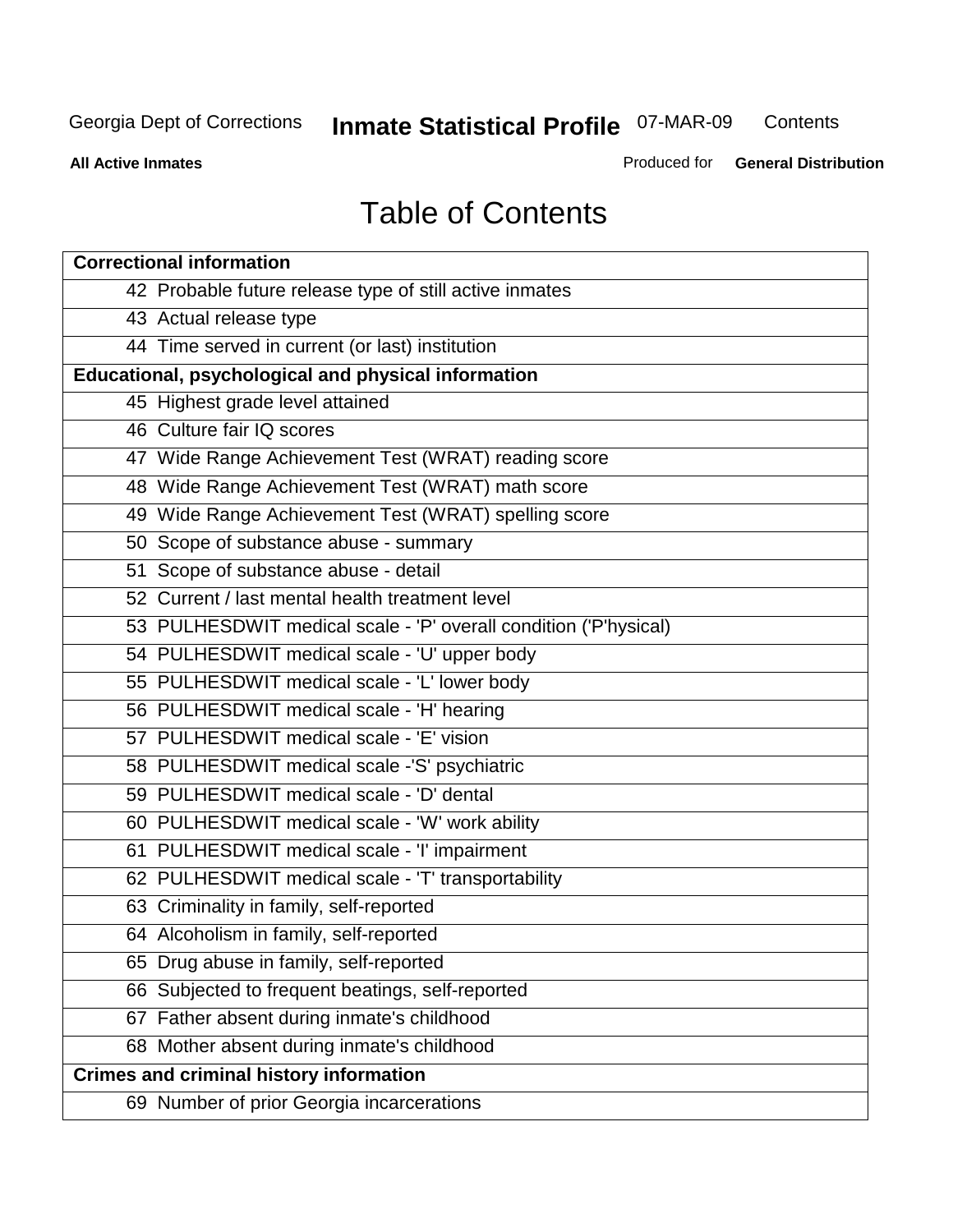**Contents** 

**All Active Inmates**

Produced for **General Distribution**

# Table of Contents

| <b>Crimes and criminal history information</b>                 |
|----------------------------------------------------------------|
| 70 Prison sentence in years                                    |
| 71 Primary offense, broken out into felonies vs misdemeanors   |
| 72 Primary offense, broken out into six broad crime categories |
| 73 Primary offense, detailed offense code                      |
| 81 County of conviction of primary offense                     |
| 86 Circuit of conviction of primary offense                    |
| 88 Years served (jail + prison) in this incarceration          |
| <b>Medical information</b>                                     |
| 89 Results of most recent HIV test                             |
| 90 Results of most recent tuberculosis test                    |
| 91 Results of most recent syphilis test                        |
| 92 Results of most recent Hepatitis-C test                     |
| 93 Results of most recent pregnancy test                       |
| 94 Results of most recent diabetes test                        |
| 95 Results of most recent hypertension test                    |
| 96 Results of most recent asthma test                          |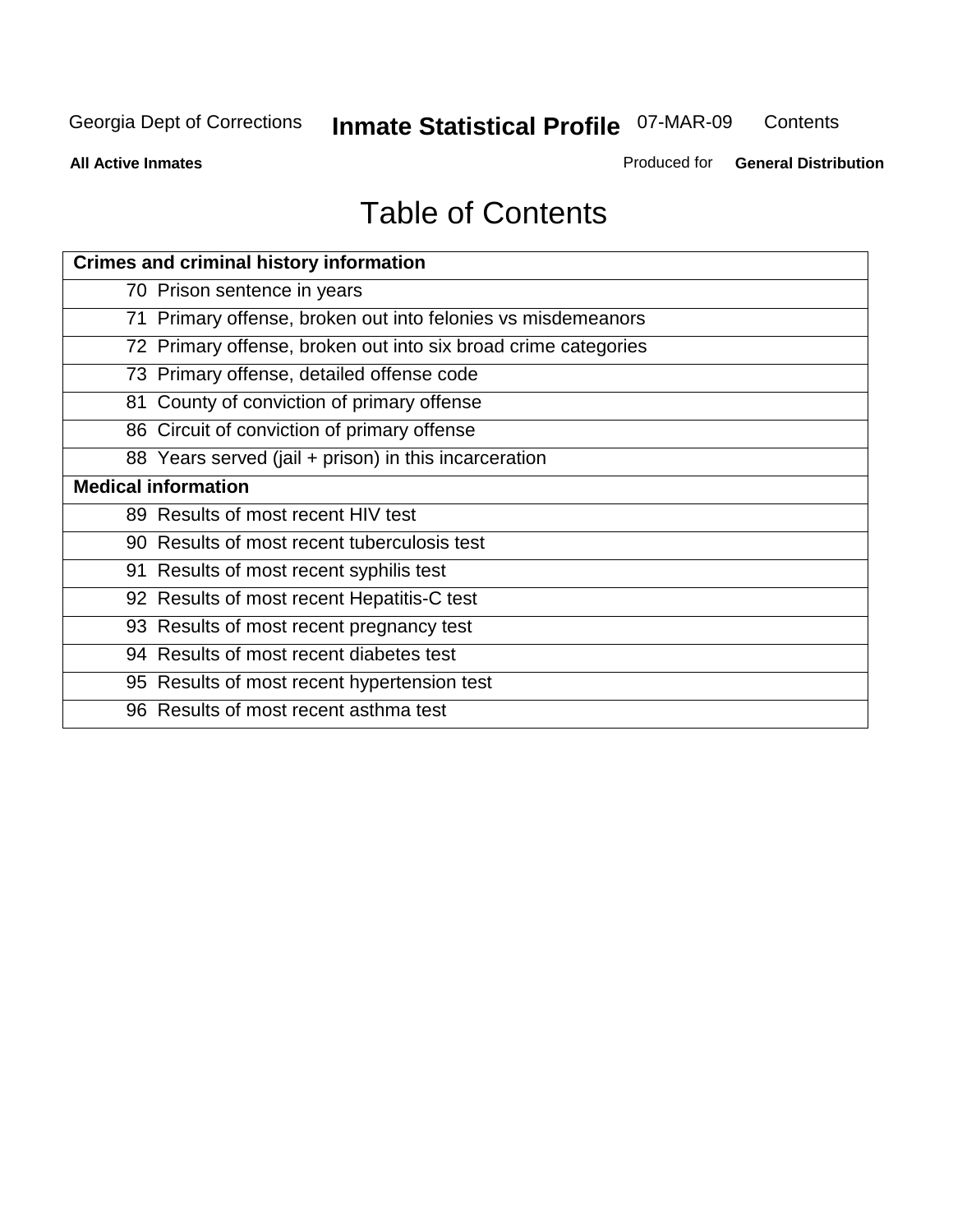### **All Active Inmates**

### Produced for **General Distribution**

### Current age, broken out in ten-year age groups

|                          |              | <b>Male</b> |        |              | <b>Female</b> |          |              | <b>Total</b> |
|--------------------------|--------------|-------------|--------|--------------|---------------|----------|--------------|--------------|
| <b>Current Age</b>       | <b>Count</b> | Col %       | Row %  | <b>Count</b> | Col %         | Row %    | <b>Total</b> | Col %        |
| <b>Teens (1-19)</b>      | 1,002        | $2.03\%$    | 96.07% | 41           | 1.10%         | 3.93%    | 1,043        | 1.97%        |
| <b>Twenties (20-29)</b>  | 15,368       | 31.21%      | 93.82% | 1,013        | 27.30%        | $6.18\%$ | 16,381       | $30.94\%$    |
| <b>Thirties (30-39)</b>  | 14,515       | 29.48%      | 91.94% | 1,272        | 34.28%        | 8.06%    | 15,787       | 29.81%       |
| <b>Forties (40-49)</b>   | 11,627       | 23.61%      | 91.95% | 1,018        | 27.43%        | 8.05%    | 12,645       | 23.88%       |
| <b>Fifties (50-59)</b>   | 5,271        | 10.70%      | 94.48% | 308          | $8.30\%$      | $5.52\%$ | 5,579        | 10.54%       |
| <b>Sixties (60-69)</b>   | ا 1.244      | 2.53%       | 96.36% | 47           | 1.27%         | 3.64%    | 1,291        | 2.44%        |
| Seventy + (70 and above) | 214          | 0.43%       | 94.69% | 12           | 0.32%         | 5.31%    | 226          | 0.43%        |
| <b>Total Reported</b>    | 49,241       | 100%        | 92.99% | 3,711        | 100%          | 7.01%    | 52,952       | 100.0%       |

| <b>Not Renor</b><br>المتعاقب والمراجع<br><b>rtea</b> |        |        |        |
|------------------------------------------------------|--------|--------|--------|
| <b>Total</b>                                         | 49,241 | , 74 A | 52,952 |

| <b>Mean</b><br>(average) | 36.39     | 36.54 | 36.40 |
|--------------------------|-----------|-------|-------|
| Median (middle)          | 25<br>JJ. | 36    | 35    |
| Mode<br>(most frequent)  | 28        | 30    | 28    |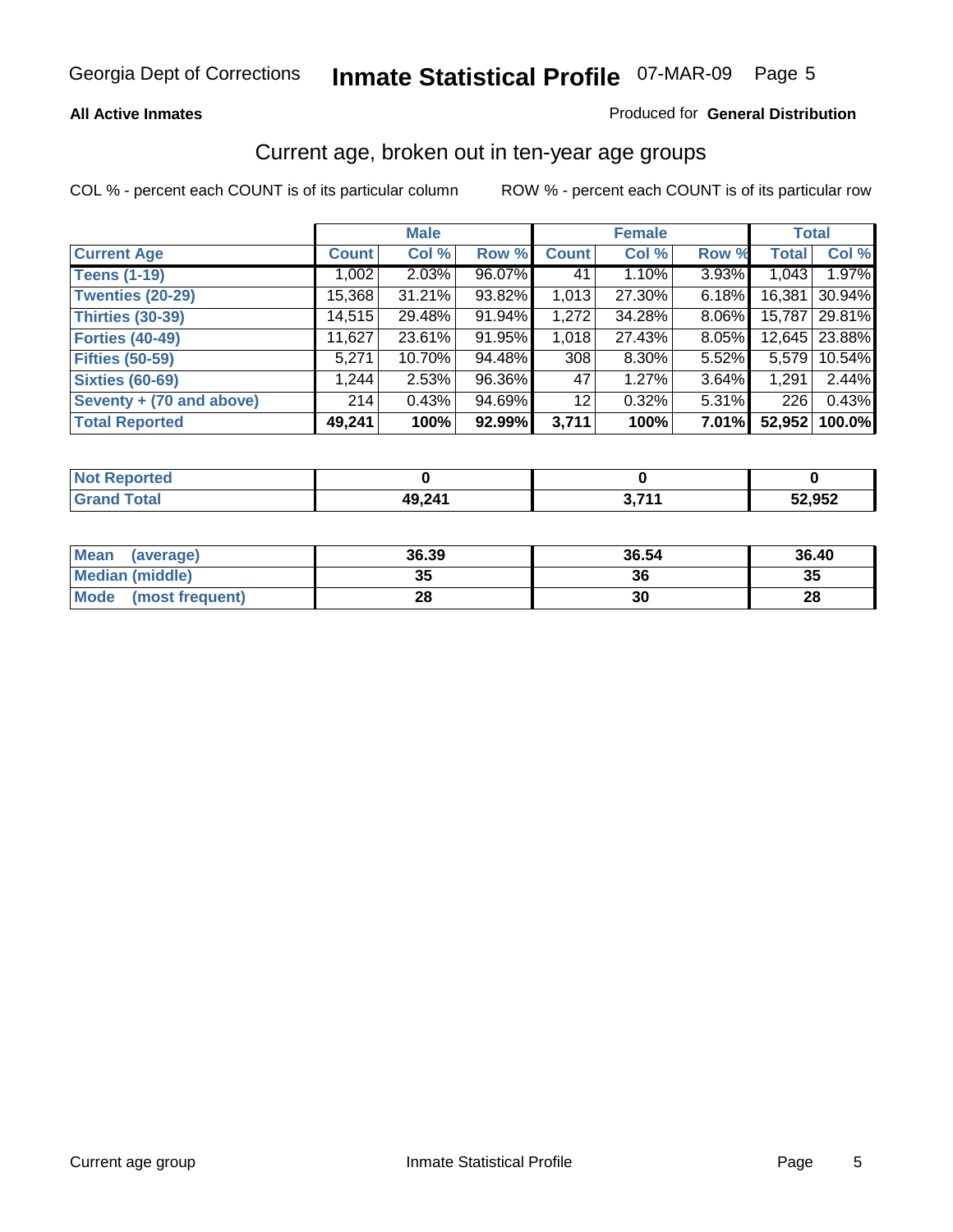**All Active Inmates**

### Produced for **General Distribution**

# Race group

|                       |              | <b>Male</b> |                    |       | <b>Female</b> |          |        | <b>Total</b> |
|-----------------------|--------------|-------------|--------------------|-------|---------------|----------|--------|--------------|
| <b>Race Group</b>     | <b>Count</b> | Col %       | <b>Row % Count</b> |       | Col %         | Row %    | Total  | Col %        |
| <b>White</b>          | 17,756       | 36.24%      | 90.07%             | 1,958 | 52.92%        | 9.93%    | 19,714 | 37.41%       |
| <b>Black</b>          | 31,112       | 63.50%      | 94.73%             | 1,732 | 46.81%        | $5.27\%$ | 32,844 | 62.33%       |
| <b>Indian</b><br>3    | 68           | $.14\%$     | 97.14%             | 2     | .05%          | $2.86\%$ | 70     | .13%         |
| <b>Asian</b>          | 58           | $.12\%$     | 87.88%             | 8     | .22%          | 12.12%   | 66     | .13%         |
| <b>Total Reported</b> | 48,994       | 100%        | 92.98%             | 3,700 | 100%          | $7.02\%$ | 52,694 | 100%         |

| - - -<br>44 I |     | 258           |
|---------------|-----|---------------|
| 49 241        | 744 | 52.052<br>JJZ |

|  | $Mc$ | Black | White<br>$ -$ | 21904<br>DIACK |
|--|------|-------|---------------|----------------|
|--|------|-------|---------------|----------------|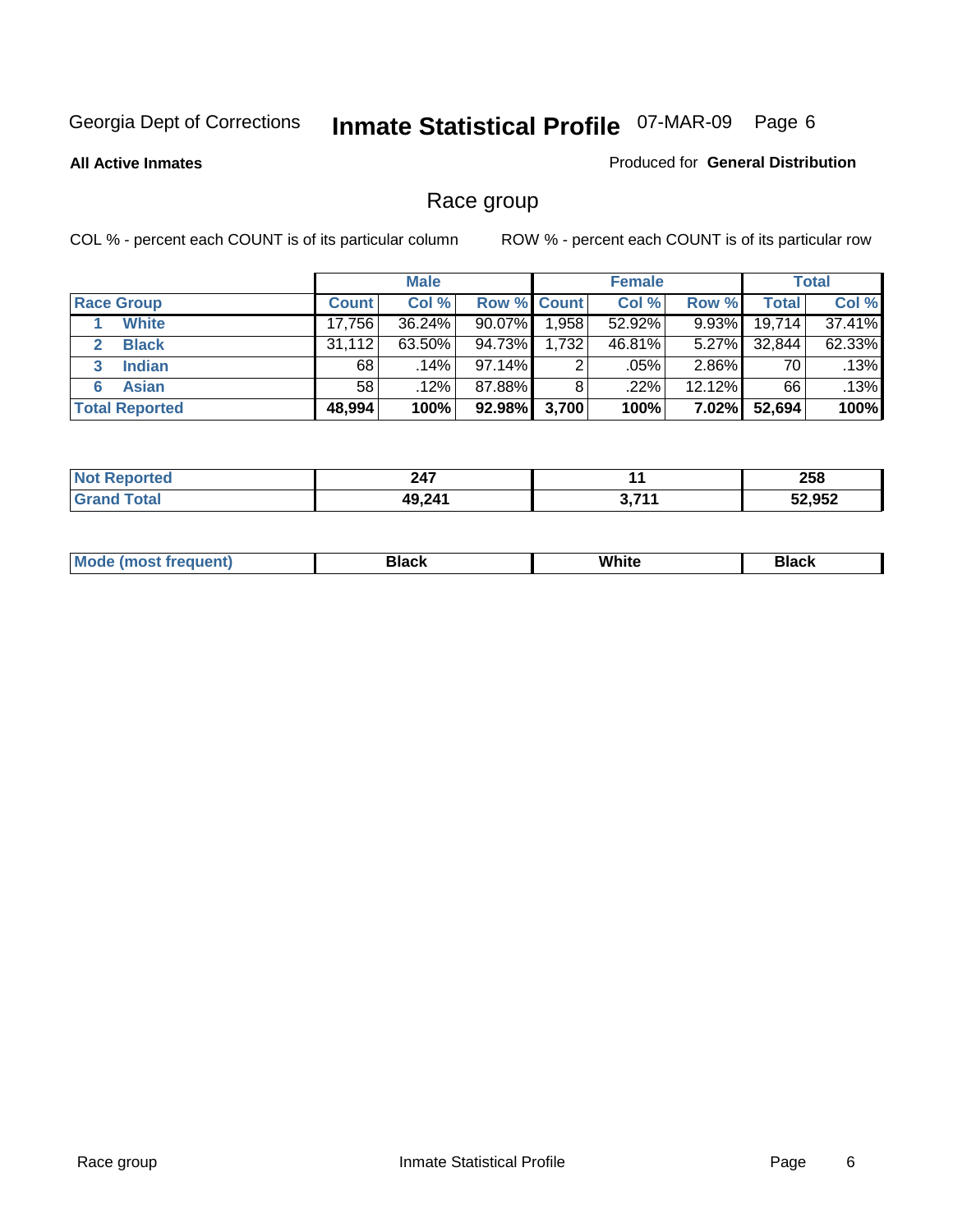**All Active Inmates**

Produced for **General Distribution**

### Hispanic Origin

COL % - percent each COUNT is of its particular column ROW % - percent each COUNT is of its particular row

|                        |              | <b>Male</b> |                    |     | <b>Female</b> |          |        | <b>Total</b> |
|------------------------|--------------|-------------|--------------------|-----|---------------|----------|--------|--------------|
| <b>Hispanic Origin</b> | <b>Count</b> | Col %       | <b>Row % Count</b> |     | Col %         | Row %    | Total  | Col %        |
| <b>Non Hispanic</b>    | 46.757       | 94.96%      | 92.86% 3,593       |     | 96.82%        | 7.14%    | 50,350 | $95.09\%$    |
| <b>Hispanic</b>        | 2,484        | $5.04\%$    | 95.47%             | 118 | 3.18%         | 4.53%    | 2,602  | 4.91%        |
| <b>Total Reported</b>  | 49,241       | 100%        | 92.99% 3,711       |     | 100%          | $7.01\%$ | 52,952 | 100%         |

**An inmate is counted as Hispanic if** 

**(a) he self-reported as Hispanic during the diagnostic process, or** 

**(b) his primary language is Spanish, or** 

**(c) he claimed birth or citizenship in Spain or a Latin American country, or** 

**(d) he had a common Spanish surname such as Lopez or Garcia**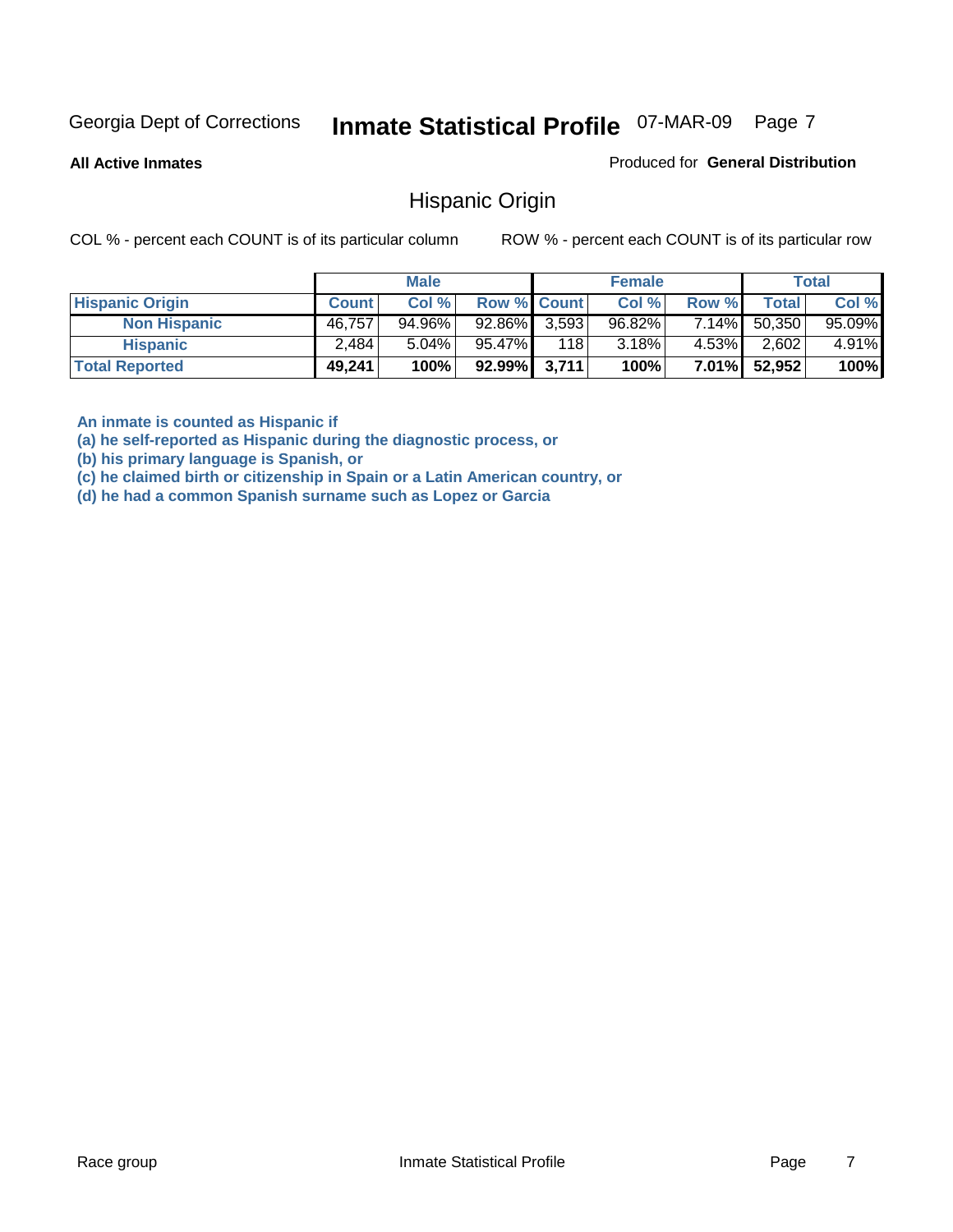### **All Active Inmates**

### Produced for **General Distribution**

# Marital status, self-reported at entry to prison

|                                  | <b>Male</b>  |           |        | <b>Female</b> |        |          | <b>Total</b> |        |
|----------------------------------|--------------|-----------|--------|---------------|--------|----------|--------------|--------|
| <b>Marital Status</b>            | <b>Count</b> | Col %     | Row %  | <b>Count</b>  | Col %  | Row %    | <b>Total</b> | Col %  |
| <b>Single</b>                    | 29,456       | $62.05\%$ | 94.39% | 1,752         | 48.97% | 5.61%    | 31,208       | 61.13% |
| <b>Married</b><br>$\overline{2}$ | 5,955        | 12.54%    | 91.49% | 554           | 15.48% | $8.51\%$ | 6,509        | 12.75% |
| <b>Separated</b><br>3            | 2,535        | 5.34%     | 86.08% | 410           | 11.46% | 13.92%   | 2,945        | 5.77%  |
| <b>Divorced</b><br>4             | 5,736        | 12.08%    | 90.43% | 607           | 16.96% | 9.57%    | 6,343        | 12.42% |
| <b>Widowed</b><br>5              | 589          | 1.24%     | 79.49% | 152           | 4.25%  | 20.51%   | 741          | 1.45%  |
| <b>Common Law</b><br>6           | 3,204        | 6.75%     | 96.89% | 103           | 2.88%  | 3.11%    | 3,307        | 6.48%  |
| <b>Total Reported</b>            | 47,475       | 100%      | 92.99% | 3,578         | 100%   | $7.01\%$ | 51,053       | 100%   |

| 766                    | 133        | .899   |
|------------------------|------------|--------|
| .24 <sub>1</sub><br>Δu | - -<br>. . | 52,952 |

|  | Mode (most f<br>freauent) | . | 'inale | nale |  |
|--|---------------------------|---|--------|------|--|
|--|---------------------------|---|--------|------|--|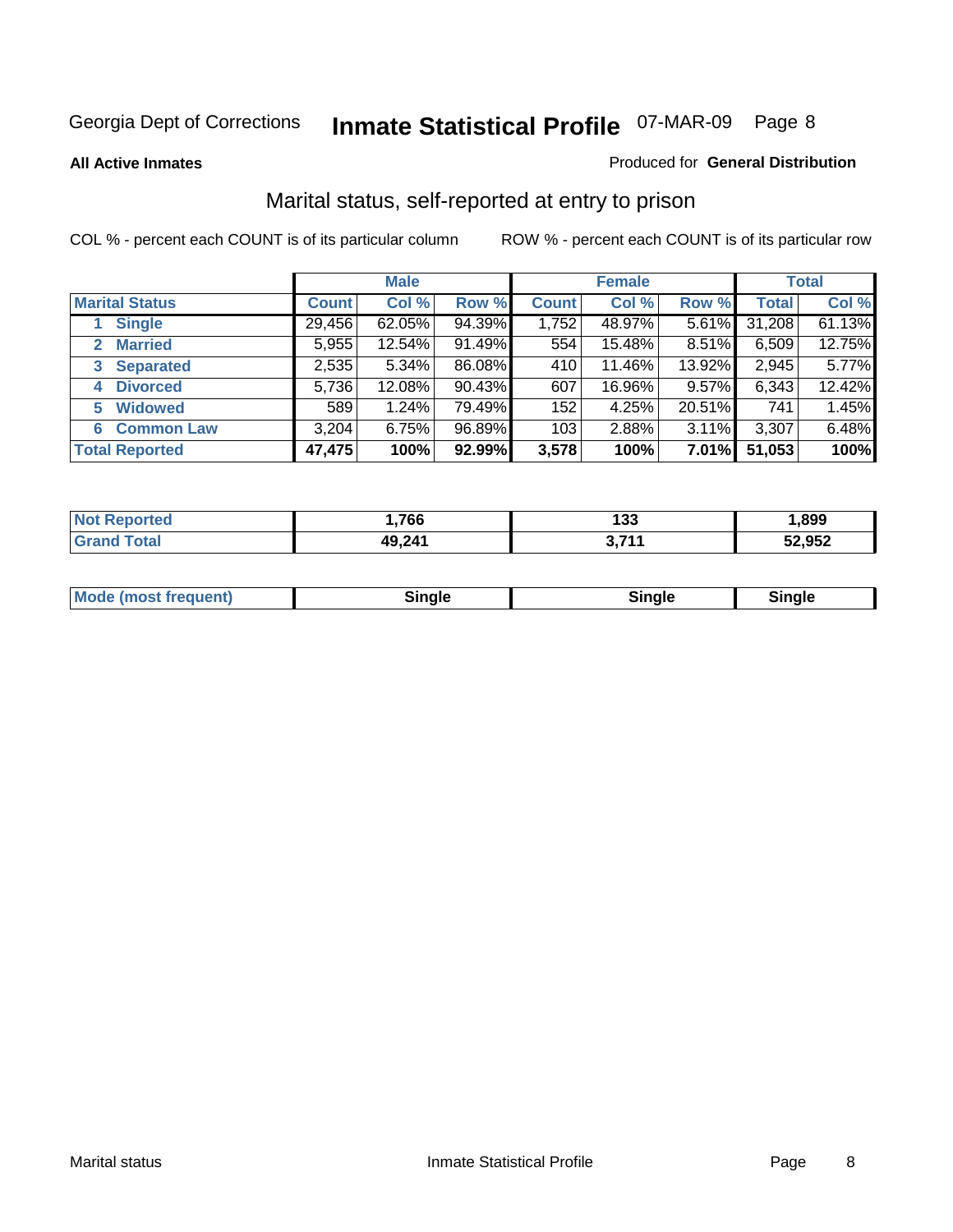### **All Active Inmates**

### Produced for **General Distribution**

# Number of children, self reported at entry to prison

|                           |              | <b>Male</b> |         |              | <b>Female</b> |          | <b>Total</b> |        |
|---------------------------|--------------|-------------|---------|--------------|---------------|----------|--------------|--------|
| <b>Number of Children</b> | <b>Count</b> | Col %       | Row %   | <b>Count</b> | Col %         | Row %    | <b>Total</b> | Col %  |
| $\bf{0}$                  | 20,152       | 41.38%      | 95.83%  | 878          | 23.72%        | 4.17%    | 21,030       | 40.14% |
|                           | 10,811       | 22.20%      | 94.14%  | 673          | 18.18%        | 5.86%    | 11,484       | 21.92% |
| $\overline{2}$            | 8,096        | 16.63%      | 90.25%  | 875          | 23.64%        | 9.75%    | 8,971        | 17.12% |
| 3                         | 4,927        | 10.12%      | 87.87%  | 680          | 18.37%        | 12.13%   | 5,607        | 10.70% |
| 4                         | 2,493        | 5.12%       | 88.15%  | 335          | 9.05%         | 11.85%   | 2,828        | 5.40%  |
| 5                         | 1,146        | 2.35%       | 88.84%  | 144          | 3.89%         | 11.16%   | 1,290        | 2.46%  |
| $6\phantom{a}$            | 559          | 1.15%       | 88.17%  | 75           | 2.03%         | 11.83%   | 634          | 1.21%  |
| 7                         | 264          | 0.54%       | 92.31%  | 22           | 0.59%         | 7.69%    | 286          | 0.55%  |
| 8                         | 114          | 0.23%       | 91.94%  | 10           | 0.27%         | $8.06\%$ | 124          | 0.24%  |
| 9                         | 61           | 0.13%       | 92.42%  | 5            | 0.14%         | 7.58%    | 66           | 0.13%  |
| 10                        | 28           | 0.06%       | 84.85%  | 5            | 0.14%         | 15.15%   | 33           | 0.06%  |
| Over 10                   | 44           | 0.09%       | 100.00% |              |               |          | 44           | 0.08%  |
| <b>Total Reported</b>     | 48,695       | 100%        | 92.93%  | 3,702        | 100%          | 7.07%    | 52,397       | 100.0% |

| . . | 547<br>$\sim$ $\sim$ |     | 553    |
|-----|----------------------|-----|--------|
|     | 10.22<br>.203        | 74. | 52.950 |

| <b>Mean</b><br>(average) | ∣.34 | 1.97 | .38 |
|--------------------------|------|------|-----|
| <b>Median (middle)</b>   |      |      |     |
| Mode<br>(most frequent)  |      |      |     |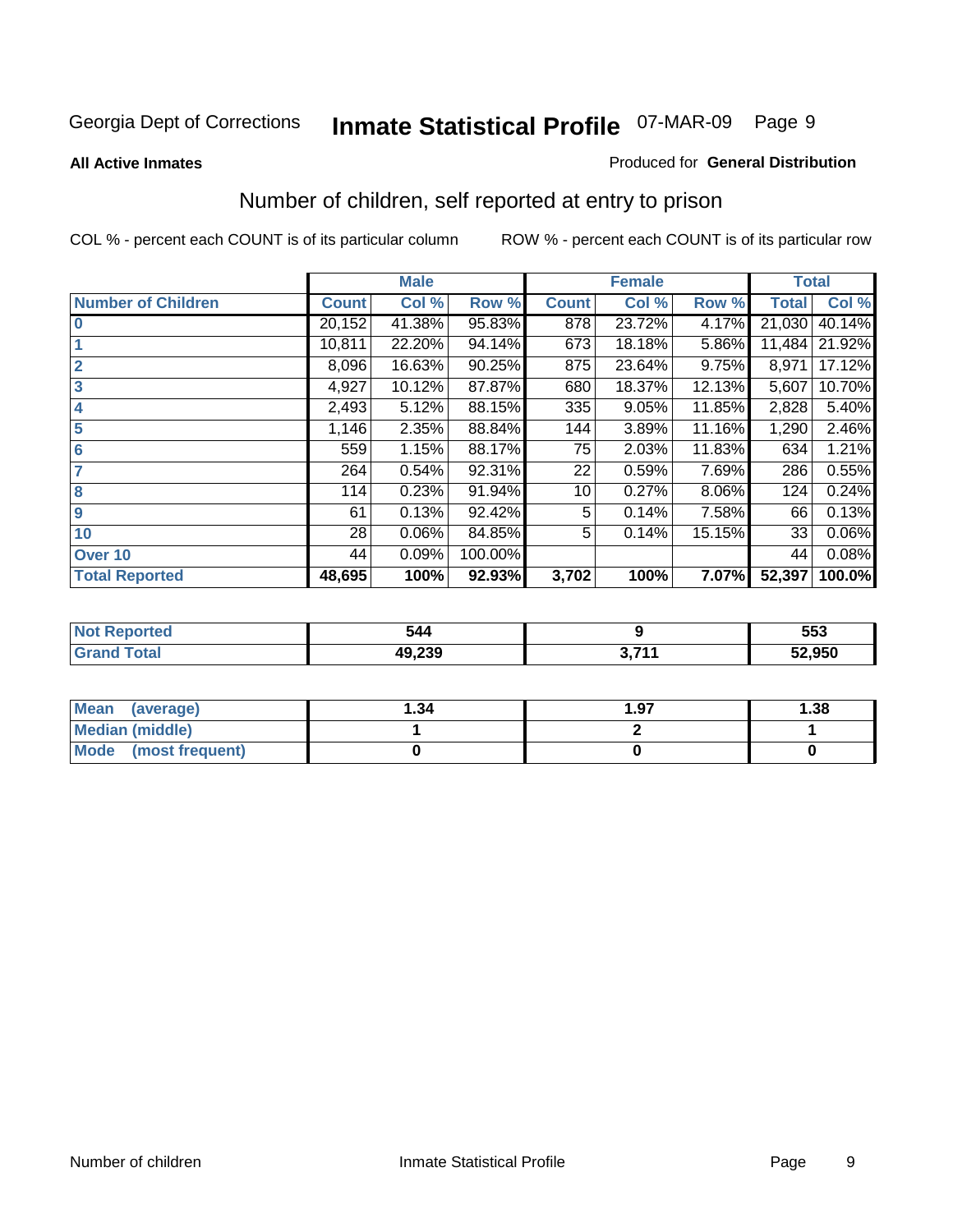### **All Active Inmates**

### Produced for **General Distribution**

# Religious affiliation, self-reported at entry to prison

|                  |                              |                 |        |         | <b>Female</b>   |        |        | <b>Total</b> |        |
|------------------|------------------------------|-----------------|--------|---------|-----------------|--------|--------|--------------|--------|
|                  | <b>Religious Affiliation</b> | <b>Count</b>    | Col %  | Row %   | <b>Count</b>    | Col %  | Row %  | <b>Total</b> | Col %  |
| 1                | <b>Islam</b>                 | 1,397           | 3.32%  | 97.90%  | $\overline{30}$ | .86%   | 2.10%  | 1,427        | 3.13%  |
| $\overline{2}$   | <b>Catholic</b>              | 2,222           | 5.27%  | 93.09%  | 165             | 4.71%  | 6.91%  | 2,387        | 5.23%  |
| 3                | <b>Baptist</b>               | 19,415          | 46.08% | 91.01%  | 1,917           | 54.74% | 8.99%  | 21,332       | 46.74% |
| 4                | <b>Methodist</b>             | 837             | 1.99%  | 87.19%  | 123             | 3.51%  | 12.81% | 960          | 2.10%  |
| 5                | <b>EpiscopIn</b>             | 66              | .16%   | 94.29%  | 4               | .11%   | 5.71%  | 70           | .15%   |
| 6                | <b>Presbytrn</b>             | 100             | .24%   | 94.34%  | 6               | .17%   | 5.66%  | 106          | .23%   |
| 7                | <b>Chc Of God</b>            | 484             | 1.15%  | 89.96%  | 54              | 1.54%  | 10.04% | 538          | 1.18%  |
| 8                | <b>Holiness</b>              | 1,536           | 3.65%  | 78.13%  | 430             | 12.28% | 21.87% | 1,966        | 4.31%  |
| $\boldsymbol{9}$ | <b>Jewish</b>                | 51              | .12%   | 98.08%  |                 | .03%   | 1.92%  | 52           | .11%   |
| 10               | <b>Anglican</b>              | $\overline{13}$ | .03%   | 92.86%  |                 | .03%   | 7.14%  | 14           | .03%   |
| 11               | <b>Grk Orthdx</b>            | 4               | .01%   | 66.67%  | $\overline{2}$  | .06%   | 33.33% | 6            | .01%   |
| 12               | <b>Hindu</b>                 | 8               | .02%   | 100.00% |                 |        |        | 8            | .02%   |
| 13               | <b>Buddhist</b>              | 48              | .11%   | 92.31%  | 4               | .11%   | 7.69%  | 52           | .11%   |
| 14               | <b>Taoist</b>                | 5               | .01%   | 100.00% |                 |        |        | 5            | .01%   |
| 15               | <b>Shintoist</b>             | 3               | .01%   | 100.00% |                 |        |        | 3            | .01%   |
| 16               | <b>Seven D Ad</b>            | 137             | .33%   | 93.84%  | 9               | .26%   | 6.16%  | 146          | .32%   |
| 17               | <b>Jehovah Wt</b>            | 438             | 1.04%  | 92.21%  | $\overline{37}$ | 1.06%  | 7.79%  | 475          | 1.04%  |
| 18               | <b>Latr Day S</b>            | 48              | .11%   | 94.12%  | $\overline{3}$  | .09%   | 5.88%  | 51           | .11%   |
| 20               | <b>Other Prot</b>            | 7,147           | 16.96% | 92.84%  | 551             | 15.73% | 7.16%  | 7,698        | 16.87% |
| 96               | <b>None</b>                  | 8,176           | 19.40% | 98.02%  | 165             | 4.71%  | 1.98%  | 8,341        | 18.28% |
|                  | <b>Total Reported</b>        | 42,135          | 100%   | 92.33%  | 3,502           | 100%   | 7.67%  | 45,637       | 100%   |

| 7,106  | 209<br>___ | 94F<br>נו נו |
|--------|------------|--------------|
| 49,241 | 744        | 52,952       |

| <b>Mode</b><br>frequent)<br>umost | 3aptist | 3aptist | <b>Baptist</b> |
|-----------------------------------|---------|---------|----------------|
|                                   |         |         |                |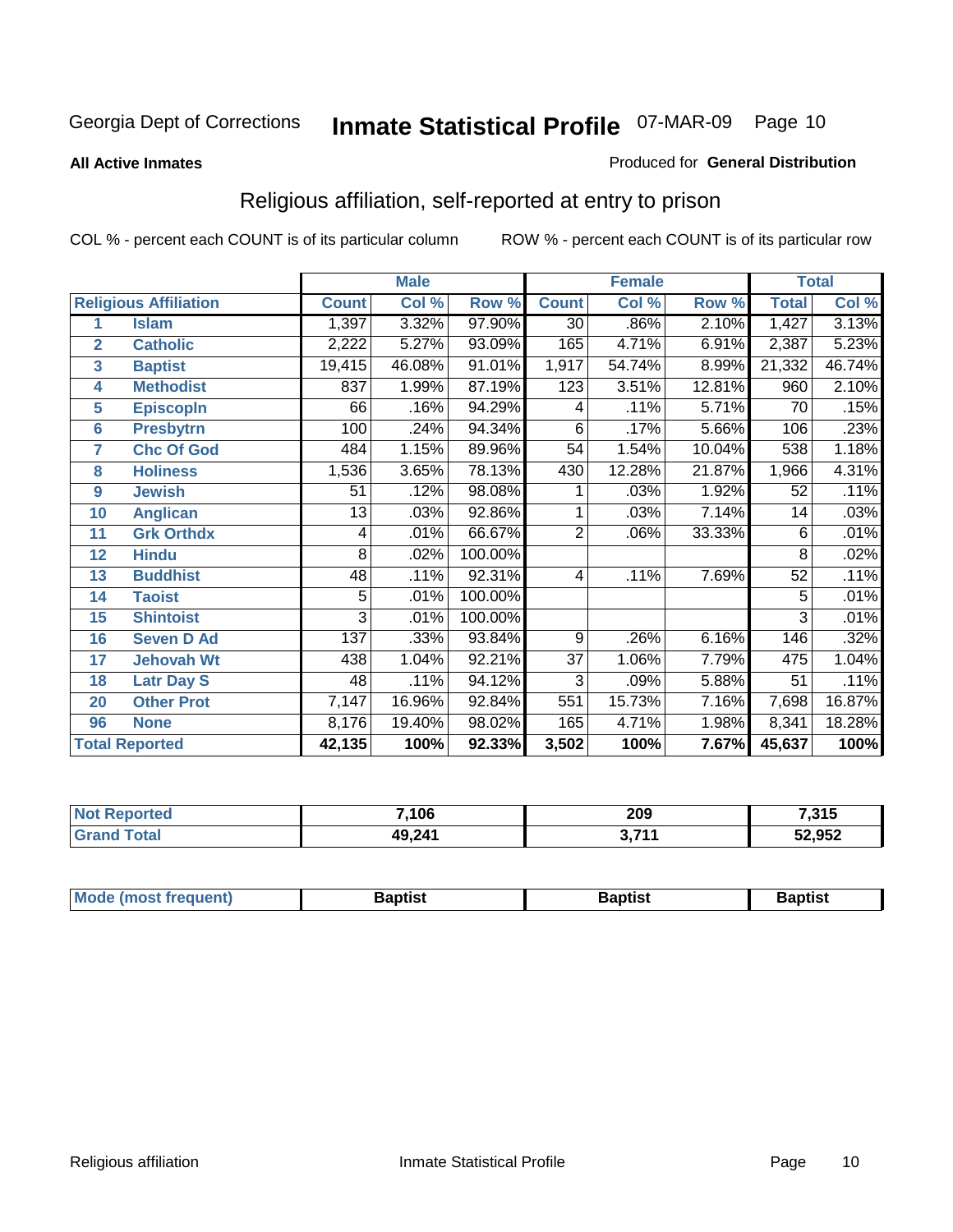Produced for **General Distribution**

### **All Active Inmates**

# Home county, self-reported at entry to prison

|                 |                      |                  | <b>Male</b> |        |                 | <b>Female</b> |        | <b>Total</b>     |       |
|-----------------|----------------------|------------------|-------------|--------|-----------------|---------------|--------|------------------|-------|
|                 | <b>Home County</b>   | <b>Count</b>     | Col %       | Row %  | <b>Count</b>    | Col %         | Row %  | <b>Total</b>     | Col % |
| 1               | <b>Appling</b>       | 103              | .22%        | 96.26% | 4               | .11%          | 3.74%  | 107              | .21%  |
| $\overline{2}$  | <b>Atkinson</b>      | 40               | .09%        | 97.56% | 1               | .03%          | 2.44%  | 41               | .08%  |
| 3               | <b>Bacon</b>         | 62               | .13%        | 96.88% | $\overline{2}$  | .06%          | 3.13%  | 64               | .13%  |
| 4               | <b>Baker</b>         | $\overline{10}$  | .02%        | 90.91% | $\mathbf 1$     | .03%          | 9.09%  | 11               | .02%  |
| 5               | <b>Baldwin</b>       | 284              | .61%        | 96.27% | $\overline{11}$ | .31%          | 3.73%  | 295              | .59%  |
| $6\phantom{1}6$ | <b>Banks</b>         | $\overline{47}$  | .10%        | 94.00% | $\overline{3}$  | .08%          | 6.00%  | $\overline{50}$  | .10%  |
| $\overline{7}$  | <b>Barrow</b>        | 250              | .54%        | 91.24% | $\overline{24}$ | .68%          | 8.76%  | $\overline{274}$ | .55%  |
| 8               | <b>Bartow</b>        | 502              | 1.08%       | 87.76% | $\overline{70}$ | 1.97%         | 12.24% | $\overline{572}$ | 1.14% |
| 9               | <b>Ben Hill</b>      | 228              | .49%        | 93.06% | $\overline{17}$ | .48%          | 6.94%  | $\overline{245}$ | .49%  |
| 10              | <b>Berrien</b>       | $\overline{75}$  | .16%        | 96.15% | $\overline{3}$  | .08%          | 3.85%  | 78               | .16%  |
| 11              | <b>Bibb</b>          | 1,163            | 2.49%       | 94.25% | $\overline{71}$ | 2.00%         | 5.75%  | 1,234            | 2.46% |
| 12              | <b>Bleckley</b>      | 81               | .17%        | 91.01% | $\overline{8}$  | .23%          | 8.99%  | 89               | .18%  |
| $\overline{13}$ | <b>Brantley</b>      | 49               | .10%        | 94.23% | $\overline{3}$  | .08%          | 5.77%  | $\overline{52}$  | .10%  |
| 14              | <b>Brooks</b>        | $\overline{59}$  | .13%        | 95.16% | $\overline{3}$  | .08%          | 4.84%  | 62               | .12%  |
| 15              | <b>Bryan</b>         | $\overline{87}$  | .19%        | 92.55% | $\overline{7}$  | .20%          | 7.45%  | $\overline{94}$  | .19%  |
| 16              | <b>Bulloch</b>       | 354              | .76%        | 93.40% | $\overline{25}$ | .70%          | 6.60%  | 379              | .75%  |
| 17              | <b>Burke</b>         | 192              | .41%        | 96.00% | $\overline{8}$  | .23%          | 4.00%  | $\overline{200}$ | .40%  |
| 18              | <b>Butts</b>         | $\overline{140}$ | .30%        | 92.72% | $\overline{11}$ | .31%          | 7.28%  | 151              | .30%  |
| 19              | <b>Calhoun</b>       | $\overline{36}$  | .08%        | 97.30% | $\mathbf{1}$    | .03%          | 2.70%  | $\overline{37}$  | .07%  |
| 20              | <b>Camden</b>        | 111              | .24%        | 94.07% | $\overline{7}$  | .20%          | 5.93%  | 118              | .23%  |
| 21              | <b>Candler</b>       | $\overline{89}$  | .19%        | 89.90% | $\overline{10}$ | .28%          | 10.10% | 99               | .20%  |
| 22              | <b>Carroll</b>       | 529              | 1.13%       | 89.97% | 59              | 1.66%         | 10.03% | 588              | 1.17% |
| 23              | <b>Catoosa</b>       | 199              | .43%        | 89.24% | $\overline{24}$ | .68%          | 10.76% | 223              | .44%  |
| 24              | <b>Charlton</b>      | 41               | .09%        | 97.62% | 1               | .03%          | 2.38%  | $\overline{42}$  | .08%  |
| 25              | <b>Chatham</b>       | 2,205            | 4.72%       | 95.04% | 115             | 3.23%         | 4.96%  | 2,320            | 4.62% |
| 26              | <b>Chattahoochee</b> | $\overline{25}$  | .05%        | 89.29% | 3               | .08%          | 10.71% | 28               | .06%  |
| 27              | <b>Chattooga</b>     | 229              | .49%        | 90.87% | $\overline{23}$ | .65%          | 9.13%  | 252              | .50%  |
| 28              | <b>Cherokee</b>      | $\overline{371}$ | .79%        | 88.33% | 49              | 1.38%         | 11.67% | 420              | .84%  |
| 29              | <b>Clarke</b>        | 433              | .93%        | 93.72% | 29              | .82%          | 6.28%  | 462              | .92%  |
| 30              | <b>Clay</b>          | $\overline{21}$  | .04%        | 95.45% | 1               | .03%          | 4.55%  | $\overline{22}$  | .04%  |
| $\overline{31}$ | <b>Clayton</b>       | 1,368            | 2.93%       | 93.70% | $\overline{92}$ | 2.59%         | 6.30%  | 1,460            | 2.91% |
| 32              | <b>Clinch</b>        | 38               | .08%        | 95.00% | 2               | .06%          | 5.00%  | 40               | .08%  |
| 33              | <b>Cobb</b>          | 2,219            | 4.75%       | 92.11% | 190             | 5.34%         | 7.89%  | 2,409            | 4.79% |
| 34              | <b>Coffee</b>        | 217              | .46%        | 92.34% | $\overline{18}$ | .51%          | 7.66%  | 235              | .47%  |
| 35              | <b>Colquitt</b>      | 293              | .63%        | 93.61% | $\overline{20}$ | .56%          | 6.39%  | $\overline{313}$ | .62%  |
| 36              | <b>Columbia</b>      | 170              | .36%        | 90.43% | 18              | .51%          | 9.57%  | 188              | .37%  |
| 37              | <b>Cook</b>          | 112              | .24%        | 90.32% | $\overline{12}$ | .34%          | 9.68%  | 124              | .25%  |
| 38              | <b>Coweta</b>        | 434              | .93%        | 92.74% | $\overline{34}$ | .96%          | 7.26%  | 468              | .93%  |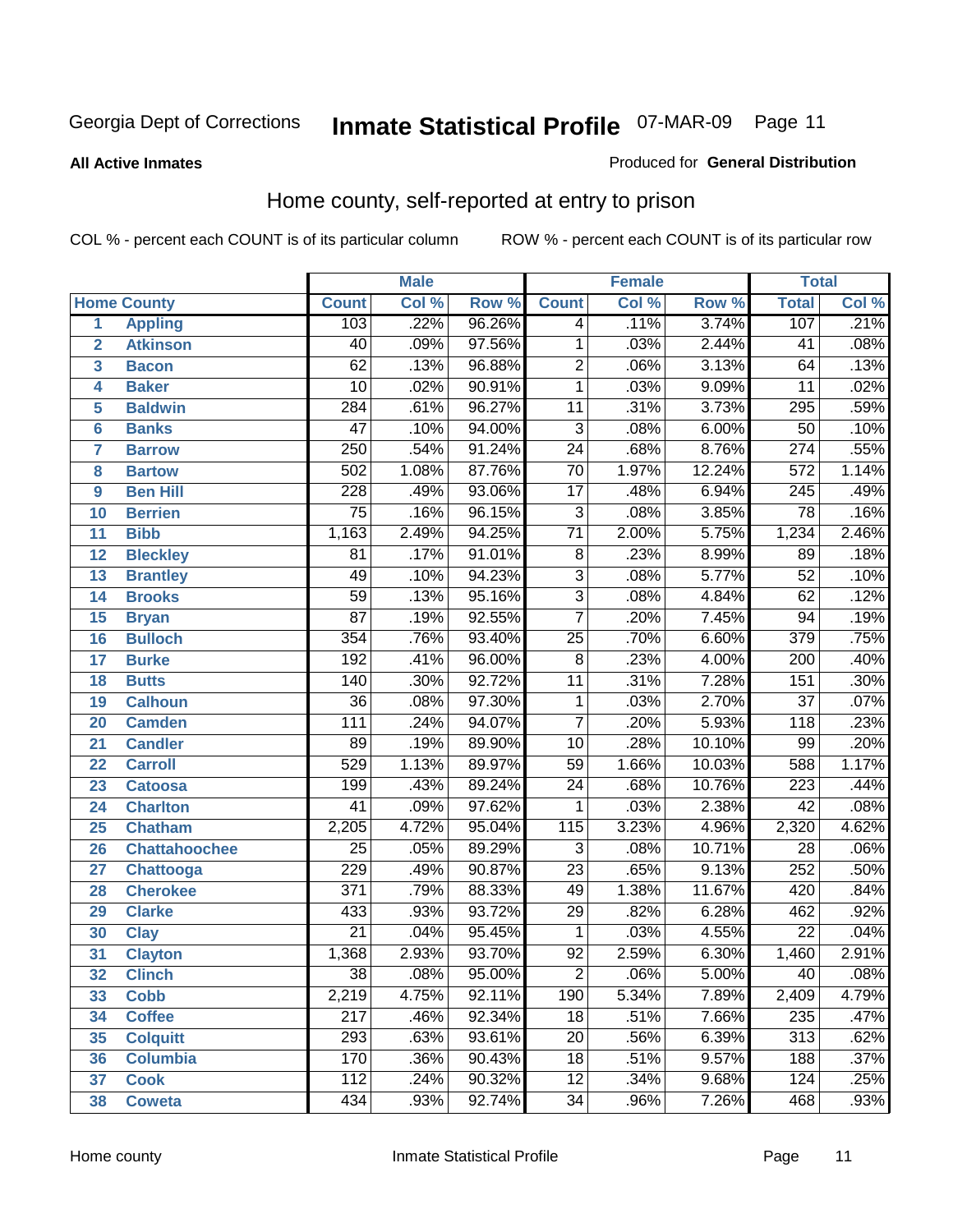**All Active Inmates**

### Produced for **General Distribution**

# Home county, self-reported at entry to prison

|                 |                    |                  | <b>Male</b> |                  |                  | <b>Female</b> |        | <b>Total</b>     |                            |  |
|-----------------|--------------------|------------------|-------------|------------------|------------------|---------------|--------|------------------|----------------------------|--|
|                 | <b>Home County</b> | <b>Count</b>     | Col %       | Row <sup>%</sup> | <b>Count</b>     | Col %         | Row %  | <b>Total</b>     | $\overline{\text{Col }^9}$ |  |
| 39              | <b>Crawford</b>    | $\overline{22}$  | .05%        | 84.62%           | 4                | .11%          | 15.38% | 26               | .05%                       |  |
| 40              | <b>Crisp</b>       | 229              | .49%        | 94.63%           | $\overline{13}$  | .37%          | 5.37%  | $\overline{242}$ | .48%                       |  |
| 41              | <b>Dade</b>        | 66               | .14%        | 92.96%           | $\overline{5}$   | .14%          | 7.04%  | $\overline{71}$  | .14%                       |  |
| 42              | <b>Dawson</b>      | 83               | .18%        | 93.26%           | $\overline{6}$   | .17%          | 6.74%  | $\overline{89}$  | .18%                       |  |
| 43              | <b>Decatur</b>     | 253              | .54%        | 94.05%           | $\overline{16}$  | .45%          | 5.95%  | 269              | .54%                       |  |
| 44              | <b>Dekalb</b>      | 2,456            | 5.26%       | 94.14%           | 153              | 4.30%         | 5.86%  | 2,609            | 5.19%                      |  |
| 45              | <b>Dodge</b>       | 137              | .29%        | 90.73%           | $\overline{14}$  | .39%          | 9.27%  | 151              | .30%                       |  |
| 46              | <b>Dooly</b>       | $\overline{80}$  | .17%        | 93.02%           | $\overline{6}$   | .17%          | 6.98%  | 86               | .17%                       |  |
| 47              | <b>Dougherty</b>   | 934              | 2.00%       | 94.25%           | $\overline{57}$  | 1.60%         | 5.75%  | 991              | 1.97%                      |  |
| 48              | <b>Douglas</b>     | 629              | 1.35%       | 91.16%           | 61               | 1.72%         | 8.84%  | 690              | 1.37%                      |  |
| 49              | <b>Early</b>       | $\overline{72}$  | .15%        | 97.30%           | $\overline{2}$   | .06%          | 2.70%  | $\overline{74}$  | .15%                       |  |
| 50              | <b>Echols</b>      | 7                | .01%        | 87.50%           | $\overline{1}$   | .03%          | 12.50% | 8                | .02%                       |  |
| $\overline{51}$ | Effingham          | $\overline{142}$ | .30%        | 94.04%           | $\overline{9}$   | .25%          | 5.96%  | 151              | .30%                       |  |
| 52              | <b>Elbert</b>      | 137              | .29%        | 96.48%           | $\overline{5}$   | .14%          | 3.52%  | 142              | .28%                       |  |
| 53              | <b>Emanuel</b>     | 152              | .33%        | 95.60%           | $\overline{7}$   | .20%          | 4.40%  | 159              | .32%                       |  |
| 54              | <b>Evans</b>       | $\overline{84}$  | .18%        | 97.67%           | $\overline{2}$   | .06%          | 2.33%  | 86               | .17%                       |  |
| 55              | <b>Fannin</b>      | $\overline{88}$  | .19%        | 94.62%           | $\overline{5}$   | .14%          | 5.38%  | 93               | .19%                       |  |
| 56              | <b>Fayette</b>     | 150              | .32%        | 88.24%           | $\overline{20}$  | .56%          | 11.76% | 170              | .34%                       |  |
| 57              | <b>Floyd</b>       | 706              | 1.51%       | 89.14%           | 86               | 2.42%         | 10.86% | 792              | 1.58%                      |  |
| 58              | <b>Forsyth</b>     | 174              | .37%        | 84.06%           | $\overline{33}$  | .93%          | 15.94% | $\overline{207}$ | .41%                       |  |
| 59              | <b>Franklin</b>    | 140              | .30%        | 92.11%           | $\overline{12}$  | .34%          | 7.89%  | $\overline{152}$ | .30%                       |  |
| 60              | <b>Fulton</b>      | 5,642            | 12.08%      | 95.26%           | 281              | 7.90%         | 4.74%  | 5,923            | 11.79%                     |  |
| 61              | Gilmer             | 94               | .20%        | 94.95%           | 5                | .14%          | 5.05%  | 99               | .20%                       |  |
| 62              | <b>Glascock</b>    | $\overline{11}$  | .02%        | 100.00%          |                  |               |        | $\overline{11}$  | .02%                       |  |
| 63              | <b>Glynn</b>       | 350              | .75%        | 94.34%           | $\overline{21}$  | .59%          | 5.66%  | $\overline{371}$ | .74%                       |  |
| 64              | <b>Gordon</b>      | $\overline{248}$ | .53%        | 88.89%           | $\overline{31}$  | .87%          | 11.11% | 279              | .56%                       |  |
| 65              | <b>Grady</b>       | 188              | .40%        | 94.95%           | $\overline{10}$  | .28%          | 5.05%  | 198              | .39%                       |  |
| 66              | <b>Greene</b>      | $\overline{99}$  | .21%        | 93.40%           | $\overline{7}$   | .20%          | 6.60%  | 106              | .21%                       |  |
| 67              | <b>Gwinnett</b>    | 1,619            | 3.47%       | 93.37%           | $\overline{115}$ | 3.23%         | 6.63%  | 1,734            | 3.45%                      |  |
| 68              | <b>Habersham</b>   | 110              | .24%        | 94.83%           | 6                | .17%          | 5.17%  | 116              | .23%                       |  |
| 69              | <b>Hall</b>        | 638              | 1.37%       | 91.14%           | 62               | 1.74%         | 8.86%  | 700              | 1.39%                      |  |
| 70              | <b>Hancock</b>     | $\overline{54}$  | .12%        | 96.43%           | 2                | .06%          | 3.57%  | 56               | .11%                       |  |
| 71              | <b>Haralson</b>    | 123              | .26%        | 88.49%           | $\overline{16}$  | .45%          | 11.51% | 139              | .28%                       |  |
| 72              | <b>Harris</b>      | 89               | .19%        | 92.71%           | $\overline{7}$   | .20%          | 7.29%  | $\overline{96}$  | .19%                       |  |
| 73              | <b>Hart</b>        | $\overline{87}$  | .19%        | 91.58%           | $\overline{8}$   | .23%          | 8.42%  | $\overline{95}$  | .19%                       |  |
| 74              | <b>Heard</b>       | 60               | .13%        | 88.24%           | $\overline{8}$   | .23%          | 11.76% | 68               | .14%                       |  |
| 75              | <b>Henry</b>       | 459              | .98%        | 88.61%           | 59               | 1.66%         | 11.39% | 518              | 1.03%                      |  |
| 76              | <b>Houston</b>     | $\overline{522}$ | 1.12%       | 92.88%           | 40               | 1.13%         | 7.12%  | 562              | 1.12%                      |  |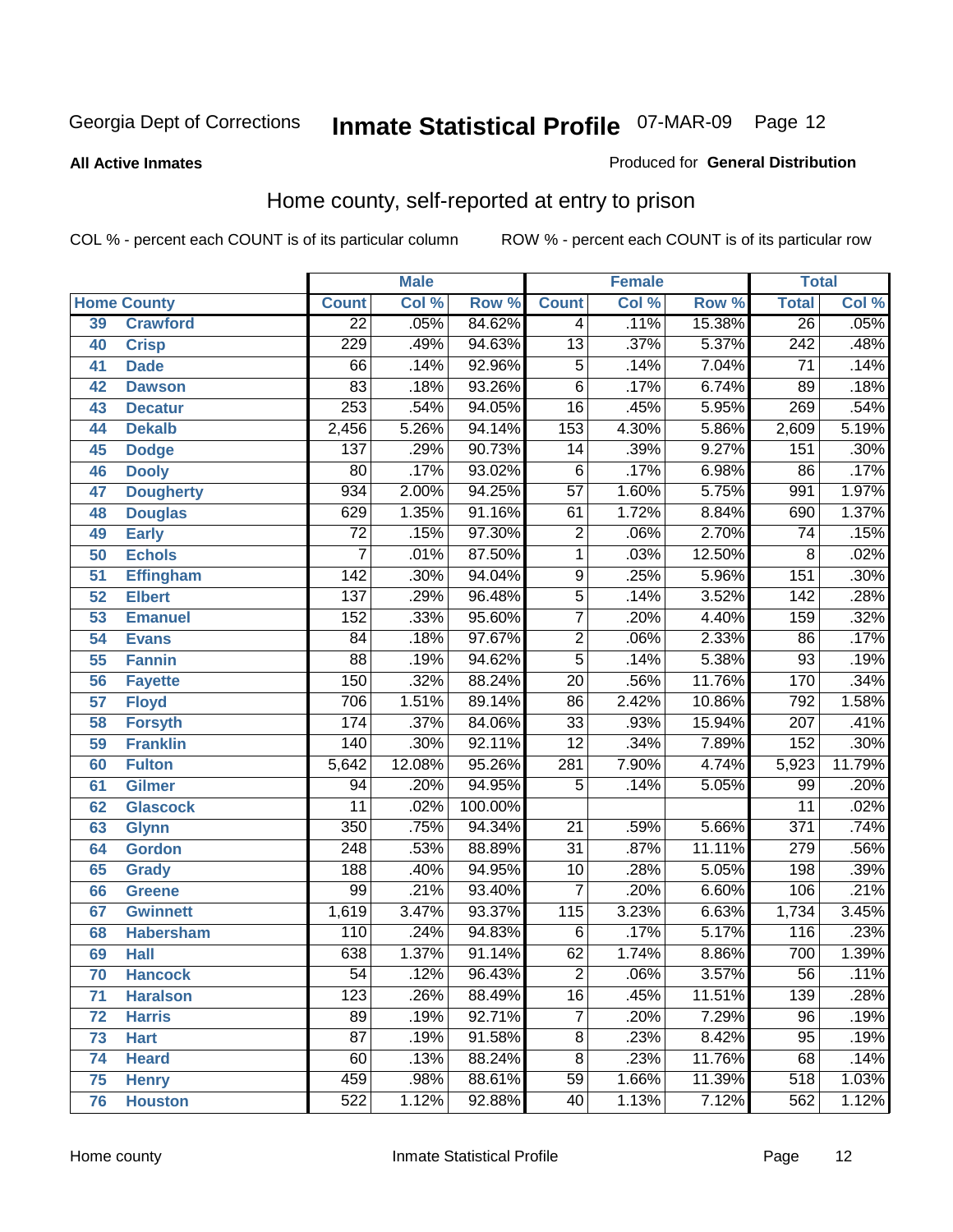### **All Active Inmates**

### Produced for **General Distribution**

# Home county, self-reported at entry to prison

|                 |                    |                  | <b>Male</b> |        |                 | <b>Female</b> |        | <b>Total</b>     |                            |
|-----------------|--------------------|------------------|-------------|--------|-----------------|---------------|--------|------------------|----------------------------|
|                 | <b>Home County</b> | <b>Count</b>     | Col %       | Row %  | <b>Count</b>    | Col %         | Row %  | <b>Total</b>     | $\overline{\text{Col }\%}$ |
| $\overline{77}$ | <b>Irwin</b>       | 67               | .14%        | 95.71% | $\overline{3}$  | .08%          | 4.29%  | $\overline{70}$  | .14%                       |
| 78              | <b>Jackson</b>     | 191              | .41%        | 92.27% | $\overline{16}$ | .45%          | 7.73%  | $\overline{207}$ | .41%                       |
| 79              | <b>Jasper</b>      | 62               | .13%        | 98.41% | 1               | .03%          | 1.59%  | 63               | .13%                       |
| 80              | <b>Jeff Davis</b>  | $\overline{69}$  | .15%        | 94.52% | 4               | .11%          | 5.48%  | $\overline{73}$  | .15%                       |
| 81              | <b>Jefferson</b>   | $\overline{115}$ | .25%        | 95.04% | $\overline{6}$  | .17%          | 4.96%  | $\overline{121}$ | .24%                       |
| 82              | <b>Jenkins</b>     | $\overline{74}$  | .16%        | 93.67% | $\overline{5}$  | .14%          | 6.33%  | $\overline{79}$  | .16%                       |
| 83              | <b>Johnson</b>     | 49               | .10%        | 94.23% | $\overline{3}$  | .08%          | 5.77%  | $\overline{52}$  | .10%                       |
| 84              | <b>Jones</b>       | $\overline{58}$  | .12%        | 96.67% | $\overline{2}$  | .06%          | 3.33%  | 60               | .12%                       |
| 85              | <b>Lamar</b>       | $\overline{71}$  | .15%        | 95.95% | $\overline{3}$  | .08%          | 4.05%  | $\overline{74}$  | .15%                       |
| 86              | <b>Lanier</b>      | $\overline{27}$  | .06%        | 90.00% | $\overline{3}$  | .08%          | 10.00% | $\overline{30}$  | .06%                       |
| 87              | <b>Laurens</b>     | 296              | .63%        | 93.38% | $\overline{21}$ | .59%          | 6.62%  | $\overline{317}$ | .63%                       |
| 88              | Lee                | $\overline{69}$  | .15%        | 97.18% | $\overline{2}$  | .06%          | 2.82%  | $\overline{71}$  | .14%                       |
| 89              | <b>Liberty</b>     | $\overline{264}$ | .57%        | 92.31% | $\overline{22}$ | .62%          | 7.69%  | 286              | .57%                       |
| 90              | <b>Lincoln</b>     | $\overline{36}$  | .08%        | 97.30% | $\mathbf{1}$    | .03%          | 2.70%  | $\overline{37}$  | .07%                       |
| 91              | Long               | $\overline{36}$  | .08%        | 87.80% | $\overline{5}$  | .14%          | 12.20% | $\overline{41}$  | .08%                       |
| 92              | <b>Lowndes</b>     | 463              | .99%        | 92.97% | $\overline{35}$ | .98%          | 7.03%  | 498              | .99%                       |
| 93              | <b>Lumpkin</b>     | $\overline{94}$  | .20%        | 90.38% | $\overline{10}$ | .28%          | 9.62%  | 104              | .21%                       |
| 94              | <b>Macon</b>       | $\overline{81}$  | .17%        | 93.10% | $\overline{6}$  | .17%          | 6.90%  | $\overline{87}$  | .17%                       |
| 95              | <b>Madison</b>     | $\overline{95}$  | .20%        | 88.79% | $\overline{12}$ | .34%          | 11.21% | 107              | .21%                       |
| 96              | <b>Marion</b>      | $\overline{42}$  | .09%        | 93.33% | $\overline{3}$  | .08%          | 6.67%  | 45               | .09%                       |
| 97              | <b>Mcduffie</b>    | $\overline{148}$ | .32%        | 94.87% | $\overline{8}$  | .23%          | 5.13%  | 156              | .31%                       |
| 98              | <b>Mcintosh</b>    | $\overline{68}$  | .15%        | 95.77% | $\overline{3}$  | .08%          | 4.23%  | $\overline{71}$  | .14%                       |
| 99              | <b>Meriwether</b>  | 187              | .40%        | 91.67% | $\overline{17}$ | .48%          | 8.33%  | $\overline{204}$ | .41%                       |
| 100             | <b>Miller</b>      | $\overline{31}$  | .07%        | 93.94% | $\overline{2}$  | .06%          | 6.06%  | $\overline{33}$  | .07%                       |
| 101             | <b>Mitchell</b>    | 175              | .37%        | 91.62% | $\overline{16}$ | .45%          | 8.38%  | 191              | .38%                       |
| 102             | <b>Monroe</b>      | $\overline{103}$ | .22%        | 91.96% | $\overline{9}$  | .25%          | 8.04%  | $\overline{112}$ | .22%                       |
| 103             | <b>Montgomery</b>  | $\overline{46}$  | .10%        | 90.20% | $\overline{5}$  | .14%          | 9.80%  | $\overline{51}$  | .10%                       |
| 104             | <b>Morgan</b>      | $\overline{90}$  | .19%        | 90.00% | $\overline{10}$ | .28%          | 10.00% | 100              | .20%                       |
| 105             | <b>Murray</b>      | $\overline{206}$ | .44%        | 90.35% | $\overline{22}$ | .62%          | 9.65%  | $\overline{228}$ | .45%                       |
| 106             | <b>Muscogee</b>    | 1,517            | 3.25%       | 93.41% | 107             | 3.01%         | 6.59%  | 1,624            | 3.23%                      |
| 107             | <b>Newton</b>      | 476              | 1.02%       | 88.48% | 62              | 1.74%         | 11.52% | 538              | 1.07%                      |
| 108             | <b>Oconee</b>      | 47               | .10%        | 92.16% | 4               | .11%          | 7.84%  | $5\overline{1}$  | .10%                       |
| 109             | <b>Oglethorpe</b>  | $\overline{50}$  | .11%        | 92.59% | 4               | .11%          | 7.41%  | $\overline{54}$  | .11%                       |
| 110             | <b>Paulding</b>    | $\overline{225}$ | .48%        | 90.36% | $\overline{24}$ | .68%          | 9.64%  | $\overline{249}$ | .50%                       |
| 111             | <b>Peach</b>       | 127              | .27%        | 96.95% | 4               | .11%          | 3.05%  | 131              | .26%                       |
| 112             | <b>Pickens</b>     | 94               | .20%        | 88.68% | $\overline{12}$ | .34%          | 11.32% | 106              | .21%                       |
| 113             | <b>Pierce</b>      | 65               | .14%        | 91.55% | $\overline{6}$  | .17%          | 8.45%  | $\overline{71}$  | .14%                       |
| 114             | <b>Pike</b>        | $\overline{54}$  | .12%        | 87.10% | $\overline{8}$  | .23%          | 12.90% | 62               | .12%                       |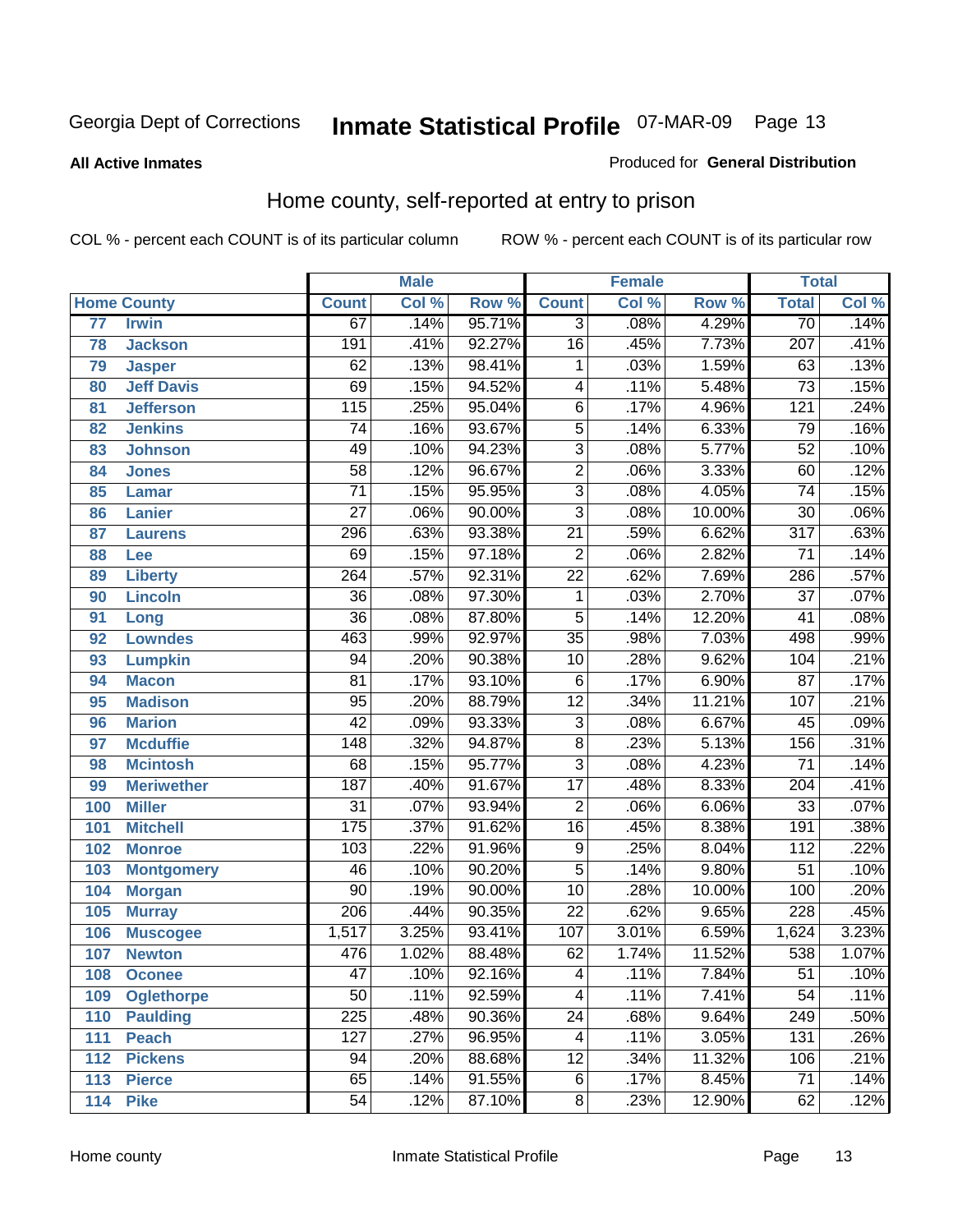### **All Active Inmates**

### Produced for **General Distribution**

# Home county, self-reported at entry to prison

|     |                    |                  | <b>Male</b>                |         |                 | <b>Female</b> |        | <b>Total</b>     |                            |
|-----|--------------------|------------------|----------------------------|---------|-----------------|---------------|--------|------------------|----------------------------|
|     | <b>Home County</b> | <b>Count</b>     | $\overline{\text{Col }\%}$ | Row %   | <b>Count</b>    | Col %         | Row %  | <b>Total</b>     | $\overline{\text{Col }^9}$ |
| 115 | <b>Polk</b>        | 194              | .42%                       | 90.65%  | $\overline{20}$ | .56%          | 9.35%  | 214              | .43%                       |
| 116 | <b>Pulaski</b>     | $\overline{73}$  | .16%                       | 83.91%  | $\overline{14}$ | .39%          | 16.09% | $\overline{87}$  | .17%                       |
| 117 | <b>Putnam</b>      | 125              | .27%                       | 94.70%  | 7               | .20%          | 5.30%  | $\overline{132}$ | .26%                       |
| 118 | Quitman            | $\overline{12}$  | .03%                       | 92.31%  | 1               | .03%          | 7.69%  | $\overline{13}$  | .03%                       |
| 119 | <b>Rabun</b>       | $\overline{54}$  | .12%                       | 91.53%  | $\overline{5}$  | .14%          | 8.47%  | 59               | .12%                       |
| 120 | <b>Randolph</b>    | $\overline{45}$  | .10%                       | 93.75%  | $\overline{3}$  | .08%          | 6.25%  | 48               | .10%                       |
| 121 | <b>Richmond</b>    | 1,684            | 3.61%                      | 94.45%  | 99              | 2.78%         | 5.55%  | 1,783            | 3.55%                      |
| 122 | <b>Rockdale</b>    | 329              | .70%                       | 91.14%  | $\overline{32}$ | .90%          | 8.86%  | 361              | .72%                       |
| 123 | <b>Schley</b>      | $\overline{25}$  | .05%                       | 96.15%  | $\mathbf{1}$    | .03%          | 3.85%  | $\overline{26}$  | .05%                       |
| 124 | <b>Screven</b>     | $\overline{98}$  | .21%                       | 90.74%  | $\overline{10}$ | .28%          | 9.26%  | 108              | .21%                       |
| 125 | <b>Seminole</b>    | $\overline{59}$  | .13%                       | 88.06%  | $\overline{8}$  | .23%          | 11.94% | 67               | .13%                       |
| 126 | <b>Spalding</b>    | 505              | 1.08%                      | 91.82%  | $\overline{45}$ | 1.27%         | 8.18%  | 550              | 1.09%                      |
| 127 | <b>Stephens</b>    | 160              | .34%                       | 91.43%  | $\overline{15}$ | .42%          | 8.57%  | 175              | .35%                       |
| 128 | <b>Stewart</b>     | $\overline{32}$  | .07%                       | 96.97%  | 1               | .03%          | 3.03%  | $\overline{33}$  | .07%                       |
| 129 | <b>Sumter</b>      | $\overline{227}$ | .49%                       | 94.98%  | $\overline{12}$ | .34%          | 5.02%  | 239              | .48%                       |
| 130 | <b>Talbot</b>      | $\overline{52}$  | .11%                       | 92.86%  | 4               | .11%          | 7.14%  | $\overline{56}$  | .11%                       |
| 131 | <b>Taliaferro</b>  | $\overline{10}$  | .02%                       | 100.00% |                 |               |        | $\overline{10}$  | .02%                       |
| 132 | <b>Tattnall</b>    | $\overline{146}$ | .31%                       | 89.57%  | $\overline{17}$ | .48%          | 10.43% | 163              | .32%                       |
| 133 | <b>Taylor</b>      | $\overline{74}$  | .16%                       | 92.50%  | $\overline{6}$  | .17%          | 7.50%  | 80               | .16%                       |
| 134 | <b>Telfair</b>     | $\overline{111}$ | .24%                       | 89.52%  | $\overline{13}$ | .37%          | 10.48% | 124              | .25%                       |
| 135 | <b>Terrell</b>     | $\overline{73}$  | .16%                       | 96.05%  | $\overline{3}$  | .08%          | 3.95%  | 76               | .15%                       |
| 136 | <b>Thomas</b>      | $\overline{274}$ | .59%                       | 91.64%  | $\overline{25}$ | .70%          | 8.36%  | 299              | .60%                       |
| 137 | <b>Tift</b>        | $\overline{277}$ | .59%                       | 95.85%  | $\overline{12}$ | .34%          | 4.15%  | 289              | .58%                       |
| 138 | <b>Toombs</b>      | $\overline{264}$ | .57%                       | 91.03%  | $\overline{26}$ | .73%          | 8.97%  | 290              | .58%                       |
| 139 | <b>Towns</b>       | $\overline{29}$  | .06%                       | 93.55%  | $\overline{2}$  | .06%          | 6.45%  | $\overline{31}$  | .06%                       |
| 140 | <b>Treutlen</b>    | $\overline{72}$  | .15%                       | 96.00%  | $\overline{3}$  | .08%          | 4.00%  | $\overline{75}$  | .15%                       |
| 141 | <b>Troup</b>       | 588              | 1.26%                      | 90.46%  | 62              | 1.74%         | 9.54%  | 650              | 1.29%                      |
| 142 | <b>Turner</b>      | $\overline{72}$  | .15%                       | 98.63%  | $\mathbf{1}$    | .03%          | 1.37%  | $\overline{73}$  | .15%                       |
| 143 | <b>Twiggs</b>      | $\overline{47}$  | .10%                       | 88.68%  | $\overline{6}$  | .17%          | 11.32% | $\overline{53}$  | .11%                       |
| 144 | <b>Union</b>       | 66               | .14%                       | 83.54%  | $\overline{13}$ | .37%          | 16.46% | $\overline{79}$  | .16%                       |
| 145 | <b>Upson</b>       | $\overline{221}$ | .47%                       | 93.25%  | $\overline{16}$ | .45%          | 6.75%  | $\overline{237}$ | .47%                       |
| 146 | <b>Walker</b>      | 303              | .65%                       | 93.23%  | 22              | .62%          | 6.77%  | 325              | .65%                       |
| 147 | <b>Walton</b>      | 301              | .64%                       | 92.90%  | $\overline{23}$ | .65%          | 7.10%  | 324              | .64%                       |
| 148 | <b>Ware</b>        | 289              | .62%                       | 94.14%  | $\overline{18}$ | .51%          | 5.86%  | $\overline{307}$ | .61%                       |
| 149 | <b>Warren</b>      | 45               | .10%                       | 91.84%  | 4               | .11%          | 8.16%  | 49               | .10%                       |
| 150 | <b>Washington</b>  | 128              | .27%                       | 92.09%  | $\overline{11}$ | .31%          | 7.91%  | 139              | .28%                       |
| 151 | <b>Wayne</b>       | 168              | .36%                       | 91.30%  | $\overline{16}$ | .45%          | 8.70%  | 184              | .37%                       |
| 152 | <b>Webster</b>     | $\overline{6}$   | .01%                       | 100.00% |                 |               |        | $\overline{6}$   | .01%                       |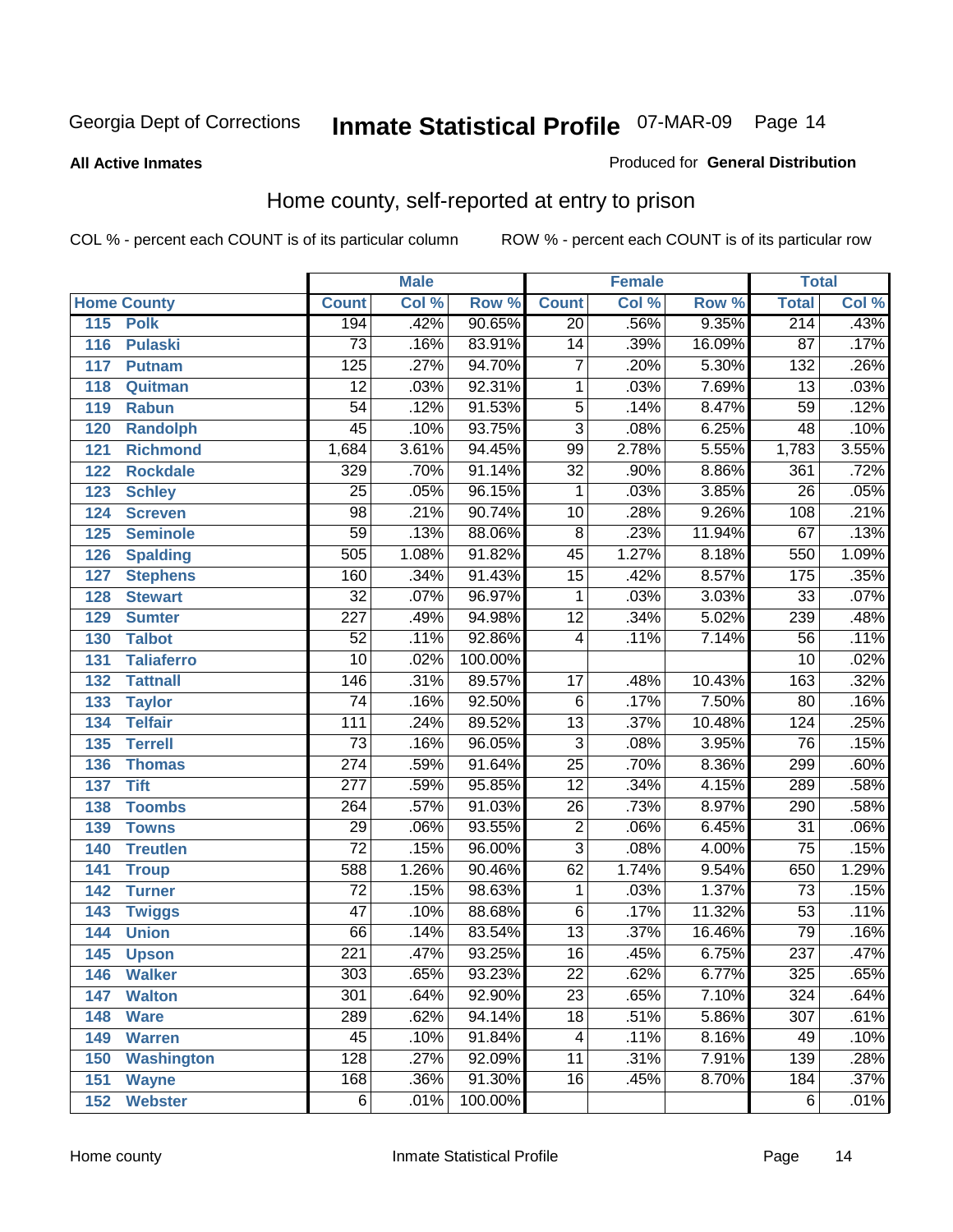**All Active Inmates**

### Produced for **General Distribution**

# Home county, self-reported at entry to prison

|                      |                  | <b>Male</b>     |       |           |              | <b>Female</b> | <b>Total</b> |              |       |
|----------------------|------------------|-----------------|-------|-----------|--------------|---------------|--------------|--------------|-------|
| <b>Home County</b>   |                  | <b>Count</b>    | Col % | Row %     | <b>Count</b> | Col %         | Row %        | <b>Total</b> | Col % |
| 153                  | <b>Wheeler</b>   | $\overline{23}$ | .05%  | 85.19%    | 4            | .11%          | 14.81%       | 27           | .05%  |
| 154                  | <b>White</b>     | 82              | .18%  | 89.13%    | 10           | .28%          | 10.87%       | 92           | .18%  |
| 155                  | <b>Whitfield</b> | 577             | 1.24% | $90.16\%$ | 63           | 1.77%         | 9.84%        | 640          | 1.27% |
| 156                  | <b>Wilcox</b>    | 57              | .12%  | 93.44%    | 4            | .11%          | 6.56%        | 61           | .12%  |
| 157                  | <b>Wilkes</b>    | 63              | .13%  | 94.03%    | 4            | .11%          | 5.97%        | 67           | .13%  |
| 158                  | <b>Wilkinson</b> | 67              | .14%  | 91.78%    | 6            | .17%          | 8.22%        | 73           | .15%  |
| 159                  | <b>Worth</b>     | 106             | .23%  | 93.81%    |              | .20%          | 6.19%        | 113          | .22%  |
| 160                  | <b>Unknown</b>   | 2,511           | 5.38% | 91.94%    | 220          | 6.19%         | 8.06%        | 2,731        | 5.44% |
| <b>Total Rported</b> |                  | 46,692          | 100%  | 92.92%    | 3,555        | 100%          | 7.08%        | 50,247       | 100%  |

| 'ted<br><b>NO</b> | 2,549  | 156        | 2,705  |
|-------------------|--------|------------|--------|
| `otal             | 49,241 | <b>744</b> | 52,952 |

| <b>Mo</b><br>$\cdots$ | . . | -- 14 -- --<br>uiton |  |
|-----------------------|-----|----------------------|--|
|                       |     |                      |  |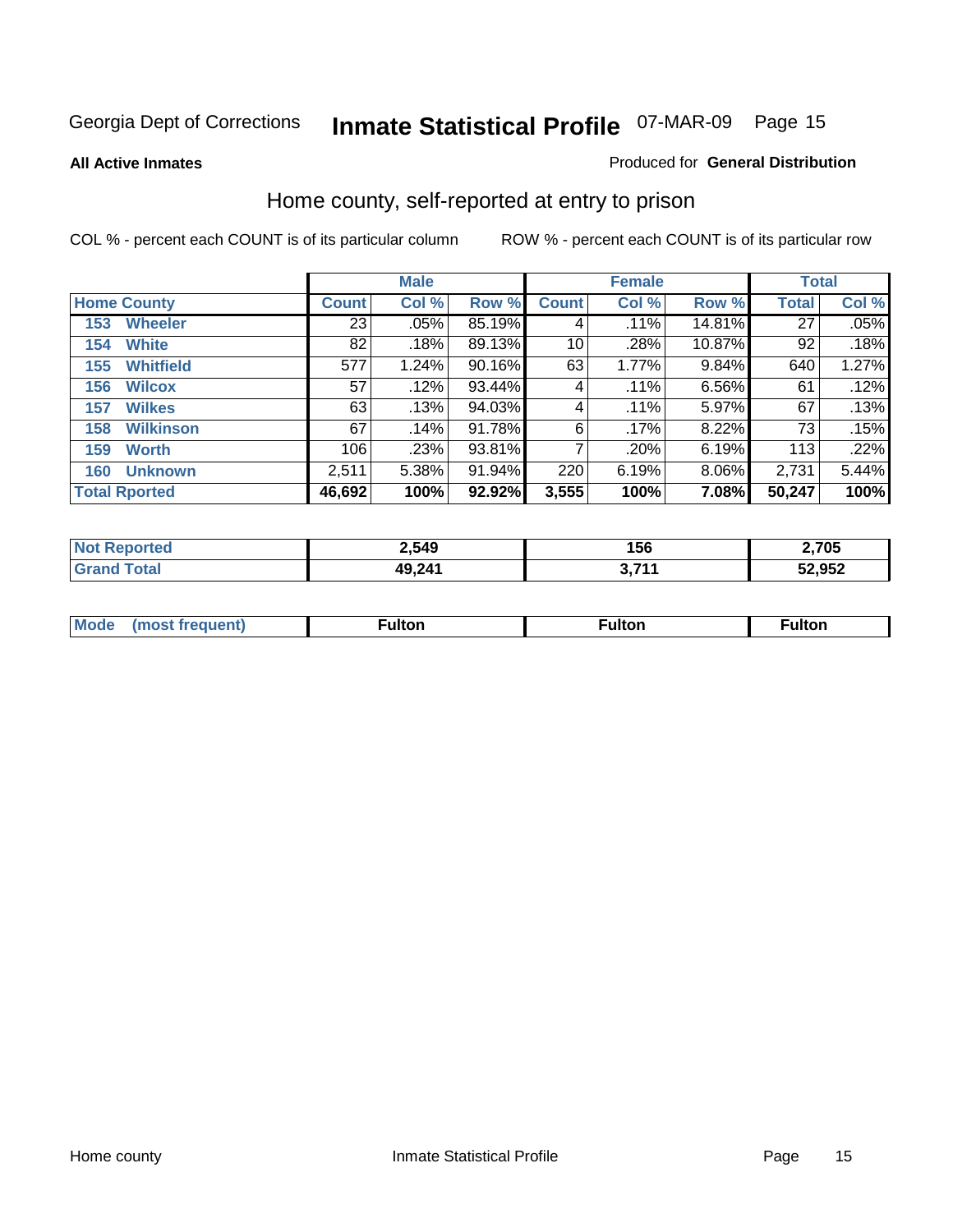### **All Active Inmates**

### Produced for **General Distribution**

# Environment to age 16, self-reported at entry to prison

|                              | <b>Male</b>  |        | <b>Female</b> |              |          | <b>Total</b> |              |        |
|------------------------------|--------------|--------|---------------|--------------|----------|--------------|--------------|--------|
| <b>Environment to age 16</b> | <b>Count</b> | Col %  | Row %         | <b>Count</b> | Col %    | Row %        | <b>Total</b> | Col %  |
| <b>Rural/Farm</b>            | 1,730        | 3.69%  | 94.07%        | 109          | $3.08\%$ | 5.93%        | 1,839        | 3.64%  |
| <b>Rural/Nfarm</b>           | 2,540        | 5.41%  | 86.28%        | 404          | 11.43%   | 13.72%       | 2,944        | 5.83%  |
| <b>S.M.S.A</b><br>3          | 15,898       | 33.88% | 95.81%        | 696          | 19.69%   | $4.19\%$     | 16,594       | 32.89% |
| <b>Urban</b><br>4            | 10,168       | 21.67% | 90.01%        | 1,128        | 31.92%   | $9.99\%$     | 11,296       | 22.39% |
| <b>Small Town</b><br>5       | 16,585       | 35.35% | 93.27%        | 1,197        | 33.87%   | $6.73\%$     | 17,782       | 35.24% |
| <b>Total Reported</b>        | 46,921       | 100%   | 93%           | 3,534        | 100%     | 7%           | 50,455       | 100%   |

| <b>Not Reported</b> | 2,320  | $47-$                         | 2,497  |
|---------------------|--------|-------------------------------|--------|
| <b>Total</b>        | 49,241 | <b>2744</b><br><u>J.I I I</u> | 52,952 |

| Mο<br>went | .owr | owr<br>Smal. | owr |
|------------|------|--------------|-----|
|            |      |              |     |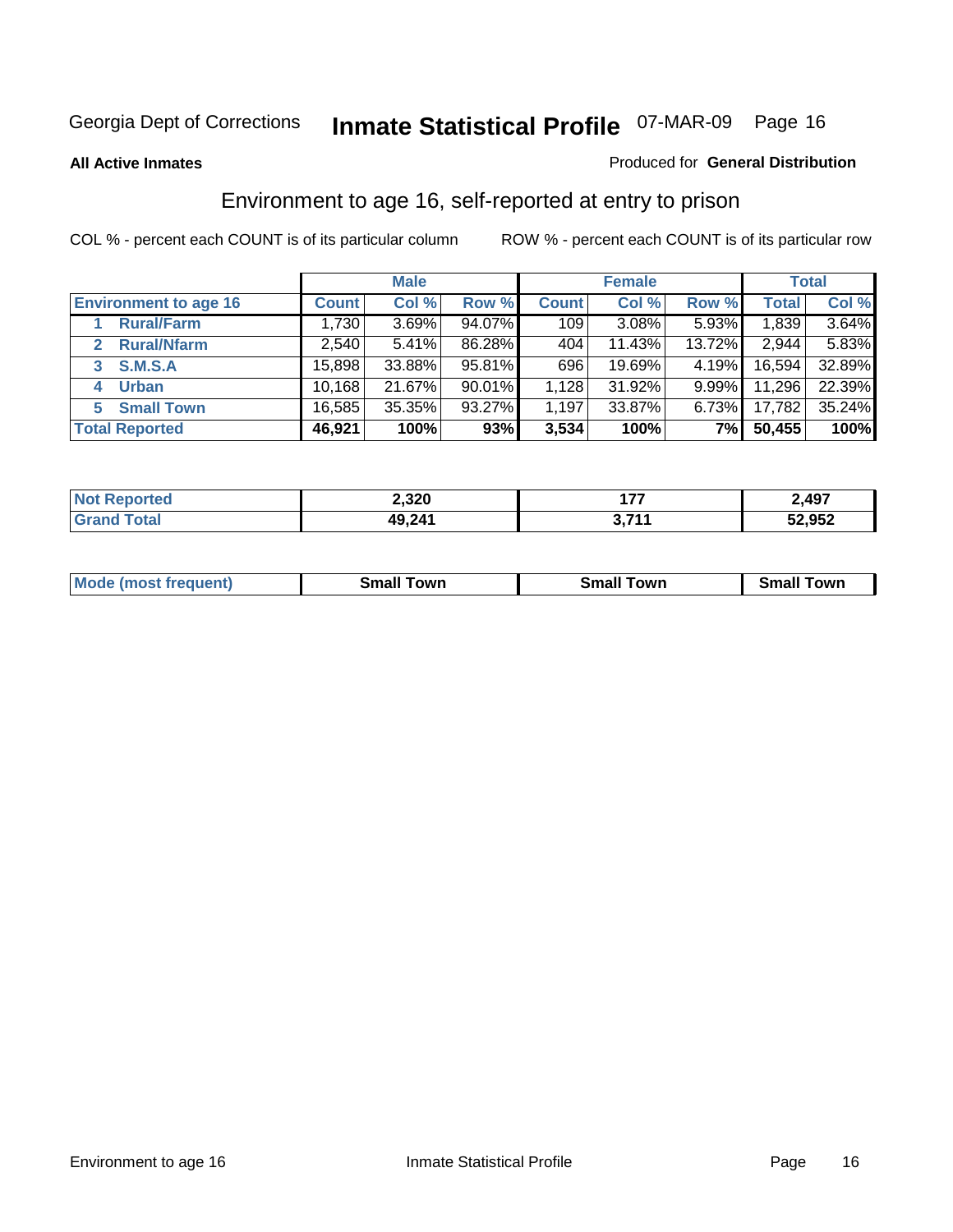### **All Active Inmates**

### Produced for **General Distribution**

# Guardian status to age 16, self-reported at entry to prison

|                                  | <b>Male</b>  |          | <b>Female</b> |              |          | <b>Total</b> |              |        |
|----------------------------------|--------------|----------|---------------|--------------|----------|--------------|--------------|--------|
| <b>Guardian Status To Age 16</b> | <b>Count</b> | Col %    | Row %         | <b>Count</b> | Col %    | Row %        | <b>Total</b> | Col %  |
| 1 Orphanage                      | 34           | .13%     | 97.14%        |              | .12%     | 2.86%        | 35           | .13%   |
| 2 Father Only                    | 799          | $3.00\%$ | 97.44%        | 21           | $2.60\%$ | 2.56%        | 820          | 2.98%  |
| <b>3 Both Parents</b>            | 10,718       | 40.20%   | 96.82%        | 352          | 43.51%   | 3.18%        | 11,070       | 40.30% |
| <b>4 Mother Only</b>             | 11,483       | 43.07%   | 97.87%        | 250          | 30.90%   | 2.13%        | 11,733       | 42.71% |
| <b>6 Oth Female</b>              | 650          | 2.44%    | 94.89%        | 35           | 4.33%    | 5.11%        | 685          | 2.49%  |
| <b>7 Oth Male</b>                | 112          | .42%     | 95.73%        | 5            | .62%     | 4.27%        | 117          | .43%   |
| 8 Step-Parents                   | 267          | 1.00%    | 100.00%       |              |          |              | 267          | .97%   |
| 9 Foster Home                    | 391          | 1.47%    | 96.54%        | 14           | 1.73%    | $3.46\%$     | 405          | 1.47%  |
| <b>10 Grand Parents</b>          | 2,209        | 8.28%    | 94.40%        | 131          | 16.19%   | 5.60%        | 2,340        | 8.52%  |
| <b>Total Reported</b>            | 26,663       | 100%     | 97.06%        | 809          | 100%     | 2.94%        | 27,472       | 100%   |

| NG   | ---<br>22,310 | 2,902    | ,480<br>OE. |
|------|---------------|----------|-------------|
| . Gr | 49,241        | 74.<br>. | 52,952      |

| Mode | Onlv<br>Mot | <b>Roth</b><br>Parents | <b>IMot</b><br>Onlv<br>∵hei |
|------|-------------|------------------------|-----------------------------|
|      |             |                        |                             |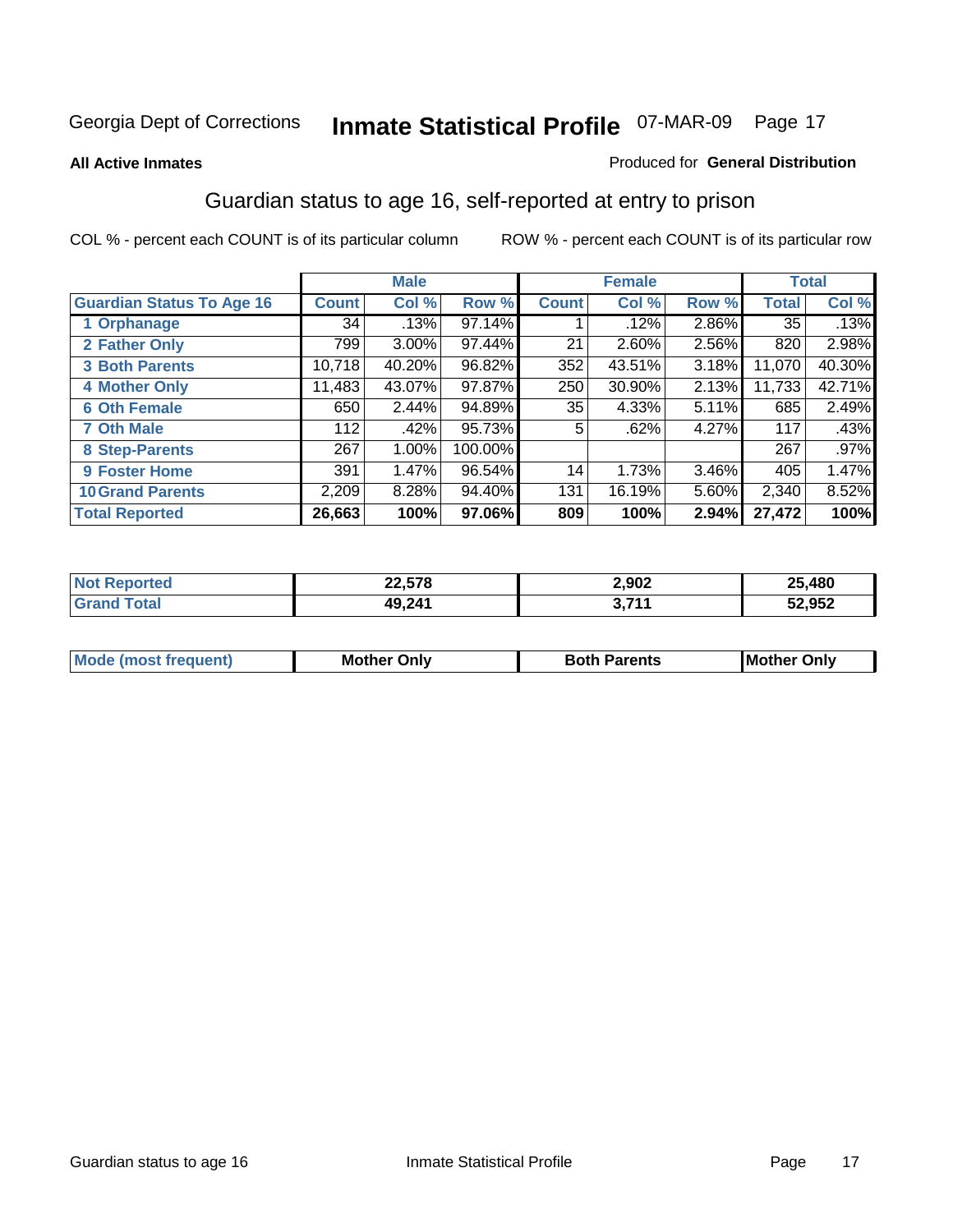### **All Active Inmates**

### Produced for **General Distribution**

# Employment status before prison, self-reported at entry to prison

|                                  | <b>Male</b>  |        |        | <b>Female</b> |        |        | <b>Total</b> |         |
|----------------------------------|--------------|--------|--------|---------------|--------|--------|--------------|---------|
| <b>Employment Status</b>         | <b>Count</b> | Col %  | Row %  | <b>Count</b>  | Col %  | Row %  | Total        | Col %   |
| <b>Full Time</b>                 | 22,610       | 52.36% | 95.68% | 1,020         | 52.17% | 4.32%  | 23,630       | 52.35%  |
| <b>Part Time</b><br>$\mathbf{2}$ | 3,128        | 7.24%  | 97.32% | 86            | 4.40%  | 2.68%  | 3,214        | 7.12%   |
| Unempl $<$ 6m<br>3               | 4,572        | 10.59% | 97.28% | 128           | 6.55%  | 2.72%  | 4,700        | 10.41%  |
| Unempl > 6m<br>4                 | 7,661        | 17.74% | 95.83% | 333           | 17.03% | 4.17%  | 7,994        | 17.71%  |
| <b>Never Workd</b><br>5          | 3,341        | 7.74%  | 96.28% | 129           | 6.60%  | 3.72%  | 3,470        | 7.69%   |
| <b>Student</b><br>6              | 379          | .88%   | 86.73% | 58            | 2.97%  | 13.27% | 437          | $.97\%$ |
| <b>Incapable</b><br>7            | 1,494        | 3.46%  | 88.14% | 201           | 10.28% | 11.86% | 1,695        | 3.75%   |
| <b>Total Reported</b>            | 43,185       | 100%   | 95.67% | 1,955         | 100%   | 4.33%  | 45,140       | 100%    |

| n e o | <b>.056</b>       | ,756         | 7040<br>,o ı ∠ |
|-------|-------------------|--------------|----------------|
|       | 49 241<br>7J.LT I | <b>2.744</b> | 52,952         |

| <b>M</b> ດ | the contract of the contract of the contract of the contract of the contract of the contract of the contract of | the contract of the contract of the contract of the contract of the contract of the contract of the contract of | ----<br><b>Full Time</b> |
|------------|-----------------------------------------------------------------------------------------------------------------|-----------------------------------------------------------------------------------------------------------------|--------------------------|
|            |                                                                                                                 |                                                                                                                 |                          |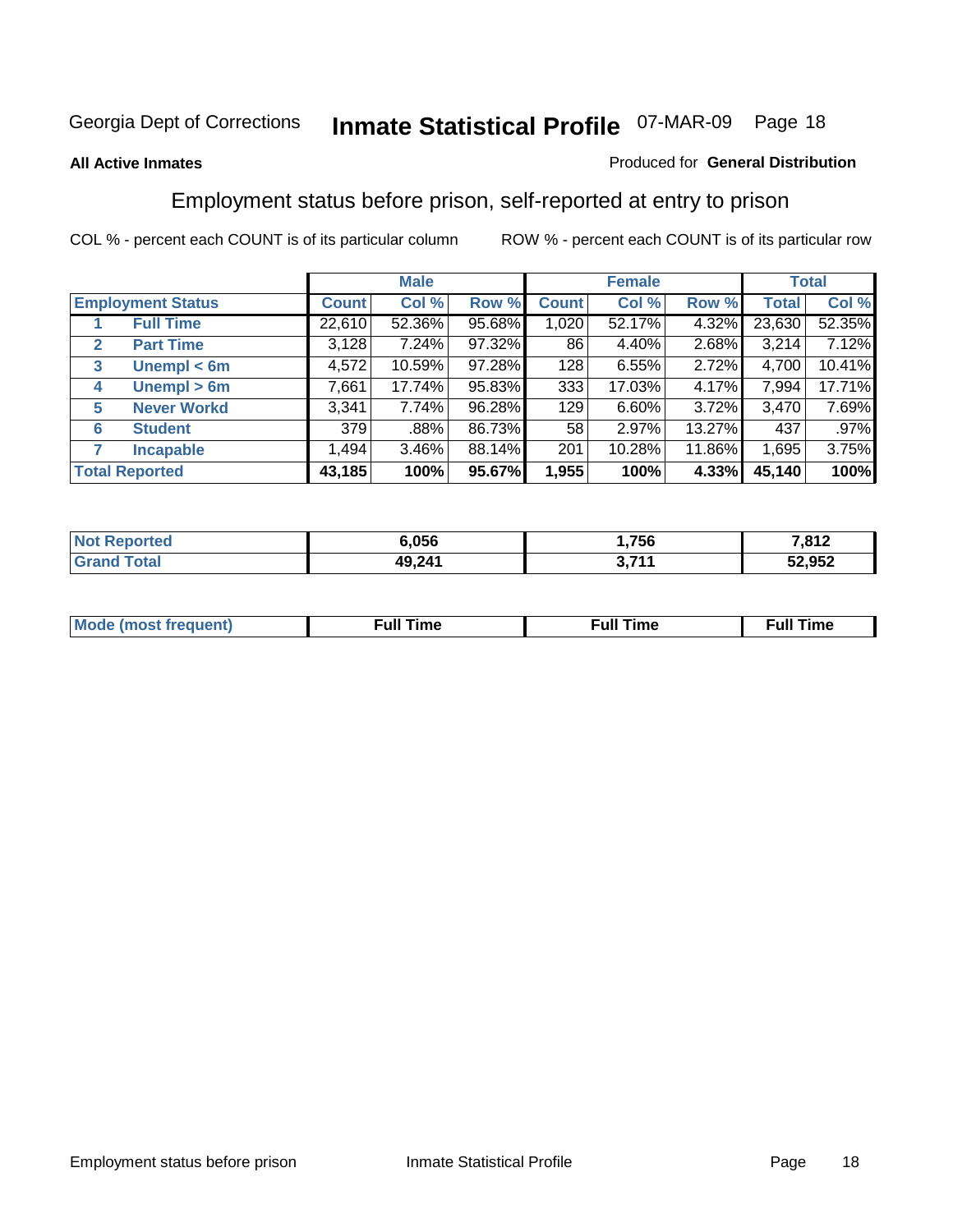### **All Active Inmates**

Produced for **General Distribution**

# Age at admission

|                         |              | <b>Male</b> |         |                 | <b>Female</b> |        |              | <b>Total</b> |
|-------------------------|--------------|-------------|---------|-----------------|---------------|--------|--------------|--------------|
| <b>Age At Admission</b> | <b>Count</b> | Col %       | Row %   | <b>Count</b>    | Col %         | Row %  | <b>Total</b> | Col %        |
| 13                      | 1            | 0.01%       | 100.00% |                 |               |        | 1            | 0.01%        |
| 14                      | 13           | 0.03%       | 92.86%  | 1               | 0.03%         | 7.14%  | 14           | 0.03%        |
| $\overline{15}$         | 61           | 0.12%       | 98.39%  | 1               | 0.03%         | 1.61%  | 62           | 0.12%        |
| 16                      | 184          | 0.37%       | 95.34%  | 9               | 0.24%         | 4.66%  | 193          | 0.36%        |
| $\overline{17}$         | 776          | 1.58%       | 96.64%  | $\overline{27}$ | 0.73%         | 3.36%  | 803          | 1.52%        |
| 18                      | 1,577        | 3.20%       | 97.23%  | 45              | 1.21%         | 2.77%  | 1,622        | 3.06%        |
| 19                      | 2,124        | 4.31%       | 97.03%  | 65              | 1.75%         | 2.97%  | 2,189        | 4.13%        |
| 20                      | 2,117        | 4.30%       | 94.72%  | 118             | 3.18%         | 5.28%  | 2,235        | 4.22%        |
| 21                      | 2,099        | 4.26%       | 94.63%  | 119             | 3.21%         | 5.37%  | 2,218        | 4.19%        |
| 22                      | 2,146        | 4.36%       | 95.89%  | $\overline{92}$ | 2.48%         | 4.11%  | 2,238        | 4.23%        |
| 23                      | 2,018        | 4.10%       | 94.12%  | 126             | 3.40%         | 5.88%  | 2,144        | 4.05%        |
| 24                      | 1,954        | 3.97%       | 93.90%  | 127             | 3.42%         | 6.10%  | 2,081        | 3.93%        |
| $\overline{25}$         | 1,948        | 3.96%       | 93.70%  | 131             | 3.53%         | 6.30%  | 2,079        | 3.93%        |
| 26                      | 1,829        | 3.71%       | 93.27%  | 132             | 3.56%         | 6.73%  | 1,961        | 3.70%        |
| 27                      | 1,832        | 3.72%       | 93.66%  | 124             | 3.34%         | 6.34%  | 1,956        | 3.69%        |
| 28                      | 1,786        | 3.63%       | 93.36%  | 127             | 3.42%         | 6.64%  | 1,913        | 3.61%        |
| 29                      | 1,637        | 3.32%       | 91.40%  | 154             | 4.15%         | 8.60%  | 1,791        | 3.38%        |
| 30                      | 1,611        | 3.27%       | 92.37%  | 133             | 3.58%         | 7.63%  | 1,744        | 3.29%        |
| 31                      | 1,462        | 2.97%       | 92.77%  | 114             | 3.07%         | 7.23%  | 1,576        | 2.98%        |
| 32                      | 1,370        | 2.78%       | 92.32%  | 114             | 3.07%         | 7.68%  | 1,484        | 2.80%        |
| 33                      | 1,316        | 2.67%       | 93.67%  | 89              | 2.40%         | 6.33%  | 1,405        | 2.65%        |
| 34                      | 1,351        | 2.74%       | 91.28%  | 129             | 3.48%         | 8.72%  | 1,480        | 2.79%        |
| 35                      | 1,286        | 2.61%       | 91.66%  | 117             | 3.15%         | 8.34%  | 1,403        | 2.65%        |
| 36                      | 1,304        | 2.65%       | 90.74%  | 133             | 3.58%         | 9.26%  | 1,437        | 2.71%        |
| 37                      | 1,223        | 2.48%       | 90.59%  | 127             | 3.42%         | 9.41%  | 1,350        | 2.55%        |
| 38                      | 1,132        | 2.30%       | 90.42%  | 120             | 3.23%         | 9.58%  | 1,252        | 2.36%        |
| 39                      | 1,125        | 2.28%       | 89.93%  | 126             | 3.40%         | 10.07% | 1,251        | 2.36%        |
| 40                      | 1,103        | 2.24%       | 91.92%  | 97              | 2.61%         | 8.08%  | 1,200        | 2.27%        |
| 41                      | 1,070        | 2.17%       | 89.92%  | 120             | 3.23%         | 10.08% | 1,190        | 2.25%        |
| 42                      | 996          | 2.02%       | 90.46%  | 105             | 2.83%         | 9.54%  | 1,101        | 2.08%        |
| 43                      | 980          | 1.99%       | 90.82%  | 99              | 2.67%         | 9.18%  | 1,079        | 2.04%        |
| 44                      | 907          | 1.84%       | 92.36%  | 75              | 2.02%         | 7.64%  | 982          | 1.85%        |
| 45                      | 864          | 1.75%       | 90.00%  | 96              | 2.59%         | 10.00% | 960          | 1.81%        |
| 46                      | 822          | 1.67%       | 89.84%  | 93              | 2.51%         | 10.16% | 915          | 1.73%        |
| 47                      | 731          | 1.48%       | 90.92%  | $\overline{73}$ | 1.97%         | 9.08%  | 804          | 1.52%        |
| 48                      | 634          | 1.29%       | 89.04%  | 78              | 2.10%         | 10.96% | 712          | 1.34%        |
| 49                      | 582          | 1.18%       | 92.38%  | 48              | 1.29%         | 7.62%  | 630          | 1.19%        |
| 50                      | 489          | 0.99%       | 91.74%  | 44              | 1.19%         | 8.26%  | 533          | 1.01%        |
| 51                      | 435          | 0.88%       | 94.16%  | $\overline{27}$ | 0.73%         | 5.84%  | 462          | 0.87%        |
| 52                      | 421          | 0.85%       | 93.76%  | 28              | 0.75%         | 6.24%  | 449          | 0.85%        |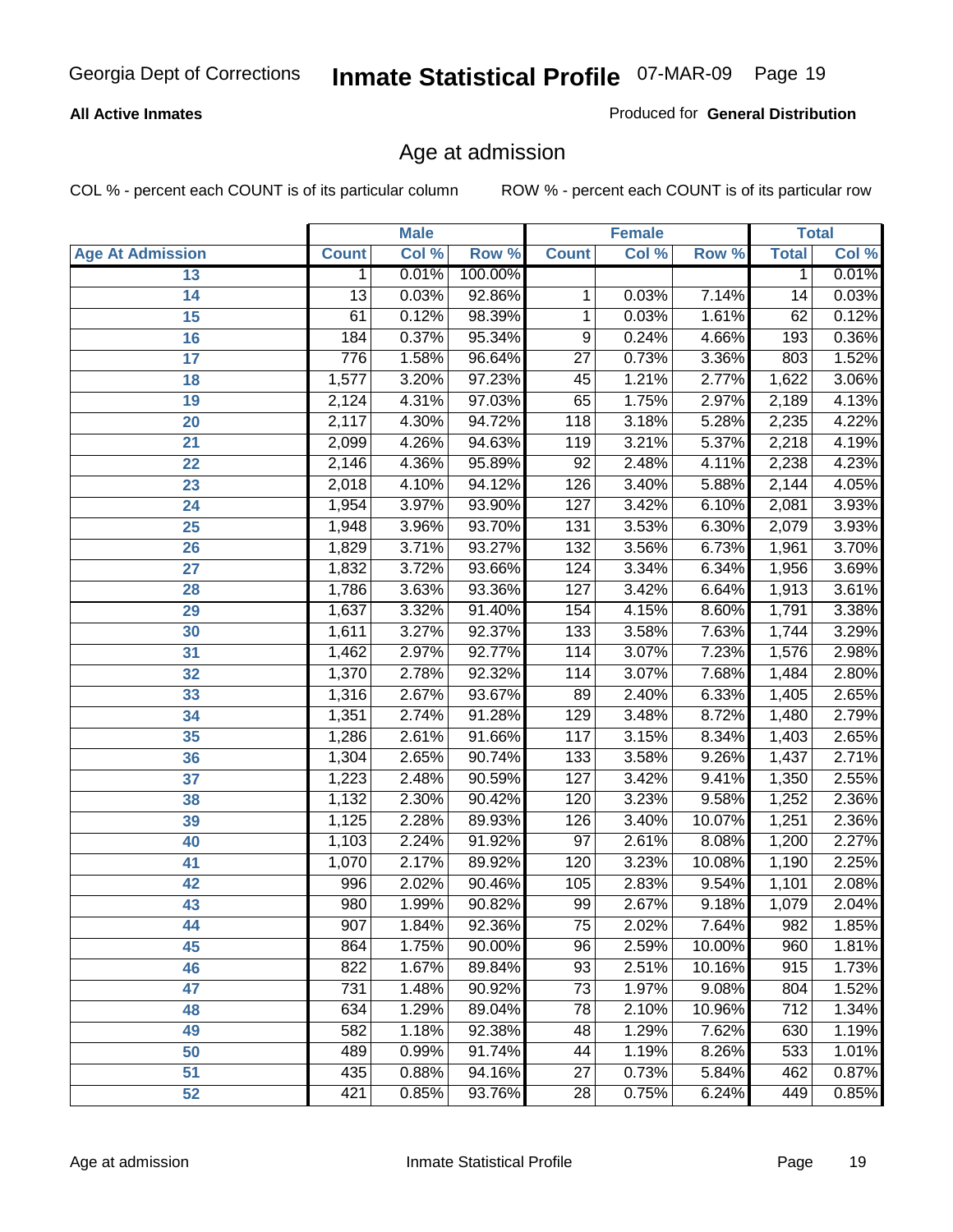### **All Active Inmates**

Produced for **General Distribution**

# Age at admission

|                         | <b>Male</b>      |       | <b>Female</b> |                 |       | <b>Total</b> |                  |       |
|-------------------------|------------------|-------|---------------|-----------------|-------|--------------|------------------|-------|
| <b>Age At Admission</b> | <b>Count</b>     | Col % | Row %         | <b>Count</b>    | Col % | Row %        | <b>Total</b>     | Col % |
| 53                      | 315              | 0.64% | 88.98%        | $\overline{39}$ | 1.05% | 11.02%       | 354              | 0.67% |
| 54                      | $\overline{241}$ | 0.49% | 91.98%        | $\overline{21}$ | 0.57% | 8.02%        | 262              | 0.49% |
| $\overline{55}$         | 256              | 0.52% | 96.97%        | $\overline{8}$  | 0.22% | 3.03%        | 264              | 0.50% |
| $\overline{56}$         | 192              | 0.39% | 94.12%        | $\overline{12}$ | 0.32% | 5.88%        | $\overline{204}$ | 0.39% |
| $\overline{57}$         | 153              | 0.31% | 94.44%        | $\overline{9}$  | 0.24% | 5.56%        | 162              | 0.31% |
| 58                      | $\overline{128}$ | 0.26% | 94.12%        | $\overline{8}$  | 0.22% | 5.88%        | 136              | 0.26% |
| 59                      | 138              | 0.28% | 95.17%        | 7               | 0.19% | 4.83%        | 145              | 0.27% |
| 60                      | $\overline{86}$  | 0.17% | 93.48%        | $\overline{6}$  | 0.16% | 6.52%        | $\overline{92}$  | 0.17% |
| 61                      | $\overline{59}$  | 0.12% | 95.16%        | $\overline{3}$  | 0.08% | 4.84%        | 62               | 0.12% |
| 62                      | 60               | 0.12% | 98.36%        | $\overline{1}$  | 0.03% | 1.64%        | 61               | 0.12% |
| 63                      | $\overline{51}$  | 0.10% | 96.23%        | $\overline{2}$  | 0.05% | 3.77%        | $\overline{53}$  | 0.10% |
| 64                      | $\overline{44}$  | 0.09% | 97.78%        | $\overline{1}$  | 0.03% | 2.22%        | $\overline{45}$  | 0.08% |
| 65                      | $\overline{37}$  | 0.08% | 94.87%        | $\overline{2}$  | 0.05% | 5.13%        | $\overline{39}$  | 0.07% |
| 66                      | $\overline{29}$  | 0.06% | 93.55%        | $\overline{2}$  | 0.05% | 6.45%        | $\overline{31}$  | 0.06% |
| 67                      | $\overline{27}$  | 0.05% | 93.10%        | $\overline{2}$  | 0.05% | 6.90%        | $\overline{29}$  | 0.05% |
| 68                      | $\overline{21}$  | 0.04% | 100.00%       |                 |       |              | $\overline{21}$  | 0.04% |
| 69                      | $\overline{27}$  | 0.05% | 100.00%       |                 |       |              | $\overline{27}$  | 0.05% |
| 70                      | $\overline{10}$  | 0.02% | 83.33%        | $\overline{2}$  | 0.05% | 16.67%       | $\overline{12}$  | 0.02% |
| 71                      | $\overline{6}$   | 0.01% | 100.00%       |                 |       |              | 6                | 0.01% |
| $\overline{72}$         | $\overline{6}$   | 0.01% | 100.00%       |                 |       |              | $\overline{6}$   | 0.01% |
| $\overline{73}$         | $\overline{8}$   | 0.02% | 100.00%       |                 |       |              | $\overline{8}$   | 0.02% |
| $\overline{74}$         | $\overline{6}$   | 0.01% | 85.71%        | 1               | 0.03% | 14.29%       | 7                | 0.01% |
| $\overline{75}$         | $\overline{6}$   | 0.01% | 100.00%       |                 |       |              | 6                | 0.01% |
| 76                      | $\overline{7}$   | 0.01% | 100.00%       |                 |       |              | 7                | 0.01% |
| 77                      | $\mathbf{1}$     | 0.01% | 50.00%        | 1               | 0.03% | 50.00%       | $\overline{2}$   | 0.01% |
| 78                      | $\overline{2}$   | 0.01% | 100.00%       |                 |       |              | $\overline{2}$   | 0.01% |
| 79                      | $\overline{6}$   | 0.01% | 85.71%        | $\overline{1}$  | 0.03% | 14.29%       | $\overline{7}$   | 0.01% |
| 80                      | $\overline{1}$   | 0.01% | 100.00%       |                 |       |              | 1                | 0.01% |
| $\overline{81}$         | $\mathbf{1}$     | 0.01% | 100.00%       |                 |       |              | 1                | 0.01% |
| 84                      | 1                | 0.01% | 100.00%       |                 |       |              | 1                | 0.01% |
| <b>Total Reported</b>   | 49,241           | 100%  | 92.99%        | 3,711           | 100%  | 7.01%        | 52,952           | 100%  |

| <b>Not Reported</b> |        |              |        |
|---------------------|--------|--------------|--------|
| <b>Grand Total</b>  | 49,241 | <b>2 744</b> | 52,952 |

| Mean<br>(average)              | 31.86 | 34.04 | 32.01    |
|--------------------------------|-------|-------|----------|
| <b>Median (middle)</b>         | 30    | 34    | 30       |
| <b>Mode</b><br>(most frequent) | ∸∸    | 29    | n.<br>LL |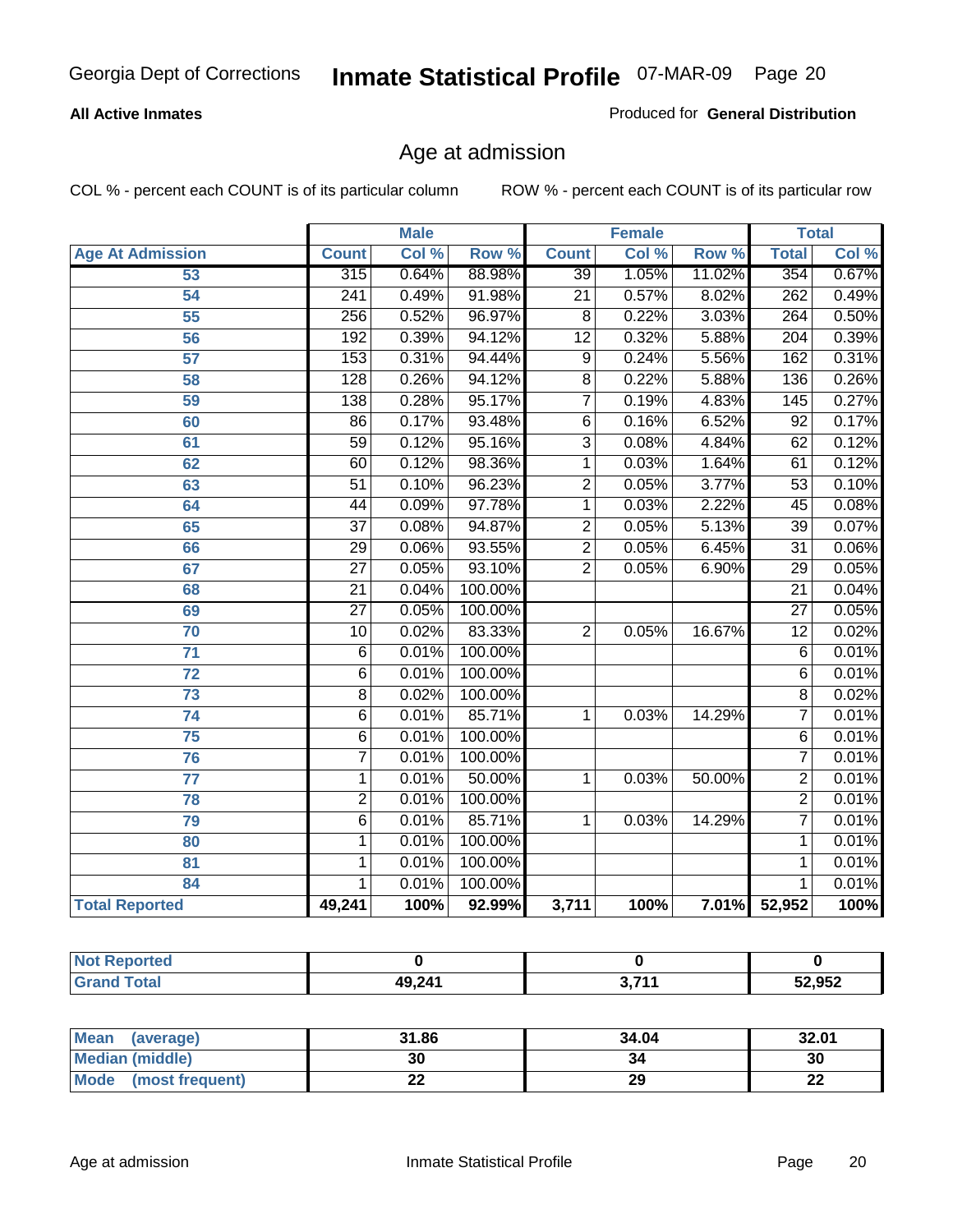### **All Active Inmates**

Produced for **General Distribution**

# Age at release

|                       |              | <b>Male</b> |       |              | <b>Female</b> |       |              | <b>Total</b> |
|-----------------------|--------------|-------------|-------|--------------|---------------|-------|--------------|--------------|
| <b>Age At Release</b> | <b>Count</b> | Col %       | Row % | <b>Count</b> | Col %         | Row % | <b>Total</b> | Col %        |
| <b>Total Reported</b> |              |             |       |              |               |       |              |              |

| <b>Still Active</b> | 49,241 | 2711<br>. J. / II | 52,952 |
|---------------------|--------|-------------------|--------|
| <b>Not Reported</b> |        |                   |        |
| <b>Grand Total</b>  | 49,241 | 3,711             | 52,952 |

| Mean (average)       | N/A | N/A | N/A |
|----------------------|-----|-----|-----|
| Median (middle)      | N/A | N/A | N/A |
| Mode (most frequent) | N/A | N/A | N/A |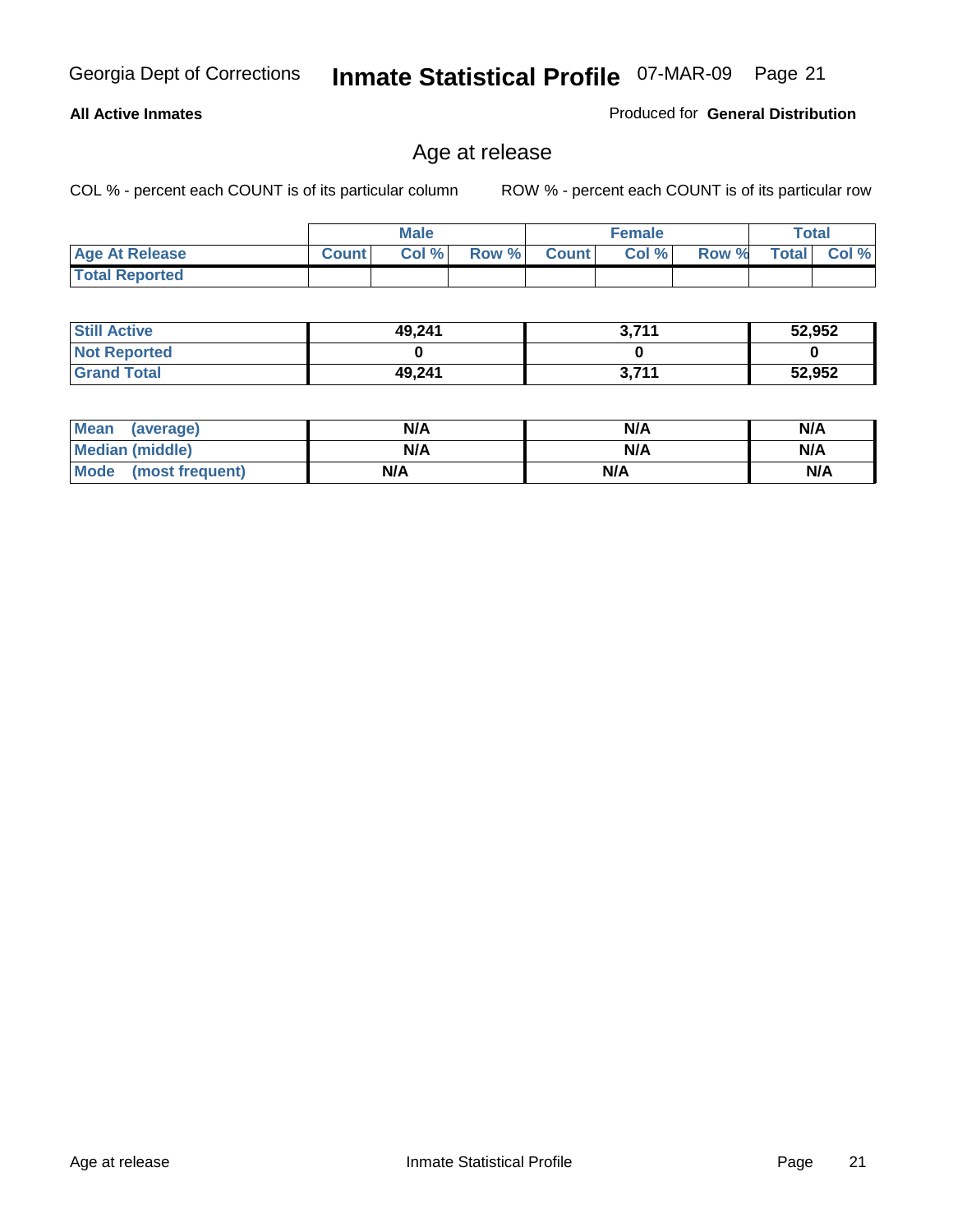### **All Active Inmates**

Produced for **General Distribution**

# Height, measured at entry to prison

|                        |                  | <b>Male</b> |         |                         | <b>Female</b> |         | <b>Total</b>    |        |
|------------------------|------------------|-------------|---------|-------------------------|---------------|---------|-----------------|--------|
| <b>Height</b>          | <b>Count</b>     | Col %       | Row %   | <b>Count</b>            | Col %         | Row %   | <b>Total</b>    | Col %  |
| <b>Under four feet</b> | 1                | 0.01%       | 50.00%  | 1                       | 0.03%         | 50.00%  | $\overline{2}$  | 0.01%  |
| 4'01"                  |                  |             |         | $\overline{3}$          | 0.08%         | 100.00% | $\overline{3}$  | 0.01%  |
| 4'02''                 |                  |             |         | 1                       | 0.03%         | 100.00% | 1               | 0.01%  |
| 4'03"                  | 1                | 0.01%       | 100.00% |                         |               |         | 1               | 0.01%  |
| 4'05"                  | $\mathbf 1$      | 0.01%       | 100.00% |                         |               |         | $\mathbf{1}$    | 0.01%  |
| 4'06"                  |                  |             |         | $\overline{\mathbf{c}}$ | 0.06%         | 100.00% | $\overline{2}$  | 0.01%  |
| 4'07''                 |                  |             |         | $\overline{1}$          | 0.03%         | 100.00% | $\mathbf{1}$    | 0.01%  |
| 4'08"                  | 1                | 0.01%       | 12.50%  | $\overline{7}$          | 0.20%         | 87.50%  | $\overline{8}$  | 0.02%  |
| 4'09"                  |                  |             |         | 11                      | 0.31%         | 100.00% | $\overline{11}$ | 0.02%  |
| 4'10"                  |                  |             |         | $\overline{8}$          | 0.22%         | 100.00% | 8               | 0.02%  |
| 4'11''                 | 11               | 0.02%       | 13.75%  | 69                      | 1.93%         | 86.25%  | 80              | 0.15%  |
| 5'00''                 | $\overline{97}$  | 0.20%       | 41.81%  | 135                     | 3.78%         | 58.19%  | 232             | 0.45%  |
| 5'01''                 | $\overline{92}$  | 0.19%       | 31.29%  | 202                     | 5.66%         | 68.71%  | 294             | 0.57%  |
| 5'02''                 | 222              | 0.46%       | 37.00%  | 378                     | 10.59%        | 63.00%  | 600             | 1.15%  |
| 5'03''                 | 365              | 0.75%       | 48.41%  | 389                     | 10.90%        | 51.59%  | 754             | 1.45%  |
| 5'04''                 | 874              | 1.80%       | 62.38%  | $\overline{527}$        | 14.77%        | 37.62%  | 1,401           | 2.69%  |
| 5'05''                 | 1,636            | 3.38%       | 78.96%  | 436                     | 12.22%        | 21.04%  | 2,072           | 3.98%  |
| 5'06''                 | 3,183            | 6.57%       | 86.73%  | 487                     | 13.65%        | 13.27%  | 3,670           | 7.06%  |
| 5'07''                 | 4,219            | 8.71%       | 91.16%  | 409                     | 11.46%        | 8.84%   | 4,628           | 8.90%  |
| 5'08''                 | 5,038            | 10.40%      | 96.31%  | 193                     | 5.41%         | 3.69%   | 5,231           | 10.06% |
| 5'09''                 | 5,863            | 12.10%      | 97.59%  | $\overline{145}$        | 4.06%         | 2.41%   | 6,008           | 11.55% |
| 5'10''                 | 5,578            | 11.52%      | 98.78%  | 69                      | 1.93%         | 1.22%   | 5,647           | 10.86% |
| 5'11''                 | 5,947            | 12.28%      | 99.10%  | $\overline{54}$         | 1.51%         | 0.90%   | 6,001           | 11.54% |
| 6'00''                 | 5,631            | 11.63%      | 99.73%  | 15                      | 0.42%         | 0.27%   | 5,646           | 10.86% |
| 6'01''                 | 3,816            | 7.88%       | 99.69%  | $\overline{12}$         | 0.34%         | 0.31%   | 3,828           | 7.36%  |
| 6'02''                 | 2,794            | 5.77%       | 99.64%  | 10                      | 0.28%         | 0.36%   | 2,804           | 5.39%  |
| 6'03''                 | 1,555            | 3.21%       | 99.87%  | $\overline{2}$          | 0.06%         | 0.13%   | 1,557           | 2.99%  |
| 6'04''                 | 857              | 1.77%       | 99.88%  | 1                       | 0.03%         | 0.12%   | 858             | 1.65%  |
| 6'05''                 | $\overline{341}$ | 0.70%       | 100.00% |                         |               |         | 341             | 0.66%  |
| 6'06''                 | 161              | 0.33%       | 99.38%  | 1                       | 0.03%         | 0.62%   | 162             | 0.31%  |
| 6'07''                 | $\overline{58}$  | 0.12%       | 100.00% |                         |               |         | $\overline{58}$ | 0.11%  |
| 6'08"                  | 23               | 0.05%       | 100.00% |                         |               |         | 23              | 0.04%  |
| 6'09''                 | $\overline{19}$  | 0.04%       | 100.00% |                         |               |         | $\overline{19}$ | 0.04%  |
| 6'10''                 | $\overline{12}$  | 0.02%       | 100.00% |                         |               |         | $\overline{12}$ | 0.02%  |
| 6'11''                 | $\overline{21}$  | 0.04%       | 100.00% |                         |               |         | $\overline{21}$ | 0.04%  |
| Seven feet +           | 20               | 0.04%       | 100.00% |                         |               |         | 20              | 0.04%  |
| <b>Total Reported</b>  | 48,437           | 100%        | 93.14%  | 3,568                   | 100%          | 6.86%   | 52,005          | 100%   |

| oorted<br><b>Not</b> | 804    | 143  | 947    |
|----------------------|--------|------|--------|
| <b>otal</b><br>Gr<   | 49,241 | 2744 | 52,952 |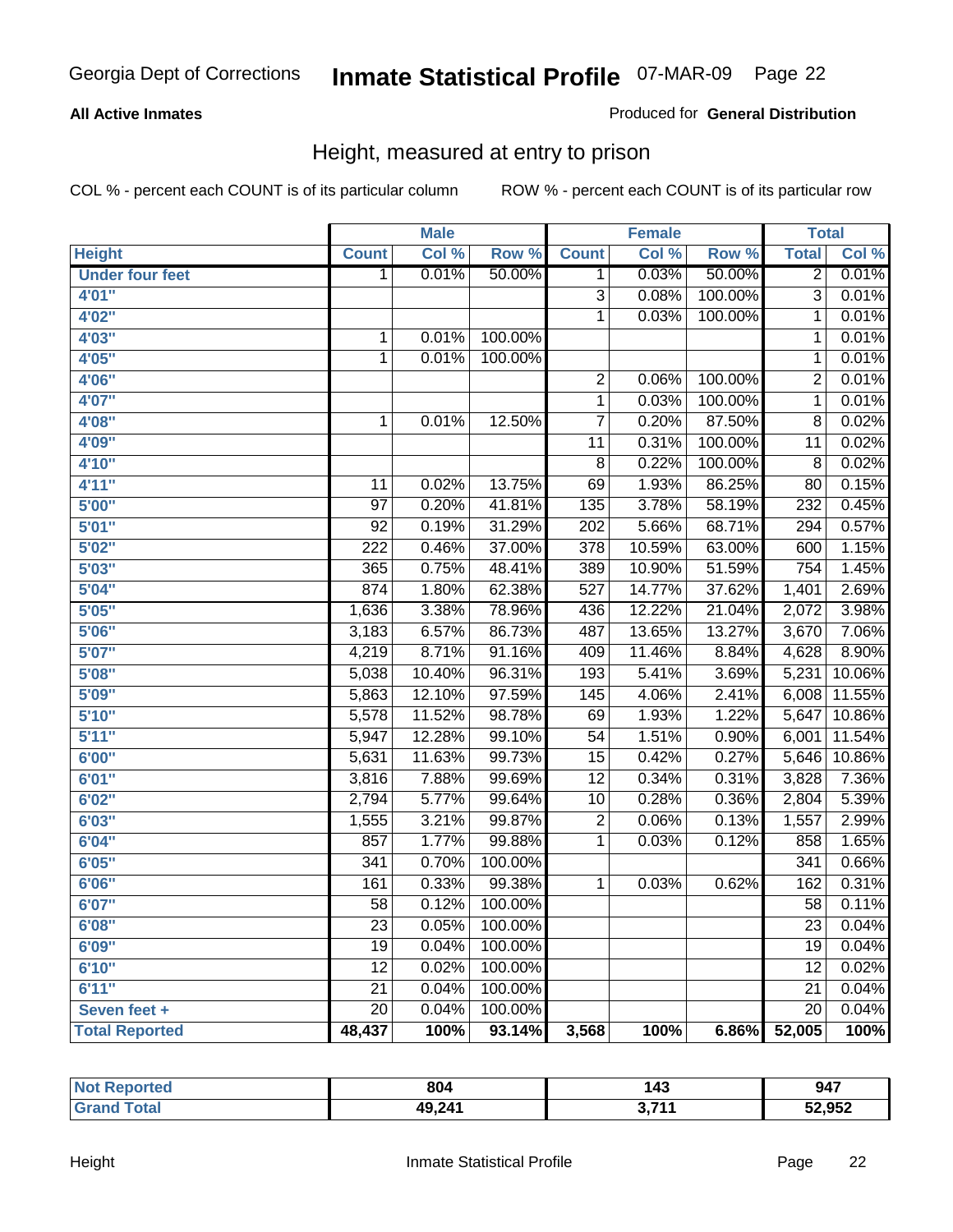### **All Active Inmates**

Produced for **General Distribution**

# Height, measured at entry to prison

|                        | <b>Male</b> | <b>Female</b> | <b>Total</b> |
|------------------------|-------------|---------------|--------------|
| Mean (average)         | 5'10"       | 5'05"         | 5'10''       |
| <b>Median (middle)</b> | 5'10''      | 5'05"         | 5'10"        |
| Mode (most frequent)   | 5'11"       | 5'04"         | 5'09"        |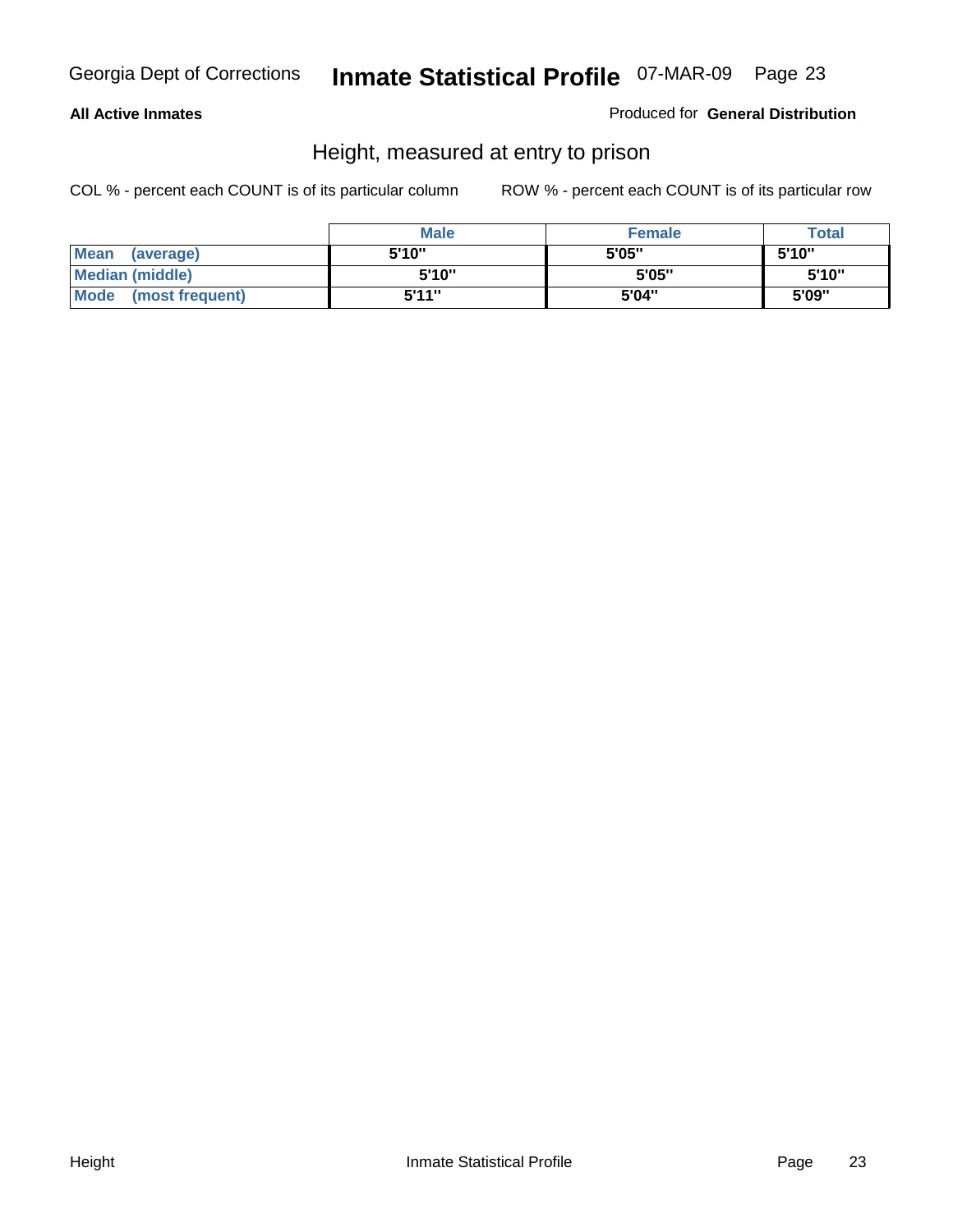### **All Active Inmates**

### Produced for **General Distribution**

# Weight, measured at entry to prison

|                        |                  | <b>Male</b> |         |                  | <b>Female</b> |        | <b>Total</b>     |        |
|------------------------|------------------|-------------|---------|------------------|---------------|--------|------------------|--------|
| <b>Weight</b>          | <b>Count</b>     | Col %       | Row %   | <b>Count</b>     | Col %         | Row %  | <b>Total</b>     | Col %  |
| <b>Under 80 pounds</b> | 7                | 0.01%       | 77.78%  | $\overline{2}$   | 0.06%         | 22.22% | $\overline{9}$   | 0.02%  |
| 80 - 89 pounds         | $\overline{3}$   | 0.01%       | 60.00%  | $\overline{2}$   | 0.06%         | 40.00% | $\overline{5}$   | 0.01%  |
| 90 - 99 pounds         | $\overline{3}$   | 0.01%       | 27.27%  | $\overline{8}$   | 0.22%         | 72.73% | $\overline{11}$  | 0.02%  |
| 100 - 109 pounds       | $\overline{20}$  | 0.04%       | 26.67%  | $\overline{55}$  | 1.54%         | 73.33% | $\overline{75}$  | 0.14%  |
| 110 - 119 pounds       | 106              | 0.22%       | 50.00%  | 106              | 2.97%         | 50.00% | $\overline{212}$ | 0.41%  |
| 120 - 129 pounds       | 466              | 0.96%       | 62.22%  | 283              | 7.93%         | 37.78% | 749              | 1.44%  |
| 130 - 139 pounds       | 1,447            | 2.99%       | 80.52%  | $\overline{350}$ | 9.81%         | 19.48% | 1,797            | 3.46%  |
| 140 - 149 pounds       | 3,228            | 6.66%       | 89.34%  | 385              | 10.79%        | 10.66% | 3,613            | 6.95%  |
| 150 - 159 pounds       | 4,705            | 9.71%       | 91.52%  | 436              | 12.22%        | 8.48%  | 5,141            | 9.89%  |
| 160 - 169 pounds       | 6,530            | 13.48%      | 94.32%  | 393              | 11.01%        | 5.68%  | 6,923            | 13.31% |
| 170 - 179 pounds       | 6,111            | 12.62%      | 95.39%  | 295              | 8.27%         | 4.61%  | 6,406            | 12.32% |
| 180 - 189 pounds       | 6,606            | 13.64%      | 96.12%  | $\overline{267}$ | 7.48%         | 3.88%  | 6,873            | 13.22% |
| 190 - 199 pounds       | 4,510            | 9.31%       | 95.67%  | $\overline{204}$ | 5.72%         | 4.33%  | 4,714            | 9.06%  |
| 200 - 209 pounds       | 4,034            | 8.33%       | 95.10%  | $\frac{208}{ }$  | 5.83%         | 4.90%  | 4,242            | 8.16%  |
| 210 - 219 pounds       | 2,937            | 6.06%       | 95.79%  | 129              | 3.62%         | 4.21%  | 3,066            | 5.90%  |
| 220 - 229 pounds       | 2,360            | 4.87%       | 95.39%  | 114              | 3.20%         | 4.61%  | 2,474            | 4.76%  |
| 230 - 239 pounds       | 1,578            | 3.26%       | 94.95%  | $\overline{84}$  | 2.35%         | 5.05%  | 1,662            | 3.20%  |
| 240 - 249 pounds       | 1,194            | 2.47%       | 95.75%  | $\overline{53}$  | 1.49%         | 4.25%  | 1,247            | 2.40%  |
| 250 - 259 pounds       | 838              | 1.73%       | 94.90%  | $\overline{45}$  | 1.26%         | 5.10%  | 883              | 1.70%  |
| 260 - 269 pounds       | 603              | 1.24%       | 93.78%  | 40               | 1.12%         | 6.22%  | 643              | 1.24%  |
| 270 - 279 pounds       | 363              | 0.75%       | 94.04%  | $\overline{23}$  | 0.64%         | 5.96%  | 386              | 0.74%  |
| 280 - 289 pounds       | $\overline{271}$ | 0.56%       | 91.86%  | $\overline{24}$  | 0.67%         | 8.14%  | 295              | 0.57%  |
| 290 - 299 pounds       | 144              | 0.30%       | 92.31%  | $\overline{12}$  | 0.34%         | 7.69%  | 156              | 0.30%  |
| 300 - 309 pounds       | $\overline{127}$ | 0.26%       | 89.44%  | $\overline{15}$  | 0.42%         | 10.56% | 142              | 0.27%  |
| 310 - 319 pounds       | 74               | 0.15%       | 91.36%  | 7                | 0.20%         | 8.64%  | 81               | 0.16%  |
| 320 - 329 pounds       | $\overline{51}$  | 0.11%       | 85.00%  | $\overline{9}$   | 0.25%         | 15.00% | 60               | 0.12%  |
| 330 - 339 pounds       | $\overline{22}$  | 0.05%       | 88.00%  | $\overline{3}$   | 0.08%         | 12.00% | $\overline{25}$  | 0.05%  |
| 340 - 349 pounds       | 23               | 0.05%       | 79.31%  | $\overline{6}$   | 0.17%         | 20.69% | 29               | 0.06%  |
| 350 - 359 pounds       | 28               | 0.06%       | 87.50%  | 4                | 0.11%         | 12.50% | $\overline{32}$  | 0.06%  |
| 360 - 369 pounds       | $\overline{19}$  | 0.04%       | 90.48%  | $\overline{2}$   | 0.06%         | 9.52%  | $\overline{21}$  | 0.04%  |
| 370 - 379 pounds       | $\overline{10}$  | 0.02%       | 100.00% |                  |               |        | $\overline{10}$  | 0.02%  |
| 380 - 389 pounds       | $\mathbf 1$      | 0.01%       | 33.33%  | $\overline{2}$   | 0.06%         | 66.67% | $\overline{3}$   | 0.01%  |
| 390 - 399 pounds       | $\overline{3}$   | 0.01%       | 100.00% |                  |               |        | $\overline{3}$   | 0.01%  |
| 400 pounds and over    | $\overline{16}$  | 0.03%       | 88.89%  | $\overline{2}$   | 0.06%         | 11.11% | $\overline{18}$  | 0.03%  |
| <b>Total Reported</b>  | 48,438           | 100%        | 93.14%  | 3,568            | 100%          | 6.86%  | 52,006           | 100.1% |

| Reported<br>' N∩t | 803    | 143 | 946    |
|-------------------|--------|-----|--------|
| 'ota.             | 49,241 | 744 | 52,952 |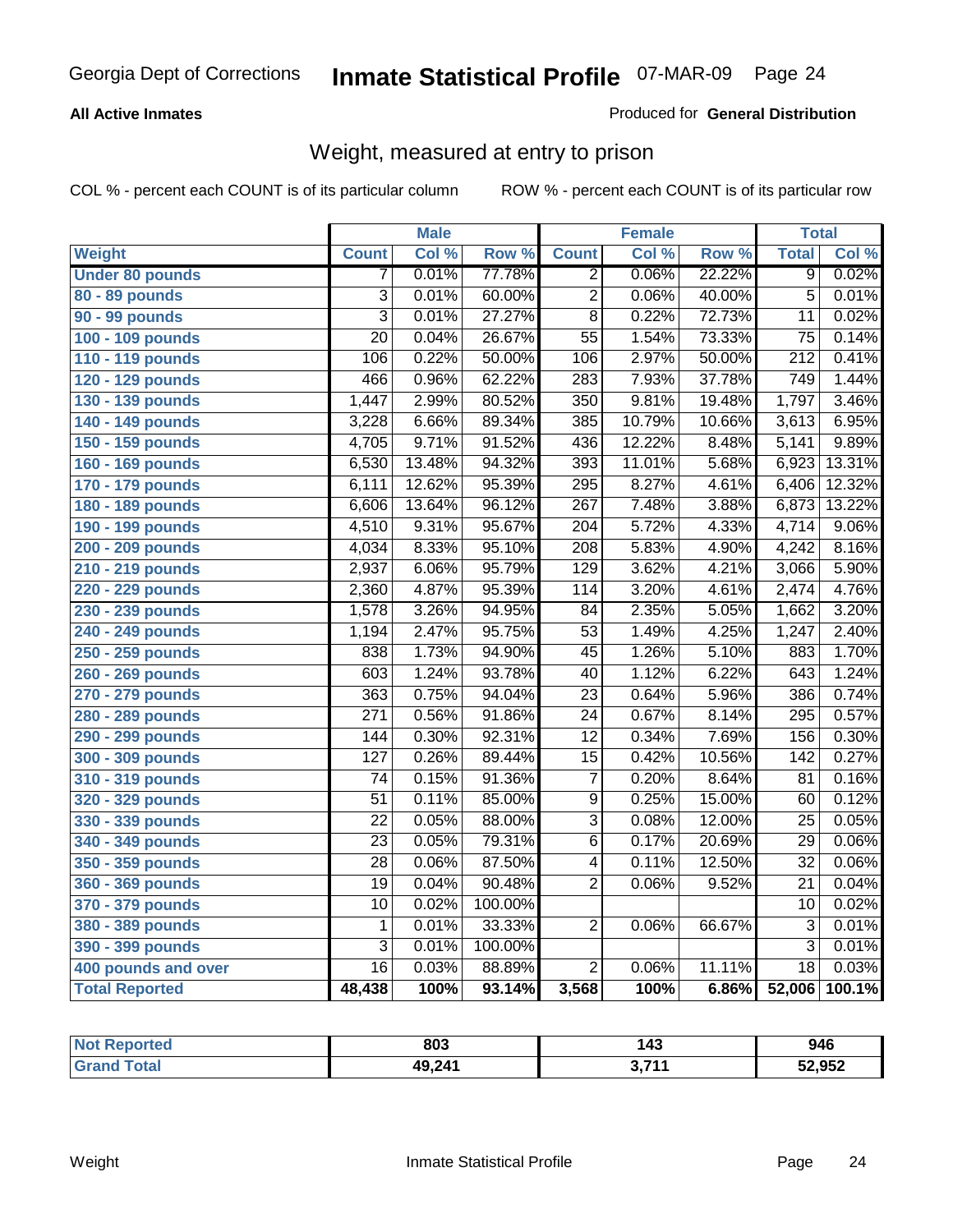### **All Active Inmates**

### Produced for **General Distribution**

# Weight, measured at entry to prison

|                                | <b>Male</b> | <b>Female</b> | Total |
|--------------------------------|-------------|---------------|-------|
| Mean<br>(average)              | 186         | 171           | 185   |
| <b>Median (middle)</b>         | 180         | 161           | 180   |
| <b>Mode</b><br>(most frequent) | 180         | 150           | 180   |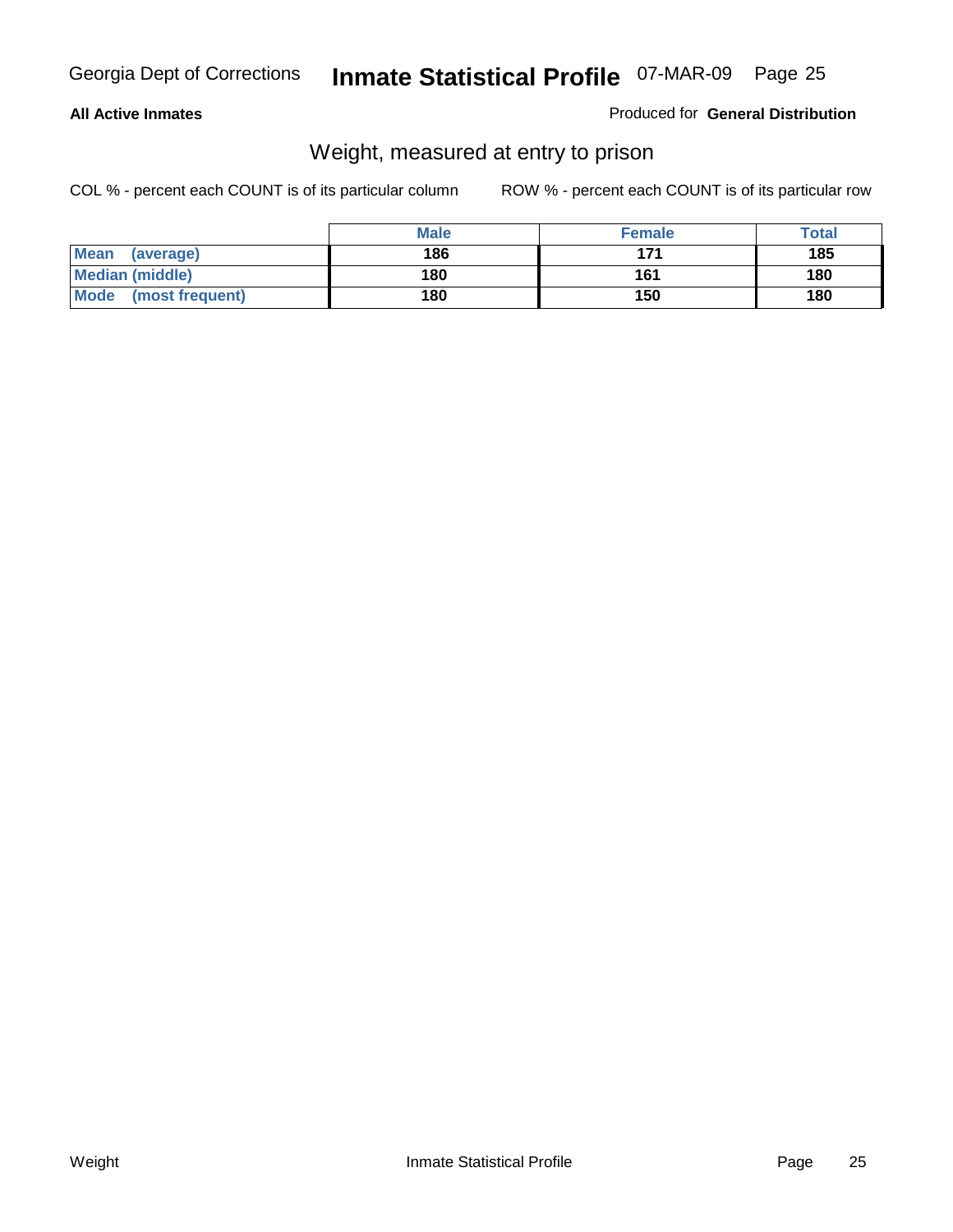**All Active Inmates**

### Produced for **General Distribution**

# Military service

|                         |              | <b>Male</b> |             |       | <b>Female</b> |          |              | <b>Total</b> |
|-------------------------|--------------|-------------|-------------|-------|---------------|----------|--------------|--------------|
| <b>Military service</b> | <b>Count</b> | Col %       | Row % Count |       | Col %         | Row %    | <b>Total</b> | Col %        |
| <b>Air Force</b>        | 266          | .67%        | 97.08%      | 8     | .23%          | 2.92%    | 274          | .64%         |
| <b>Army</b>             | 2,028        | 5.12%       | 98.45%      | 32    | .93%          | 1.55%    | 2,060        | 4.78%        |
| <b>Navy</b><br>3        | 611          | 1.54%       | 98.39%      | 10    | .29%          | 1.61%    | 621          | 1.44%        |
| <b>Marines</b><br>4     | 438          | 1.10%       | 99.55%      | ົ     | $.06\%$       | .45%     | 440          | 1.02%        |
| <b>Coast Guard</b><br>5 | 25           | $.06\%$     | 100.00%     |       |               |          | 25           | .06%         |
| <b>None</b><br>96       | 36,280       | 91.51%      | 91.44%      | 3,395 | 98.49%        | $8.56\%$ | 39,675       | 92.06%       |
| <b>Total Reported</b>   | 39,648       | 100%        | 92.00%      | 3,447 | 100%          | $8.00\%$ | 43,095       | 100%         |

| orted<br>NO.          | 9,593  | 264   | 9,857  |
|-----------------------|--------|-------|--------|
| `otal<br><b>Grand</b> | 49,241 | , 744 | 52,952 |

|  | <b>Mou</b> | Army | Army | Army |
|--|------------|------|------|------|
|--|------------|------|------|------|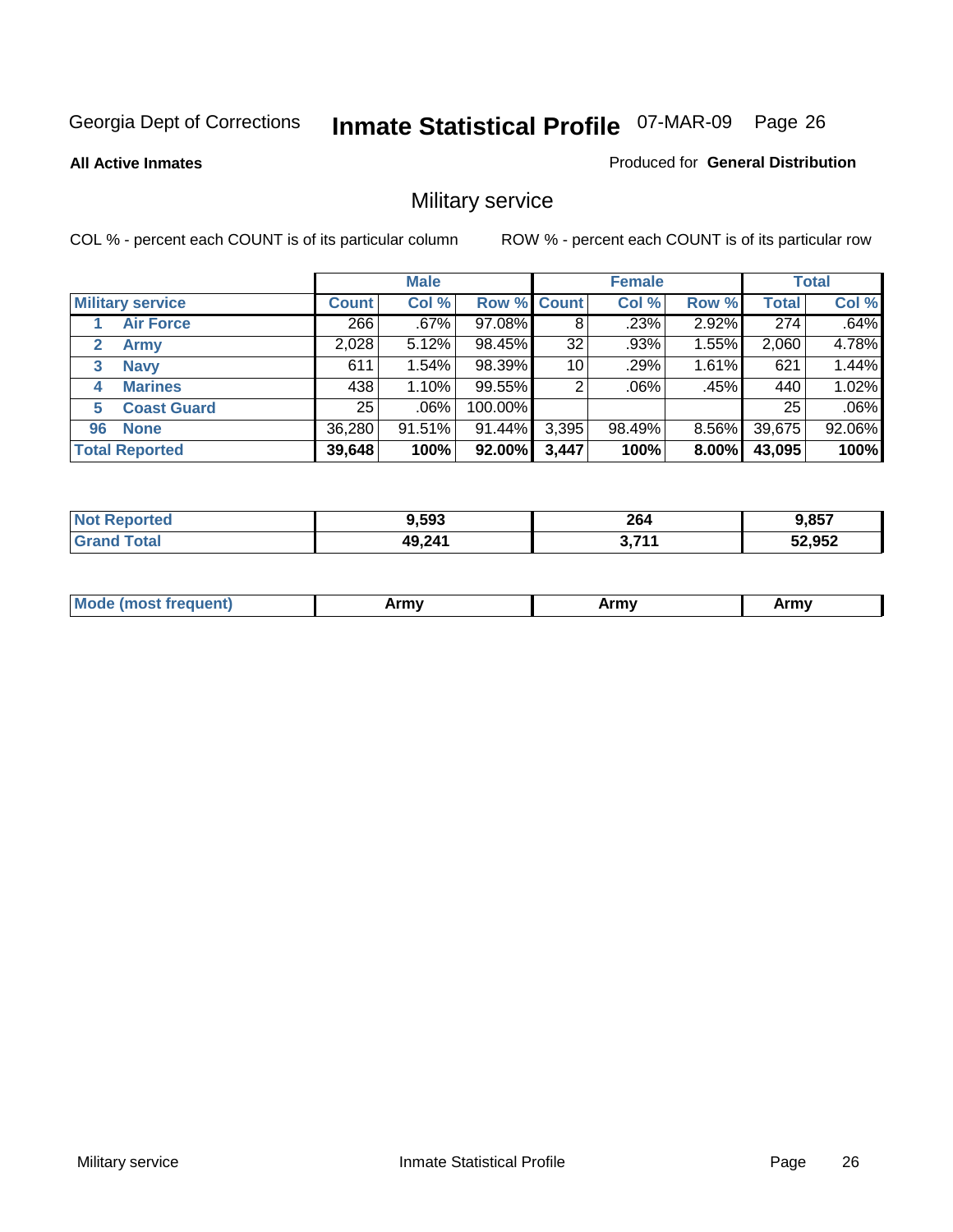### **All Active Inmates**

### Produced for **General Distribution**

# Type of admission to prison

|                |                             |              | <b>Male</b> |                    |     | <b>Female</b> |        |              | <b>Total</b> |
|----------------|-----------------------------|--------------|-------------|--------------------|-----|---------------|--------|--------------|--------------|
|                | <b>Type of Admission</b>    | <b>Count</b> | Col %       | <b>Row % Count</b> |     | Col %         | Row %  | <b>Total</b> | Col %        |
|                | <b>Committed From Court</b> | 34,419       | 69.93%      | 93.25% 2,493       |     | 67.20%        | 6.75%  | 36,912       | 69.74%       |
| $\overline{2}$ | <b>Return Appeal/Bond</b>   | 12           | .02%        | 92.31%             |     | .03%          | 7.69%  | 13           | .02%         |
| 3              | <b>Parole Rev/New Sent</b>  | 4,090        | 8.31%       | 95.47%             | 194 | 5.23%         | 4.53%  | 4,284        | 8.09%        |
| 4              | <b>Par Rev/No New Sent</b>  | 1,566        | 3.18%       | 93.88%             | 102 | 2.75%         | 6.12%  | 1,668        | 3.15%        |
| 5              | <b>Prob Viol/Total Rev</b>  |              | .01%        | 100.00%            |     |               |        |              | .01%         |
| 6              | <b>Prob Viol/Partial</b>    | 3,563        | 7.24%       | 88.90%             | 445 | 11.99%        | 11.10% | 4,008        | 7.57%        |
| 7              | <b>Admit Fm Other Cust</b>  | 33           | .07%        | 100.00%            |     |               |        | 33           | .06%         |
| 9              | <b>Prob Rev/Remainder</b>   | 4,751        | 9.65%       | 91.21%             | 458 | 12.35%        | 8.79%  | 5,209        | 9.84%        |
| 10             | <b>New Sent/Par Rev Pnd</b> | 30           | .06%        | 100.00%            |     |               |        | 30           | $.06\%$      |
| 11             | <b>Life W/O Parole</b>      | 315          | .64%        | 98.44%             | 5   | .13%          | 1.56%  | 320          | .60%         |
| 30             | <b>Par Rev/Rsn Unknown</b>  | 64           | .13%        | 100.00%            |     |               |        | 64           | .12%         |
| 32             | <b>Pb Parole Rescinded</b>  | 16           | .03%        | 94.12%             | 1   | .03%          | 5.88%  | 17           | .03%         |
| 33             | <b>Prob Revoc/Spec Cond</b> | 157          | .32%        | 93.45%             | 11  | .30%          | 6.55%  | 168          | .32%         |
| 40             | <b>Par Rev/Revoc Center</b> | 169          | .34%        | 100.00%            |     |               |        | 169          | .32%         |
| 41             | <b>Information Only</b>     |              | .01%        | 100.00%            |     |               |        |              | .01%         |
| 44             | <b>Whitworth Detention</b>  | 28           | .06%        | 100.00%            |     |               |        | 28           | .05%         |
| 50             | <b>Dcys At Risk</b>         | 5            | .01%        | 100.00%            |     |               |        | 5            | .01%         |
|                | <b>Total Reported</b>       | 49,220       | 100%        | 92.99% 3,710       |     | 100%          | 7.01%  | 52,930       | 100%         |

| <b>Not</b><br>oortea<br>$\cdot$ NGM | ີ          |             | $\sim$<br>LL |
|-------------------------------------|------------|-------------|--------------|
| otal                                | 241<br>49. | $ -$<br>-74 | 52,952       |

| <b>Mode (most frequent)</b><br><b>Court Cmmt</b><br>Court Cmmt | <b>Court Cmmt</b> |
|----------------------------------------------------------------|-------------------|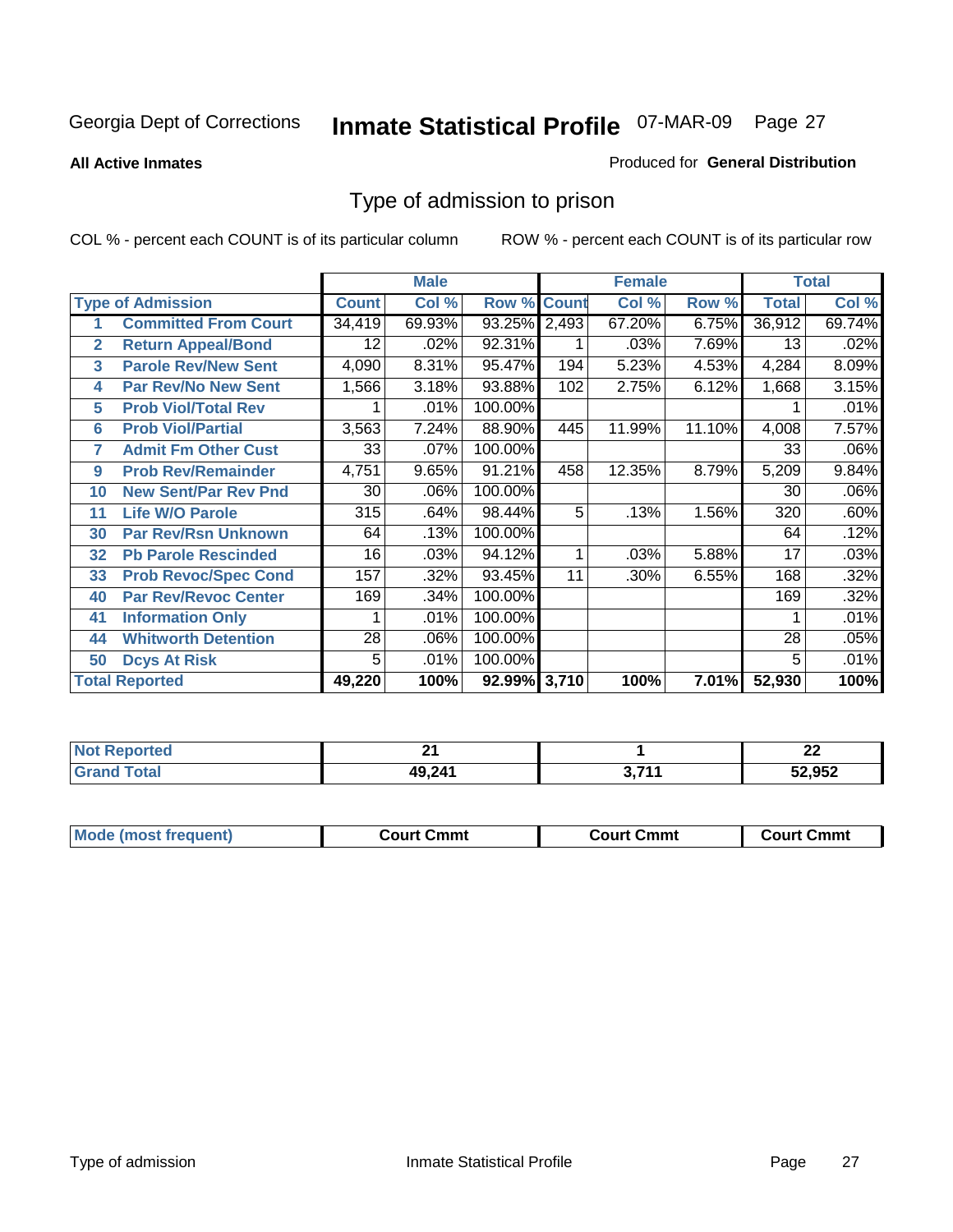**All Active Inmates**

### Produced for **General Distribution**

# Current / last security status

|                        |              | <b>Male</b> |             |       | <b>Female</b> |          |              | <b>Total</b> |
|------------------------|--------------|-------------|-------------|-------|---------------|----------|--------------|--------------|
| <b>Security Status</b> | <b>Count</b> | Col %       | Row % Count |       | Col %         | Row %    | <b>Total</b> | Col %        |
| 1 Wrk Releas           | 105          | .22%        | 93.75%      |       | .20%          | 6.25%    | 112          | .22%         |
| 2 Trusty               | 342          | $.72\%$     | 96.34%      | 13    | $.37\%$       | $3.66\%$ | 355          | $.70\%$      |
| 3 Minimum              | 15,212       | $32.24\%$   | 87.41%      | 2,191 | 62.00%        | 12.59%   | 17,403       | 34.32%       |
| 4 Medium               | 25,003       | 52.99%      | 95.73%      | 1,114 | 31.52%        | 4.27%    | 26,117       | 51.50%       |
| 5 Close                | 6,410        | 13.59%      | 96.86%      | 208   | 5.89%         | $3.14\%$ | 6,618        | 13.05%       |
| 6 Maximum              | 109          | .23%        | 99.09%      |       | $.03\%$       | .91%     | 110          | .22%         |
| <b>Total Reported</b>  | 47,181       | 100%        | 93.03%      | 3,534 | 100%          | 6.97%    | 50,715       | 100%         |

| <b>Still being diagnosed</b> | 2.059  | 477   | 2,236  |
|------------------------------|--------|-------|--------|
| <b>Not Reported</b>          |        |       |        |
| <b>Grand Total</b>           | 49.241 | 3.711 | 52,952 |

| M.<br>.<br>--<br>M.<br><b>ALL 1999</b><br>----<br>w. |  |  |
|------------------------------------------------------|--|--|
|                                                      |  |  |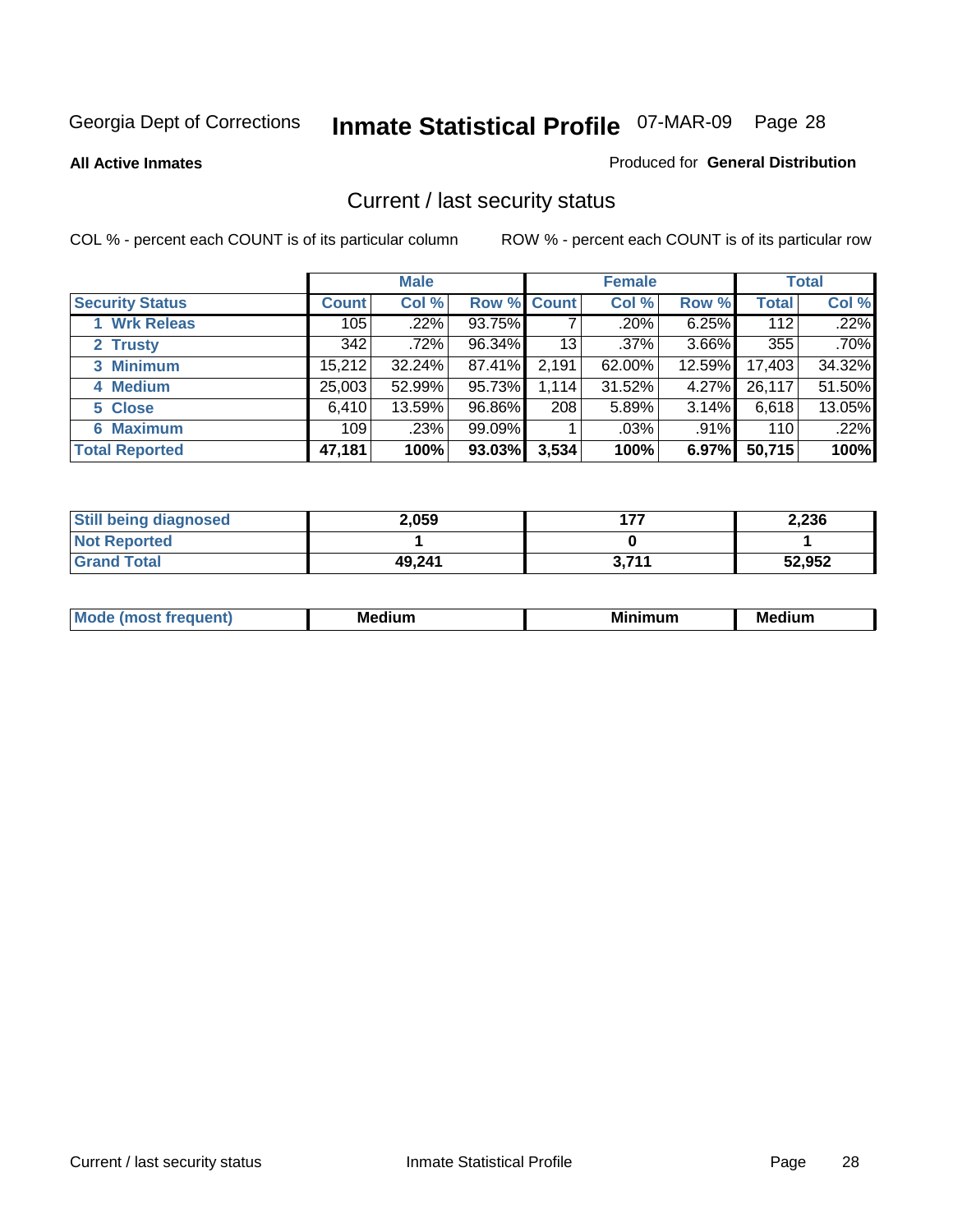**All Active Inmates**

### Produced for **General Distribution**

# Current / last type of institution

|                            |              | <b>Male</b> |         |              | <b>Female</b> |          |              | <b>Total</b> |
|----------------------------|--------------|-------------|---------|--------------|---------------|----------|--------------|--------------|
| <b>Type of Institution</b> | <b>Count</b> | Col %       | Row %   | <b>Count</b> | Col %         | Row %    | <b>Total</b> | Col %        |
| <b>County Jail</b>         | 15           | .03%        | 100.00% |              |               |          | 15           | .03%         |
| <b>Transitional Center</b> | 2,564        | 5.21%       | 89.71%  | 294          | $7.92\%$      | 10.29%   | 2,858        | 5.40%        |
| <b>State Hospital</b>      |              | .01%        | 100.00% |              |               |          |              | .01%         |
| <b>County Camp</b>         | 4,834        | 9.82%       | 100.00% |              |               |          | 4,834        | 9.13%        |
| <b>State Prison</b>        | 35,819       | 72.74%      | 91.71%  | 3,237        | 87.23%        | 8.29%    | 39,056       | 73.76%       |
| <b>Private Prison</b>      | 5,054        | 10.26%      | 99.98%  |              | $.03\%$       | .02%     | 5,055        | 9.55%        |
| <b>Prison Annex</b>        | 2            | .01%        | 100.00% |              |               |          | 2            | .01%         |
| <b>Pre Release Center</b>  | 825          | 1.68%       | 82.17%  | 179          | 4.82%         | 17.83%   | 1,004        | 1.90%        |
| <b>Inmate Boot Camp</b>    | 127          | .26%        | 100.00% |              |               |          | 127          | .24%         |
| <b>Total Reported</b>      | 49,241       | 100%        | 92.99%  | 3,711        | 100%          | $7.01\%$ | 52,952       | 100%         |

| <b>Not</b><br>Reported |        |      |        |
|------------------------|--------|------|--------|
| <b>Grand Total</b>     | 49,241 | 2744 | 52,952 |

| <b>Mode (most frequent)</b> | <b>State Prison</b> | <b>State Prison</b> | <b>State Prison I</b> |
|-----------------------------|---------------------|---------------------|-----------------------|
|                             |                     |                     |                       |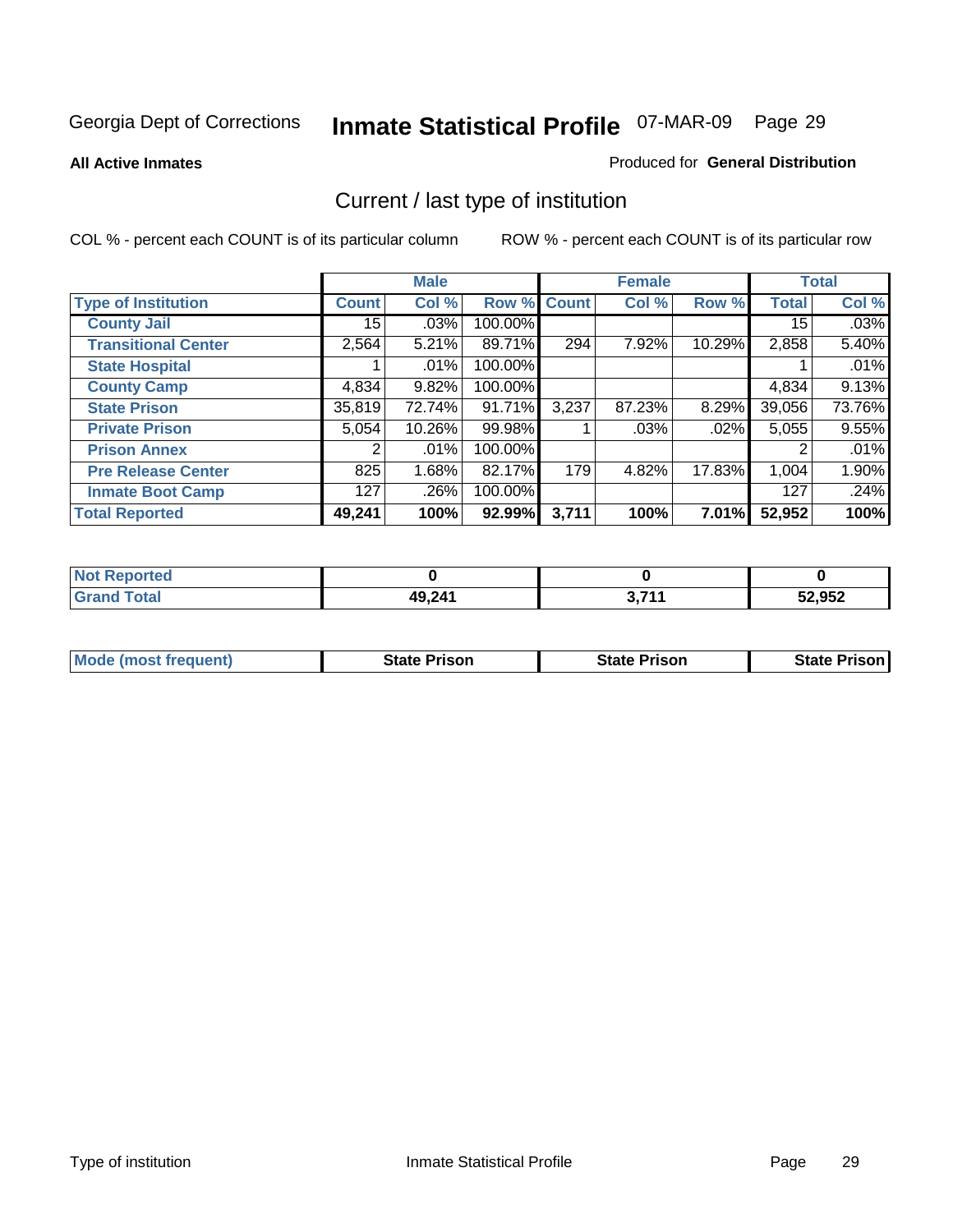**All Active Inmates**

### Produced for **General Distribution**

# Institution type - transitional centers

|     |                                          |              | <b>Male</b> |         |              | <b>Female</b> |         |              | <b>Total</b> |
|-----|------------------------------------------|--------------|-------------|---------|--------------|---------------|---------|--------------|--------------|
|     | <b>Institution Type - Trans. Centers</b> | <b>Count</b> | Col %       | Row %   | <b>Count</b> | Col %         | Row %   | <b>Total</b> | Col %        |
| 220 | <b>Albany Trans-Ctr</b>                  | 151          | 5.89%       | 100.00% |              |               |         | 151          | 5.28%        |
| 227 | <b>Arrendale Trans-Ctr</b>               |              |             |         | 77           | 26.19%        | 100.00% | 77           | 2.69%        |
| 223 | <b>Atlanta Male Trans-Ctr</b>            | 248          | 9.67%       | 100.00% |              |               |         | 248          | 8.68%        |
| 246 | <b>Augusta Trans-Ctr</b>                 | 202          | 7.88%       | 100.00% |              |               |         | 202          | 7.07%        |
| 249 | <b>Clayton Transitional Ctr</b>          | 326          | 12.71%      | 100.00% |              |               |         | 326          | 11.41%       |
| 247 | <b>Coastal Transitional Ctr</b>          | 259          | 10.10%      | 100.00% |              |               |         | 259          | 9.06%        |
| 225 | <b>Columbus Trans-Ctr</b>                | 179          | 6.98%       | 100.00% |              |               |         | 179          | 6.26%        |
| 252 | <b>Emanuel-Swainsboro Tc</b>             | 207          | 8.07%       | 100.00% |              |               |         | 207          | 7.24%        |
| 250 | <b>Helms Trans-Ctr</b>                   | 104          | 4.06%       | 100.00% |              |               |         | 104          | 3.64%        |
| 248 | <b>Lagrange Trans Ctr</b>                | 149          | 5.81%       | 100.00% |              |               |         | 149          | 5.21%        |
| 231 | <b>Macon Male Trans-Ctr</b>              | 153          | 5.97%       | 100.00% |              |               |         | 153          | 5.35%        |
| 235 | <b>Metro Womens Trans-Ctr</b>            |              |             |         | 217          | 73.81%        | 100.00% | 217          | 7.59%        |
| 233 | <b>Phillips Trans-Ctr</b>                | 287          | 11.19%      | 100.00% |              |               |         | 287          | 10.04%       |
| 253 | <b>Smith Trans-Ctr</b>                   | 198          | 7.72%       | 100.00% |              |               |         | 198          | 6.93%        |
| 230 | <b>Valdosta Trans-Ctr</b>                | 101          | 3.94%       | 100.00% |              |               |         | 101          | 3.53%        |
|     | <b>Total Reported</b>                    | 2,564        | 100%        | 89.71%  | 294          | 100%          | 10.29%  | 2,858        | 100%         |

| N.<br>portea |       |     |      |
|--------------|-------|-----|------|
| $\sim$       | 2,564 | 294 | .858 |

| Mode (most frequent) | 249 Clayton Transitional Ctr 235 Metro Womens Trans- | Ctr | 249 Clayton<br><b>Transitional Ctr</b> |
|----------------------|------------------------------------------------------|-----|----------------------------------------|
|                      |                                                      |     |                                        |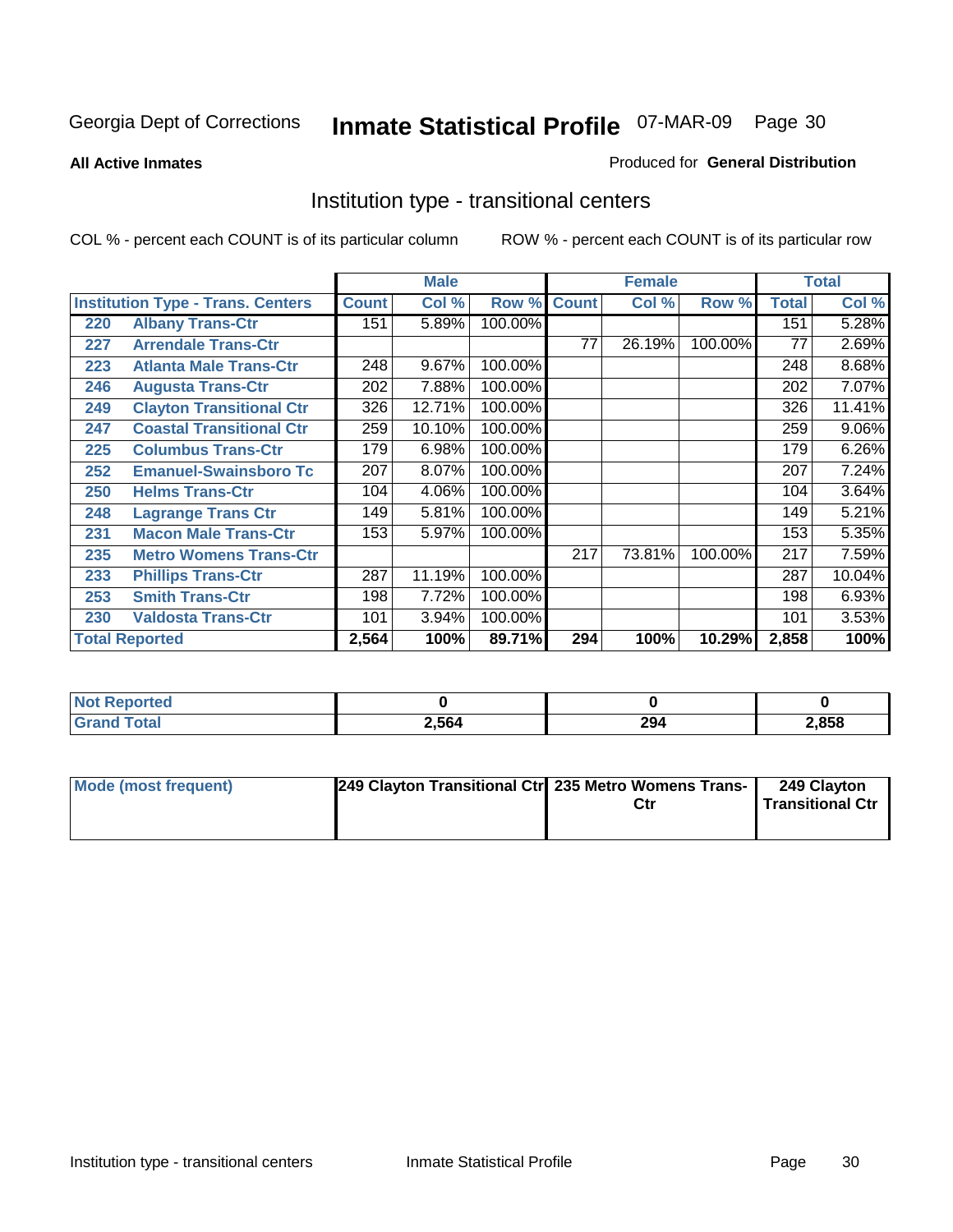**All Active Inmates**

### Produced for **General Distribution**

# Institution type - mental hospitals

|                                                  | <b>Male</b> |                    | <b>Female</b> |                    | Total   |
|--------------------------------------------------|-------------|--------------------|---------------|--------------------|---------|
| <b>Institution Type - Mental Hospitals Count</b> | Col%        | <b>Row % Count</b> | Col%          | <b>Row % Total</b> | Col %   |
| <b>302 Central State Hospital</b>                | $100.00\%$  | 100.00%            |               |                    | 100.00% |
| <b>Total Reported</b>                            | 100%        | 100%               |               | %                  | 100%    |

| Not Reported |  |  |
|--------------|--|--|
| <b>otal</b>  |  |  |

| Mode (most frequent)<br>302 Central State Hospital | Null | <b>302 Central State</b><br><b>Hospital</b> |
|----------------------------------------------------|------|---------------------------------------------|
|----------------------------------------------------|------|---------------------------------------------|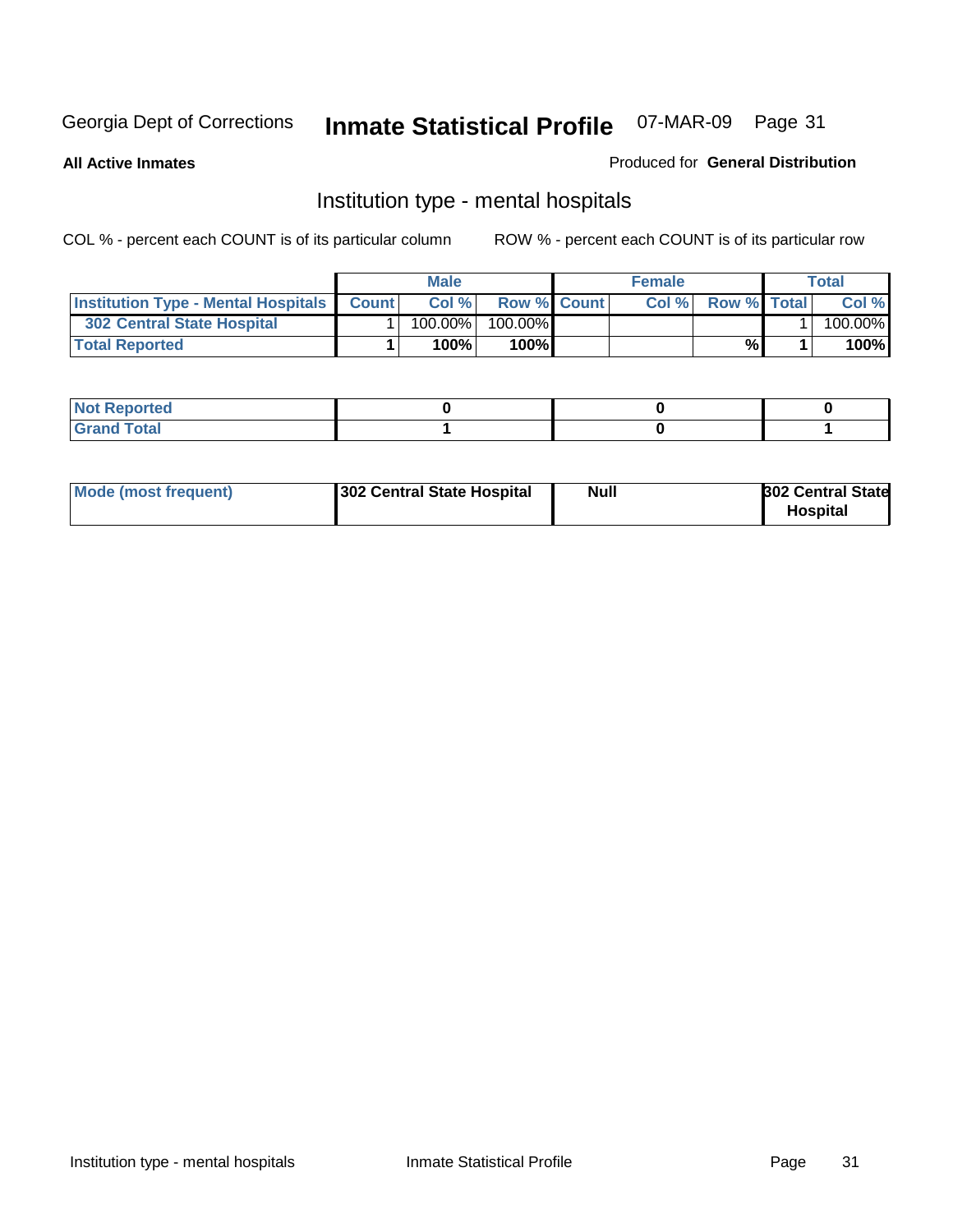#### **All Active Inmates**

### Produced for **General Distribution**

# Institution type - county prisons

|                                          |                   | <b>Male</b> |         |              | <b>Female</b> |                          |                  | <b>Total</b> |
|------------------------------------------|-------------------|-------------|---------|--------------|---------------|--------------------------|------------------|--------------|
| <b>Institution Type - County Prisons</b> | <b>Count</b>      | Col %       | Row %   | <b>Count</b> | Col %         | Row %                    | <b>Total</b>     | Col %        |
| <b>Bulloch County Ci</b><br>402          | 143               | 2.96%       | 100.00% |              |               |                          | 143              | 2.96%        |
| <b>Carroll County Ci</b><br>404          | $\overline{210}$  | 4.34%       | 100.00% |              |               |                          | $\overline{210}$ | 4.34%        |
| <b>Clarke County Ci</b><br>406           | 111               | 2.30%       | 100.00% |              |               |                          | 111              | 2.30%        |
| <b>Clayton County Ci</b><br>456          | 220               | 4.55%       | 100.00% |              |               |                          | 220              | 4.55%        |
| <b>Colquitt County Ci</b><br>407         | 178               | 3.68%       | 100.00% |              |               |                          | 178              | 3.68%        |
| <b>Coweta County Ci</b><br>409           | 203               | 4.20%       | 100.00% |              |               |                          | 203              | 4.20%        |
| <b>Decatur County Ci</b><br>411          | 204               | 4.22%       | 100.00% |              |               |                          | 204              | 4.22%        |
| <b>Effingham County Ci</b><br>413        | $\overline{2}$ 43 | 5.03%       | 100.00% |              |               |                          | $\overline{243}$ | 5.03%        |
| <b>Floyd County Ci</b><br>415            | 338               | 6.99%       | 100.00% |              |               |                          | 338              | 6.99%        |
| <b>Gwinnett County Ci</b><br>419         | 114               | 2.36%       | 100.00% |              |               |                          | 114              | 2.36%        |
| <b>Hall County Ci</b><br>420             | $\overline{148}$  | 3.06%       | 100.00% |              |               |                          | 148              | 3.06%        |
| <b>Harris County Ci</b><br>422           | 105               | 2.17%       | 100.00% |              |               |                          | 105              | 2.17%        |
| <b>Jackson County Ci</b><br>426          | 167               | 3.45%       | 100.00% |              |               |                          | 167              | 3.45%        |
| <b>Jefferson County Ci</b><br>428        | 187               | 3.87%       | 100.00% |              |               |                          | 187              | 3.87%        |
| <b>Mitchell County Ci</b><br>433         | 133               | 2.75%       | 100.00% |              |               |                          | 133              | 2.75%        |
| <b>Muscogee County Ci</b><br>435         | 510               | 10.55%      | 100.00% |              |               |                          | 510              | 10.55%       |
| <b>Richmond County Ci</b><br>439         | $\overline{216}$  | 4.47%       | 100.00% |              |               |                          | $\overline{216}$ | 4.47%        |
| <b>Screven County Prison</b><br>440      | 138               | 2.85%       | 100.00% |              |               |                          | 138              | 2.85%        |
| <b>Spalding County Ci</b><br>441         | 367               | 7.59%       | 100.00% |              |               |                          | $\overline{367}$ | 7.59%        |
| <b>Sumter County Ci</b><br>443           | 338               | 6.99%       | 100.00% |              |               |                          | 338              | 6.99%        |
| <b>Terrell County Ci</b><br>444          | 135               | 2.79%       | 100.00% |              |               |                          | 135              | 2.79%        |
| <b>Thomas County Ci</b><br>445           | 161               | 3.33%       | 100.00% |              |               |                          | 161              | 3.33%        |
| <b>Troup County Ci</b><br>447            | 265               | 5.48%       | 100.00% |              |               |                          | 265              | 5.48%        |
| <b>Total Reported</b>                    | 4,834             | 100%        | 100%    |              |               | $\overline{\frac{9}{6}}$ | 4,834            | 100%         |

| <b>Not Reported</b> |      |      |
|---------------------|------|------|
| Total<br>∣Grand     | .834 | .834 |

| Mode (most frequent)<br>435 Muscogee County Ci | Null | 435 Muscogee<br><b>County Ci</b> |
|------------------------------------------------|------|----------------------------------|
|------------------------------------------------|------|----------------------------------|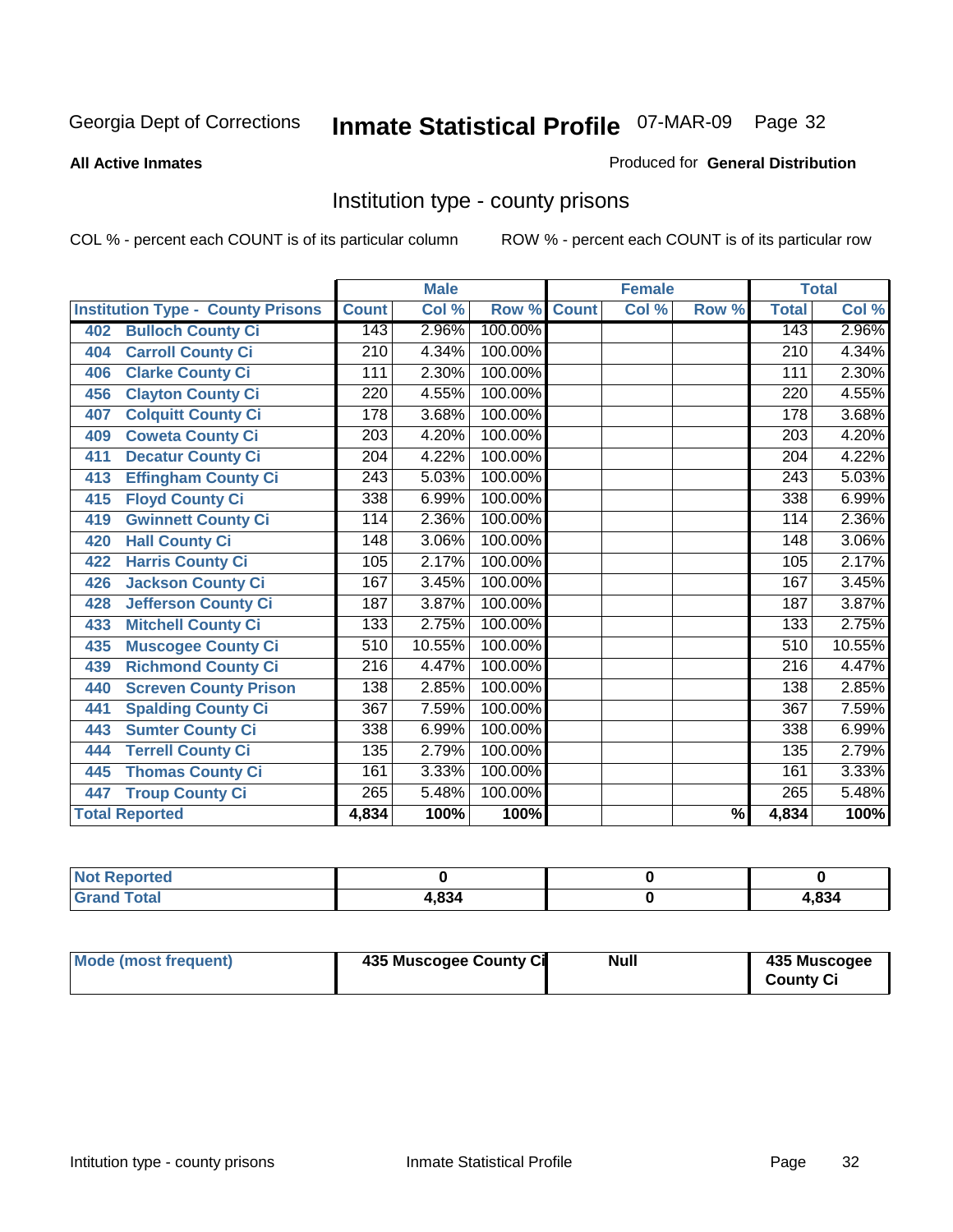### **All Active Inmates**

### Produced for **General Distribution**

# Institution type - state prisons

|     |                                            |              | <b>Male</b> |         |              | <b>Female</b> |         | <b>Total</b>     |       |
|-----|--------------------------------------------|--------------|-------------|---------|--------------|---------------|---------|------------------|-------|
|     | <b>Institution Type - State Prisons</b>    | <b>Count</b> | Col %       | Row %   | <b>Count</b> | Col %         | Row %   | <b>Total</b>     | Col % |
| 508 | <b>Arrendale State Prison</b>              |              |             |         | 1,252        | 38.68%        | 100.00% | 1,252            | 3.21% |
| 532 | <b>Augusta State Med.</b><br><b>Prison</b> | 1,043        | 2.91%       | 99.90%  | 1            | .03%          | .10%    | 1,044            | 2.67% |
| 543 | <b>Autry State Prison</b>                  | 1,505        | 4.20%       | 100.00% |              |               |         | 1,505            | 3.85% |
| 553 | <b>Baldwin State Prison</b>                | 984          | 2.75%       | 100.00% |              |               |         | 984              | 2.52% |
| 536 | <b>Bostick State Prison</b>                | 699          | 1.95%       | 100.00% |              |               |         | 699              | 1.79% |
| 534 | <b>Burrus Corr Trn Cntr</b>                | 518          | 1.45%       | 100.00% |              |               |         | 518              | 1.33% |
| 547 | <b>Calhoun State Prison</b>                | 1,642        | 4.58%       | 100.00% |              |               |         | 1,642            | 4.20% |
| 531 | <b>Central State Prison</b>                | 801          | 2.24%       | 100.00% |              |               |         | 801              | 2.05% |
| 523 | <b>Coastal State Prison</b>                | 1,496        | 4.18%       | 100.00% |              |               |         | 1,496            | 3.83% |
| 535 | <b>Colony Farm State Prison</b>            | 1            | .01%        | 100.00% |              |               |         | 1                | .01%  |
| 503 | <b>Dodge State Prison</b>                  | 1,202        | 3.36%       | 100.00% |              |               |         | 1,202            | 3.08% |
| 548 | <b>Dooly State Prison</b>                  | 1,687        | 4.71%       | 100.00% |              |               |         | 1,687            | 4.32% |
| 521 | <b>Ga Diag &amp; Class Pris</b>            | 1,853        | 5.17%       | 100.00% |              |               |         | 1,853            | 4.74% |
| 522 | <b>Ga Diag &amp; Class Pris-</b>           | 321          | .90%        | 100.00% |              |               |         | 321              | .82%  |
|     | <b>Perm</b>                                |              |             |         |              |               |         |                  |       |
| 517 | <b>Ga State Prison</b>                     | 1,354        | 3.78%       | 100.00% |              |               |         | 1,354            | 3.47% |
| 541 | <b>Hancock State Prison</b>                | 1,283        | 3.58%       | 100.00% |              |               |         | 1,283            | 3.29% |
| 540 | <b>Hays State Prison</b>                   | 1,383        | 3.86%       | 100.00% |              |               |         | 1,383            | 3.54% |
| 545 | <b>Johnson State Prison</b>                | 1,550        | 4.33%       | 100.00% |              |               |         | 1,550            | 3.97% |
| 510 | <b>Lee State Prison</b>                    | 734          | 2.05%       | 100.00% |              |               |         | 734              | 1.88% |
| 564 | <b>Long State Prison</b>                   | 169          | .47%        | 100.00% |              |               |         | 169              | .43%  |
| 549 | <b>Macon State Prison</b>                  | 1,761        | 4.92%       | 100.00% |              |               |         | 1,761            | 4.51% |
| 519 | <b>Men'S State Prison</b>                  | 635          | 1.77%       | 100.00% |              |               |         | 635              | 1.63% |
| 554 | <b>Metro State Prison (W)</b>              |              |             |         | 803          | 24.81%        | 100.00% | 803              | 2.06% |
| 561 | <b>Milan State Prison</b>                  | 1            | .01%        | 100.00% |              |               |         | 1                | .01%  |
| 509 | <b>Montgomery State Prison</b>             | 407          | 1.14%       | 100.00% |              |               |         | 407              | 1.04% |
| 505 | <b>Phillips State Prison</b>               | 735          | 2.05%       | 100.00% |              |               |         | $\overline{735}$ | 1.88% |
| 557 | <b>Pulaski State Prison (W)</b>            |              |             |         | 1,181        | 36.48%        | 100.00% | 1,181            | 3.02% |
| 533 | <b>Rogers State Prison</b>                 | 1,306        | 3.65%       | 100.00% |              |               |         | 1,306            | 3.34% |
| 530 | <b>Rutledge State Prison</b>               | 575          | 1.61%       | 100.00% |              |               |         | 575              | 1.47% |
| 525 | <b>Scott State Prison</b>                  | 1,699        | 4.74%       | 100.00% |              |               |         | 1,699            | 4.35% |
| 550 | <b>Smith State Prison</b>                  | 1,365        | 3.81%       | 100.00% |              |               |         | 1,365            | 3.49% |
| 542 | <b>Telfair State Prison</b>                | 1,153        | 3.22%       | 100.00% |              |               |         | 1,153            | 2.95% |
| 537 | <b>Valdosta State Prison</b>               | 1,073        | 3.00%       | 100.00% |              |               |         | 1,073            | 2.75% |
| 506 | <b>Walker State Prison</b>                 | 417          | 1.16%       | 100.00% |              |               |         | 417              | 1.07% |
| 501 | <b>Ware State Prison</b>                   | 1,155        | 3.22%       | 100.00% |              |               |         | 1,155            | 2.96% |
| 552 | <b>Washington Sp</b>                       | 1,478        | 4.13%       | 100.00% |              |               |         | 1,478            | 3.78% |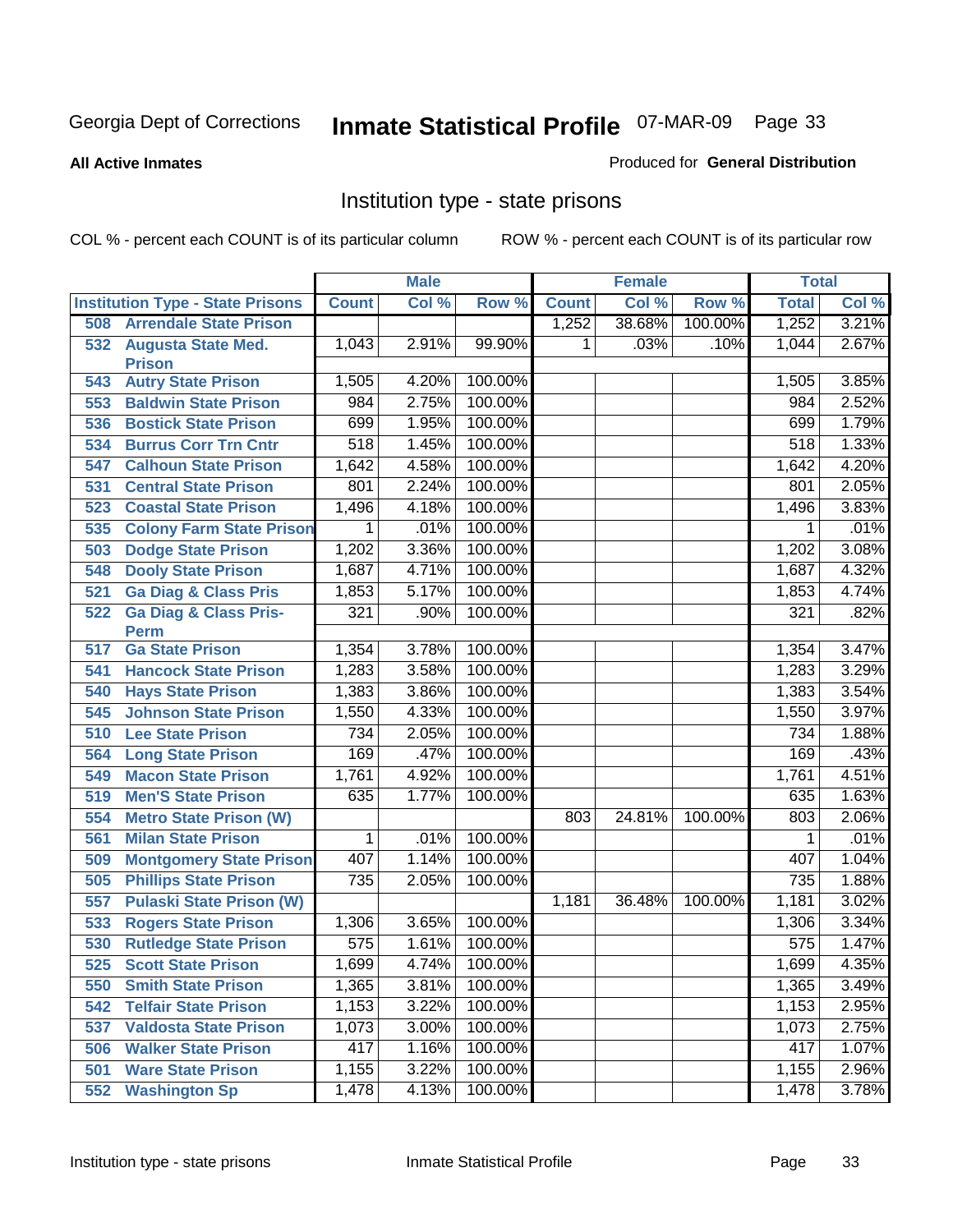**All Active Inmates**

### Produced for **General Distribution**

# Institution type - state prisons

|                                                 |        | <b>Male</b> |                 |             | <b>Female</b> |          |              | <b>Total</b> |
|-------------------------------------------------|--------|-------------|-----------------|-------------|---------------|----------|--------------|--------------|
| <b>Institution Type - State Prisons Count  </b> |        | Col %       |                 | Row % Count | Col %         | Row %    | <b>Total</b> | Col %        |
| 546 Wilcox State Prison                         | .834   | $5.12\%$    | 100.00%         |             |               |          | l.834        | 4.70%        |
| <b>Total Reported</b>                           | 35,819 | 100%        | 91.71% <b>I</b> | 3.237       | 100%          | $8.29\%$ | 39,056       | 100%         |

| NO)<br><b>portea</b> |        |               |            |
|----------------------|--------|---------------|------------|
|                      | 35.819 | 2.22<br>∍ב∡,כ | .056<br>วด |

| Mode (most frequent) | 521 Ga Diag & Class Pris | 508 Arrendale State Prison | 521 Ga Diag &<br><b>Class Pris</b> |
|----------------------|--------------------------|----------------------------|------------------------------------|
|----------------------|--------------------------|----------------------------|------------------------------------|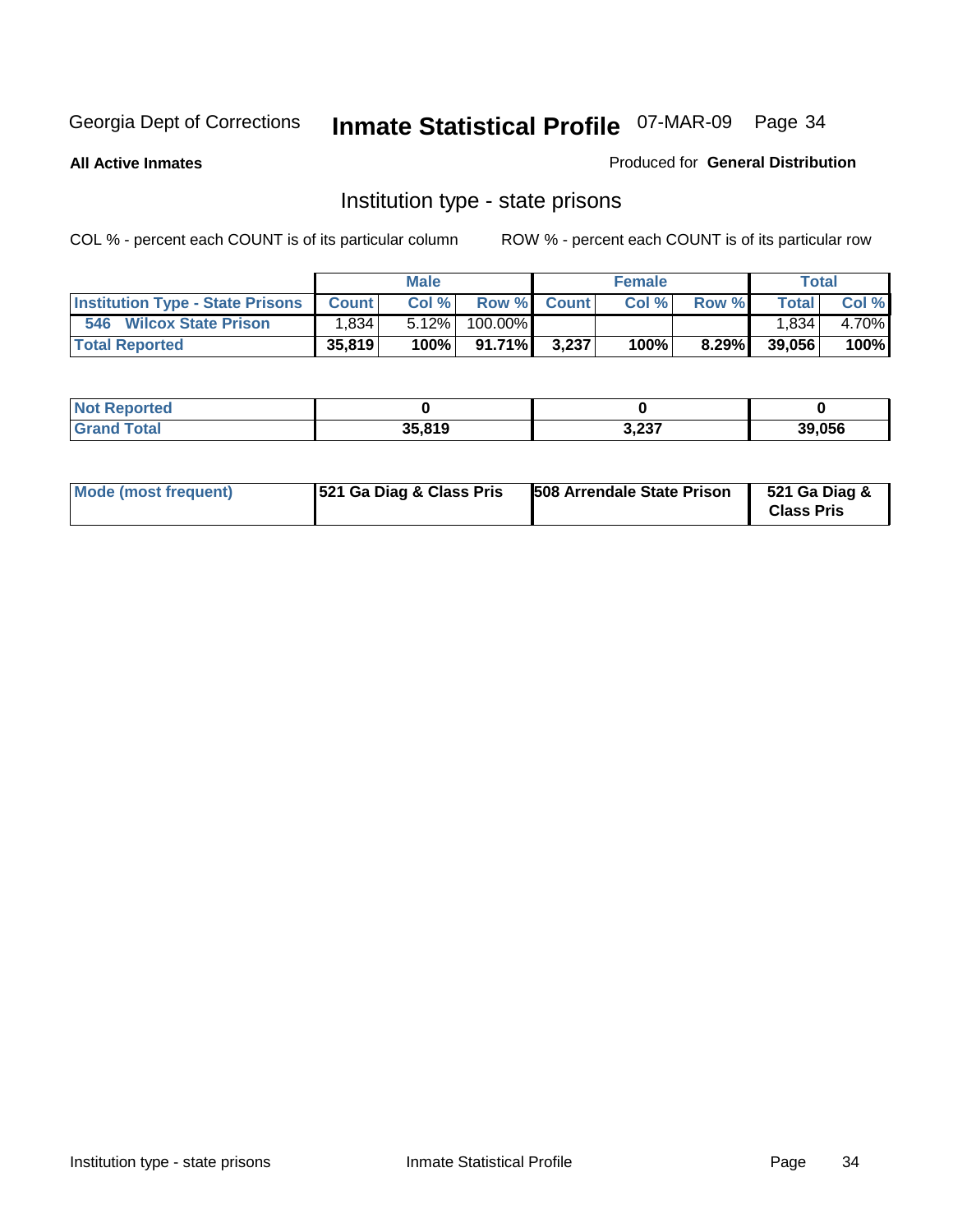**All Active Inmates**

### Produced for **General Distribution**

# Institution type - private prisons

|                                           | <b>Male</b>  |           | <b>Female</b> |  |         | <b>Total</b> |              |        |
|-------------------------------------------|--------------|-----------|---------------|--|---------|--------------|--------------|--------|
| <b>Institution Type - Private Prisons</b> | <b>Count</b> | Col %     | Row % Count   |  | Col %   | Row %        | <b>Total</b> | Col %  |
| <b>Coffee Corr Facility</b><br>569        | 1.674        | 33.12%    | $99.94\%$     |  | 100.00% | $.06\%$      | 1,675        | 33.14% |
| D Ray James Corr Fac<br>567               | 1.7791       | $35.20\%$ | $100.00\%$    |  |         |              | 1.779        | 35.19% |
| <b>Wheeler Corr Facility</b><br>571       | .601         | 31.68%    | $100.00\%$    |  |         |              | 1,601        | 31.67% |
| <b>Total Reported</b>                     | 5.054        | 100%      | 99.98%        |  | 100%    | $.02\%$      | 5,055        | 100%   |

| <b>Reported</b><br><b>NOT</b> |       |       |
|-------------------------------|-------|-------|
| <b>Grand Total</b>            | 5,054 | 5,055 |

| <b>Mode (most frequent)</b> | 567 D Ray James Corr Fac 569 Coffee Corr Facility |  | 567 D Ray James<br><b>Corr Fac</b> |
|-----------------------------|---------------------------------------------------|--|------------------------------------|
|-----------------------------|---------------------------------------------------|--|------------------------------------|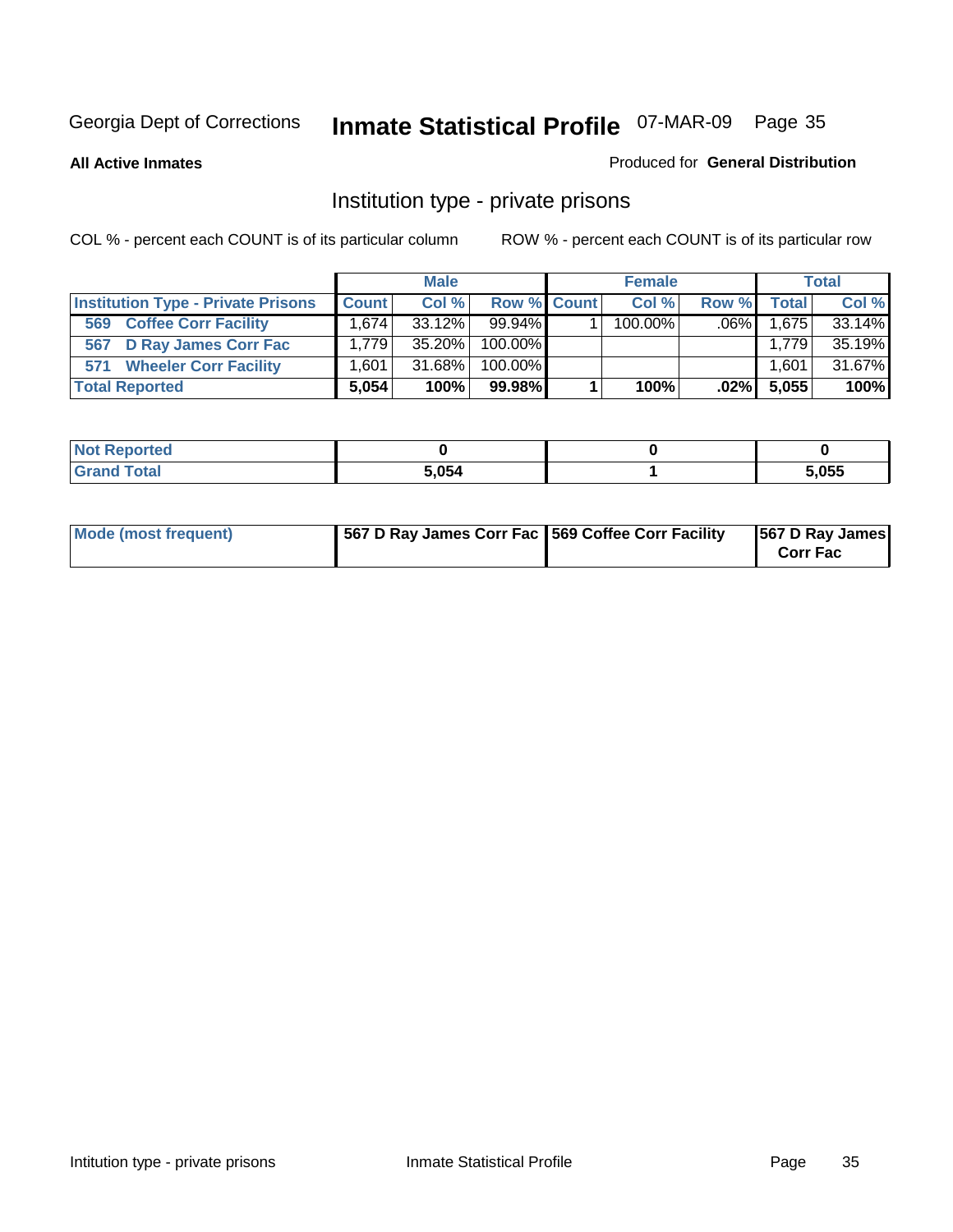**All Active Inmates**

Produced for **General Distribution**

# Institution type - prison annexes

|                                                | <b>Male</b> |            |         | <b>Female</b> |       |       | Total        |         |
|------------------------------------------------|-------------|------------|---------|---------------|-------|-------|--------------|---------|
| <b>Institution Type - Prison Annexes Count</b> |             | Col %      | Row %   | <b>Count</b>  | Col % | Row % | <b>Total</b> | Col %   |
| 7541 Hancock Annex                             |             | $100.00\%$ | 100.00% |               |       |       |              | 100.00% |
| <b>Total Reported</b>                          |             | 100%       | $100\%$ |               |       | %     |              | 100%    |

| <b>Not Reported</b> |  |  |
|---------------------|--|--|
| <b>Grand Total</b>  |  |  |

| <b>Mode (most frequent)</b> | <b>7541 Hancock Annex</b> | <b>Null</b> | 7541 Hancock |
|-----------------------------|---------------------------|-------------|--------------|
|                             |                           |             | Annex        |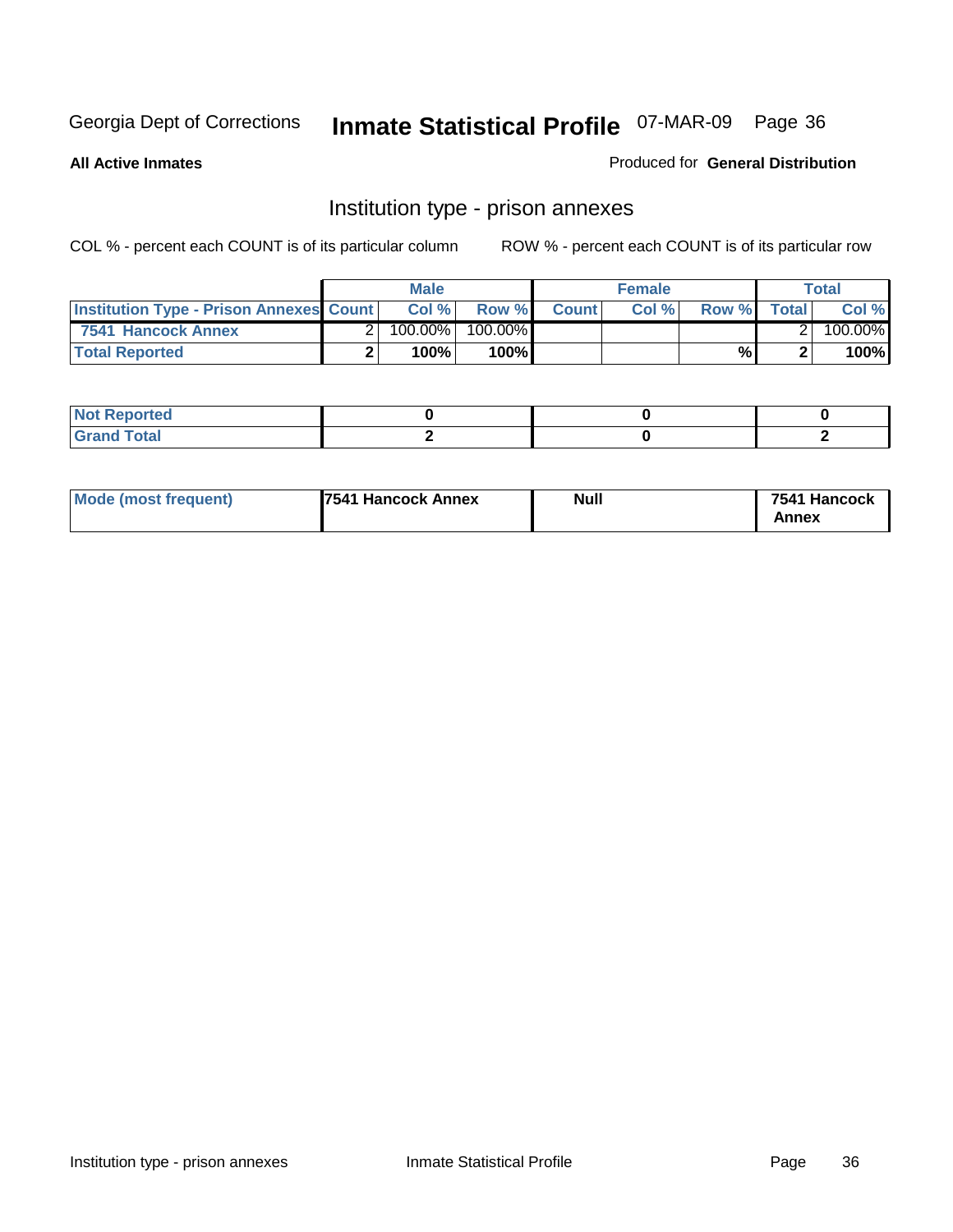#### **All Active Inmates**

#### Produced for **General Distribution**

### Institution type - pre-release centers

|                                                |     | <b>Male</b> |         |              | <b>Female</b> |         |              | <b>Total</b> |
|------------------------------------------------|-----|-------------|---------|--------------|---------------|---------|--------------|--------------|
| <b>Institution Type - Prison Annexes Count</b> |     | Col %       | Row %   | <b>Count</b> | Col %         | Row %   | <b>Total</b> | Col %        |
| 7507 Appling Pre-Release Ctr                   | 148 | 17.94%      | 100.00% |              |               |         | 148          | 14.74%       |
| 7521 Lamar Pre-Release Center                  | 184 | 22.30%      | 100.00% |              |               |         | 184          | 18.33%       |
| 7543 Pelham Pre-Release                        | ◠   | .24%        | 100.00% |              |               |         | 2            | .20%         |
| <b>Center</b>                                  |     |             |         |              |               |         |              |              |
| 7546 Turner Pre-Release Center                 | 162 | 19.64%      | 100.00% |              |               |         | 162          | 16.14%       |
| 7538 W Central Pre-Release Ctr                 |     |             |         | 179          | 100.00%       | 100.00% | 179          | 17.83%       |
| 556 Western Pre-Release Cntr                   | 164 | 19.88%      | 100.00% |              |               |         | 164          | 16.33%       |
| 7572 Wilkes Pre-Release Center                 | 165 | 20.00%      | 100.00% |              |               |         | 165          | 16.43%       |
| <b>Total Reported</b>                          | 825 | 100%        | 82.17%  | 179          | 100%          | 17.83%  | 1,004        | 100%         |

| <b>Reported</b>        |     |              |       |
|------------------------|-----|--------------|-------|
| <b>Total</b><br>'Grano | 825 | 170<br>- 1 5 | 1,004 |

| Mode (most frequent) | 7521 Lamar Pre-Release | 7538 W Central Pre-Release   7521 Lamar Pre- |                |
|----------------------|------------------------|----------------------------------------------|----------------|
|                      | Center                 | Ctı                                          | Release Center |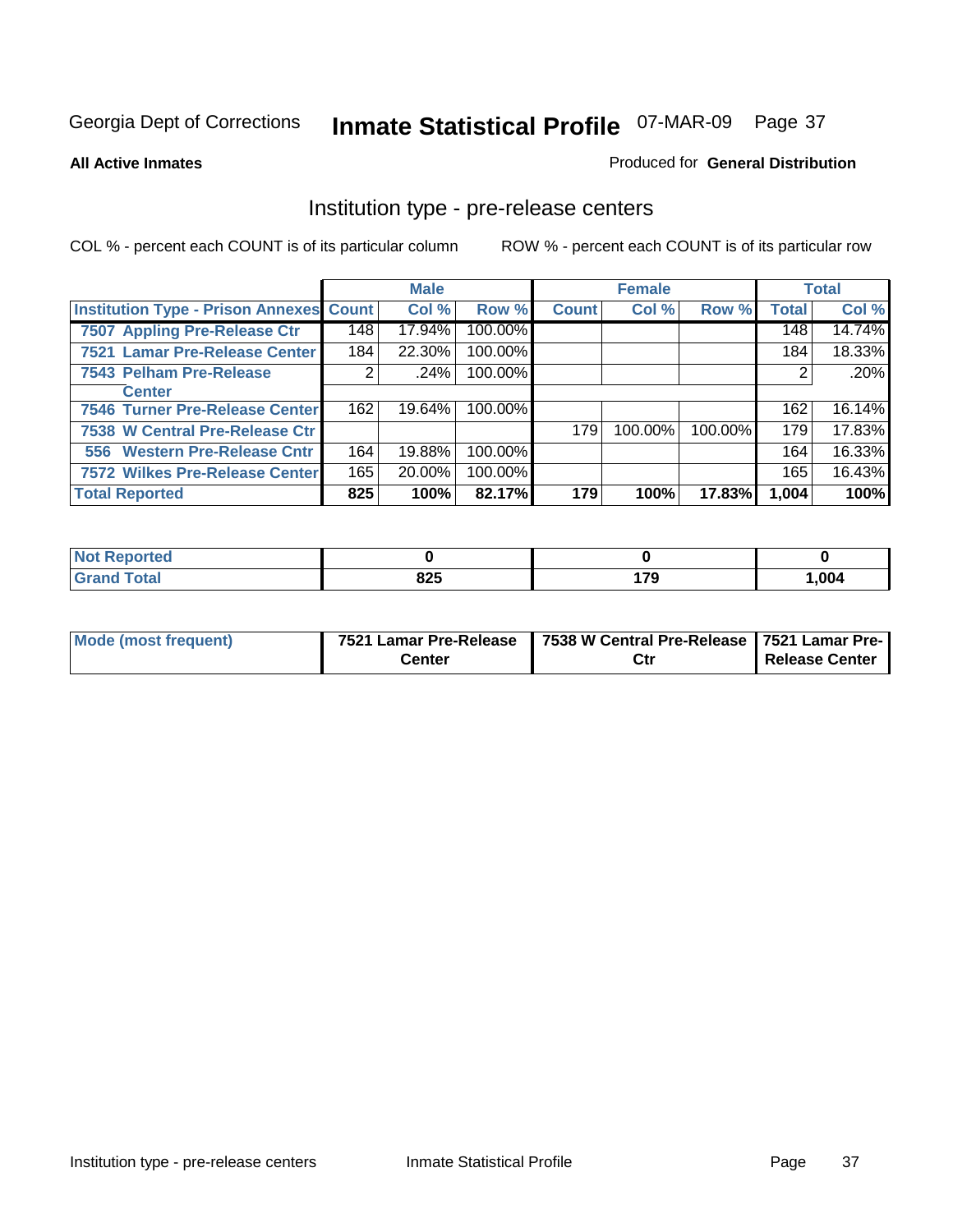**All Active Inmates**

#### Produced for **General Distribution**

### Institution type - inmate boot camp

|                                      |              | <b>Male</b> |            |              | <b>Female</b> |       |       | <b>Total</b> |
|--------------------------------------|--------------|-------------|------------|--------------|---------------|-------|-------|--------------|
| <b>Institution Type - Boot Camps</b> | <b>Count</b> | Col %       | Row %      | <b>Count</b> | Col%          | Row % | Total | Col %        |
| 9534 Burruss Inm Boot Camp           | 127          | 100.00%     | $100.00\%$ |              |               |       | 127   | 100.00%      |
| <b>Total Rported</b>                 | 127          | 100%        | 100%       |              |               | %     | 127   | 100%         |

| Reported<br>$\sim$ |        |        |
|--------------------|--------|--------|
| $n+n$              | כם ג   | 407    |
| _____              | $\sim$ | $\sim$ |

| Mode (most frequent) | 9534 Burruss Inm Boot | <b>Null</b> | 9534 Burruss Inm |
|----------------------|-----------------------|-------------|------------------|
|                      | Camp                  |             | <b>Boot Camp</b> |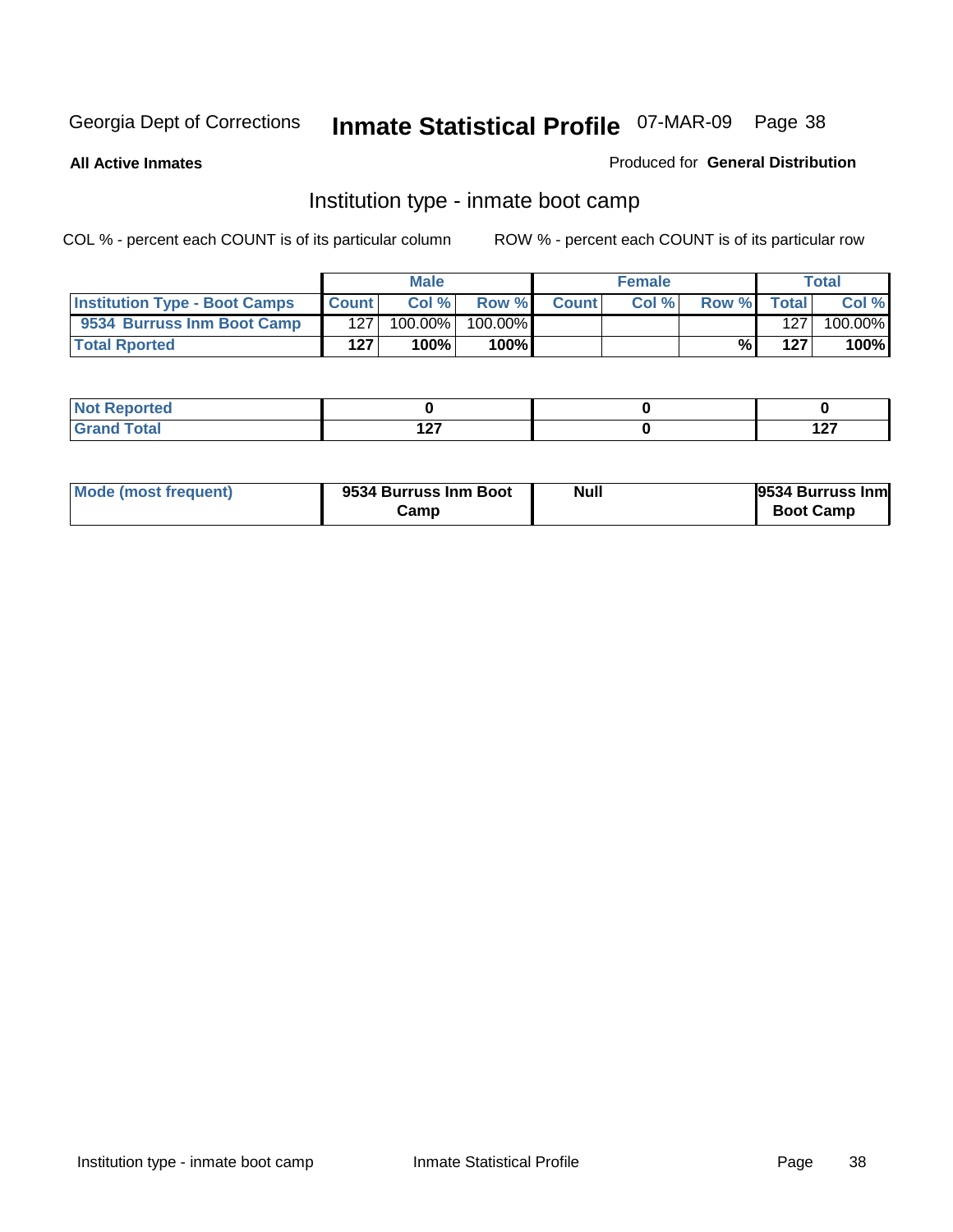#### **All Active Inmates**

#### Produced for **General Distribution**

## Number of disciplinary reports

|                                       |              | <b>Male</b> |        |              | <b>Female</b> |          |              | <b>Total</b> |
|---------------------------------------|--------------|-------------|--------|--------------|---------------|----------|--------------|--------------|
| <b>Number of Disciplinary Reports</b> | <b>Count</b> | Col %       | Row %  | <b>Count</b> | Col %         | Row %    | <b>Total</b> | Col %        |
|                                       | 21,002       | 42.65%      | 90.16% | 2,291        | 61.74%        | 9.84%    | 23,293       | 43.99%       |
|                                       | 7,012        | 14.24%      | 92.70% | 552          | 14.87%        | 7.30%    | 7,564        | 14.28%       |
| 2                                     | 3,979        | $8.08\%$    | 94.85% | 216          | 5.82%         | 5.15%    | 4,195        | 7.92%        |
| 3                                     | 2,619        | 5.32%       | 95.24% | 131          | 3.53%         | 4.76%    | 2,750        | 5.19%        |
|                                       | .984         | 4.03%       | 95.85% | 86           | 2.32%         | $4.15\%$ | 2,070        | 3.91%        |
| 5                                     | .544         | 3.14%       | 96.44% | 57           | 1.54%         | 3.56%    | 1,601        | 3.02%        |
| <b>More Than 5</b>                    | 11,101       | 22.54%      | 96.71% | 378          | 10.19%        | 3.29%    | 11,479       | 21.68%       |
| <b>Total Reported</b>                 | 49,241       | 100%        | 92.99% | 3,711        | 100.0%        | $7.01\%$ | 52,952       | 100%         |

| .<br>N                          |                     |        |        |
|---------------------------------|---------------------|--------|--------|
| $f \wedge f \wedge f$<br>______ | 19 241<br><b>AO</b> | 9 74 4 | 52.052 |

| Mean (average)       | 5.06 | 2.23 | 4.86 |
|----------------------|------|------|------|
| Median (middle)      |      |      |      |
| Mode (most frequent) |      |      |      |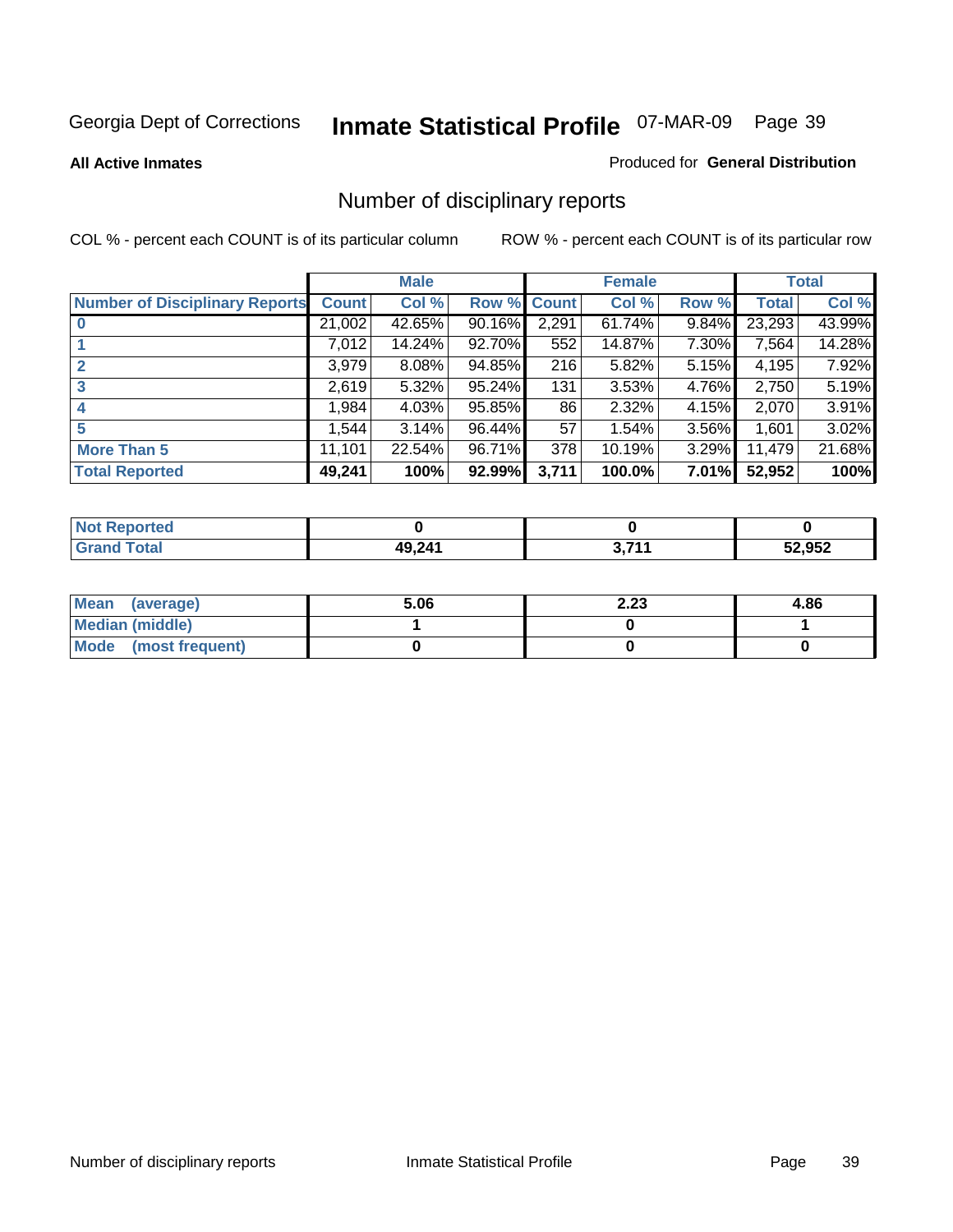#### **All Active Inmates**

### Produced for **General Distribution**

### Number of transfers

|                            |         | <b>Male</b> |             |       | <b>Female</b> |          |              | <b>Total</b> |
|----------------------------|---------|-------------|-------------|-------|---------------|----------|--------------|--------------|
| <b>Number of Transfers</b> | Count l | Col %       | Row % Count |       | Col %         | Row %    | <b>Total</b> | Col %        |
|                            | 3,415   | 6.94%       | 86.63%      | 527   | 14.20%        | 13.37%   | 3,942        | 7.44%        |
|                            | 17,304  | 35.14%      | 89.54%      | 2,021 | 54.46%        | 10.46%   | 19,325       | 36.50%       |
| $\mathbf{2}$               | 10,323  | 20.96%      | 94.05%      | 653   | 17.60%        | 5.95%    | 10,976       | 20.73%       |
| 3                          | 6,556   | 13.31%      | 95.40%      | 316   | 8.52%         | 4.60%    | 6,872        | 12.98%       |
|                            | 4,003   | 8.13%       | 97.68%      | 95    | 2.56%         | 2.32%    | 4,098        | 7.74%        |
| 5                          | 2,513   | 5.10%       | 98.16%      | 47    | 1.27%         | 1.84%    | 2,560        | 4.83%        |
| <b>More Than 5</b>         | 5,127   | 10.41%      | 99.00%      | 52    | 1.40%         | $1.00\%$ | 5,179        | 9.78%        |
| <b>Total Reported</b>      | 49,241  | 100%        | 92.99%      | 3,711 | 100.0%        | $7.01\%$ | 52,952       | 100%         |

| N         |             |            |        |
|-----------|-------------|------------|--------|
| $\sim$ 10 | $AQ$ $2A^4$ | <b>744</b> | 52.052 |
| ______    |             |            | りつム    |

| Mean (average)       | 2.64 | 42. ا | 2.56 |
|----------------------|------|-------|------|
| Median (middle)      |      |       |      |
| Mode (most frequent) |      |       |      |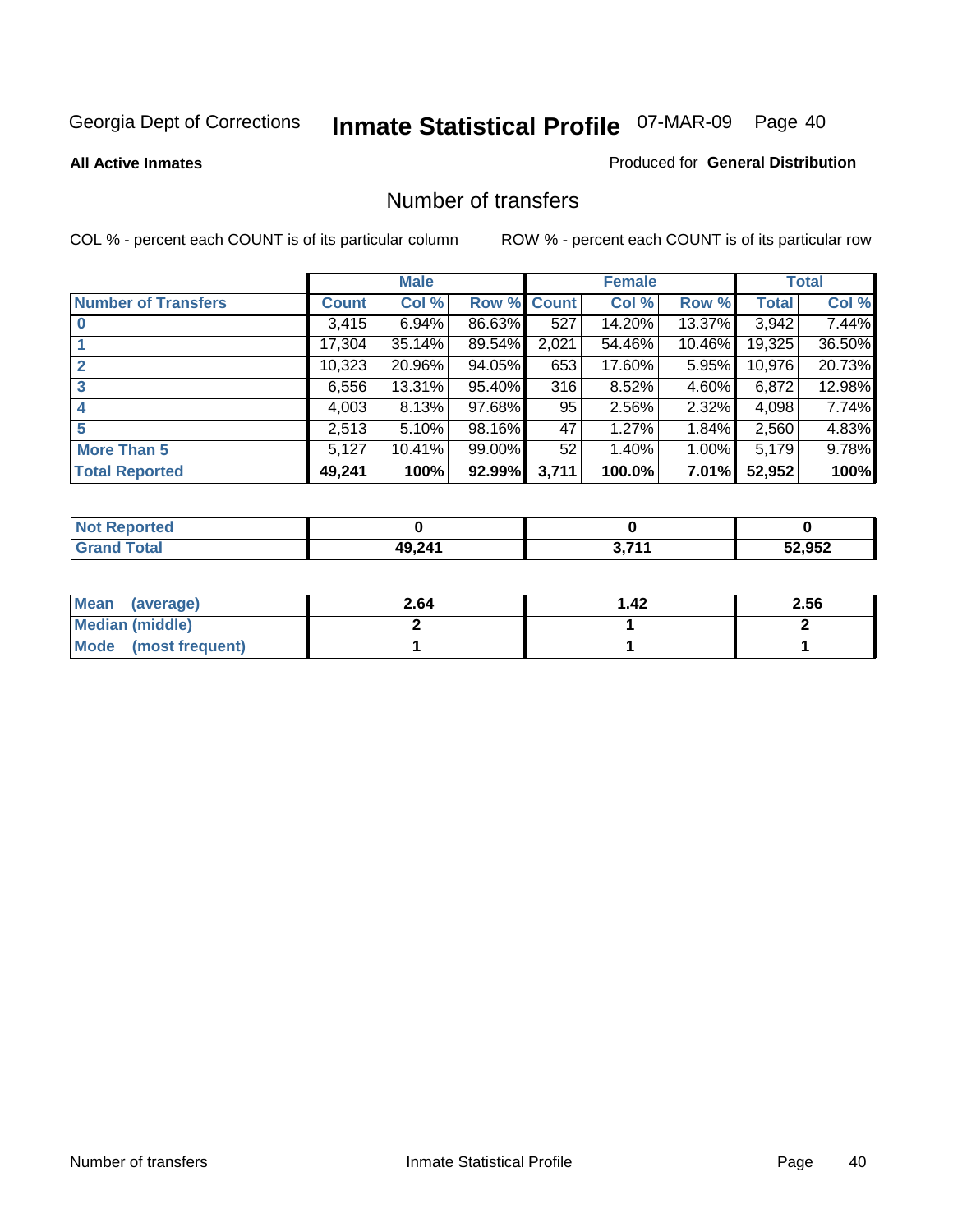**All Active Inmates**

#### Produced for **General Distribution**

## Number of escapes

|                          |              | <b>Male</b> |                    |       | <b>Female</b> |          |                  | <b>Total</b> |
|--------------------------|--------------|-------------|--------------------|-------|---------------|----------|------------------|--------------|
| <b>Number of Escapes</b> | <b>Count</b> | Col %       | <b>Row % Count</b> |       | Col %         | Row %    | Total            | Col %        |
|                          | 48,922       | 99.35%      | 92.96%             | 3,705 | 99.84%        | 7.04%    | 52,627           | 99.39%       |
|                          | 300          | 0.61%       | 98.04%             | 6     | 0.16%         | $1.96\%$ | 306 <sub>1</sub> | 0.58%        |
|                          | 13           | 0.03%       | 100.00%            |       |               |          | 13               | 0.02%        |
|                          | 5            | 0.01%       | 100.00%            |       |               |          | 5                | 0.01%        |
|                          |              | 0.01%       | $100.00\%$         |       |               |          |                  | 0.01%        |
| <b>Total Reported</b>    | 49,241       | 100%        | 92.99%             | 3,711 | 100%          | $7.01\%$ | 52,952           | 100.0%       |

| Reported<br><b>Not</b> |        |              |        |
|------------------------|--------|--------------|--------|
| <b>Cotal</b>           | 49 241 | <b>2 744</b> | 52,952 |

| Mean (average)         |  | .0 |
|------------------------|--|----|
| <b>Median (middle)</b> |  |    |
| Mode (most frequent)   |  |    |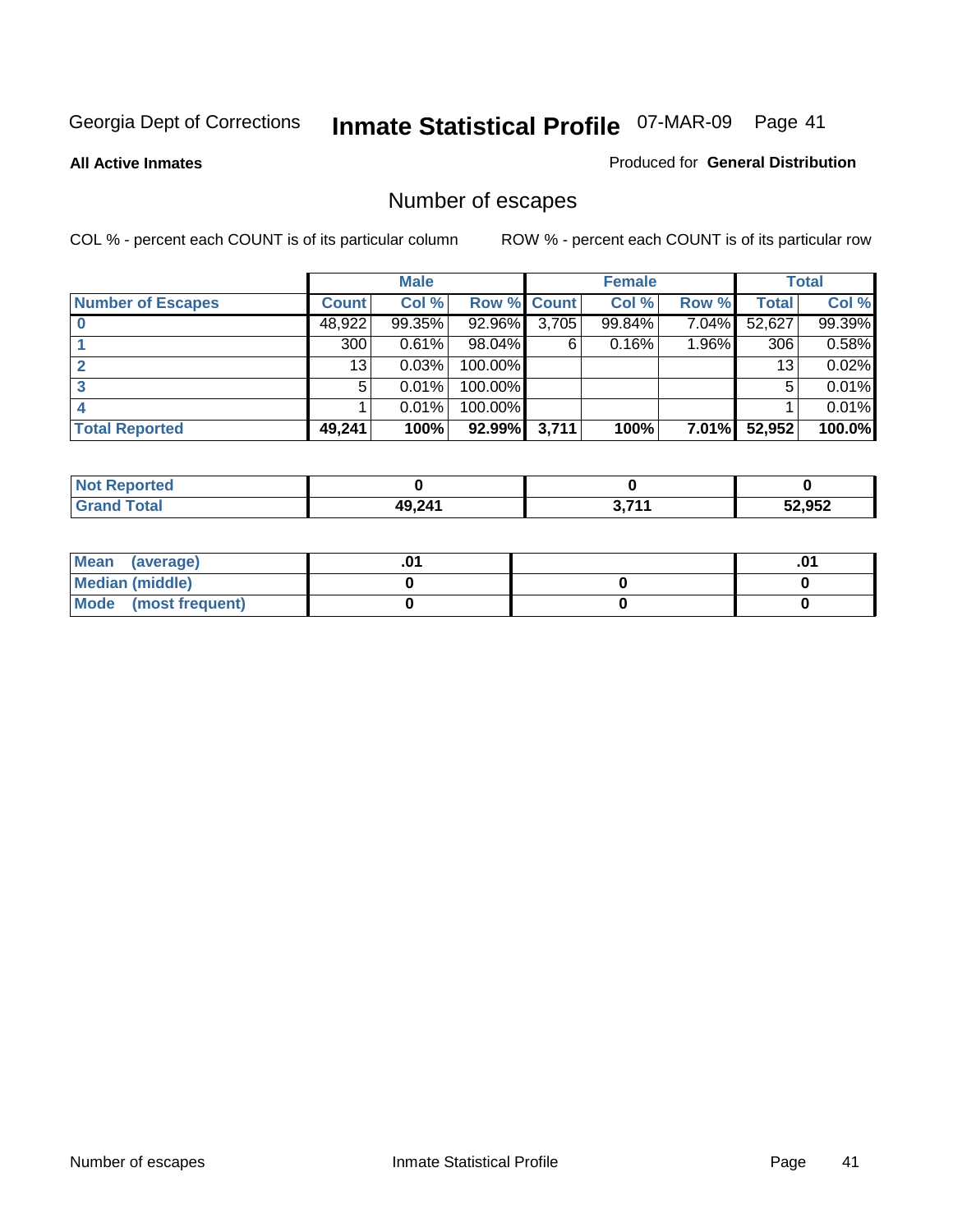#### **All Active Inmates**

### Produced for **General Distribution**

## Probable future release type of still active inmates

|                                         |              | <b>Male</b> |                    |       | <b>Female</b> |          | <b>Total</b> |        |
|-----------------------------------------|--------------|-------------|--------------------|-------|---------------|----------|--------------|--------|
| <b>Probable Future Release Type</b>     | <b>Count</b> | Col %       | <b>Row % Count</b> |       | Col %         | Row %    | <b>Total</b> | Col %  |
| <b>Paroled with probation to follow</b> | 7,145        | 14.52%      | 92.82%             | 553   | 14.91%        | $7.18\%$ | 7,698        | 14.55% |
| Paroled w/o probation to follow         | 6,897        | 14.01%      | $94.00\%$          | 440   | $11.86\%$     | $6.00\%$ | 7,337        | 13.86% |
| <b>Maxout with probation to follow</b>  | 14,621       | 29.71%      | 92.39%             | 1.205 | 32.49%        | $7.61\%$ | 15,826       | 29.90% |
| <b>Maxout w/o probation to follow</b>   | 13,610       | 27.65%      | 91.85% 1.207       |       | 32.54%        | $8.15\%$ | 14,817       | 28.00% |
| Life, LWOP or death sentence            | 6,943        | 14.11%      | 95.81%             | 304   | 8.20%         | $4.19\%$ | 7,247        | 13.69% |
| <b>Total Reported</b>                   | 49,216       | 100%        | 92.99% 3,709       |       | 100%          | 7.01%    | 52,925       | 100%   |

| <b>ised</b>          |        |       |        |
|----------------------|--------|-------|--------|
| <b>Total</b><br>Grar | 10.216 | 3,709 | 52,925 |

| Mode (most frequent) | Maxout with PROB follow   Maxout w/o PROB follow   Maxout with PROB |        |
|----------------------|---------------------------------------------------------------------|--------|
|                      |                                                                     | follow |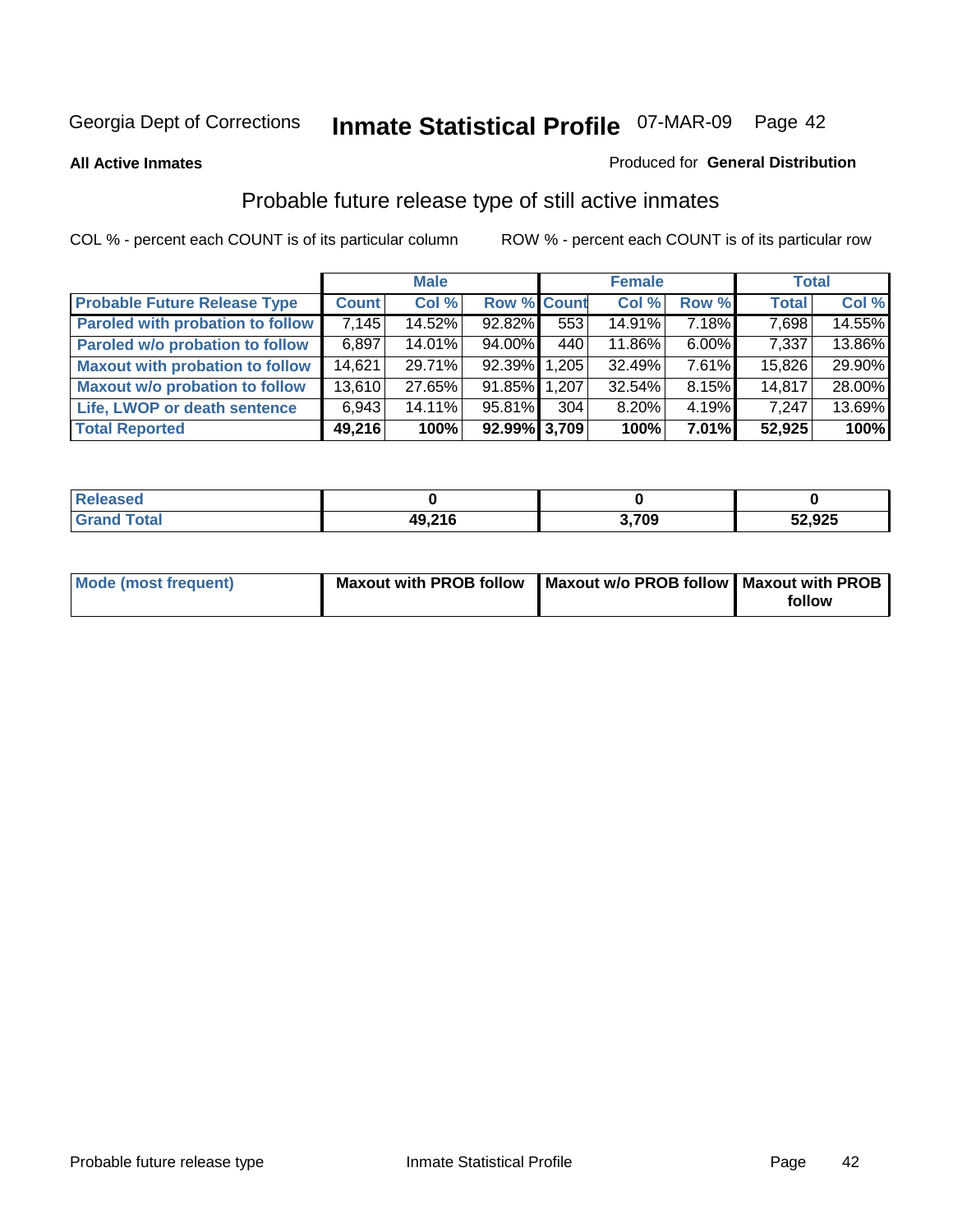**All Active Inmates**

#### Produced for **General Distribution**

### Actual release type

|                            |              | <b>Male</b> |                    | <b>Female</b> |       |       | <b>Total</b> |
|----------------------------|--------------|-------------|--------------------|---------------|-------|-------|--------------|
| <b>Actual Release Type</b> | <b>Count</b> | Col %       | <b>Row % Count</b> | Col %         | Row % | Total | Col %        |
| <b>Total Reported</b>      |              | %           | %                  | %             | %     |       | %            |

| <b>Still Active</b> | 49,241 | 2711<br>. | 52,952 |
|---------------------|--------|-----------|--------|
| <b>Not Reported</b> |        |           |        |
| <b>Grand Total</b>  | 49,241 | 2711<br>. | 52,952 |

| īМ | м.<br>$-$ - $-$ - $-$ | Null | $\cdots$ |
|----|-----------------------|------|----------|
|    |                       |      |          |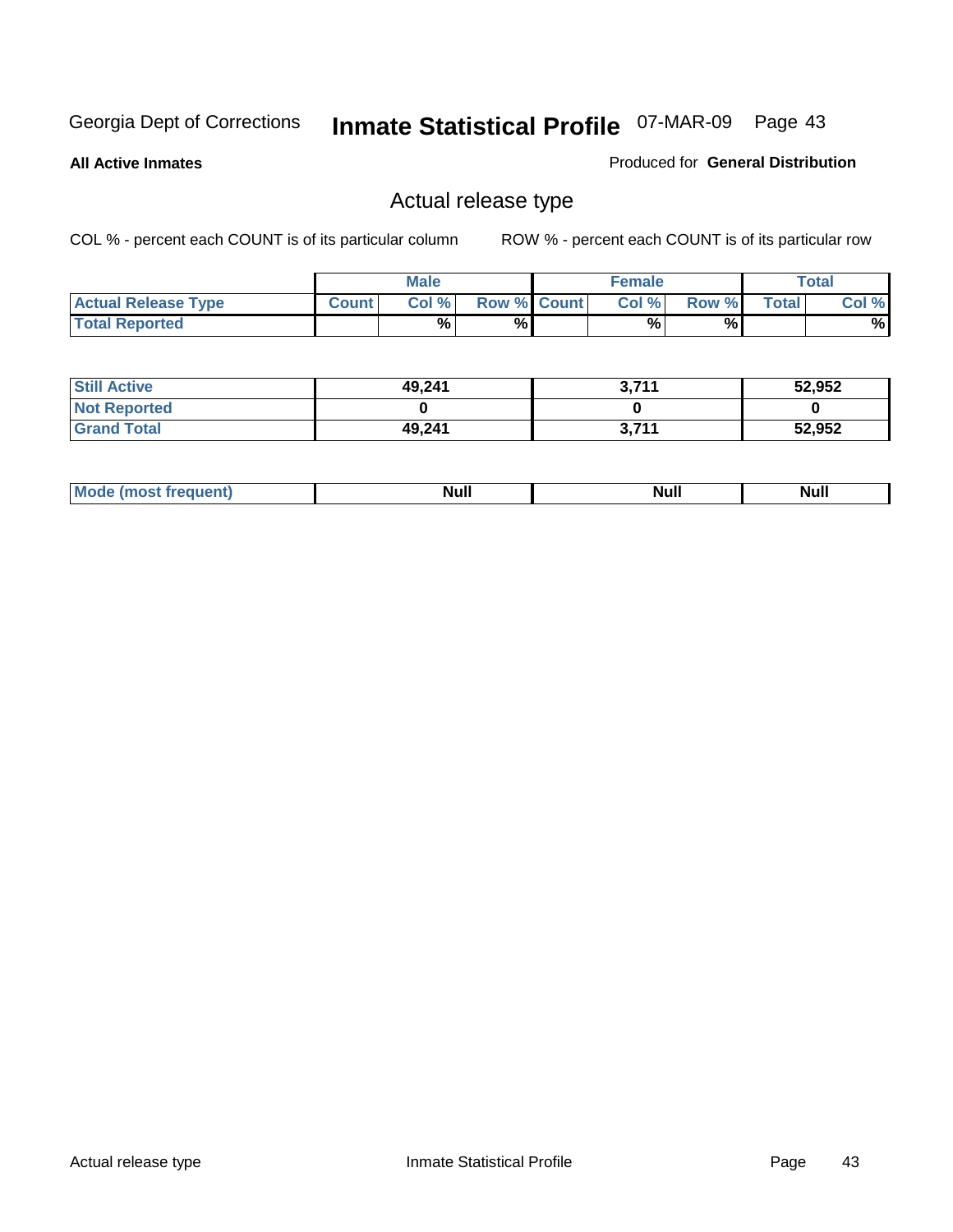### **All Active Inmates**

### Produced for **General Distribution**

### Time served in current (or last) institution

|                            |              | <b>Male</b> |        |              | <b>Female</b> |       |              | <b>Total</b> |
|----------------------------|--------------|-------------|--------|--------------|---------------|-------|--------------|--------------|
| <b>Time In Institution</b> | <b>Count</b> | Col %       | Row %  | <b>Count</b> | Col %         | Row % | <b>Total</b> | Col %        |
| 0 to 3 months              | 12,026       | 24.42%      | 93.00% | 905          | 24.39%        | 7.00% | 12,931       | 24.42%       |
| 3.01 to 6 months           | 9,145        | 18.57%      | 93.61% | 624          | 16.81%        | 6.39% | 9,769        | 18.45%       |
| 6.01 to 9 months           | 5,948        | 12.08%      | 90.34% | 636          | 17.14%        | 9.66% | 6,584        | 12.43%       |
| 9.01 to 12 months          | 4,079        | 8.28%       | 90.40% | 433          | 11.67%        | 9.60% | 4,512        | 8.52%        |
| <b>12.01 to 18 months</b>  | 5,437        | 11.04%      | 93.98% | 348          | 9.38%         | 6.02% | 5,785        | 10.92%       |
| <b>18.01 to 24 months</b>  | 3,094        | 6.28%       | 94.50% | 180          | 4.85%         | 5.50% | 3,274        | 6.18%        |
| $2.01$ to 3 years          | 3,112        | 6.32%       | 94.16% | 193          | 5.20%         | 5.84% | 3,305        | 6.24%        |
| $3.01$ to 4 years          | 2,014        | 4.09%       | 90.11% | 221          | 5.96%         | 9.89% | 2,235        | 4.22%        |
| 4.01 to 5 years            | 1,120        | 2.27%       | 95.81% | 49           | 1.32%         | 4.19% | 1,169        | 2.21%        |
| 5.01 to 6 years            | 818          | 1.66%       | 97.27% | 23           | 0.62%         | 2.73% | 841          | 1.59%        |
| 6.01 to 7 years            | 636          | 1.29%       | 97.25% | 18           | 0.49%         | 2.75% | 654          | 1.24%        |
| 7.01 to 8 years            | 459          | 0.93%       | 96.03% | 19           | 0.51%         | 3.97% | 478          | 0.90%        |
| 8.01 to 9 years            | 327          | 0.66%       | 95.06% | 17           | 0.46%         | 4.94% | 344          | 0.65%        |
| 9.01 to 10 years           | 291          | 0.59%       | 96.04% | 12           | 0.32%         | 3.96% | 303          | 0.57%        |
| Over 10 years              | 735          | 1.49%       | 95.70% | 33           | 0.89%         | 4.30% | 768          | 1.45%        |
| <b>Total Reported</b>      | 49,241       | 100%        | 92.99% | 3,711        | 100%          | 7.01% | 52,952       | 100%         |

| <b>Not R</b><br><b>Reported</b> |        |     |        |
|---------------------------------|--------|-----|--------|
| <b>Total</b>                    | 49,241 | 74. | 52,952 |

| <b>Mean</b><br>(average)       | 17 months | 14 months | 17 months |  |
|--------------------------------|-----------|-----------|-----------|--|
| Median (middle)                | 8 months  | 8 months  | 8 months  |  |
| <b>Mode</b><br>(most frequent) | 5 months  | 2 months  | months    |  |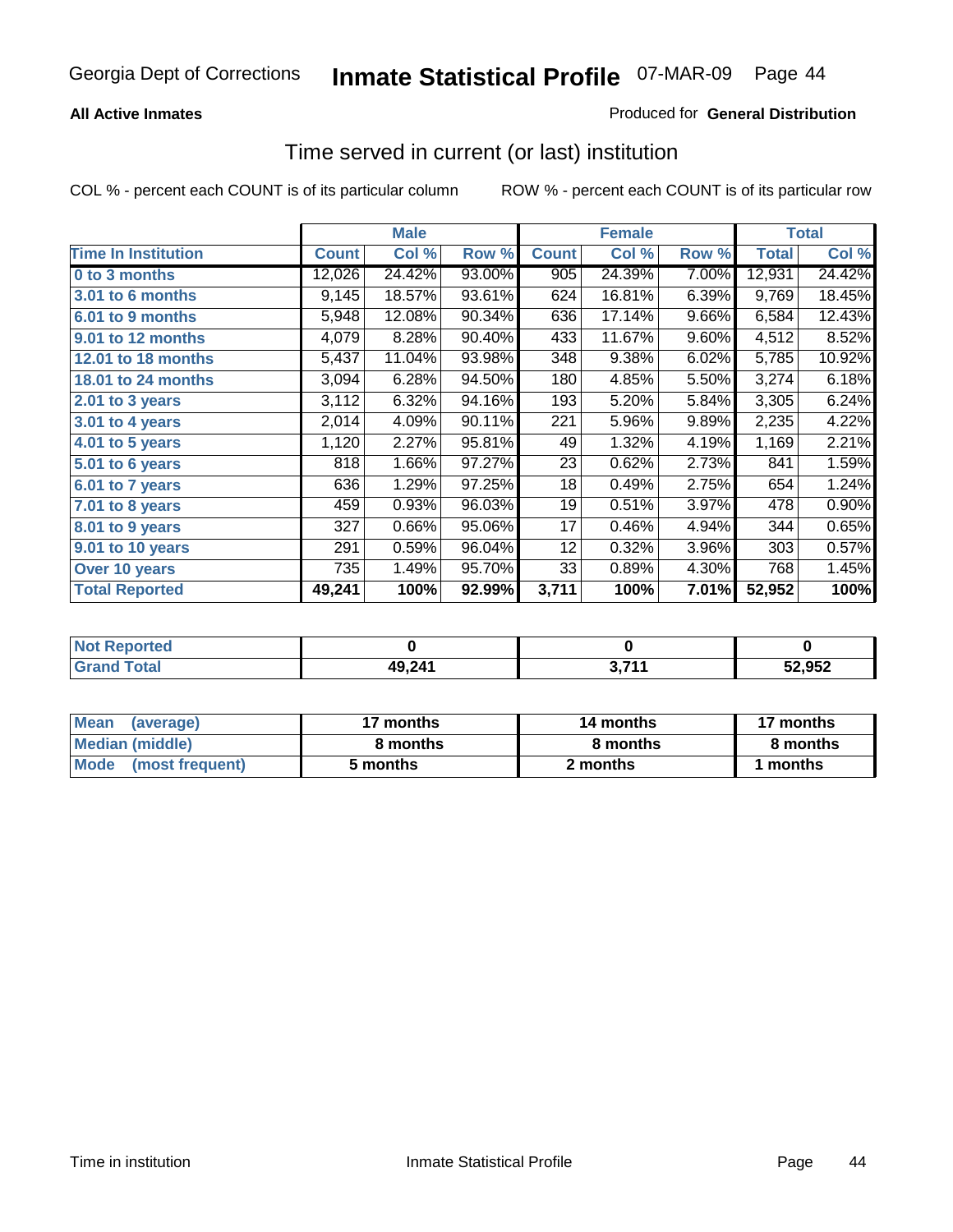**All Active Inmates**

#### Produced for **General Distribution**

### Highest grade level attained

|                              |                  | <b>Male</b> |         |                  | <b>Female</b>             |        |                  | <b>Total</b> |
|------------------------------|------------------|-------------|---------|------------------|---------------------------|--------|------------------|--------------|
| <b>Grade Level</b>           | <b>Count</b>     | Col %       | Row %   | <b>Count</b>     | $\overline{\text{Col}}$ % | Row %  | <b>Total</b>     | Col %        |
| No school at all             | 48               | 0.10%       | 94.12%  | $\overline{3}$   | 0.09%                     | 5.88%  | $\overline{51}$  | 0.10%        |
| <b>Grade 1</b>               | $\overline{43}$  | 0.09%       | 100.00% |                  |                           |        | $\overline{43}$  | 0.08%        |
| <b>Grade 2</b>               | 62               | 0.13%       | 93.94%  | 4                | 0.11%                     | 6.06%  | $\overline{66}$  | 0.13%        |
| <b>Grade 3</b>               | 132              | 0.28%       | 96.35%  | $\overline{5}$   | 0.14%                     | 3.65%  | 137              | 0.27%        |
| <b>Grade 4</b>               | 136              | 0.29%       | 96.45%  | $\overline{5}$   | 0.14%                     | 3.55%  | 141              | 0.28%        |
| Grade 5                      | $\overline{215}$ | 0.45%       | 96.41%  | $\overline{8}$   | 0.23%                     | 3.59%  | $\overline{223}$ | 0.44%        |
| Grade 6                      | 844              | 1.78%       | 95.69%  | $\overline{38}$  | 1.09%                     | 4.31%  | 882              | 1.73%        |
| <b>Grade 7</b>               | 1,203            | 2.54%       | 93.69%  | $\overline{81}$  | 2.31%                     | 6.31%  | 1,284            | 2.52%        |
| <b>Grade 8</b>               | 4,520            | 9.53%       | 93.35%  | 322              | 9.20%                     | 6.65%  | 4,842            | 9.50%        |
| Grade 9                      | 7,499            | 15.80%      | 94.23%  | 459              | 13.11%                    | 5.77%  | 7,958            | 15.62%       |
| Grade 10                     | 10,039           | 21.16%      | 94.53%  | 581              | 16.60%                    | 5.47%  | 10,620           | 20.84%       |
| Grade 11                     | 8,819            | 18.58%      | 94.26%  | 537              | 15.34%                    | 5.74%  | 9,356            | 18.36%       |
| <b>Grade 12 or GED</b>       | 8,278            | 17.44%      | 93.44%  | 581              | 16.60%                    | 6.56%  | 8,859            | 17.39%       |
| <b>Some tech school</b>      | 676              | 1.42%       | 84.39%  | 125              | 3.57%                     | 15.61% | 801              | 1.57%        |
| <b>Completed tech school</b> | 1,072            | 2.26%       | 84.14%  | $\overline{202}$ | 5.77%                     | 15.86% | 1,274            | 2.50%        |
| College, 1 year              | 1,175            | 2.48%       | 89.97%  | $\overline{131}$ | 3.74%                     | 10.03% | 1,306            | 2.56%        |
| College, 2 year              | 1,570            | 3.31%       | 87.22%  | 230              | 6.57%                     | 12.78% | 1,800            | 3.53%        |
| College, 3 year              | 432              | 0.91%       | 86.06%  | $\overline{70}$  | 2.00%                     | 13.94% | 502              | 0.99%        |
| <b>Bachelor's degree</b>     | 549              | 1.16%       | 85.25%  | 95               | 2.71%                     | 14.75% | 644              | 1.26%        |
| <b>Master's degree</b>       | 91               | 0.19%       | 85.05%  | 16               | 0.46%                     | 14.95% | 107              | 0.21%        |
| Ph.D. degree                 | $\overline{24}$  | 0.05%       | 85.71%  | 4                | 0.11%                     | 14.29% | 28               | 0.05%        |
| Law degree                   | $\overline{15}$  | 0.03%       | 83.33%  | $\overline{3}$   | 0.09%                     | 16.67% | $\overline{18}$  | 0.04%        |
| <b>Some medical school</b>   | $\overline{2}$   | 0.01%       | 100.00% |                  |                           |        | $\overline{2}$   | 0.01%        |
| <b>Medical degree</b>        | $\overline{10}$  | 0.02%       | 100.00% |                  |                           |        | 10               | 0.02%        |
| <b>Total Reported</b>        | 47,454           | 100%        | 93.13%  | 3,500            | 100%                      | 6.87%  | 50,954           | 100%         |

| 707<br>. . | 044<br>-- | .998   |
|------------|-----------|--------|
| $AO$ $244$ | , 744     | 52.052 |

| <b>Mean</b><br>(average)       | 10.43    | 11.04           | 10.47    |
|--------------------------------|----------|-----------------|----------|
| Median (middle)                | Grade 10 | Grade 11        | Grade 10 |
| <b>Mode</b><br>(most frequent) | Grade 10 | Grade 12 or GED | Grade 10 |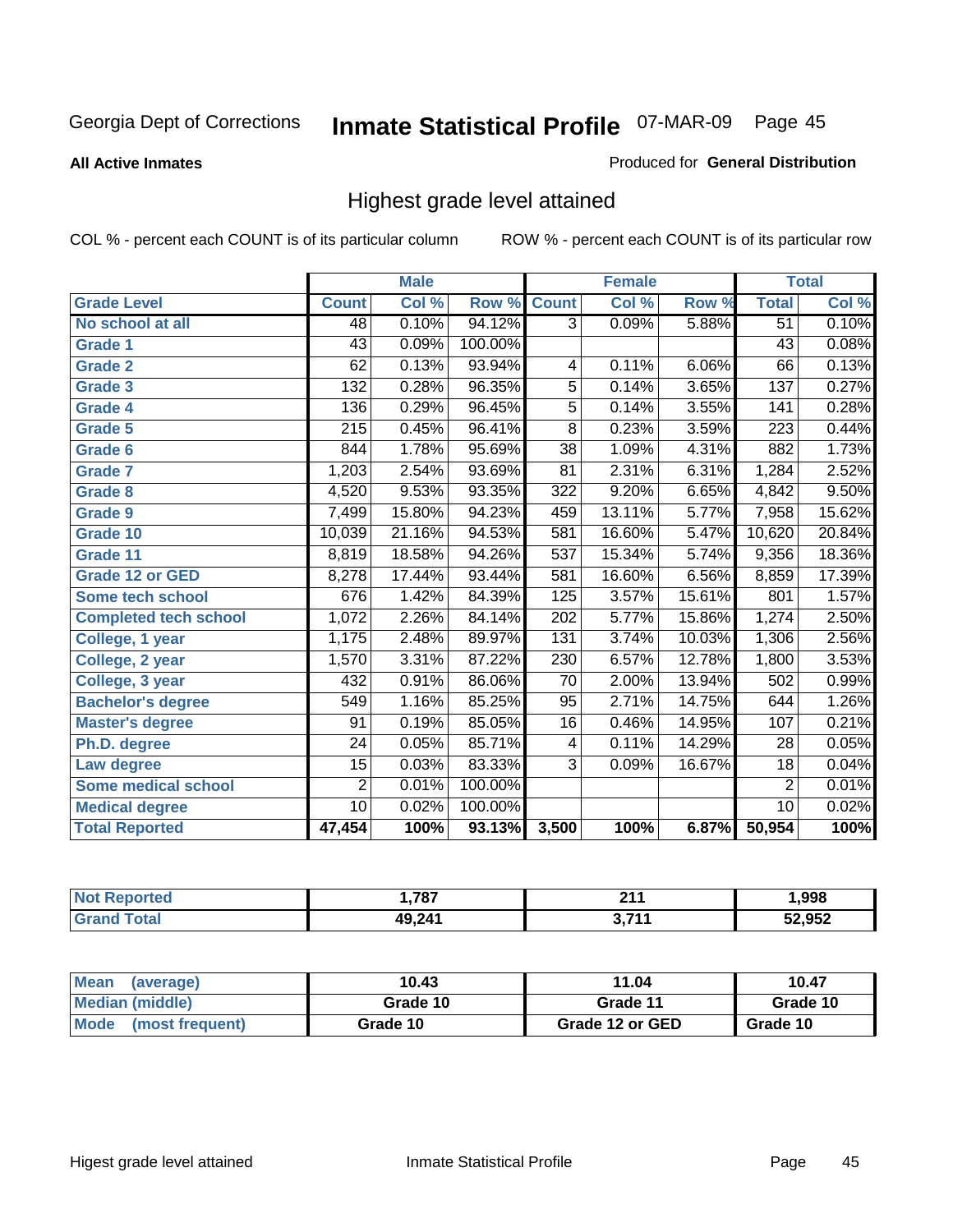**All Active Inmates**

#### Produced for **General Distribution**

### Culture fair IQ scores

|                       |              | <b>Male</b> |        |              | <b>Female</b> |        |              | <b>Total</b> |
|-----------------------|--------------|-------------|--------|--------------|---------------|--------|--------------|--------------|
| <b>IQ Scores</b>      | <b>Count</b> | Col %       | Row %  | <b>Count</b> | Col %         | Row %  | <b>Total</b> | Col %        |
| $60 - 69$             | 1,370        | 3.01%       | 95.67% | 62           | 2.34%         | 4.33%  | 1,432        | 2.97%        |
| $70 - 79$             | 3,626        | 7.96%       | 94.23% | 222          | 8.38%         | 5.77%  | 3,848        | 7.99%        |
| $80 - 89$             | 6,851        | 15.05%      | 91.43% | 642          | 24.24%        | 8.57%  | 7,493        | 15.55%       |
| $90 - 99$             | 11,703       | 25.70%      | 92.58% | 938          | 35.42%        | 7.42%  | 12,641       | 26.24%       |
| $100 - 109$           | 12,119       | 26.62%      | 96.88% | 390          | 14.73%        | 3.12%  | 12,509       | 25.96%       |
| $110 - 119$           | 7,979        | 17.52%      | 97.50% | 205          | 7.74%         | 2.50%  | 8,184        | 16.99%       |
| $120 - 129$           | 1,794        | 3.94%       | 94.52% | 104          | 3.93%         | 5.48%  | 1,898        | 3.94%        |
| $130 - 139$           | 69           | 0.15%       | 55.20% | 56           | 2.11%         | 44.80% | 125          | 0.26%        |
| 140 & Up              | 21           | 0.05%       | 42.00% | 29           | 1.10%         | 58.00% | 50           | 0.10%        |
| <b>Total Reported</b> | 45,532       | 100%        | 94.50% | 2,648        | 100%          | 5.50%  | 48,180       | 100%         |

| <b>Not Reported</b>  | 3.144  | 850   | 3,994  |
|----------------------|--------|-------|--------|
| Not Valid (under 60) | 565    | 213   | 778    |
| <b>Grand Total</b>   | 49,241 | 3,711 | 52,952 |

| <b>Mean</b><br>(average) | 98  | 96 | 98 |
|--------------------------|-----|----|----|
| Median (middle)          | 99  | 94 | 99 |
| Mode (most frequent)     | 103 | 99 | 99 |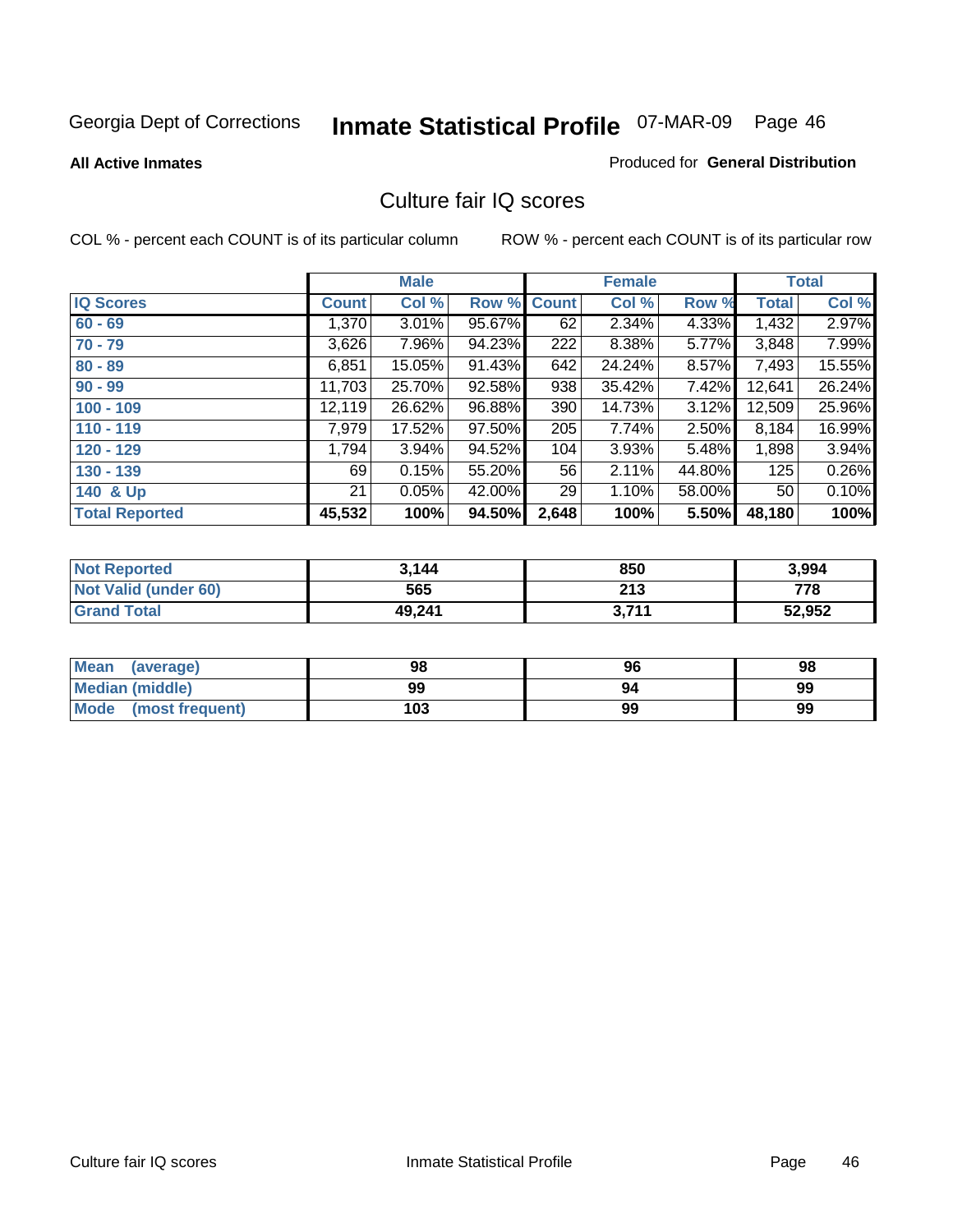#### **All Active Inmates**

#### Produced for **General Distribution**

## Wide Range Achievement Test (WRAT) reading score

|                           |              | <b>Male</b> |        |              | <b>Female</b> |        |              | <b>Total</b> |
|---------------------------|--------------|-------------|--------|--------------|---------------|--------|--------------|--------------|
| <b>WRAT Reading Score</b> | <b>Count</b> | Col %       | Row %  | <b>Count</b> | Col %         | Row %  | <b>Total</b> | Col %        |
| 0.1 to 0.9                | 866          | 1.88%       | 98.75% | 11           | 0.38%         | 1.25%  | 877          | 1.79%        |
| 1.0 to 1.9                | 1,193        | 2.59%       | 97.07% | 36           | 1.25%         | 2.93%  | 1,229        | 2.51%        |
| 2.0 to 2.9                | 2,213        | 4.80%       | 96.81% | 73           | 2.54%         | 3.19%  | 2,286        | 4.66%        |
| 3.0 to 3.9                | 3,533        | 7.66%       | 95.64% | 161          | 5.59%         | 4.36%  | 3,694        | 7.54%        |
| 4.0 to 4.9                | 4,360        | 9.45%       | 95.70% | 196          | 6.81%         | 4.30%  | 4,556        | 9.29%        |
| 5.0 to 5.9                | 3,830        | 8.30%       | 95.39% | 185          | 6.43%         | 4.61%  | 4,015        | 8.19%        |
| 6.0 to 6.9                | 4,018        | 8.71%       | 94.36% | 240          | 8.34%         | 5.64%  | 4,258        | 8.69%        |
| 7.0 to 7.9                | 1,949        | 4.22%       | 93.84% | 128          | 4.45%         | 6.16%  | 2,077        | 4.24%        |
| 8.0 to 8.9                | 4,075        | 8.83%       | 95.01% | 214          | 7.44%         | 4.99%  | 4,289        | 8.75%        |
| 9.0 to 9.9                | 3,438        | 7.45%       | 96.11% | 139          | 4.83%         | 3.89%  | 3,577        | 7.30%        |
| 10.0 to 10.9              | 2,446        | 5.30%       | 92.86% | 188          | 6.53%         | 7.14%  | 2,634        | 5.37%        |
| 11.0 to 11.9              | 2,740        | 5.94%       | 91.03% | 270          | 9.38%         | 8.97%  | 3,010        | 6.14%        |
| 12.0 to 12.9              | 8,595        | 18.63%      | 92.63% | 684          | 23.77%        | 7.37%  | 9,279        | 18.93%       |
| 13                        | 2,882        | 6.25%       | 89.09% | 353          | 12.27%        | 10.91% | 3,235        | 6.60%        |
| <b>Total Reported</b>     | 46,138       | 100%        | 94.13% | 2,878        | 100.0%        | 5.87%  | 49,016       | 100%         |

| <b>Not Reported</b> | 3,103  | 833        | 3,936  |
|---------------------|--------|------------|--------|
| Total<br>' Grand    | 49,241 | つ フィィ<br>. | 52,952 |

| <b>Mean</b><br>(average)       | 8.04       | 9.26 | 0.11<br>O.11 |
|--------------------------------|------------|------|--------------|
| <b>Median (middle)</b>         | י ה<br>0.Z | 10.2 | O.A          |
| <b>Mode</b><br>(most frequent) | 12.8       | . .  | 12.8         |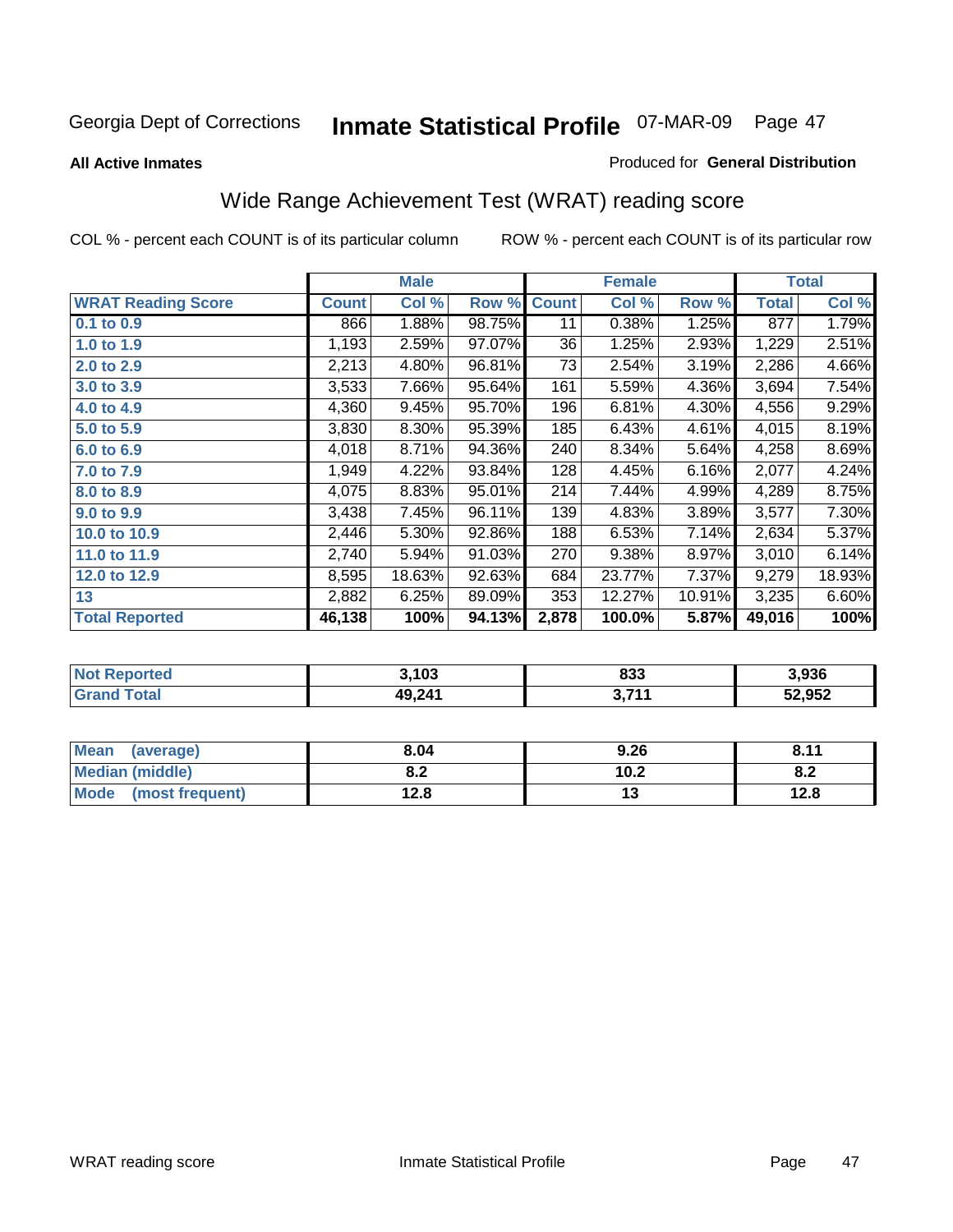### Georgia Dept of Corrections 07-MAR-09 Page **Inmate Statistical Profile** 48

**All Active Inmates**

#### Produced for **General Distribution**

## Wide Range Achievement Test (WRAT) math score

|                              |              | <b>Male</b> |        |              | <b>Female</b> |        |              | <b>Total</b> |
|------------------------------|--------------|-------------|--------|--------------|---------------|--------|--------------|--------------|
| <b>WRAT Mathematic Score</b> | <b>Count</b> | Col %       | Row %  | <b>Count</b> | Col %         | Row %  | <b>Total</b> | Col %        |
| 0.1 to 0.9                   | 119          | 0.26%       | 99.17% | 1            | 0.03%         | 0.83%  | 120          | 0.24%        |
| 1.0 to 1.9                   | 260          | 0.56%       | 95.94% | 11           | 0.38%         | 4.06%  | 271          | 0.55%        |
| 2.0 to 2.9                   | 1,168        | 2.53%       | 94.57% | 67           | 2.33%         | 5.43%  | 1,235        | 2.52%        |
| 3.0 to 3.9                   | 2,791        | 6.05%       | 96.11% | 113          | 3.93%         | 3.89%  | 2,904        | 5.92%        |
| 4.0 to 4.9                   | 5,109        | 11.07%      | 95.94% | 216          | 7.51%         | 4.06%  | 5,325        | 10.86%       |
| 5.0 to 5.9                   | 6,415        | 13.90%      | 95.15% | 327          | 11.37%        | 4.85%  | 6,742        | 13.75%       |
| 6.0 to 6.9                   | 10,631       | 23.04%      | 94.72% | 593          | 20.63%        | 5.28%  | 11,224       | 22.89%       |
| 7.0 to 7.9                   | 5,984        | 12.97%      | 95.14% | 306          | 10.64%        | 4.86%  | 6,290        | 12.83%       |
| 8.0 to 8.9                   | 3,595        | 7.79%       | 91.97% | 314          | 10.92%        | 8.03%  | 3,909        | 7.97%        |
| 9.0 to 9.9                   | 3,574        | 7.74%       | 93.12% | 264          | 9.18%         | 6.88%  | 3,838        | 7.83%        |
| 10.0 to 10.9                 | 1,900        | 4.12%       | 96.06% | 78           | 2.71%         | 3.94%  | 1,978        | 4.03%        |
| 11.0 to 11.9                 | 1,642        | 3.56%       | 92.30% | 137          | 4.77%         | 7.70%  | 1,779        | 3.63%        |
| 12.0 to 12.9                 | 2,627        | 5.69%       | 86.73% | 402          | 13.98%        | 13.27% | 3,029        | 6.18%        |
| 13                           | 334          | 0.72%       | 87.89% | 46           | 1.60%         | 12.11% | 380          | 0.78%        |
| <b>Total Reported</b>        | 46,149       | 100%        | 94.14% | 2,875        | 100%          | 5.86%  | 49,024       | 100%         |

| orted<br>NO.         | 3,092  | 836        | 3,928  |
|----------------------|--------|------------|--------|
| <b>otal</b><br>'Grai | 49,241 | <b>744</b> | 52,952 |

| Mean (average)         | 7.08 | 7.92 | 7.13 |
|------------------------|------|------|------|
| <b>Median (middle)</b> | 6.8  |      | 6.9  |
| Mode (most frequent)   | 6.9  | 12.9 | 6.9  |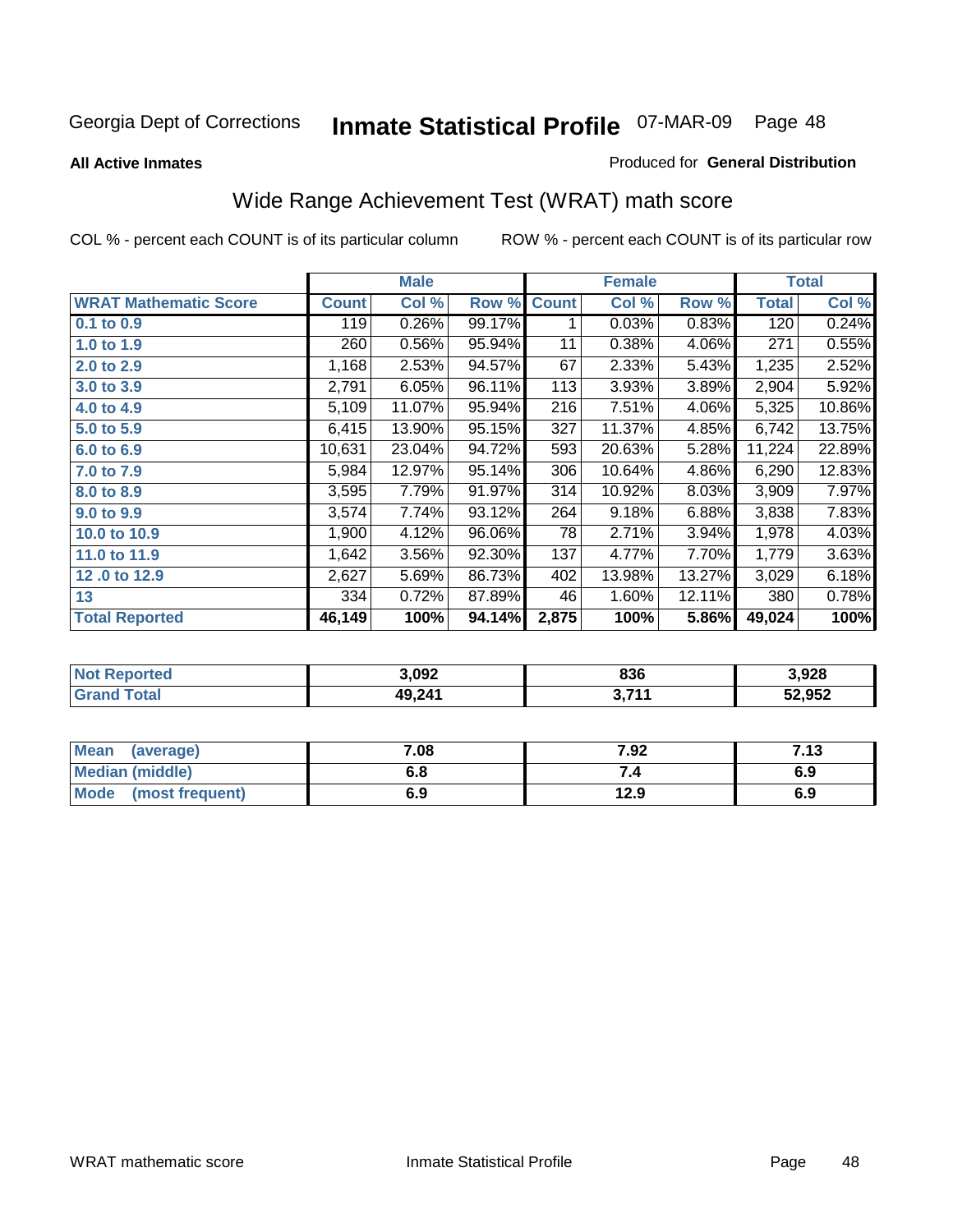#### **All Active Inmates**

#### Produced for **General Distribution**

### Wide Range Achievement Test (WRAT) spelling score

|                            |              | <b>Male</b> |        |              | <b>Female</b> |        |              | <b>Total</b> |
|----------------------------|--------------|-------------|--------|--------------|---------------|--------|--------------|--------------|
| <b>WRAT Spelling Score</b> | <b>Count</b> | Col %       | Row %  | <b>Count</b> | Col %         | Row %  | <b>Total</b> | Col %        |
| 0.1 to 0.9                 | 987          | 2.14%       | 98.40% | 16           | 0.56%         | 1.60%  | 1,003        | 2.05%        |
| 1.0 to 1.9                 | 1,994        | 4.32%       | 98.28% | 35           | 1.22%         | 1.72%  | 2,029        | 4.14%        |
| 2.0 to 2.9                 | 3,368        | 7.30%       | 98.19% | 62           | 2.15%         | 1.81%  | 3,430        | 7.00%        |
| 3.0 to 3.9                 | 3,538        | 7.67%       | 97.36% | 96           | 3.33%         | 2.64%  | 3,634        | 7.41%        |
| 4.0 to 4.9                 | 4,123        | 8.93%       | 97.08% | 124          | 4.31%         | 2.92%  | 4,247        | 8.66%        |
| 5.0 to 5.9                 | 5,311        | 11.51%      | 95.30% | 262          | 9.10%         | 4.70%  | 5,573        | 11.37%       |
| 6.0 to 6.9                 | 5,270        | 11.42%      | 95.37% | 256          | 8.89%         | 4.63%  | 5,526        | 11.27%       |
| 7.0 to 7.9                 | 3,822        | 8.28%       | 93.70% | 257          | 8.93%         | 6.30%  | 4,079        | 8.32%        |
| 8.0 to 8.9                 | 3,608        | 7.82%       | 93.52% | 250          | 8.68%         | 6.48%  | 3,858        | 7.87%        |
| 9.0 to 9.9                 | 3,041        | 6.59%       | 93.89% | 198          | 6.88%         | 6.11%  | 3,239        | 6.61%        |
| 10.0 to 10.9               | 2,901        | 6.29%       | 93.40% | 205          | 7.12%         | 6.60%  | 3,106        | 6.34%        |
| 11.0 to 11.9               | 2,096        | 4.54%       | 89.96% | 234          | 8.13%         | 10.04% | 2,330        | 4.75%        |
| 12.0 to 12.9               | 4,765        | 10.33%      | 87.46% | 683          | 23.72%        | 12.54% | 5,448        | 11.11%       |
| 13                         | 1,322        | 2.86%       | 86.80% | 201          | 6.98%         | 13.20% | 1,523        | 3.11%        |
| <b>Total Reported</b>      | 46,146       | 100%        | 94.13% | 2,879        | 100%          | 5.87%  | 49,025       | 100.0%       |

| <b>orted</b><br>NO | 3,095             | 832        | 3,927  |
|--------------------|-------------------|------------|--------|
| <b>otal</b><br>.Gr | 49 241<br>TJ.LT I | <b>744</b> | 52,952 |

| Mean (average)         | 7.06       | 9.11 | 7.18       |
|------------------------|------------|------|------------|
| <b>Median (middle)</b> | b.4        | ৬.১  |            |
| Mode (most frequent)   | r n<br>ο.Ζ | 12.9 | c -<br>0.4 |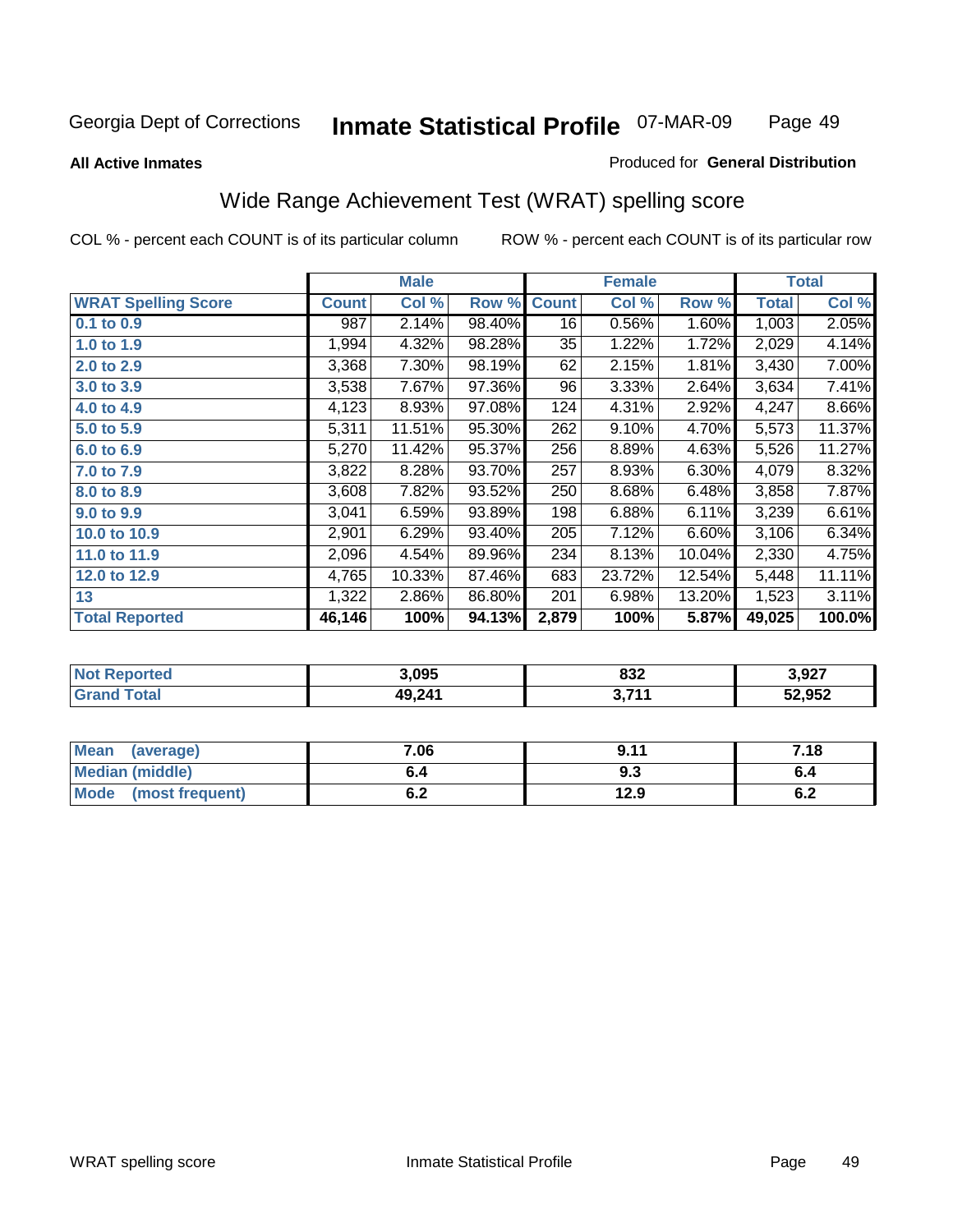#### **All Active Inmates**

### Produced for **General Distribution**

### Scope of substance abuse - summary

|                        |              | <b>Male</b> |        |              | <b>Female</b> |           |              | <b>Total</b> |
|------------------------|--------------|-------------|--------|--------------|---------------|-----------|--------------|--------------|
| <b>Substance Abuse</b> | <b>Count</b> | Col %       | Row %  | <b>Count</b> | Col %         | Row %     | <b>Total</b> | Col %        |
| <b>None</b>            | 16,967       | 34.46%      | 93.60% | ا 160. ا     | 31.26%        | $6.40\%$  | 18,127       | 34.23%       |
| <b>Drugs only</b>      | 17.828       | $36.21\%$   | 89.36% | 2,122        | 57.18%        | $10.64\%$ | 19,950       | 37.68%       |
| <b>Alcohol only</b>    | 3,320        | $6.74\%$    | 97.56% | 83           | $2.24\%$      | $2.44\%$  | 3,403        | 6.43%        |
| Drugs and alcohol      | 11.126       | 22.59%      | 96.98% | 346          | $9.32\%$      | $3.02\%$  | 11,472       | 21.66%       |
| <b>Total Reported</b>  | 49,241       | 100%        | 92.99% | 3,711        | 100%          | $7.01\%$  | 52,952       | 100%         |

| <b>Not</b><br>Reported       |        |      |        |
|------------------------------|--------|------|--------|
| <b>Total</b><br><b>Grand</b> | 49,241 | 274/ | 52,952 |

|  | Mode<br>(most frequent) | Drugs only | <b>Drugs only</b> | <b>Drugs only</b> |
|--|-------------------------|------------|-------------------|-------------------|
|--|-------------------------|------------|-------------------|-------------------|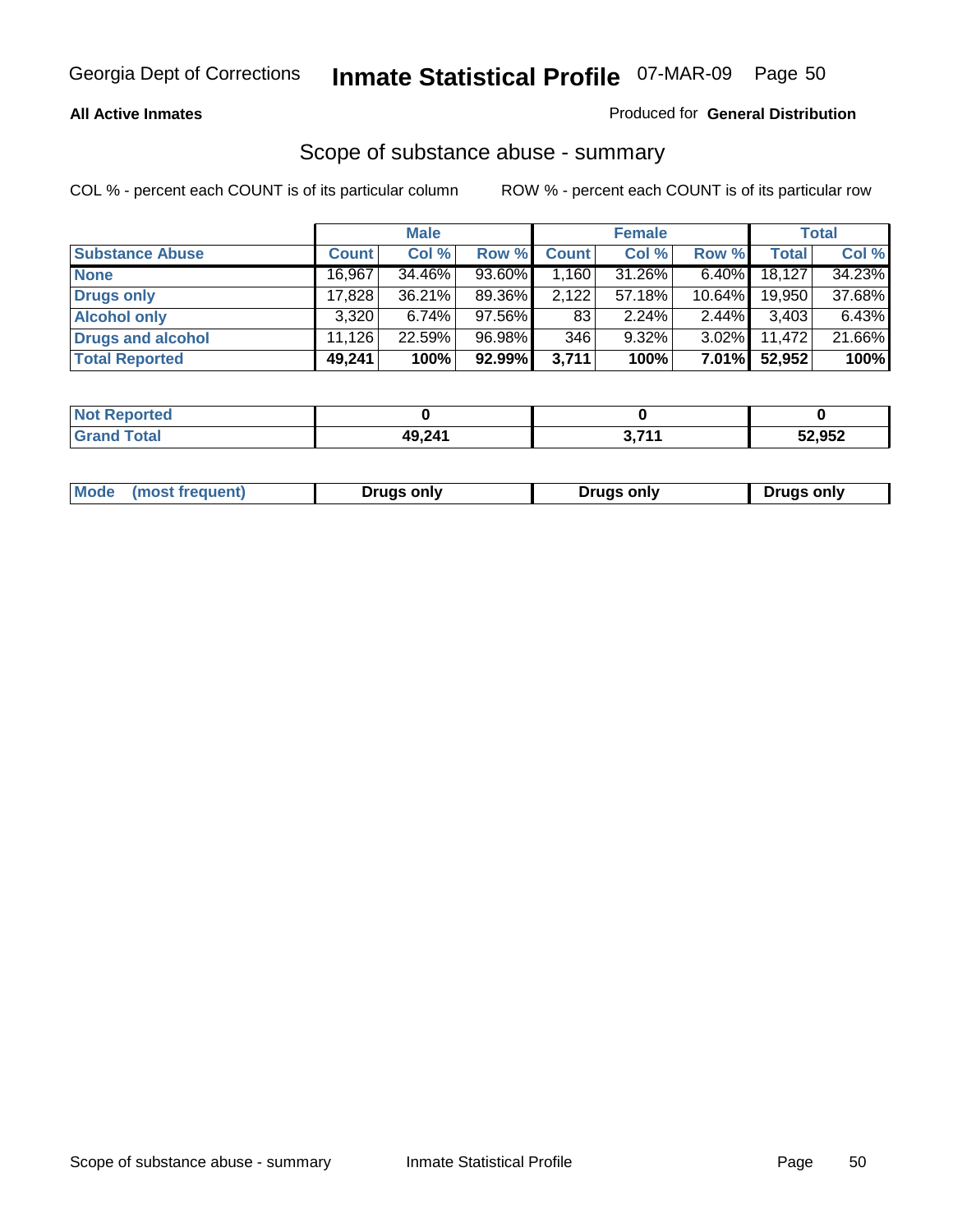### **All Active Inmates**

#### Produced for **General Distribution**

### Scope of substance abuse - detail

|                                      |              | <b>Male</b> |        |              | <b>Female</b> |        |              | <b>Total</b>        |
|--------------------------------------|--------------|-------------|--------|--------------|---------------|--------|--------------|---------------------|
| <b>Substance Abuse</b>               | <b>Count</b> | Col %       | Row %  | <b>Count</b> | Col %         | Row %  | <b>Total</b> | Col %               |
| No drug or alcohol problems          | 16,967       | 34.46%      | 93.60% | 1,160        | 31.26%        | 6.40%  | 18,127       | 34.23%              |
| <b>Drug addiction but no alcohol</b> | 305          | 0.62%       | 78.61% | 83           | 2.24%         | 21.39% | 388          | 0.73%               |
| <b>Drug addiction and alcohol</b>    | 126          | 0.26%       | 99.21% |              | 0.03%         | 0.79%  | 127          | 0.24%               |
| abuse                                |              |             |        |              |               |        |              |                     |
| <b>Drug addiction and alcoholism</b> | 63           | 0.13%       | 92.65% | 5            | 0.13%         | 7.35%  | 68           | $\overline{0.13\%}$ |
| No drug problem but alcohol          | 2,729        | 5.54%       | 98.56% | 40           | 1.08%         | 1.44%  | 2,769        | 5.23%               |
| abuse                                |              |             |        |              |               |        |              |                     |
| No drug problem but alcoholism       | 591          | 1.20%       | 93.22% | 43           | 1.16%         | 6.78%  | 634          | 1.20%               |
| Drug experiment but no alcohol       | 8,011        | 16.27%      | 95.20% | 404          | 10.89%        | 4.80%  | 8,415        | 15.89%              |
| <b>Drug experiment &amp; alcohol</b> | 1,543        | 3.13%       | 98.53% | 23           | 0.62%         | 1.47%  | 1,566        | 2.96%               |
| abuse                                |              |             |        |              |               |        |              |                     |
| Drug experiment & alcoholism         | 656          | 1.33%       | 95.49% | 31           | 0.84%         | 4.51%  | 687          | 1.30%               |
| Drug abuse but no alcohol            | 9,512        | 19.32%      | 85.33% | 1,635        | 44.06%        | 14.67% | 11,147       | 21.05%              |
| Drug abuse and alcohol abuse         | 7,356        | 14.94%      | 98.36% | 123          | 3.31%         | 1.64%  | 7,479        | 14.12%              |
| Drug abuse and alcoholism            | 1,382        | 2.81%       | 89.45% | 163          | 4.39%         | 10.55% | 1,545        | 2.92%               |
| <b>Total Reported</b>                | 49,241       | 100%        | 92.99% | 3,711        | 100%          | 7.01%  | 52,952       | 100%                |

| <b>Not Reported</b> |        |                |        |
|---------------------|--------|----------------|--------|
| <b>cotal</b>        | 49,241 | 2747<br>. J. I | 52,952 |

| Mode (most frequent) | No drug or alcohol problems Drug abuse but no alcohol No drug or alcohol |          |
|----------------------|--------------------------------------------------------------------------|----------|
|                      |                                                                          | problems |
|                      |                                                                          |          |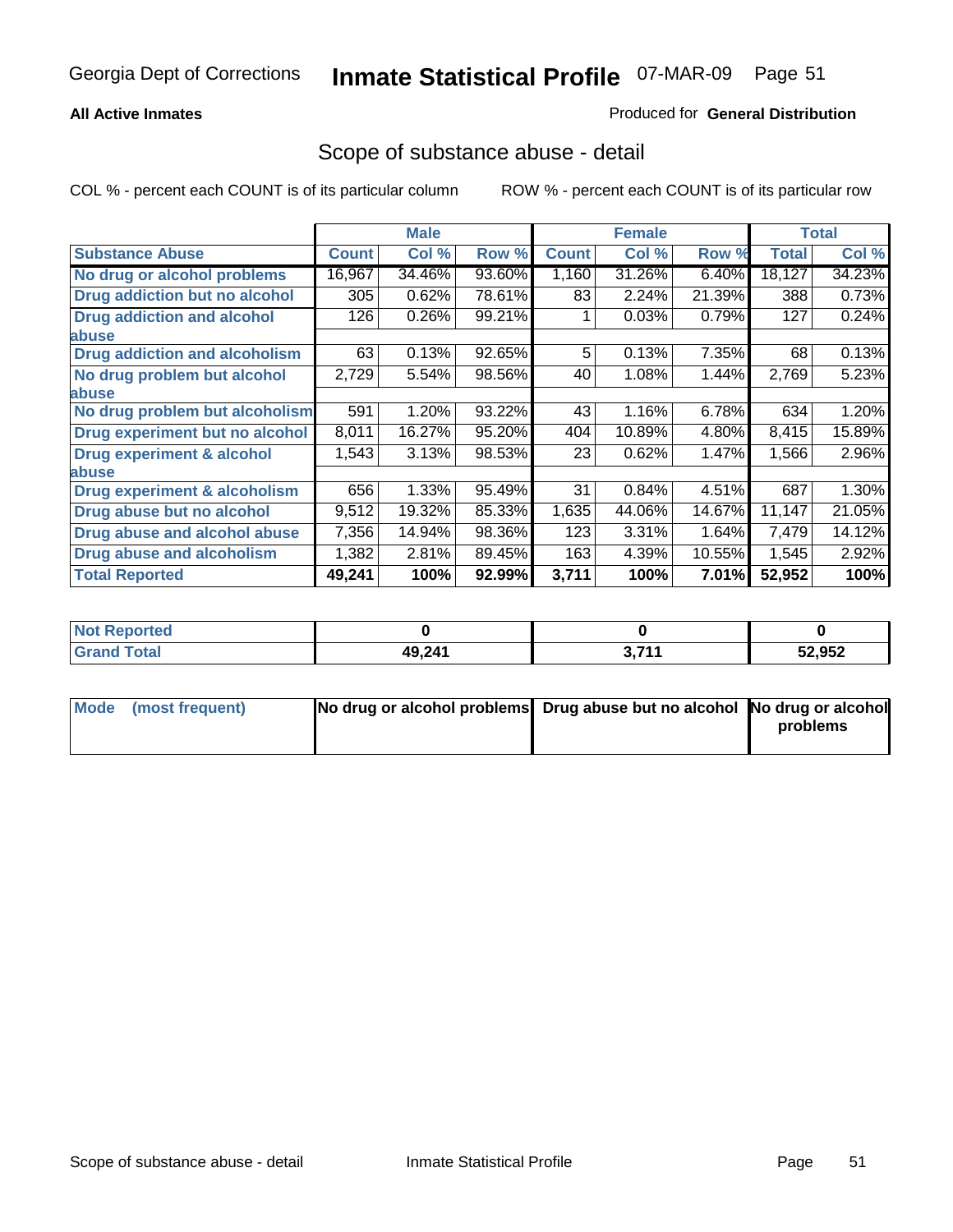#### **All Active Inmates**

#### Produced for **General Distribution**

### Current / last mental health treatment level

|                                    |              | <b>Male</b> |         |              | <b>Female</b> |          |              | <b>Total</b> |
|------------------------------------|--------------|-------------|---------|--------------|---------------|----------|--------------|--------------|
| <b>Mental Health Treatment Lev</b> | <b>Count</b> | Col %       | Row %   | <b>Count</b> | Col %         | Row %    | <b>Total</b> | Col %        |
| 1 No problem at current time       | 3,313        | 27.04%      | 96.03%  | 137          | $6.00\%$      | $3.97\%$ | 3,450        | 23.74%       |
| 2 Receiving outpatient             | 6,997        | 57.10%      | 77.08%  | 2,081        | 91.19%        | 22.92%   | 9,078        | 62.46%       |
| treatment                          |              |             |         |              |               |          |              |              |
| 3 Inpatient, moderate              | 1,567        | 12.79%      | 97.27%  | 44           | 1.93%         | 2.73%    | 1,611        | 11.08%       |
| treatment                          |              |             |         |              |               |          |              |              |
| 4 Inpatient, intensive             | 346          | 2.82%       | 94.54%  | 20           | 0.88%         | 5.46%    | 366          | 2.52%        |
| treatment                          |              |             |         |              |               |          |              |              |
| <b>5 Undergoing crisis</b>         | 21           | 0.17%       | 100.00% |              |               |          | 21           | 0.14%        |
| stabilization                      |              |             |         |              |               |          |              |              |
| <b>6 Hospital for criminally</b>   | 9            | $0.07\%$    | 100.00% |              |               |          | 9            | 0.06%        |
| insane                             |              |             |         |              |               |          |              |              |
| <b>Total Evaluated</b>             | 12,253       | 100%        | 84.30%  | 2,282        | 100%          | 15.70%   | 14,535       | 100%         |

| Never had MH evaluation | 36,988 | .429                  | 38,417 |
|-------------------------|--------|-----------------------|--------|
| <b>Grand Total</b>      | 49,241 | - 744<br><u>J.III</u> | 52,952 |

| <b>Median (middle)</b>  | <b>Receiving outpatient</b><br>treatment | <b>Receiving outpatient</b><br>treatment | <b>Receiving</b><br>outpatient<br>treatment |  |
|-------------------------|------------------------------------------|------------------------------------------|---------------------------------------------|--|
| Mode<br>(most frequent) | <b>Receiving outpatient</b><br>treatment | <b>Receiving outpatient</b><br>treatment | Receiving<br>outpatient<br>treatment        |  |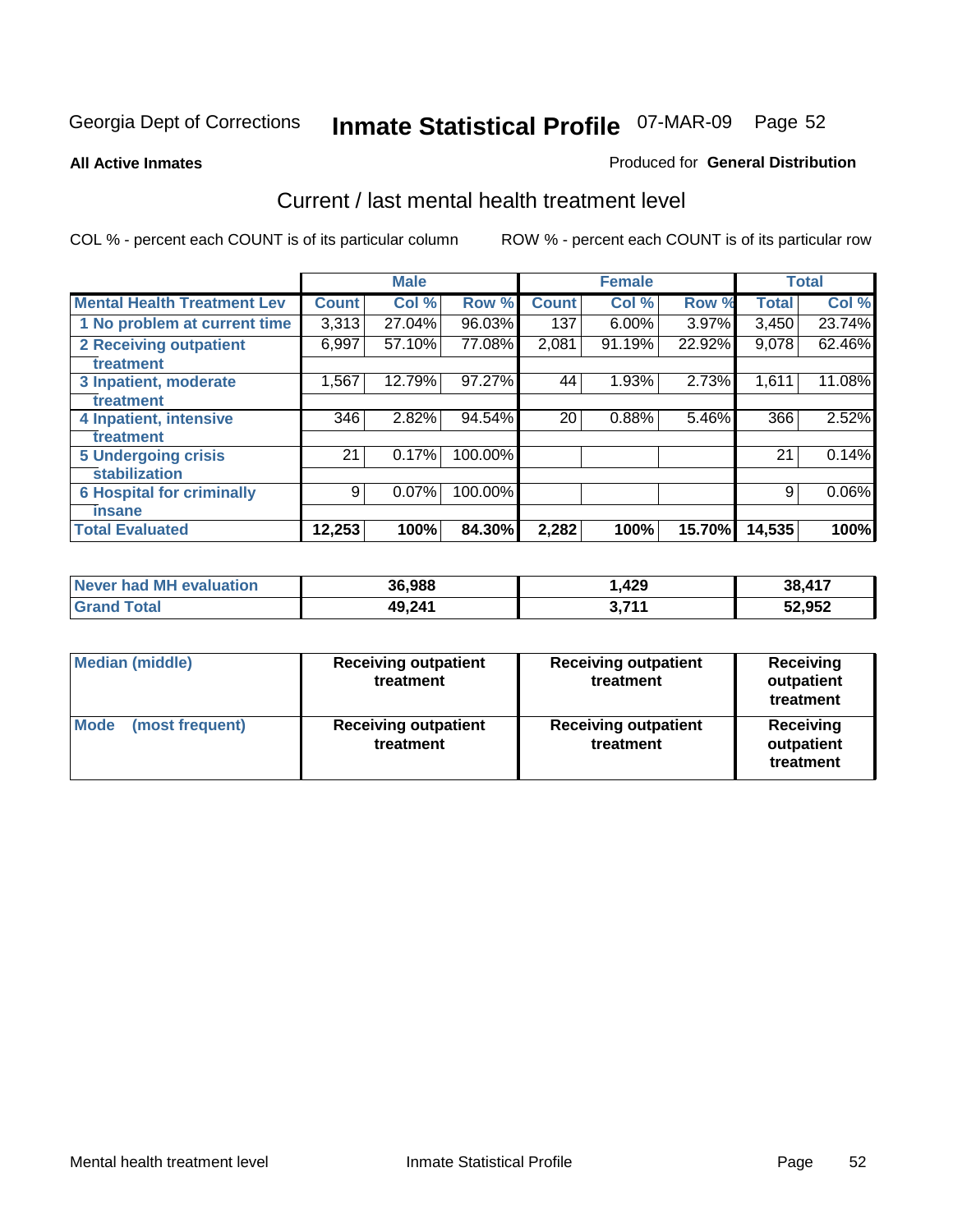### **All Active Inmates**

### Produced for **General Distribution**

# PULHESDWIT medical scale - 'P' overall condition ('P'hysical)

|                                   |              | <b>Male</b> |         |              | <b>Female</b> |         |              | <b>Total</b> |
|-----------------------------------|--------------|-------------|---------|--------------|---------------|---------|--------------|--------------|
| 'P' Overall Condition             | <b>Count</b> | Col %       | Row %   | <b>Count</b> | Col %         | Row %   | <b>Total</b> | Col %        |
| 1 No medical illness              | 36,867       | 76.35%      | 95.21%  | 1,853        | 52.18%        | 4.79%   | 38,720       | 74.69%       |
| 2 Well-controlled chronic illness | 9,111        | 18.87%      | 86.79%  | 1,387        | 39.06%        | 13.21%  | 10,498       | 20.25%       |
| 3 Poorly-controlled chronic       | 2,256        | 4.67%       | 92.01%  | 196          | 5.52%         | 7.99%   | 2,452        | 4.73%        |
| <b>illness</b>                    |              |             |         |              |               |         |              |              |
| 4 Significant problems requiring  | 51           | 0.11%       | 57.95%  | 37           | $1.04\%$      | 42.05%  | 88           | 0.17%        |
| special housing                   |              |             |         |              |               |         |              |              |
| 5 Terminal illness, < 6 months    | 3            | 0.01%       | 100.00% |              |               |         | 3            | 0.01%        |
| to live                           |              |             |         |              |               |         |              |              |
| 6 Inmate is pregnant              |              |             |         | 78           | 2.20%         | 100.00% | 78           | 0.15%        |
| <b>Total Reported</b>             | 48,288       | 100%        | 93.15%  | 3,551        | 100%          | 6.85%   | 51,839       | 100%         |

| <b>rted</b> | 953             | 4 C D<br>vv | 442<br>. . |
|-------------|-----------------|-------------|------------|
| $\sim$      | 49.241<br>TV.LT | <b>744</b>  | 52,952     |

| Mode | (most frequent) | 1 No medical illness | 1 No medical illness | 1 No medical<br>illness |
|------|-----------------|----------------------|----------------------|-------------------------|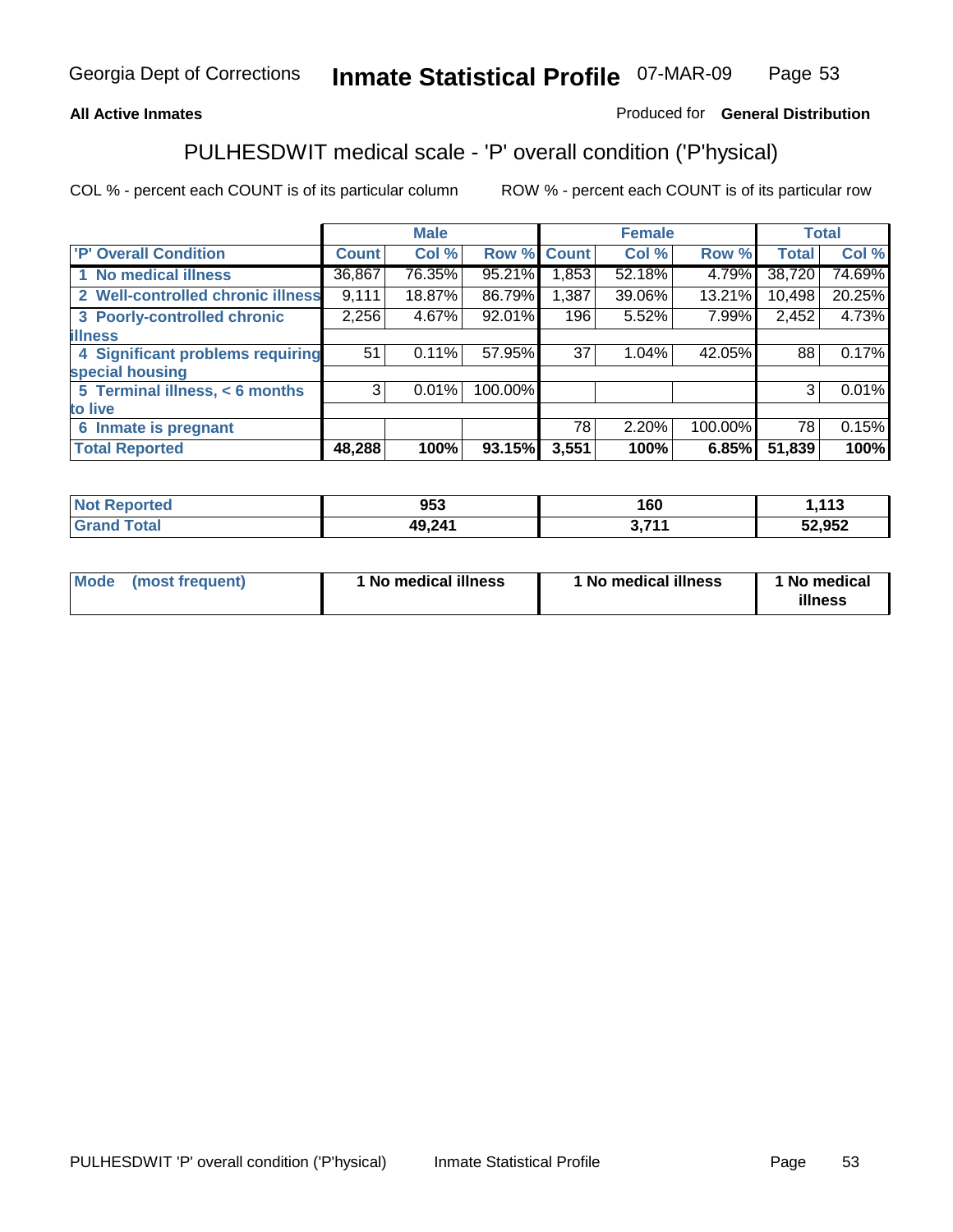#### **All Active Inmates**

#### Produced for **General Distribution**

### PULHESDWIT medical scale - 'U' upper body

|                              |              | <b>Male</b> |        |              | <b>Female</b> |        |              | <b>Total</b> |
|------------------------------|--------------|-------------|--------|--------------|---------------|--------|--------------|--------------|
| <b>U' Upper Body</b>         | <b>Count</b> | Col %       | Row %  | <b>Count</b> | Col %         | Row %  | <b>Total</b> | Col %        |
| 1 Upper bones, joints,       | 46,705       | 96.72%      | 93.47% | 3,261        | 91.83%        | 6.53%  | 49,966       | 96.39%       |
| muscles all OK               |              |             |        |              |               |        |              |              |
| 2 One or both arms minimally | 1,358        | 2.81%       | 83.57% | 267          | 7.52%         | 16.43% | 1,625        | 3.13%        |
| limited                      |              |             |        |              |               |        |              |              |
| 3 One or both arms           | 185          | 0.38%       | 91.58% | 17           | 0.48%         | 8.42%  | 202          | 0.39%        |
| moderately limited           |              |             |        |              |               |        |              |              |
| 4 One arm disabled,          | 38           | 0.08%       | 88.37% | 5            | 0.14%         | 11.63% | 43           | 0.08%        |
| paralyzed, or amputated      |              |             |        |              |               |        |              |              |
| 5 Both arms disabled,        | 2            | 0.01%       | 66.67% |              | 0.03%         | 33.33% | 3            | 0.01%        |
| paralyzed, or amputated      |              |             |        |              |               |        |              |              |
| <b>Total Reported</b>        | 48,288       | 100%        | 93.15% | 3,551        | 100%          | 6.85%  | 51,839       | 100%         |

| <b>Not Reported</b>   | 953    | 160        | 112<br>. |
|-----------------------|--------|------------|----------|
| Total<br><b>Grand</b> | 49,241 | 2.744<br>. | 52,952   |

| <b>Mode</b> | (most frequent) | 1 Upper bones, joints,<br>muscles all OK | 1 Upper bones, joints,<br>muscles all OK | 1 Upper bones,<br>joints, muscles all<br>ΟK |
|-------------|-----------------|------------------------------------------|------------------------------------------|---------------------------------------------|
|-------------|-----------------|------------------------------------------|------------------------------------------|---------------------------------------------|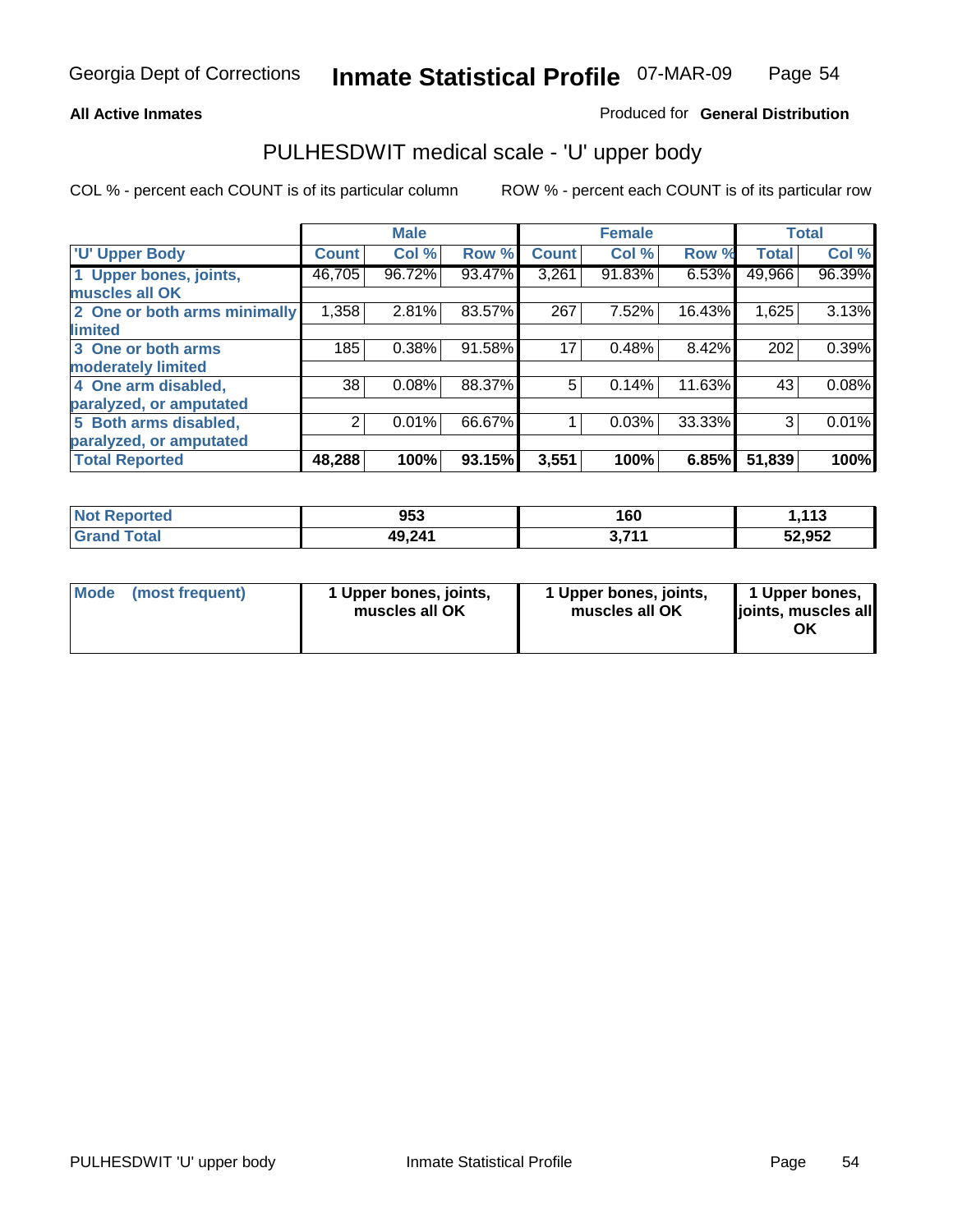#### **All Active Inmates**

#### Produced for **General Distribution**

### PULHESDWIT medical scale - 'L' lower body

|                                |              | <b>Male</b> |        |                | <b>Female</b> |        |              | <b>Total</b> |
|--------------------------------|--------------|-------------|--------|----------------|---------------|--------|--------------|--------------|
| <b>L' Lower Body</b>           | <b>Count</b> | Col %       | Row %  | <b>Count</b>   | Col %         | Row %  | <b>Total</b> | Col %        |
| 1 Lower bones, joints,         | 44,454       | 92.06%      | 94.47% | 2,601          | 73.25%        | 5.53%  | 47,055       | 90.77%       |
| muscles all OK                 |              |             |        |                |               |        |              |              |
| 2 One or both legs minimally   | 3,214        | 6.66%       | 78.39% | 886            | 24.95%        | 21.61% | 4,100        | 7.91%        |
| limited                        |              |             |        |                |               |        |              |              |
| 3 One or both legs             | 524          | 1.09%       | 91.29% | 50             | 1.41%         | 8.71%  | 574          | 1.11%        |
| moderately limited             |              |             |        |                |               |        |              |              |
| 4 One leg disabled, paralyzed, | 87           | 0.18%       | 87.88% | 12             | 0.34%         | 12.12% | 99           | 0.19%        |
| or amputated                   |              |             |        |                |               |        |              |              |
| 5 Both legs disabled,          | 9            | 0.02%       | 81.82% | $\overline{2}$ | 0.06%         | 18.18% | 11           | 0.02%        |
| paralyzed, or amputated        |              |             |        |                |               |        |              |              |
| <b>Total Reported</b>          | 48,288       | 100%        | 93.15% | 3,551          | 100%          | 6.85%  | 51,839       | 100%         |

| <b>Not Reported</b> | 953    | 160        | 112<br>7. I I J |
|---------------------|--------|------------|-----------------|
| <b>Grand Total</b>  | 49,241 | 2.744<br>. | 52,952          |

|  | Mode (most frequent) | 1 Lower bones, joints,<br>muscles all OK | 1 Lower bones, joints,<br>muscles all OK | 1 Lower bones,<br>joints, muscles all<br>OK |
|--|----------------------|------------------------------------------|------------------------------------------|---------------------------------------------|
|--|----------------------|------------------------------------------|------------------------------------------|---------------------------------------------|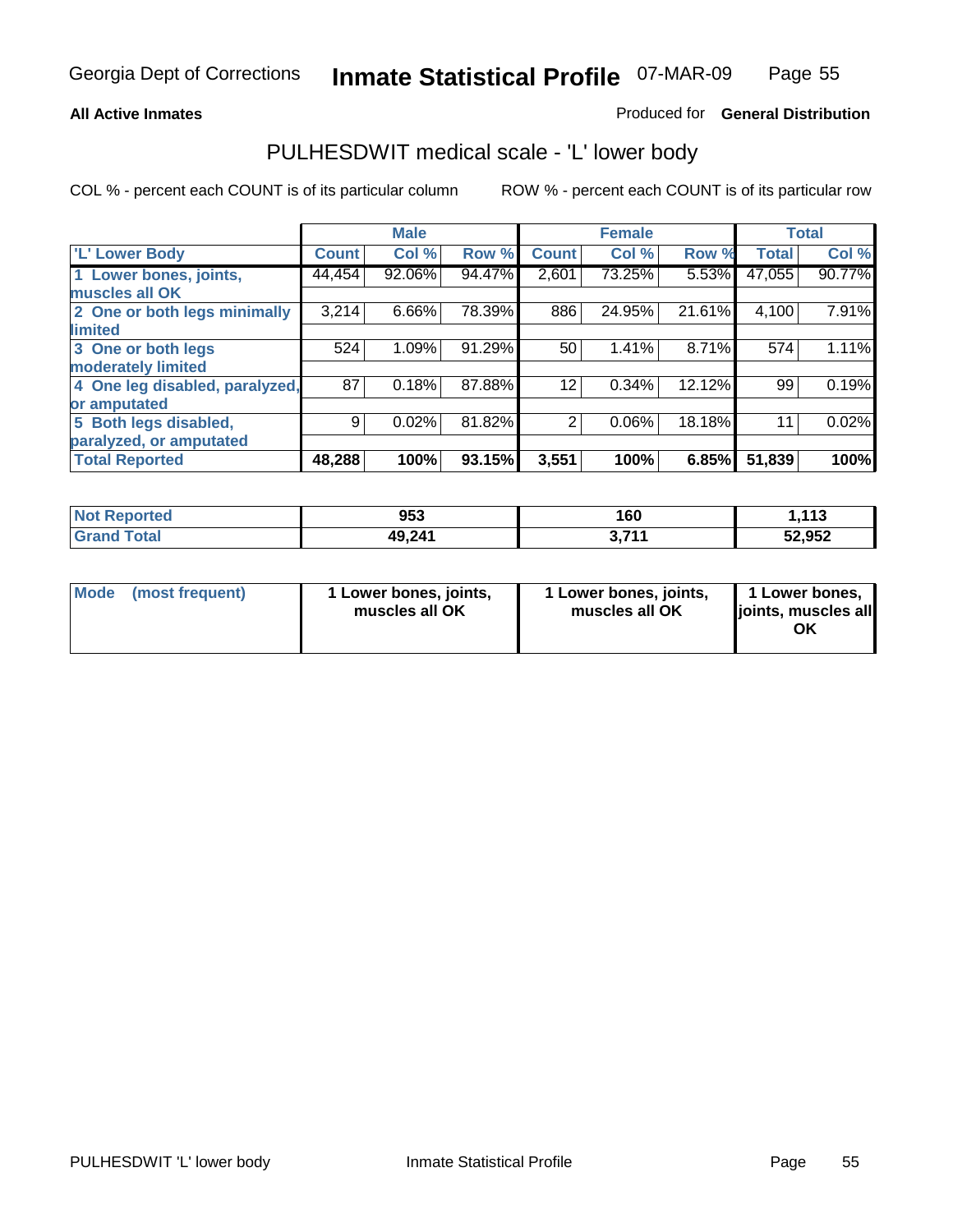#### **All Active Inmates**

#### Produced for **General Distribution**

### PULHESDWIT medical scale - 'H' hearing

|                                |        | <b>Male</b> |             |       | <b>Female</b> |          | <b>Total</b> |        |
|--------------------------------|--------|-------------|-------------|-------|---------------|----------|--------------|--------|
| <b>H'</b> Hearing              | Count  | Col %       | Row % Count |       | Col %         | Row %    | <b>Total</b> | Col %  |
| 1 Normal hearing both ears     | 47,942 | 99.28%      | 93.18%      | 3,509 | 98.82%        | $6.82\%$ | 51,451       | 99.25% |
| 2 Some loss in one ear with    | 272    | 0.56%       | 89.47%      | 32    | $0.90\%$      | 10.53%   | 304          | 0.59%  |
| other OK, or mild loss in both |        |             |             |       |               |          |              |        |
| 3 Total loss in one ear with   | 44     | 0.09%       | 89.80%      | 5     | 0.14%         | 10.20%   | 49           | 0.09%  |
| mild loss in other             |        |             |             |       |               |          |              |        |
| 4 Severe loss in both ears     | 14     | 0.03%       | 93.33%      |       | 0.03%         | $6.67\%$ | 15           | 0.03%  |
| 5 Total loss in both ears,     | 16     | 0.03%       | 80.00%      | 4     | 0.11%         | 20.00%   | 20           | 0.04%  |
| requiring special housing      |        |             |             |       |               |          |              |        |
| <b>Total Reported</b>          | 48,288 | 100%        | 93.15%      | 3,551 | 100%          | 6.85%    | 51,839       | 100%   |

| orted             | 953    | 160                   | 442<br>. |
|-------------------|--------|-----------------------|----------|
| $f \sim f \sim f$ | 49,241 | <b>2 744</b><br>9.111 | 52,952   |

| Mode (most frequent) | 1 Normal hearing both ears   1 Normal hearing both ears   1 Normal hearing |           |
|----------------------|----------------------------------------------------------------------------|-----------|
|                      |                                                                            | both ears |
|                      |                                                                            |           |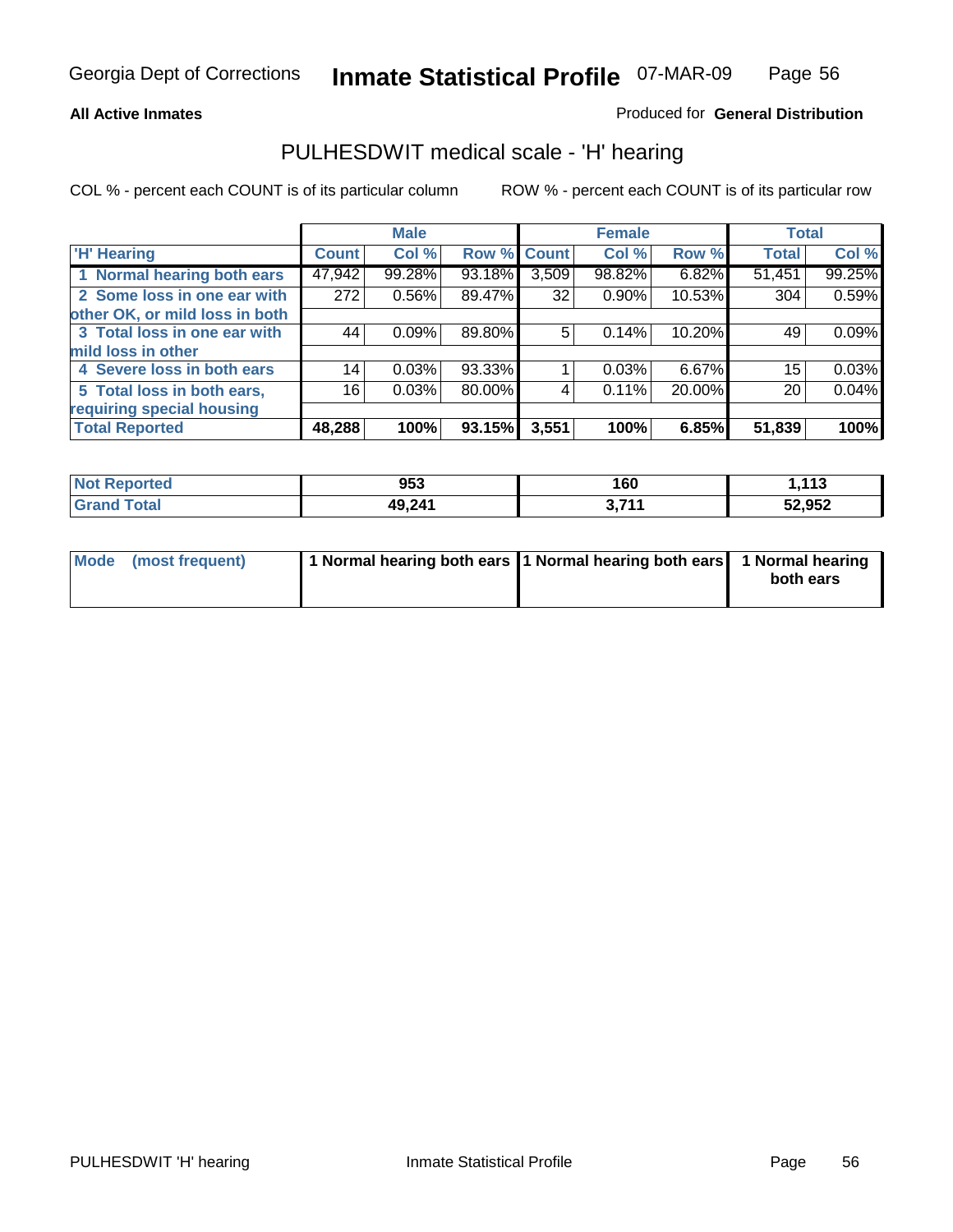#### **All Active Inmates**

### Produced for **General Distribution**

### PULHESDWIT medical scale - 'E' vision

|                                 |              | <b>Male</b> |             |       | <b>Female</b> |        |              | <b>Total</b> |
|---------------------------------|--------------|-------------|-------------|-------|---------------|--------|--------------|--------------|
| 'E' Vision                      | <b>Count</b> | Col %       | Row % Count |       | Col %         | Row %  | <b>Total</b> | Col %        |
| 1 Correctable to 20/40 in both  | 43,177       | 89.42%      | 94.43%      | 2,547 | 71.73%        | 5.57%  | 45,724       | 88.20%       |
| eyes                            |              |             |             |       |               |        |              |              |
| 2 Correctable to 20/70 in one   | 4,557        | 9.44%       | 82.87%      | 942   | 26.53%        | 17.13% | 5,499        | 10.61%       |
| eye, may be blind in other      |              |             |             |       |               |        |              |              |
| 3 Correctable to 20/200 in one  | 469          | 0.97%       | 89.16%      | 57    | 1.61%         | 10.84% | 526          | 1.01%        |
| eye, may be blind in other      |              |             |             |       |               |        |              |              |
| 4 One eye not correctable to    | 73           | 0.15%       | 94.81%      | 4     | 0.11%         | 5.19%  | 77           | 0.15%        |
| 20/200, other may be blind      |              |             |             |       |               |        |              |              |
| 5 Blind in both eyes, requiring | 12           | 0.02%       | 92.31%      |       | 0.03%         | 7.69%  | 13           | 0.03%        |
| special housing                 |              |             |             |       |               |        |              |              |
| <b>Total Reported</b>           | 48,288       | 100%        | 93.15%      | 3,551 | 100%          | 6.85%  | 51,839       | 100%         |

| <b>Not Reported</b> | 953    | 160    | $\overline{442}$<br>. |
|---------------------|--------|--------|-----------------------|
| <b>Total</b>        | 49,241 | 9 74 4 | 52,952                |

|  | Mode (most frequent) | 1 Correctable to 20/40 in<br>both eves | 1 Correctable to 20/40 in   1 Correctable to<br>both eves | 20/40 in both eyes |
|--|----------------------|----------------------------------------|-----------------------------------------------------------|--------------------|
|--|----------------------|----------------------------------------|-----------------------------------------------------------|--------------------|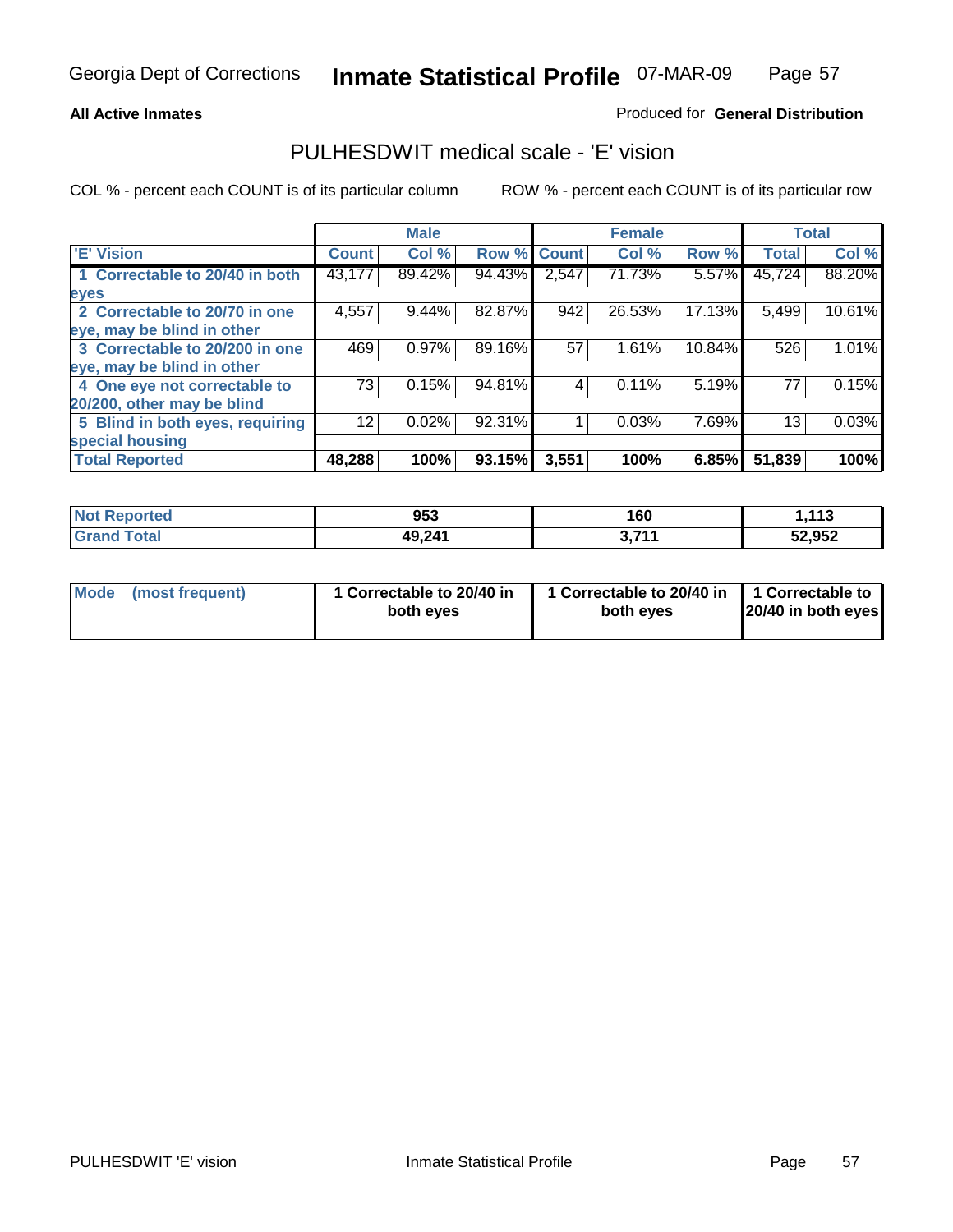#### **All Active Inmates**

#### Produced for **General Distribution**

### PULHESDWIT medical scale - 'S' pSychiatric

|                                        |              | <b>Male</b> |             |       | <b>Female</b> |          |              | <b>Total</b> |
|----------------------------------------|--------------|-------------|-------------|-------|---------------|----------|--------------|--------------|
| 'S' pSychiatric                        | <b>Count</b> | Col %       | Row % Count |       | Col %         | Row %    | <b>Total</b> | Col %        |
| 1 No impairment or disorders           | 41,207       | 86.36%      | 95.00%      | 2,170 | $61.21\%$     | $5.00\%$ | 43,377       | 84.62%       |
| 2 Stable, or in remission, or          | 5,382        | 11.28%      | 80.39%      | 1,313 | 37.04%        | 19.61%   | 6,695        | 13.06%       |
| mild impairment or retardation         |              |             |             |       |               |          |              |              |
| 3 Requires moderate inpatient          | 1,052        | $2.20\%$    | 95.46%      | 50    | 1.41%         | 4.54%    | 1,102        | 2.15%        |
| treatment                              |              |             |             |       |               |          |              |              |
| 4 Requires intensive inpatient         | 63           | 0.13%       | 84.00%      | 12    | 0.34%         | 16.00%   | 75           | 0.15%        |
| treatment                              |              |             |             |       |               |          |              |              |
| <b>5 Requires Crisis Stabilization</b> | 13           | 0.03%       | 100.00%     |       |               |          | 13           | 0.03%        |
| Unit (CSU) inpatient care              |              |             |             |       |               |          |              |              |
| <b>Total Reported</b>                  | 47,717       | 100%        | 93.08%      | 3,545 | 100%          | 6.92%    | 51,262       | 100.0%       |

| <b>Not Reported</b>     | .524   | 166             | 690, ا |
|-------------------------|--------|-----------------|--------|
| $\tau$ otal<br>ˈGrand . | 49,241 | 2711<br>J.I I I | 52,952 |

| Mode (most frequent) | <b>1</b> No impairment or disorders | 1 No impairment or<br>disorders | 1 No impairment or<br>disorders |
|----------------------|-------------------------------------|---------------------------------|---------------------------------|
|                      |                                     |                                 |                                 |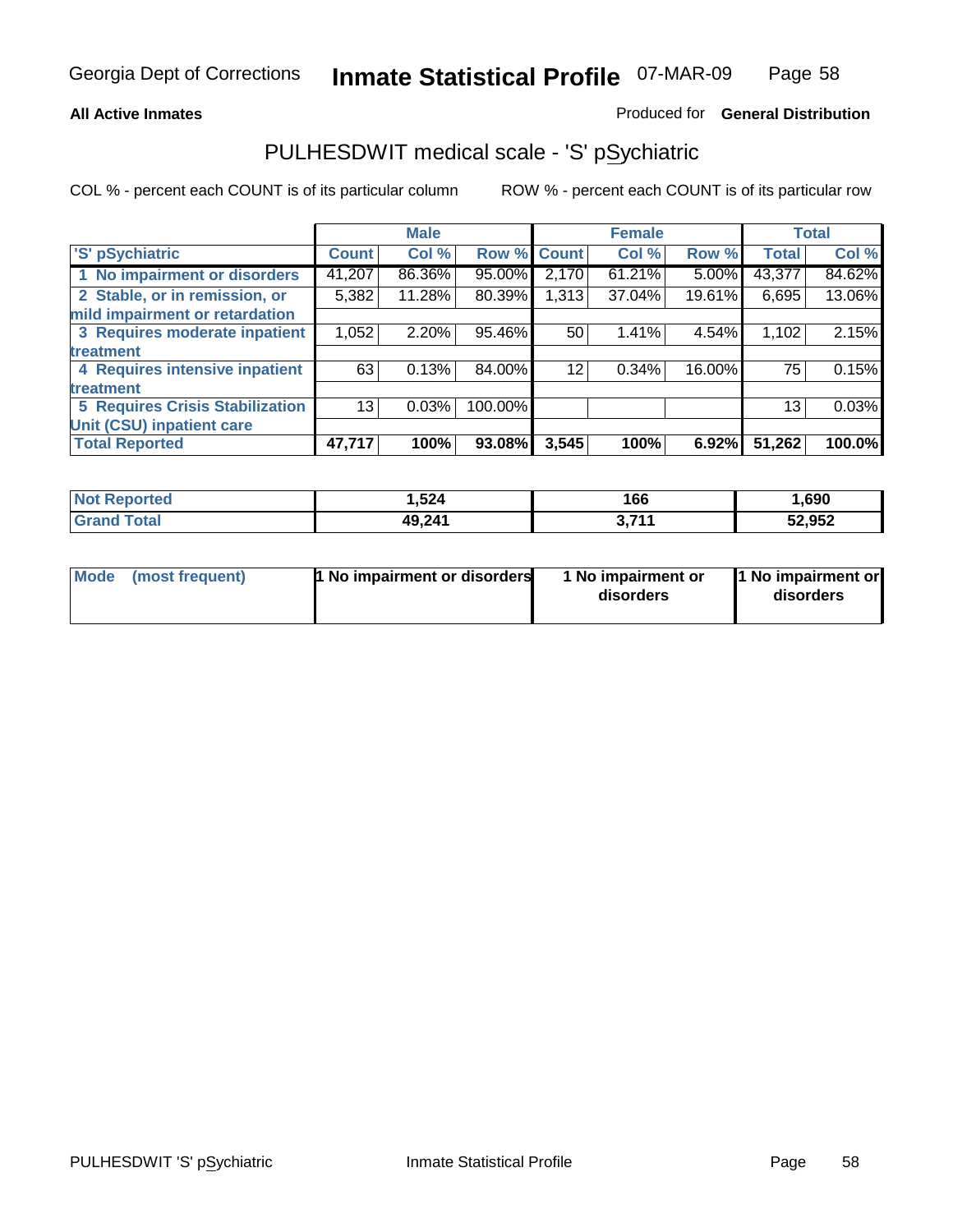#### **All Active Inmates**

### Produced for **General Distribution**

### PULHESDWIT medical scale - 'D' dental

|                                 |              | <b>Male</b> |             |       | <b>Female</b> |        |              | <b>Total</b> |
|---------------------------------|--------------|-------------|-------------|-------|---------------|--------|--------------|--------------|
| <b>D' Dental</b>                | <b>Count</b> | Col %       | Row % Count |       | Col %         | Row %  | <b>Total</b> | Col %        |
| 1 Minimal routine dental health | 14,062       | 29.62%      | 87.16%      | 2,071 | 58.42%        | 12.84% | 16,133       | 31.62%       |
| <b>needs</b>                    |              |             |             |       |               |        |              |              |
| 2 Moderate cavities and/or      | 22,946       | 48.33%      | 95.29%      | 1,133 | 31.96%        | 4.71%  | 24,079       | 47.19%       |
| gum disease                     |              |             |             |       |               |        |              |              |
| 3 Extensive gum disease         | 10,466       | 22.04%      | 96.84%      | 341   | 9.62%         | 3.16%  | 10,807       | 21.18%       |
| and/or widespread decay         |              |             |             |       |               |        |              |              |
| 4 Urgent need for dental        | 6            | 0.01%       | 100.00%     |       |               |        | 6            | 0.01%        |
| <b>services</b>                 |              |             |             |       |               |        |              |              |
| <b>Total Reported</b>           | 47,480       | 100%        | 93.05%      | 3,545 | 100%          | 6.95%  | 51,025       | 100%         |

| 'Noi<br>orted | 761<br>I . I V I | 166 | 927, ا |
|---------------|------------------|-----|--------|
| <b>ota</b>    | 49,241           | 744 | 52,952 |

| <b>Mode</b><br>(most frequent) | 2 Moderate cavities and/or<br>qum disease | Minimal routine dental<br>health needs | 2 Moderate<br>cavities and/or<br>qum disease |
|--------------------------------|-------------------------------------------|----------------------------------------|----------------------------------------------|
|                                |                                           |                                        |                                              |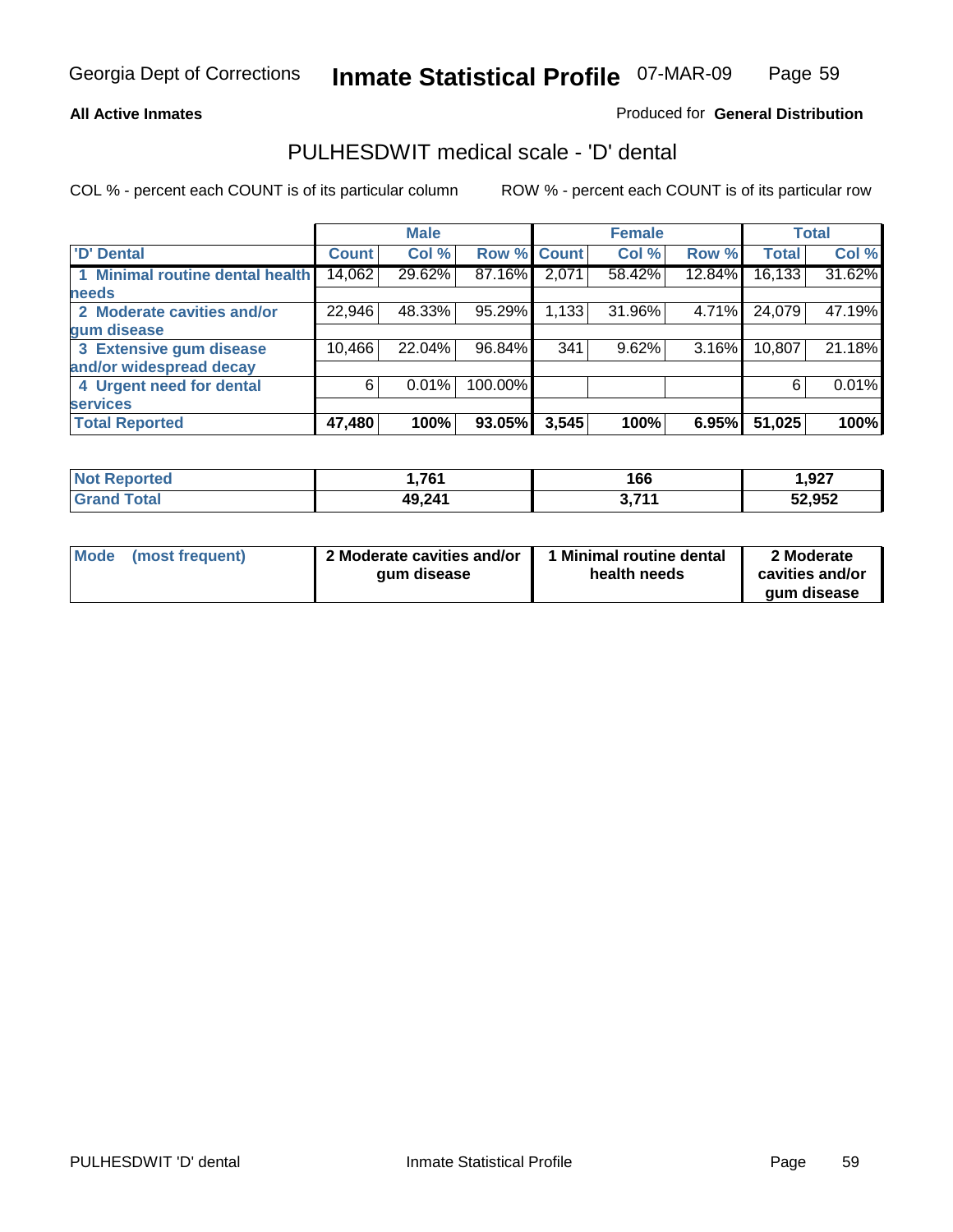#### **All Active Inmates**

#### Produced for **General Distribution**

### PULHESDWIT medical scale - 'W' work ability

|                                 |              | <b>Male</b> |        |              | <b>Female</b> |        |              | <b>Total</b> |
|---------------------------------|--------------|-------------|--------|--------------|---------------|--------|--------------|--------------|
| <b>W' work ability</b>          | <b>Count</b> | Col %       | Row %  | <b>Count</b> | Col %         | Row %  | <b>Total</b> | Col %        |
| 1 Unrestricted work or activity | 41,681       | 86.32%      | 93.55% | 2,872        | 80.88%        | 6.45%  | 44,553       | 85.94%       |
| 2 Minor restrictions on type of | 5,198        | 10.76%      | 92.95% | 394          | 11.10%        | 7.05%  | 5,592        | 10.79%       |
| <b>work</b>                     |              |             |        |              |               |        |              |              |
| 3 Moderate restrictions on type | 1,135        | 2.35%       | 87.44% | 163          | 4.59%         | 12.56% | 1,298        | 2.50%        |
| of work                         |              |             |        |              |               |        |              |              |
| 4 Major restrictions on type of | 236          | 0.49%       | 68.60% | 108          | 3.04%         | 31.40% | 344          | 0.66%        |
| <b>work</b>                     |              |             |        |              |               |        |              |              |
| 5 Cannot work under any         | 38           | 0.08%       | 73.08% | 14           | 0.39%         | 26.92% | 52           | 0.10%        |
| <b>circumstances</b>            |              |             |        |              |               |        |              |              |
| <b>Total Reported</b>           | 48,288       | 100%        | 93.15% | 3,551        | 100%          | 6.85%  | 51,839       | 100%         |

| <b>Not Reported</b> | 953    | 160         | 112<br>. |
|---------------------|--------|-------------|----------|
| <b>Grand Total</b>  | 49,241 | 2744<br>J.I | 52,952   |

| Mode            | 1 Unrestricted work or | 1 Unrestricted work or | 1 Unrestricted   |
|-----------------|------------------------|------------------------|------------------|
| (most frequent) | activity               | activity               | work or activity |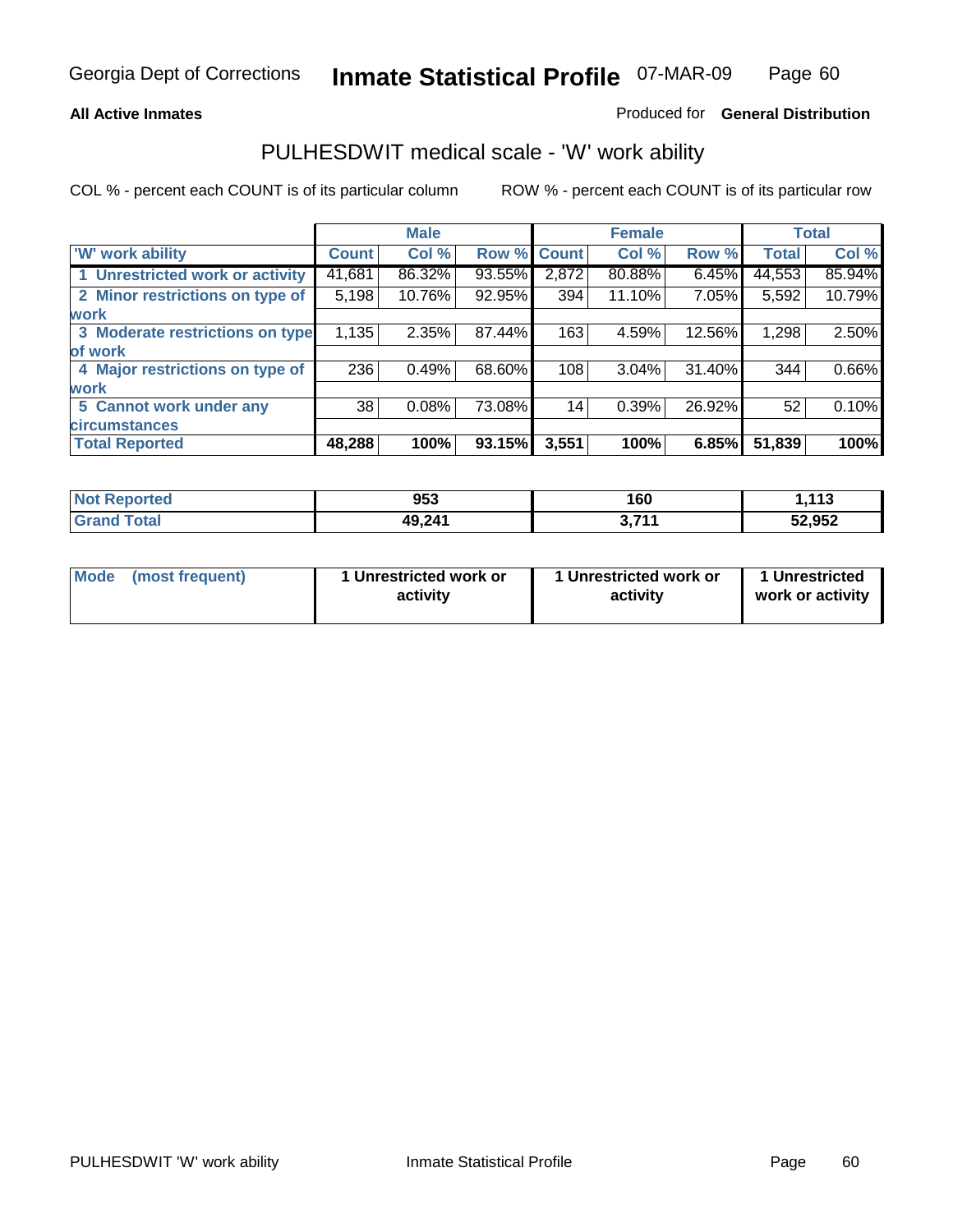#### **All Active Inmates**

#### Produced for **General Distribution**

### PULHESDWIT medical scale - 'I' impairment

|                                   |              | <b>Male</b> |             |       | <b>Female</b> |          |              | <b>Total</b> |
|-----------------------------------|--------------|-------------|-------------|-------|---------------|----------|--------------|--------------|
| <b>'l' Impairment</b>             | <b>Count</b> | Col %       | Row % Count |       | Col %         | Row %    | <b>Total</b> | Col %        |
| 1 No impairments or               | 48,011       | 99.43%      | 93.13%      | 3,540 | 99.69%        | 6.87%    | 51,551       | 99.44%       |
| disabilities                      |              |             |             |       |               |          |              |              |
| 2 Wheelchair-bound but            | 60           | 0.12%       | 90.91%      | 6     | 0.17%         | $9.09\%$ | 66           | 0.13%        |
| otherwise OK                      |              |             |             |       |               |          |              |              |
| <b>3 Needs low-level Assisted</b> | 21           | 0.04%       | 91.30%      | 2     | 0.06%         | 8.70%    | 23           | 0.04%        |
| Living (level I)                  |              |             |             |       |               |          |              |              |
| 4 Needs moderate Assisted         |              | 0.01%       | 100.00%     |       |               |          |              | $0.01\%$     |
| Living (level II)                 |              |             |             |       |               |          |              |              |
| <b>5 Needs maximal Assisted</b>   | 189          | 0.39%       | 98.44%      | 3     | 0.08%         | 1.56%    | 192          | 0.37%        |
| Living (level III)                |              |             |             |       |               |          |              |              |
| <b>Total Reported</b>             | 48,288       | 100%        | 93.15%      | 3,551 | 100%          | 6.85%    | 51,839       | 100%         |

| <b>Not Reported</b> | 953    | 160        | 1,113  |
|---------------------|--------|------------|--------|
| <b>Grand Total</b>  | 49,241 | 2744<br>◡… | 52,952 |

| <b>Mode</b> | (most frequent) | 1 No impairments or<br>disabilities | 1 No impairments or<br>disabilities | 1 No impairments<br>or disabilities |
|-------------|-----------------|-------------------------------------|-------------------------------------|-------------------------------------|
|-------------|-----------------|-------------------------------------|-------------------------------------|-------------------------------------|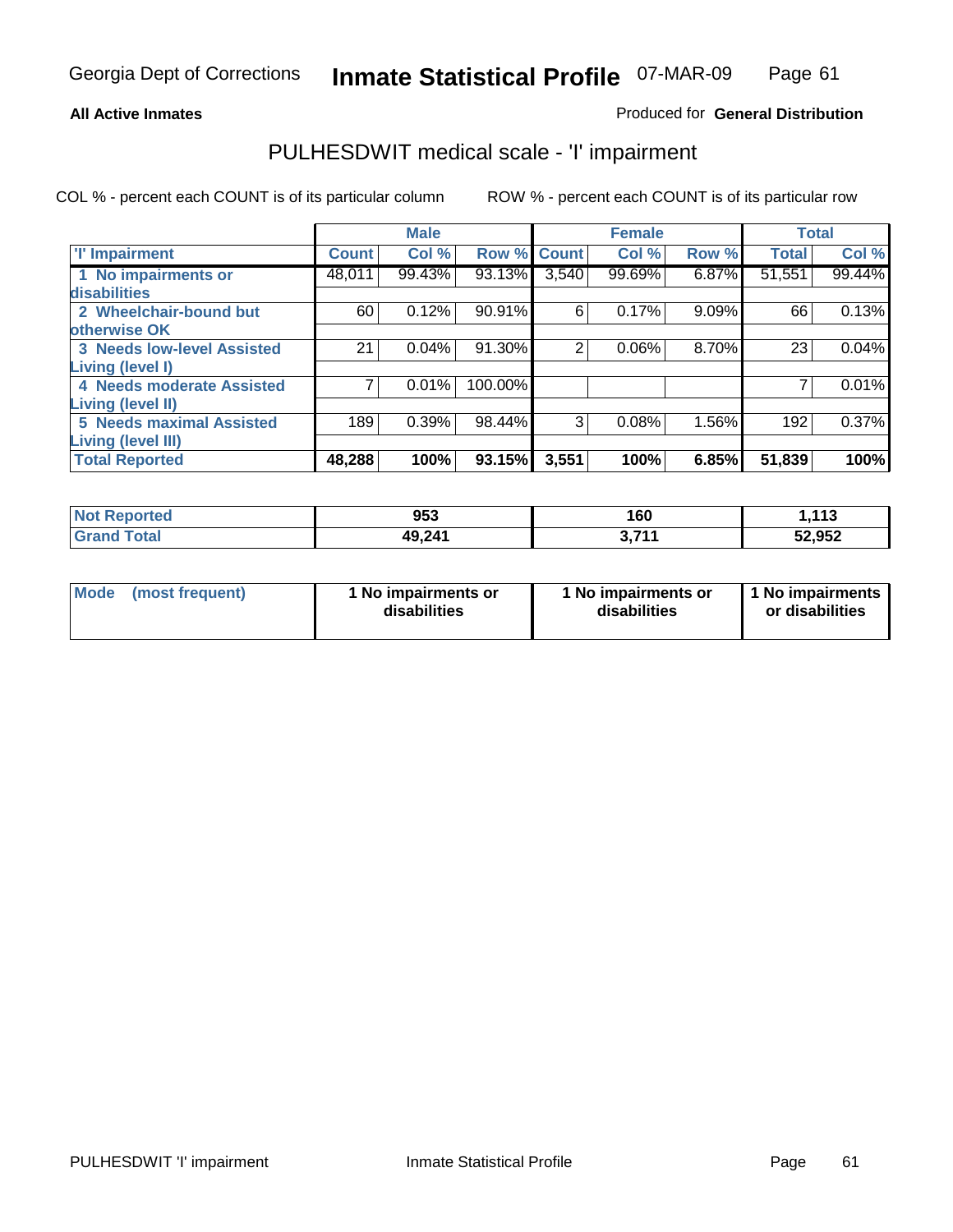#### **Inmate Statistical Profile** 07-MAR-09 Page Page 62

### **All Active Inmates Allowski** Produced fo **General Distribution**

### PULHESDWIT medical scale - 'T' transportability

|                              |              | <b>Male</b> |             |                | <b>Female</b> |          |              | <b>Total</b> |
|------------------------------|--------------|-------------|-------------|----------------|---------------|----------|--------------|--------------|
| <b>'T' Transportability</b>  | <b>Count</b> | Col %       | Row % Count |                | Col %         | Row %    | <b>Total</b> | Col %        |
| 1 Can be transported in any  | 48,201       | 99.82%      | 93.15%      | 3,543          | 99.77%        | $6.85\%$ | 51,744       | 99.82%       |
| ordinary approved vehicle    |              |             |             |                |               |          |              |              |
| 2 Wheelchair-bound, not      | 42           | 0.09%       | 89.36%      | 5              | 0.14%         | 10.64%   | 47           | 0.09%        |
| needing special vehicle      |              |             |             |                |               |          |              |              |
| 3 Wheelchair-bound, requires | 8            | 0.02%       | 88.89%      |                | 0.03%         | 11.11%   | 9            | 0.02%        |
| special vehicle              |              |             |             |                |               |          |              |              |
| 4 Needs specially-equipped   |              | 0.01%       | 100.00%     |                |               |          |              | 0.01%        |
| medical vehicle              |              |             |             |                |               |          |              |              |
| <b>5 Requires ambulance</b>  | 36           | $0.07\%$    | 94.74%      | $\overline{2}$ | 0.06%         | 5.26%    | 38           | 0.07%        |
| transport                    |              |             |             |                |               |          |              |              |
| <b>Total Reported</b>        | 48,288       | 100%        | 93.15%      | 3,551          | 100%          | 6.85%    | 51,839       | 100.0%       |

| <b>Not</b><br>Reported       | 953    | 160              | 1,113  |
|------------------------------|--------|------------------|--------|
| <b>Fotal</b><br><b>Grand</b> | 49,241 | , 744<br><b></b> | 52,952 |

| Mode (most frequent) | 1 Can be transported in any 1 Can be transported in any | ordinary approved vehicle   ordinary approved vehicle   transported in any | 1 Can be<br>ordinary approved<br>vehicle |
|----------------------|---------------------------------------------------------|----------------------------------------------------------------------------|------------------------------------------|
|                      |                                                         |                                                                            |                                          |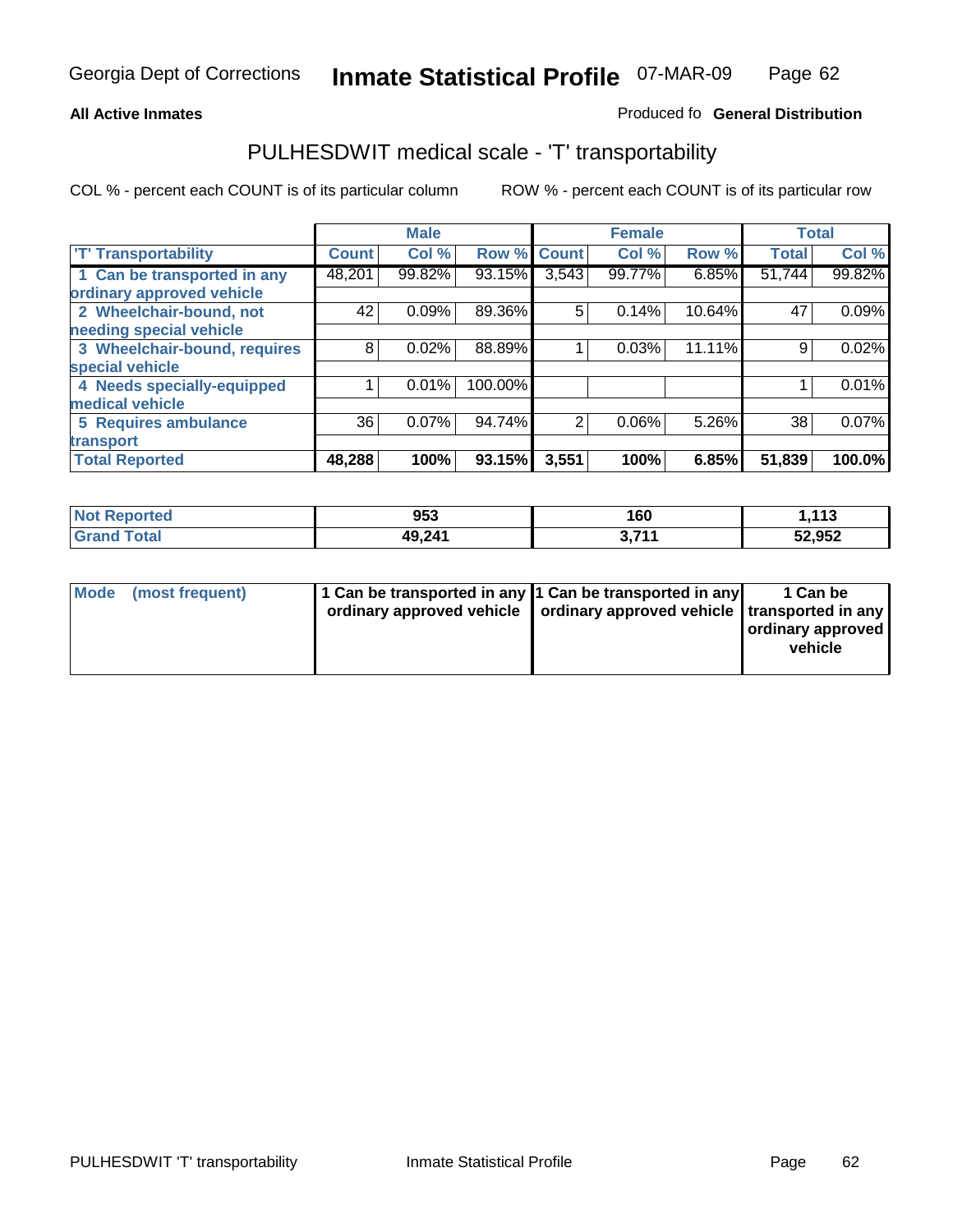#### **All Active Inmates**

### Produced for **General Distribution**

### Criminality in family, self-reported

|                              |              | <b>Male</b> |         |              | <b>Female</b> |       |               | <b>Total</b> |
|------------------------------|--------------|-------------|---------|--------------|---------------|-------|---------------|--------------|
| <b>Criminality In Family</b> | <b>Count</b> | Col %       | Row %   | <b>Count</b> | Col %         | Row % | <b>Total</b>  | Col %        |
| Yes, criminality in family   | 11,094       | $23.27\%$   | 87.96%I | 1,518        | 42.32%        |       | 12.04% 12,612 | 24.61%       |
| No criminality in family     | 36,574       | 76.73%      | 94.65%  | 2,069        | 57.68%        |       | 5.35% 38,643  | 75.39%       |
| <b>Total Reported</b>        | 47,668       | 100%        | 93.00%  | 3,587        | 100%          |       | 7.00% 51,255  | 100%         |

| <b>Not Reported</b>   | 1,573  | 124              | .,697  |
|-----------------------|--------|------------------|--------|
| Гоtal<br><b>Grand</b> | 49,241 | <b>744</b><br>v. | 52,952 |

| Mode (most frequent) |  | No criminality in family | No criminality in family | No criminality in<br>family |
|----------------------|--|--------------------------|--------------------------|-----------------------------|
|----------------------|--|--------------------------|--------------------------|-----------------------------|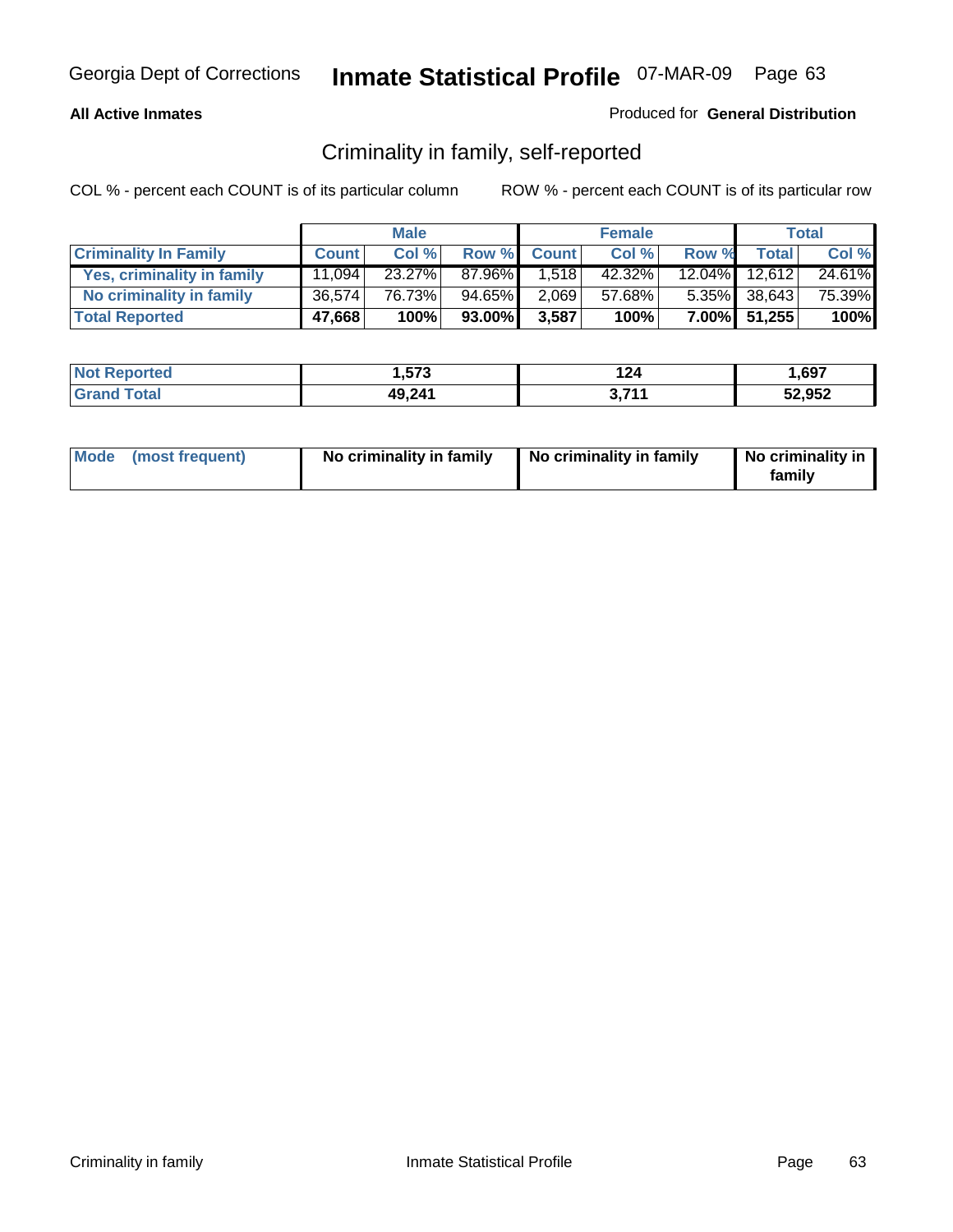### **All Active Inmates**

### Produced for **General Distribution**

### Alcoholism in family, self-reported

|                             |              | <b>Male</b> |         |              | <b>Female</b> |           |                 | <b>Total</b> |
|-----------------------------|--------------|-------------|---------|--------------|---------------|-----------|-----------------|--------------|
| <b>Alcoholism In Family</b> | <b>Count</b> | Col %       | Row %   | <b>Count</b> | Col %         | Row %     | <b>Total</b>    | Col %        |
| Yes, alcoholism in family   | 7.206        | $15.12\%$   | 89.22%I | 871          | 24.28%        | $10.78\%$ | 8.077           | 15.76%       |
| No alcoholism in family     | 40,462       | 84.88%      | 93.71%  | 2,716        | 75.72%        |           | $6.29\%$ 43,178 | 84.24%       |
| <b>Total Reported</b>       | 47,668       | 100%        | 93.00%  | 3,587        | 100%          |           | 7.00% 51,255    | 100%         |

| <b>Not Reported</b>   | 573. ا | 124        | 697ء،  |
|-----------------------|--------|------------|--------|
| <b>Grand</b><br>⊺otal | 49,241 | <b>744</b> | 52,952 |

|  | Mode (most frequent) | No alcoholism in family | No alcoholism in family | No alcoholism in<br>family |
|--|----------------------|-------------------------|-------------------------|----------------------------|
|--|----------------------|-------------------------|-------------------------|----------------------------|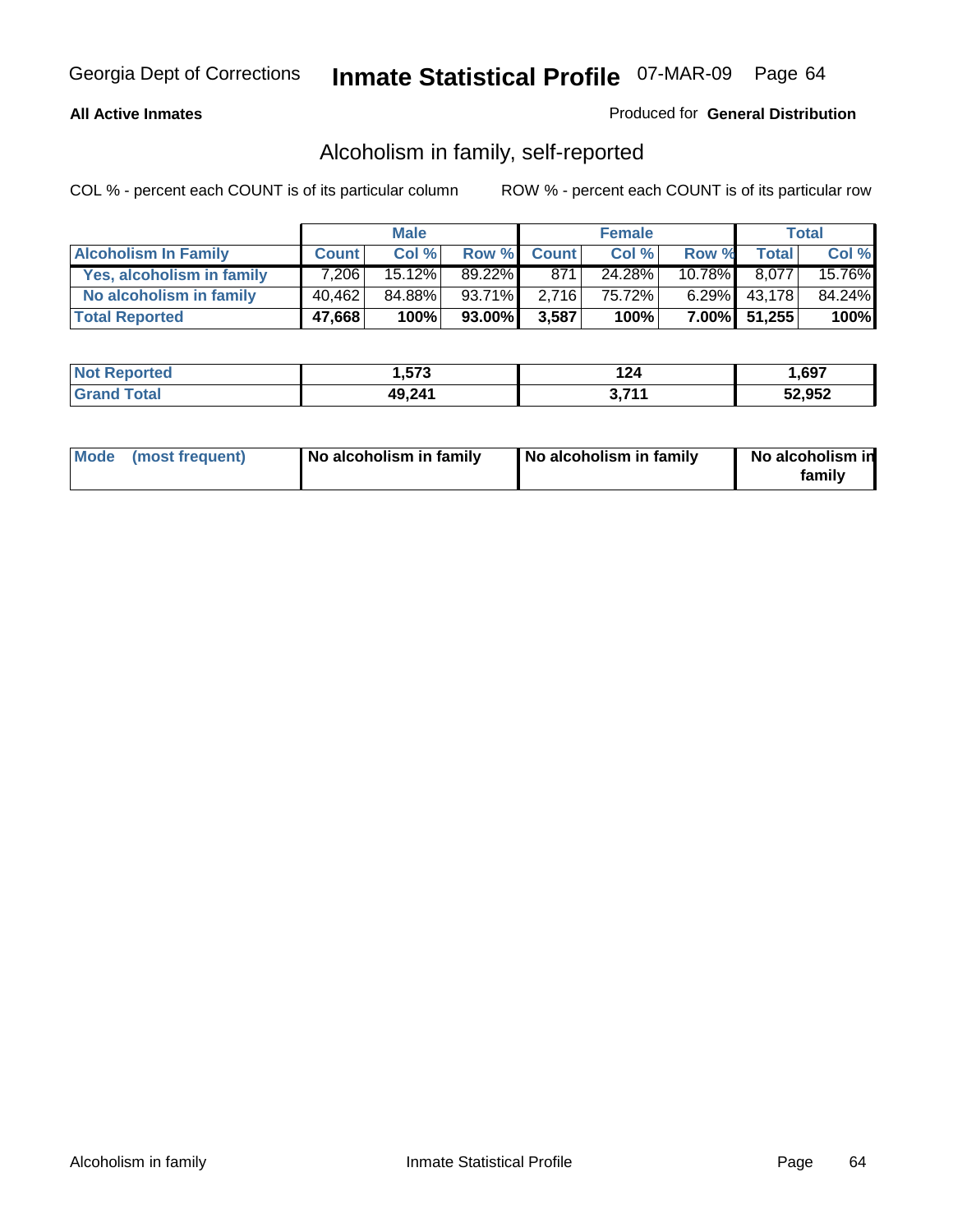#### **All Active Inmates**

Produced for **General Distribution**

### Drug abuse in family, self-reported

|                           |              | <b>Male</b> |        |              | <b>Female</b> |          |              | <b>Total</b> |
|---------------------------|--------------|-------------|--------|--------------|---------------|----------|--------------|--------------|
| Drug Abuse In Family      | <b>Count</b> | Col %       | Row %  | <b>Count</b> | Col %         | Row %    | Total        | Col %        |
| Yes, drug abuse in family | 3,995        | 8.38%       | 82.34% | 857          | 23.89%        | 17.66%   | 4.852        | $9.47\%$     |
| No drug abuse in family   | 43,673       | 91.62%      | 94.12% | 2,730        | 76.11%        | $5.88\%$ | 46,403       | 90.53%       |
| <b>Total Reported</b>     | 47,668       | 100%        | 93.00% | 3,587        | 100%          |          | 7.00% 51,255 | 100%         |

| <b>Not Reported</b>   | 1,573  | 124              | .,697  |
|-----------------------|--------|------------------|--------|
| Гоtal<br><b>Grand</b> | 49,241 | <b>744</b><br>v. | 52,952 |

|  | Mode (most frequent) | No drug abuse in family | No drug abuse in family | No drug abuse in<br>family |
|--|----------------------|-------------------------|-------------------------|----------------------------|
|--|----------------------|-------------------------|-------------------------|----------------------------|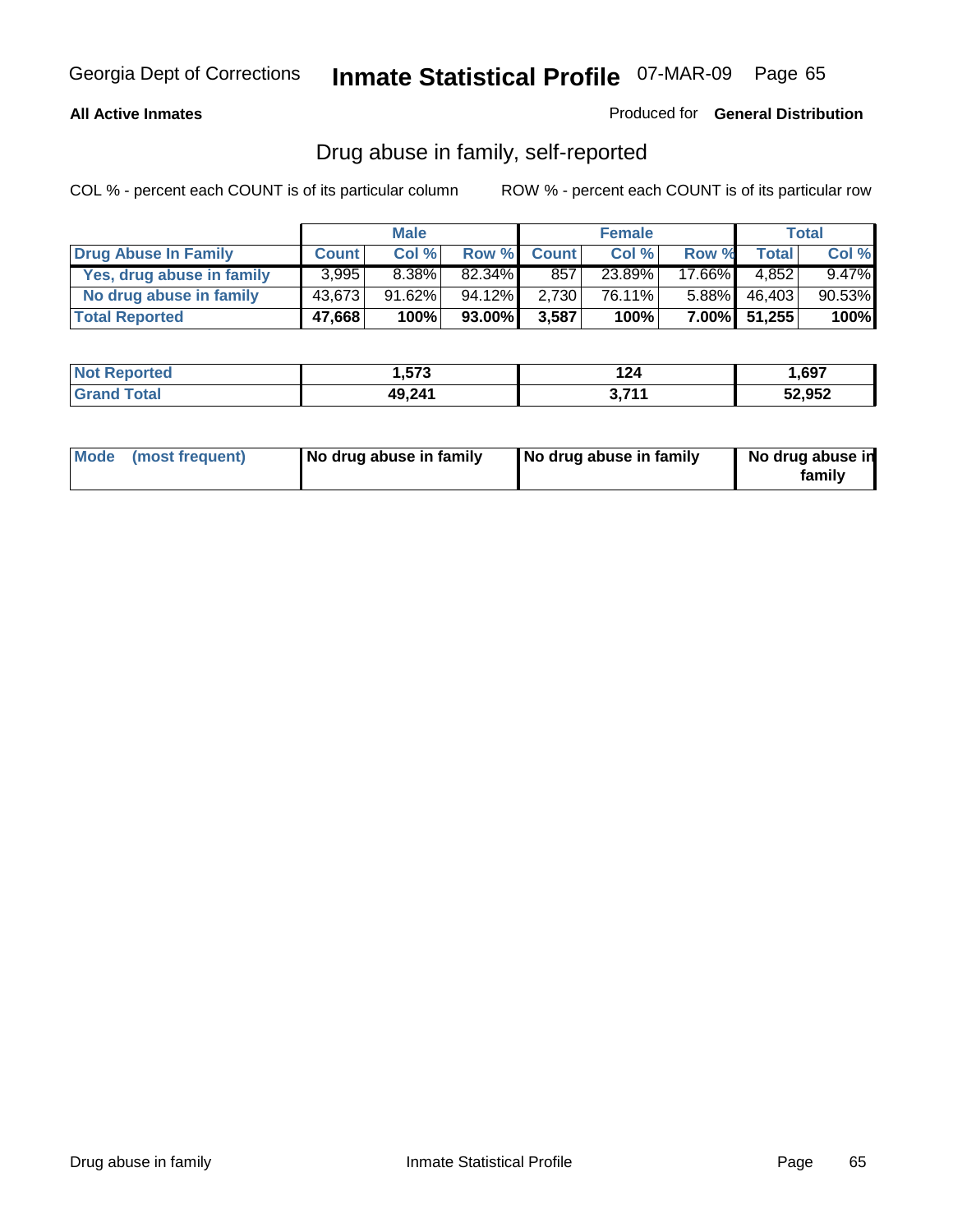#### **All Active Inmates**

### Produced for **General Distribution**

### Subjected to frequent beatings, self-reported

|                                   |              | <b>Male</b> |           |              | <b>Female</b> |          |              | <b>Total</b> |
|-----------------------------------|--------------|-------------|-----------|--------------|---------------|----------|--------------|--------------|
| <b>Frequent beatings</b>          | <b>Count</b> | Col%        | Row %     | <b>Count</b> | Col%          | Row %    | <b>Total</b> | Col %        |
| <b>Yes, subjected to frequent</b> | 1,830        | 3.84%       | 78.54%    | 500          | $13.94\%$     | 21.46%   | 2,330        | 4.55%        |
| beatings                          |              |             |           |              |               |          |              |              |
| Not subjected to frequent         | 45,838       | 96.16%      | $93.69\%$ | 3,087        | 86.06%        | $6.31\%$ | 48,925       | 95.45%       |
| beatings                          |              |             |           |              |               |          |              |              |
| <b>Total Reported</b>             | 47,668       | 100%        | 93.00%    | 3,587        | 100%          | 7.00%    | 51,255       | 100%         |

| orted<br><u>∣</u> ΝΟι | .,573  | 124              | ,697   |
|-----------------------|--------|------------------|--------|
| <b>Total</b><br>. Gr  | 49,241 | <b>744</b><br>v. | 52,952 |

| <b>Mode</b> | (most frequent) | Not subjected to frequent<br>beatings | Not subjected to frequent<br>beatings | Not subjected to<br>frequent beatings |
|-------------|-----------------|---------------------------------------|---------------------------------------|---------------------------------------|
|             |                 |                                       |                                       |                                       |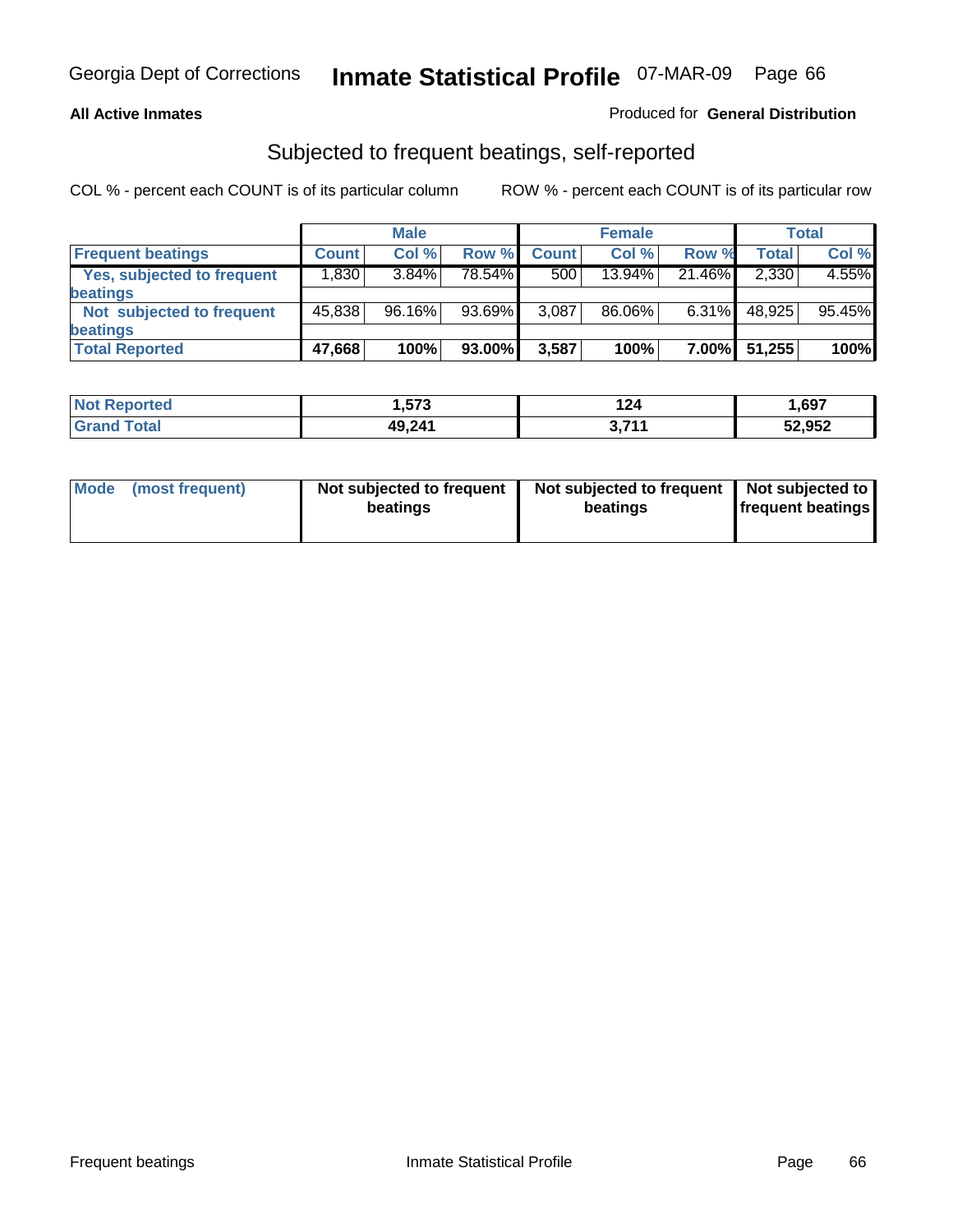### **All Active Inmates**

### Produced for **General Distribution**

### Father absent during inmate's childhood

|                           |              | <b>Male</b> |        |              | <b>Female</b> |       |              | Total  |
|---------------------------|--------------|-------------|--------|--------------|---------------|-------|--------------|--------|
| <b>Father Absent</b>      | <b>Count</b> | Col %       | Row %  | <b>Count</b> | Col %         | Row % | Total        | Col %  |
| Yes, father was absent    | 23,842       | $50.02\%$   | 94.76% | 1.319        | 36.77%        |       | 5.24% 25,161 | 49.09% |
| No, father was not absent | 23,826       | 49.98%      | 91.31% | 2,268        | 63.23%        |       | 8.69% 26,094 | 50.91% |
| <b>Total Reported</b>     | 47,668       | 100%        | 93.00% | 3,587        | 100%          |       | 7.00% 51,255 | 100%   |

| <b>Not Reported</b>   | 1,573  | 124              | .,697  |
|-----------------------|--------|------------------|--------|
| Гоtal<br><b>Grand</b> | 49,241 | <b>744</b><br>v. | 52,952 |

| Mode (most frequent) | Yes, father was absent | No, father was not absent No, father was not | absent |
|----------------------|------------------------|----------------------------------------------|--------|
|                      |                        |                                              |        |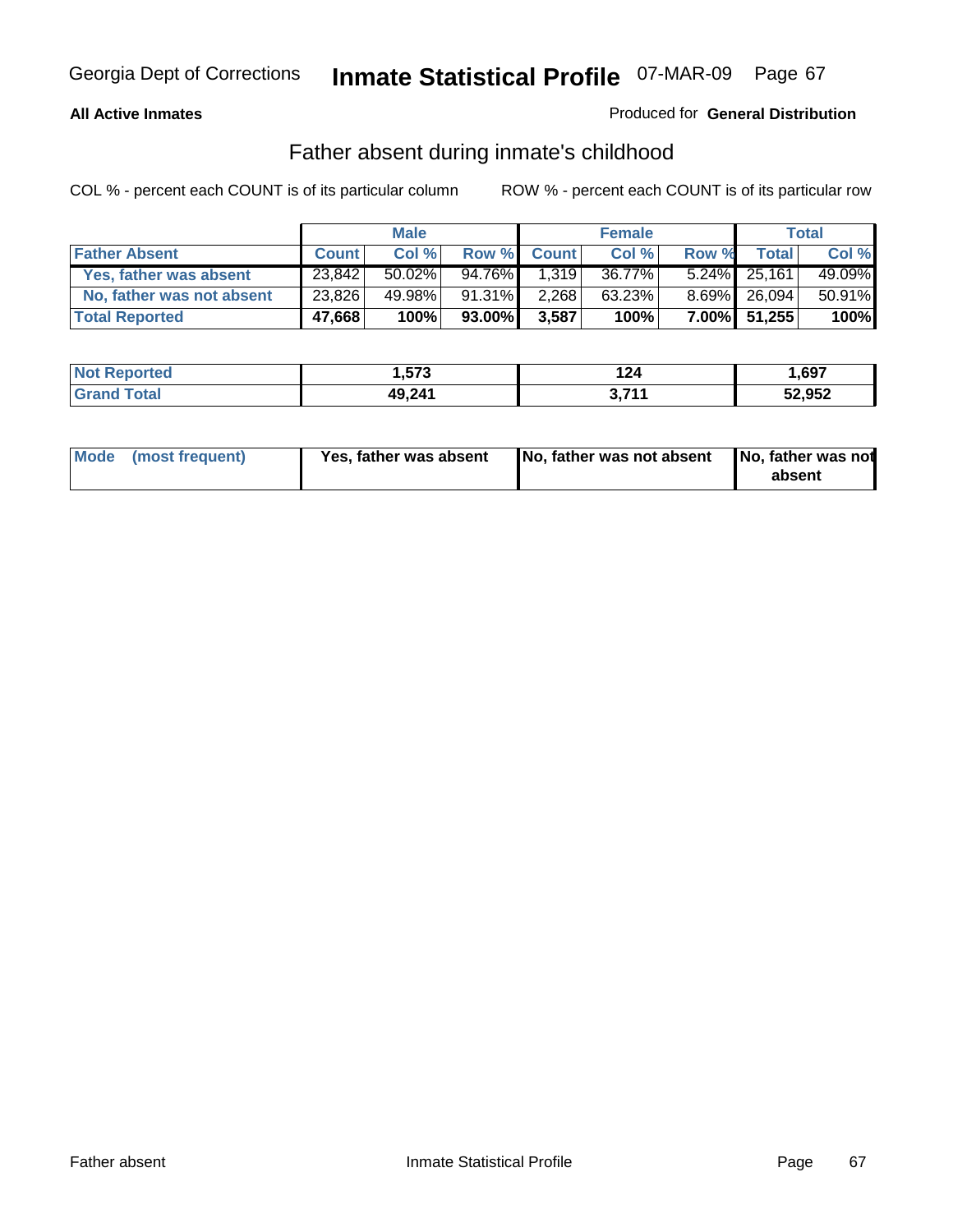### **All Active Inmates**

### Produced for **General Distribution**

### Mother absent during inmate's childhood

|                           |              | <b>Male</b> |        |              | <b>Female</b> |          |              | <b>Total</b> |
|---------------------------|--------------|-------------|--------|--------------|---------------|----------|--------------|--------------|
| <b>Mother Absent</b>      | <b>Count</b> | Col %       | Row %  | <b>Count</b> | Col %         | Row %    | Total        | Col %        |
| Yes, mother was absent    | 6.254        | 13.12%      | 93.33% | 447          | 12.46%        | $6.67\%$ | 6.701        | 13.07%       |
| No, mother was not absent | 41.414       | 86.88%      | 92.95% | 3.140        | 87.54%        | 7.05%    | 44,554       | 86.93%       |
| <b>Total Reported</b>     | 47,668       | 100%        | 93.00% | 3,587        | 100%          |          | 7.00% 51,255 | 100%         |

| <b>Not Reported</b>   | 1,573  | 124              | .,697  |
|-----------------------|--------|------------------|--------|
| Гоtal<br><b>Grand</b> | 49,241 | <b>744</b><br>v. | 52,952 |

| Mode (most frequent) | No, mother was not absent $\vert$ No, mother was not absent $\vert$ No, mother was | not absent |
|----------------------|------------------------------------------------------------------------------------|------------|
|                      |                                                                                    |            |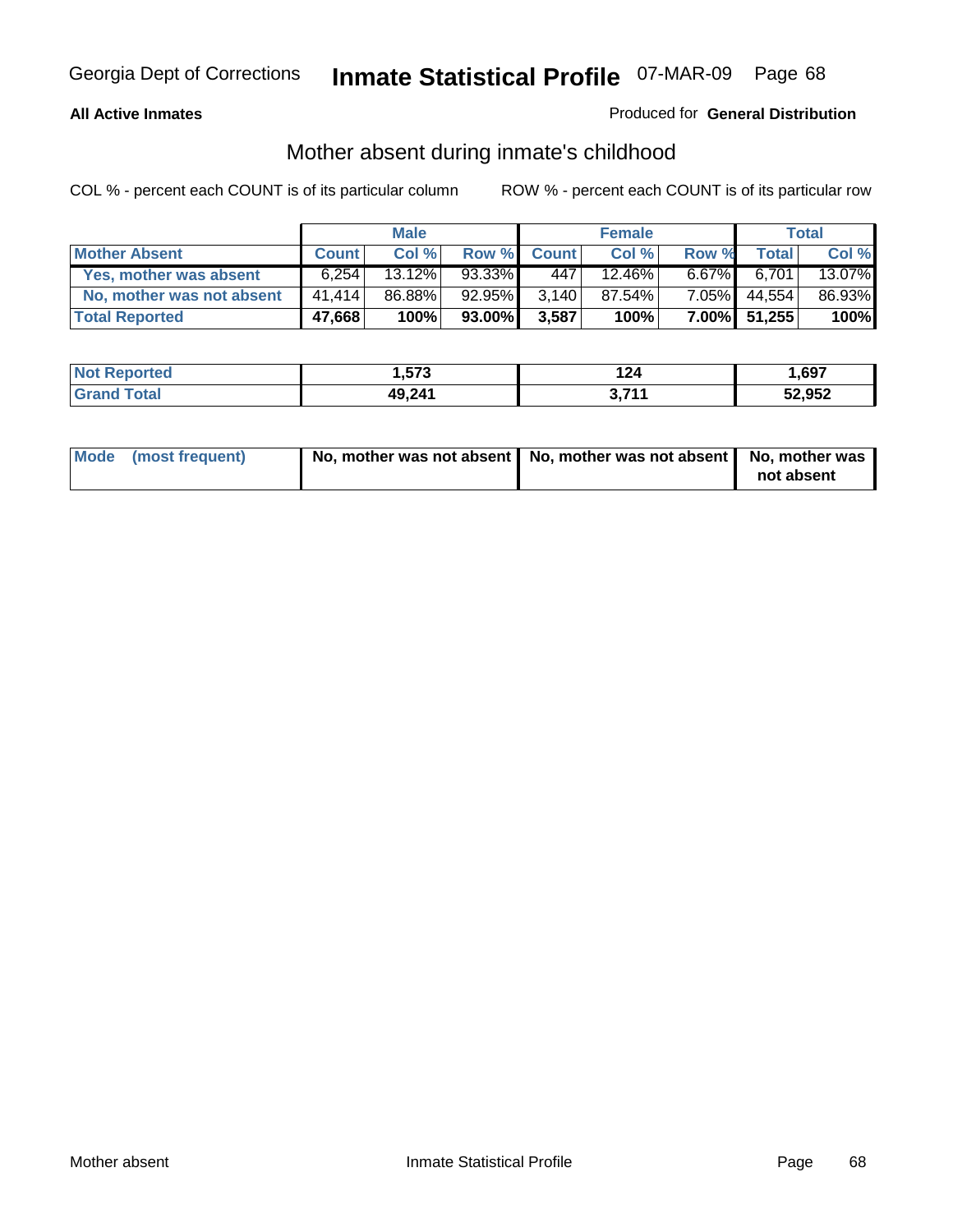#### **All Active Inmates**

#### Produced for **General Distribution**

### Number of prior Georgia incarcerations

|                                       |              | <b>Male</b> |                    |       | <b>Female</b> |          |        | <b>Total</b> |
|---------------------------------------|--------------|-------------|--------------------|-------|---------------|----------|--------|--------------|
| <b>Num of Prior GA Incarcerations</b> | <b>Count</b> | Col %       | <b>Row % Count</b> |       | Col %         | Row %    | Total  | Col %        |
| $\bf{0}$                              | 28,482       | 57.84%      | 91.66%             | 2,592 | 69.85%        | $8.34\%$ | 31,074 | 58.68%       |
|                                       | 8,528        | 17.32%      | 94.19%             | 526   | 14.17%        | 5.81%    | 9,054  | 17.10%       |
|                                       | 4,829        | 9.81%       | 94.78%             | 266   | 7.17%         | 5.22%    | 5,095  | 9.62%        |
| 3                                     | 3,020        | 6.13%       | 95.48%             | 143   | 3.85%         | 4.52%    | 3,163  | 5.97%        |
|                                       | 1,851        | 3.76%       | 95.91%             | 79    | 2.13%         | 4.09%    | 1,930  | 3.64%        |
| 5                                     | 1,076        | 2.19%       | 96.50%             | 39    | 1.05%         | $3.50\%$ | 1,115  | 2.11%        |
| <b>More Than 5</b>                    | 1,455        | 2.95%       | 95.66%             | 66    | 1.78%         | 4.34%    | 1,521  | 2.87%        |
| <b>Total Reported</b>                 | 49,241       | 100%        | 92.99%             | 3,711 | 100%          | 7.01%    | 52,952 | 100%         |

| N<br>тес |                  |       |        |
|----------|------------------|-------|--------|
| $\sim$   | 49 241<br>$-1.4$ | , 747 | 52,952 |

| Mean (average)       | .02 | .99 |
|----------------------|-----|-----|
| Median (middle)      |     |     |
| Mode (most frequent) |     |     |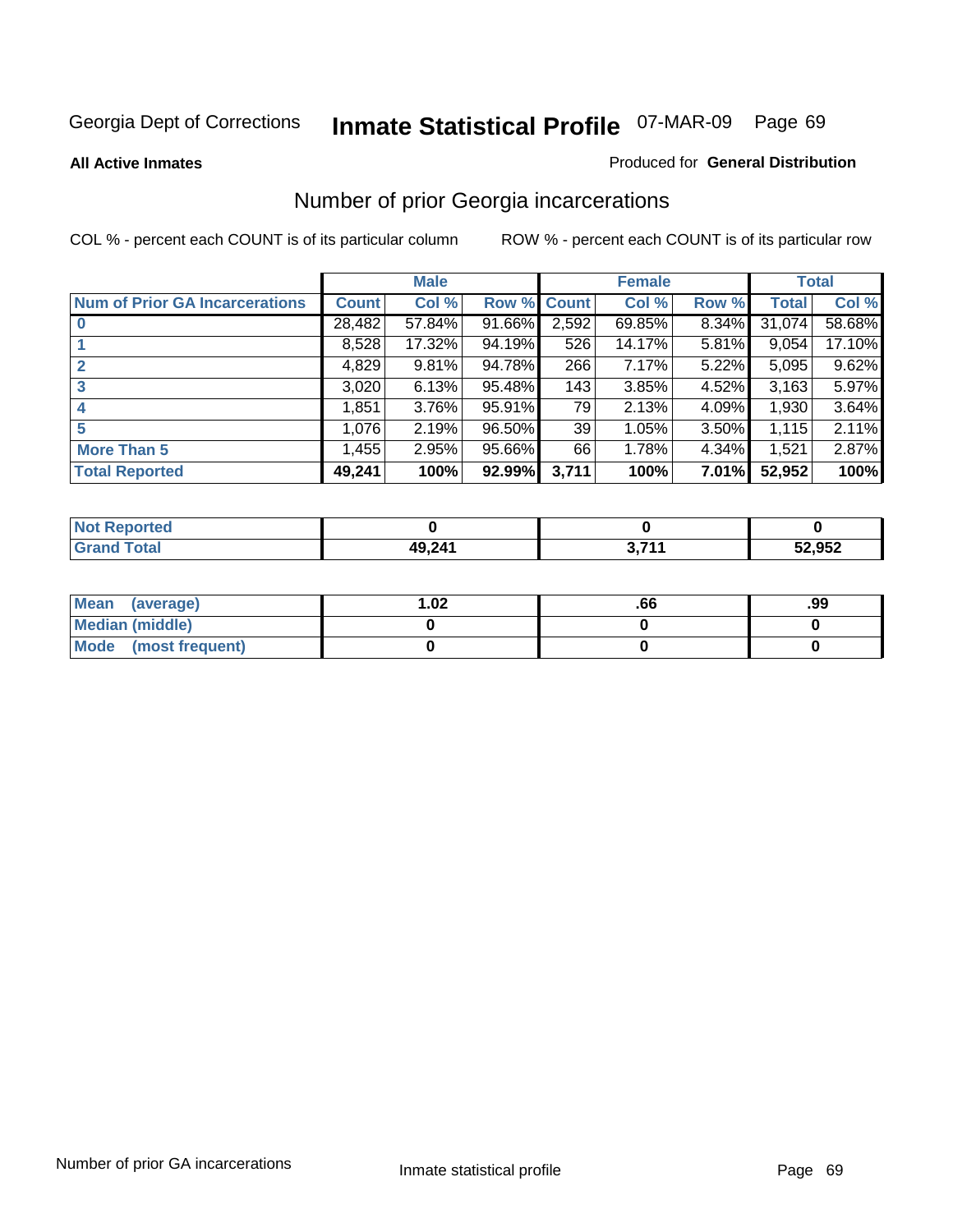#### **All Active Inmates**

#### Produced for **General Distribution**

### Prison sentence in years

COL % - percent each COUNT is of its particular column ROW % - percent each COUNT is of its particular row

|                                 |              | <b>Male</b> |         |              | <b>Female</b> |        |                    | <b>Total</b> |
|---------------------------------|--------------|-------------|---------|--------------|---------------|--------|--------------------|--------------|
| <b>Prison Sentence In Years</b> | <b>Count</b> | Col %       | Row %   | <b>Count</b> | Col %         | Row %  | <b>Total</b>       | Col %        |
| $0 - 1$                         | 1,264        | 2.57%       | 86.46%  | 198          | 5.34%         | 13.54% | 1,462              | 2.76%        |
| $1.1 - 2$                       | 3,365        | 6.83%       | 86.44%  | 528          | 14.23%        | 13.56% | 3,893              | 7.35%        |
| $2.1 - 3$                       | 3,855        | 7.83%       | 89.07%  | 473          | 12.75%        | 10.93% | 4,328              | 8.17%        |
| $3.1 - 4$                       | 2,820        | 5.73%       | 89.61%  | 327          | 8.81%         | 10.39% | 3,147              | 5.94%        |
| $4.1 - 5$                       | 5,315        | 10.79%      | 91.15%  | 516          | 13.90%        | 8.85%  | 5,831              | 11.01%       |
| $5.1 - 6$                       | 2,027        | 4.12%       | 92.35%  | 168          | 4.53%         | 7.65%  | 2,195              | 4.15%        |
| $6.1 - 7$                       | 2,028        | 4.12%       | 93.54%  | 140          | 3.77%         | 6.46%  | 2,168              | 4.09%        |
| $7.1 - 8$                       | 1,837        | 3.73%       | 93.39%  | 130          | 3.50%         | 6.61%  | 1,967              | 3.71%        |
| $8.1 - 9$                       | 702          | 1.43%       | 93.23%  | 51           | 1.37%         | 6.77%  | 753                | 1.42%        |
| $9.1 - 10$                      | 6,218        | 12.63%      | 94.27%  | 378          | 10.19%        | 5.73%  | 6,596              | 12.46%       |
| $10.1 - 12$                     | 2,469        | 5.01%       | 95.07%  | 128          | 3.45%         | 4.93%  | 2,597              | 4.90%        |
| $12.1 - 15$                     | 3,748        | 7.61%       | 96.15%  | 150          | 4.04%         | 3.85%  | 3,898              | 7.36%        |
| $15.1 - 20$                     | 3,662        | 7.44%       | 96.37%  | 138          | 3.72%         | 3.63%  | $\overline{3,800}$ | 7.18%        |
| 20.1 - Over                     | 2,900        | 5.89%       | 97.32%  | 80           | 2.16%         | 2.68%  | 2,980              | 5.63%        |
| <b>Life</b>                     | 6,425        | 13.05%      | 95.60%  | 296          | 7.98%         | 4.40%  | 6,721              | 12.69%       |
| <b>Life Without Parole</b>      | 500          | 1.02%       | 98.23%  | 9            | 0.24%         | 1.77%  | 509                | 0.96%        |
| <b>Death</b>                    | 103          | 0.21%       | 99.04%  |              | 0.03%         | 0.96%  | 104                | 0.20%        |
| <b>Youthful Offenders</b>       | 3            | 0.01%       | 100.00% |              |               |        | 3                  | 0.01%        |
| <b>Total Reported</b>           | 49,241       | 100%        | 92.99%  | 3,711        | 100.0%        | 7.01%  | 52,952             | 100%         |

| ported<br><b>NOT</b> |        |      |        |
|----------------------|--------|------|--------|
| <b>otal</b>          | 49,241 | 274/ | 52,952 |

#### **Determinate (numeric) sentences only**

| Mear | "ane.<br>-- | $-$<br>v.v. | <br>9.4. |
|------|-------------|-------------|----------|
|      |             |             |          |

**All sentences (including determinate), with life, life without parole, and death sentences figured at 45 years**

| - -                                                 |             |  |  |
|-----------------------------------------------------|-------------|--|--|
| -28.<br>а л<br>ıд<br>4.JJ<br>$\cdots$<br>.<br>----- | $M_{\odot}$ |  |  |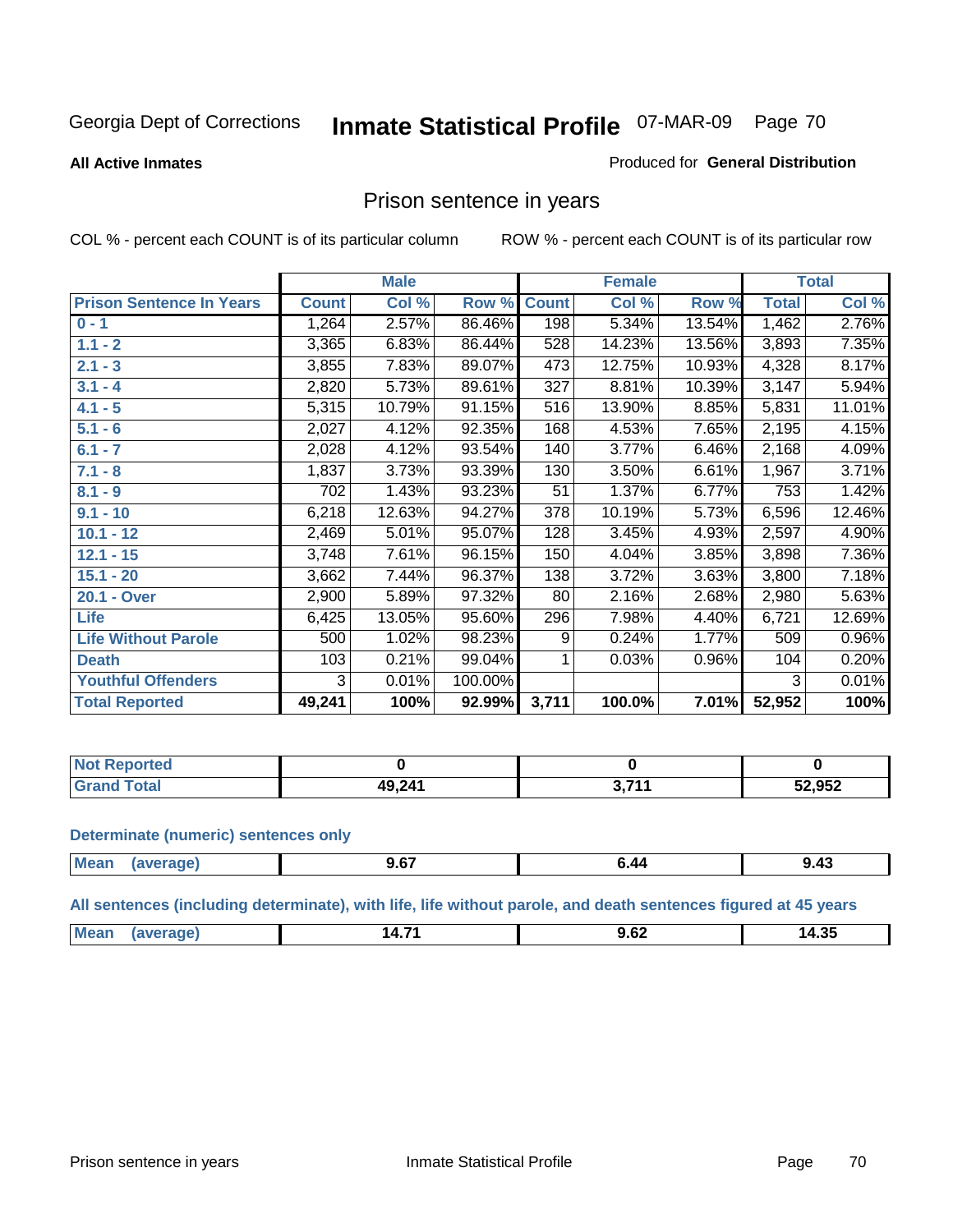#### **All Active Inmates**

#### Produced for **General Distribution**

## Primary offense, broken out into felonies vs misdemeanors

|                                  |              | <b>Male</b> |                    | <b>Female</b> |          | Total        |           |
|----------------------------------|--------------|-------------|--------------------|---------------|----------|--------------|-----------|
| <b>Felonies and Misdemeanors</b> | <b>Count</b> | Col %       | <b>Row % Count</b> | Col%          | Row %    | <b>Total</b> | Col %     |
| <b>Felonies</b>                  | 49,205       | $99.97\%$   | 92.99% 3,710       | 100.00%       | 7.01%    | 52.915       | $99.98\%$ |
| <b>Misdemeanors</b>              | 131          | $.03\%$     | 100.00%            |               |          | 13           | .02%      |
| <b>Total Reported</b>            | 49,218       | 100%        | $92.99\%$ 3.710    | 100%          | $7.01\%$ | 52.928       | 100%      |

| <b>Not Reported</b>   | ^^<br>∼∽ |                     | 44     |
|-----------------------|----------|---------------------|--------|
| <b>Total</b><br>Grand | 49 241   | 10 21 C<br>79.Z I J | 52,952 |

| Mode (most frequent) | elonies | elonies | onies<br>-е к |
|----------------------|---------|---------|---------------|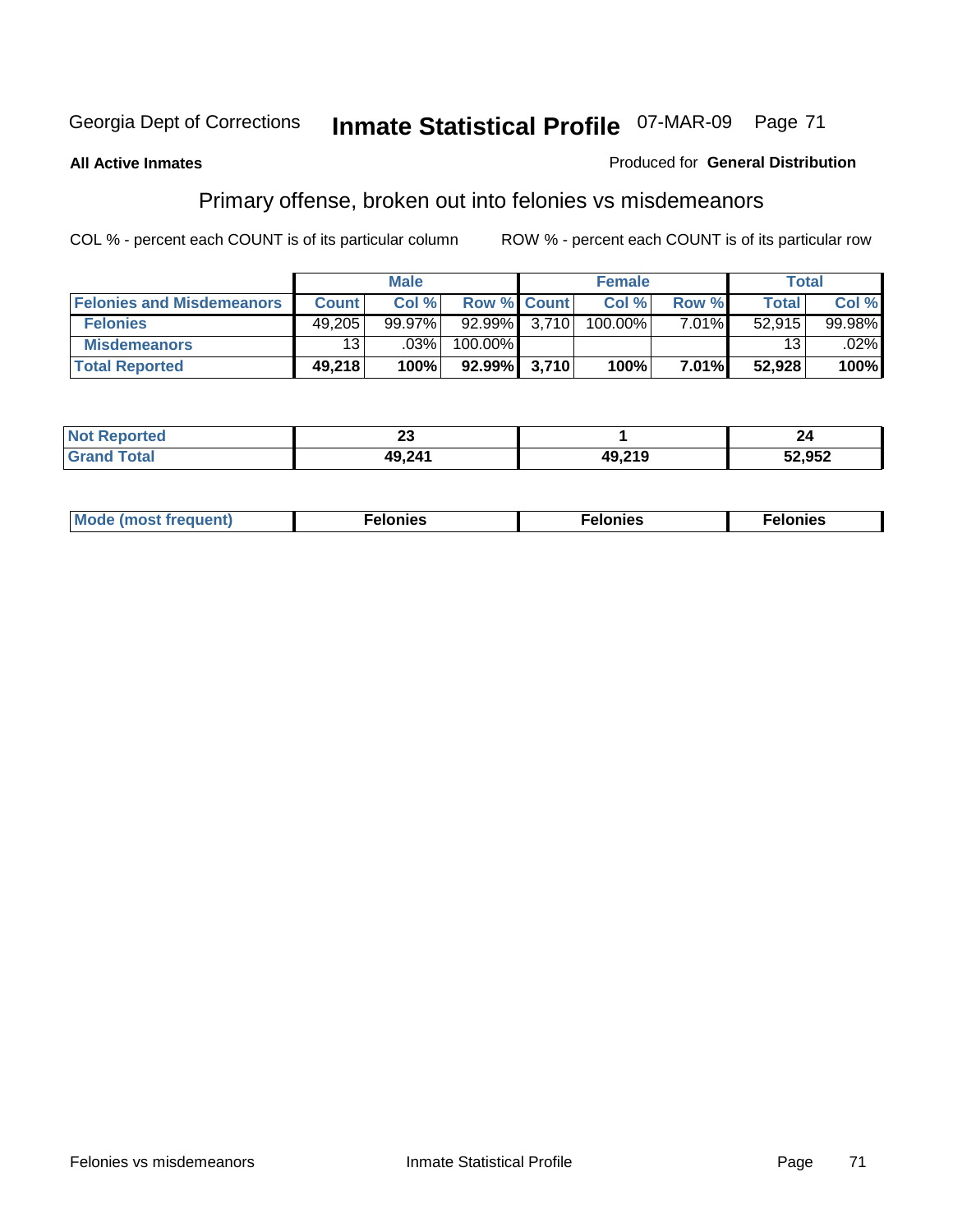#### **All Active Inmates**

#### Produced for **General Distribution**

### Primary offense, broken out into six broad crime categories

|                                  |              | <b>Male</b> |             |       | <b>Female</b> |        |              | <b>Total</b> |
|----------------------------------|--------------|-------------|-------------|-------|---------------|--------|--------------|--------------|
| <b>Crime Categories</b>          | <b>Count</b> | Col %       | Row % Count |       | Col %         | Row %  | <b>Total</b> | Col %        |
| <b>Violent</b>                   | 22,119       | 44.94%      | 94.31%      | 1,335 | 35.98%        | 5.69%  | 23,454       | 44.31%       |
| <b>Sex Crime</b><br>$\mathbf{2}$ | 7,560        | 15.36%      | 98.64%      | 104   | 2.80%         | 1.36%  | 7,664        | 14.48%       |
| $\mathbf{3}$<br><b>Property</b>  | 9,221        | 18.74%      | 88.37%      | 1,214 | 32.72%        | 11.63% | 10,435       | 19.72%       |
| <b>Drug</b><br>4                 | 8,193        | 16.65%      | 89.91%      | 919   | 24.77%        | 10.09% | 9,112        | 17.22%       |
| <b>Habit/DUI</b><br>5            | 122          | .25%        | 96.06%      | 5     | .13%          | 3.94%  | 127          | $.24\%$      |
| <b>Other</b><br>6                | 2,003        | 4.07%       | 93.77%      | 133   | 3.58%         | 6.23%  | 2,136        | 4.04%        |
| <b>Total Reported</b>            | 49,218       | 100%        | 92.99%      | 3,710 | 100%          | 7.01%  | 52,928       | 100%         |

| N | n,<br>$\overline{\phantom{a}}$ |     | ,,<br>-- |
|---|--------------------------------|-----|----------|
|   | 49,241                         | 74. | 52,952   |

| <b>Mou</b> | .<br>วient | วlent | ent |
|------------|------------|-------|-----|
|            |            |       |     |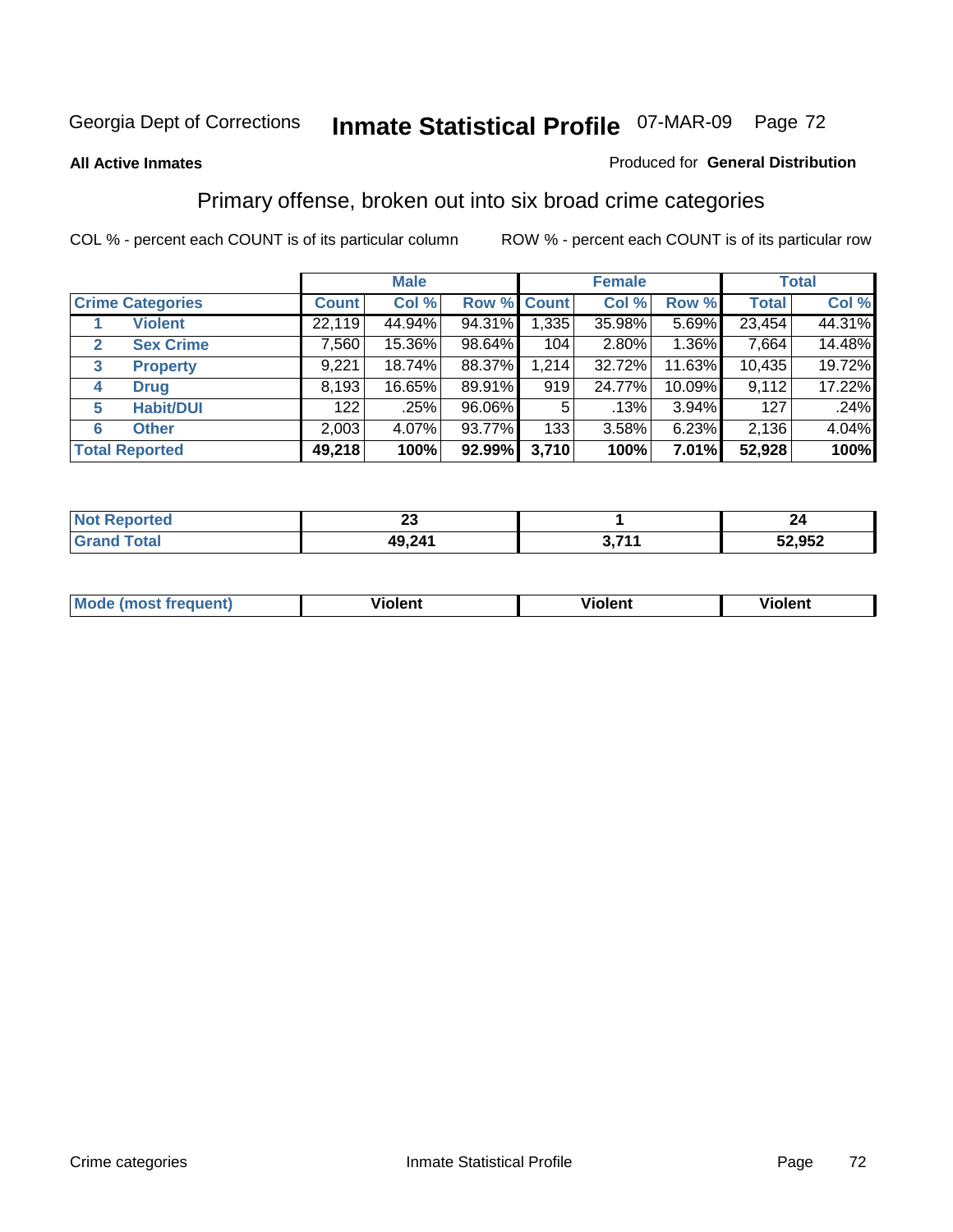**All Active Inmates**

### Produced for **General Distribution**

# Primary offense, detailed offense code

|      |                                                |                                  | <b>Male</b>  |                   |                 | <b>Female</b> |        |                     | <b>Total</b> |
|------|------------------------------------------------|----------------------------------|--------------|-------------------|-----------------|---------------|--------|---------------------|--------------|
|      | <b>Primary Offense</b>                         | <b>Count</b>                     | Col %        |                   | Row % Count     | Col %         | Row %  | <b>Total</b>        | Col %        |
| 33   | <b>Reckless Conduct</b>                        | $\mathbf 1$                      | .01%         | 100.00%           |                 |               |        | $\mathbf 1$         | .01%         |
|      | <b>C/Harm</b>                                  |                                  |              |                   |                 |               |        |                     |              |
| 37   | <b>Cruelty To Children</b>                     | 1                                | .01%         | 100.00%           |                 |               |        | 1                   | .01%         |
| 42   | <b>Receiving Stolen Goods</b>                  | 1                                | .01%         | 100.00%           |                 |               |        | 1                   | .01%         |
| 45   | <b>Burglary</b>                                | $\overline{3}$                   | .01%         | 100.00%           |                 |               |        | 3                   | .01%         |
| 71   | <b>Viol Motor Veh Law</b>                      | 1                                | .01%         | 100.00%           |                 |               |        | $\mathbf{1}$        | .01%         |
| 73   | <b>Obstr Of Law Enf Officer</b>                | 1                                | .01%         | 100.00%           |                 |               |        | $\mathbf{1}$        | .01%         |
| 78   | <b>Terroristic Threats</b>                     | 1                                | .01%         | 100.00%           |                 |               |        | $\mathbf{1}$        | .01%         |
| 101  | <b>Riot</b>                                    | 1                                | .01%         | 100.00%           |                 |               |        | $\mathbf{1}$        | .01%         |
| 122  | <b>Obscenity &amp; Related</b><br><b>Offen</b> | 1                                | .01%         | 100.00%           |                 |               |        | 1                   | .01%         |
| 149  | <b>Entrng Mot Veh Crim</b><br>Intnt            | $\overline{1}$                   | .01%         | 100.00%           |                 |               |        | 1                   | .01%         |
| 500  | <b>Misc Misdemeanor</b>                        | 1                                | .01%         | 100.00%           |                 |               |        | 1                   | .01%         |
| 1100 | <b>Misc Homicide Offense</b>                   | $\overline{15}$                  | .03%         | 93.75%            | 1               | .03%          | 6.25%  | $\overline{16}$     | .03%         |
| 1101 | <b>Murder</b>                                  | 4,732                            | 9.61%        | 94.36%            | 283             | 7.63%         | 5.64%  | 5,015               | 9.48%        |
| 1102 | <b>Voluntary Manslaughter</b>                  | 1,029                            | 2.09%        | 87.87%            | 142             | 3.83%         | 12.13% | 1,171               | 2.21%        |
| 1103 | <b>Involuntary</b>                             | 108                              | .22%         | 83.72%            | $\overline{21}$ | .57%          | 16.28% | 129                 | .24%         |
|      | <b>Manslaughter</b>                            |                                  |              |                   |                 |               |        |                     |              |
| 1118 | <b>Feticide By Vehicle</b>                     | 1                                | .01%         | 50.00%            | $\mathbf 1$     | .03%          | 50.00% | $\overline{2}$      | .01%         |
| 1120 | <b>Reckless Abandonment</b>                    | 1                                | .01%         | 100.00%           |                 |               |        | 1                   | .01%         |
| 1121 | <b>Feticide</b>                                | $\overline{4}$                   | .01%         | 100.00%           |                 |               |        | $\overline{4}$      | .01%         |
| 1123 | <b>Vehicular Homicide</b>                      | 333                              | .68%         | 85.60%            | 56              | 1.51%         | 14.40% | 389                 | .73%         |
| 1124 | <b>Homicide By Vessel</b>                      | $\overline{3}$                   | .01%         | 100.00%           |                 |               |        | $\overline{3}$      | .01%         |
| 1125 | <b>Conceal Death Of</b><br><b>Another</b>      | $\overline{18}$                  | .04%         | 90.00%            | $\overline{2}$  | .05%          | 10.00% | $\overline{20}$     | .04%         |
| 1127 | <b>Mistreatment Of Dead</b>                    | $\mathbf{1}$                     | .01%         | 100.00%           |                 |               |        | 1                   | .01%         |
|      | <b>Body</b>                                    |                                  |              |                   |                 |               |        |                     | .01%         |
| 1190 | <b>Atmpt Murder</b>                            | $\overline{7}$<br>$\overline{3}$ | .01%<br>.01% | 100.00%<br>60.00% |                 |               | 40.00% | 7<br>$\overline{5}$ | .01%         |
| 1191 | <b>Murder, Conspire To</b><br><b>Commit</b>    |                                  |              |                   | $\overline{2}$  | .05%          |        |                     |              |
| 1300 | <b>Misc Assault/Battery</b>                    | $\overline{35}$                  | .07%         | 97.22%            | $\mathbf{1}$    | .03%          | 2.78%  | $\overline{36}$     | .07%         |
| 1301 | <b>Family Violence Battery</b>                 | $\overline{80}$                  | .16%         | 97.56%            | $\overline{2}$  | .05%          | 2.44%  | $\overline{82}$     | .15%         |
| 1302 | <b>Aggrav Assault</b>                          | 4,425                            | 8.99%        | 94.27%            | 269             | 7.25%         | 5.73%  | 4,694               | 8.87%        |
| 1303 | <b>Atmpt Aggrav Assault</b>                    | 7                                | .01%         | 87.50%            | $\mathbf 1$     | .03%          | 12.50% | 8                   | .02%         |
| 1304 | <b>Aggravated Assault On</b>                   | $\overline{3}$                   | .01%         | 100.00%           |                 |               |        | $\overline{3}$      | .01%         |
|      | $65+$                                          |                                  |              |                   |                 |               |        |                     |              |
| 1305 | <b>Aggrav Battery</b>                          | 812                              | 1.65%        | 93.76%            | $\overline{54}$ | 1.46%         | 6.24%  | 866                 | 1.64%        |
| 1306 | <b>Misc Family Violence</b>                    | $\overline{5}$                   | .01%         | 100.00%           |                 |               |        | 5                   | .01%         |
| 1307 | <b>Terrorist Threats &amp; Acts</b>            | 316                              | .64%         | 94.33%            | 19              | .51%          | 5.67%  | 335                 | .63%         |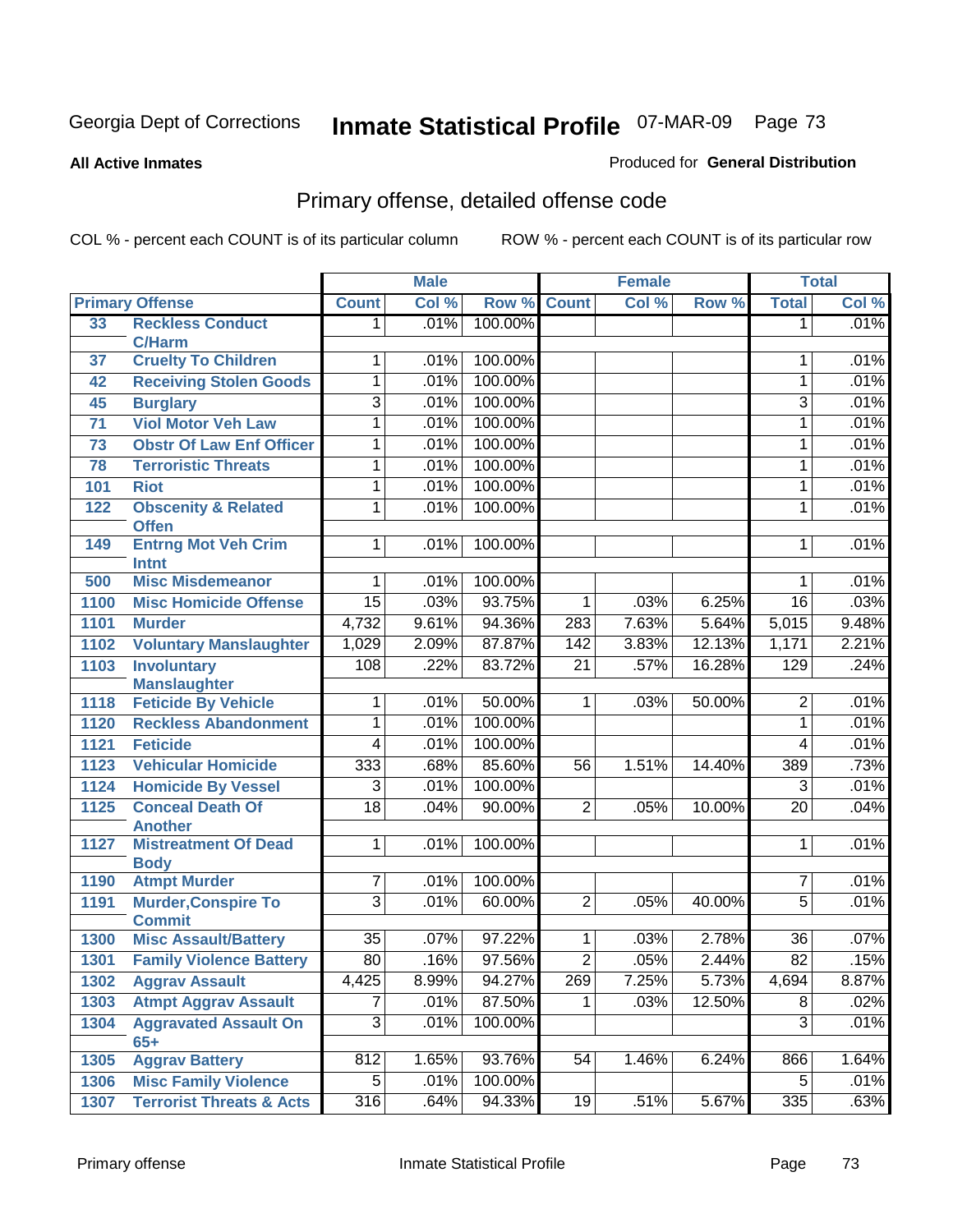#### **All Active Inmates**

### Produced for **General Distribution**

# Primary offense, detailed offense code

|      |                                             |                 | <b>Male</b> |         |                  | Female  |         |                 | <b>Total</b> |
|------|---------------------------------------------|-----------------|-------------|---------|------------------|---------|---------|-----------------|--------------|
|      | <b>Primary Offense</b>                      | <b>Count</b>    | Col %       | Row %   | <b>Count</b>     | Col %   | Row %   | <b>Total</b>    | Col %        |
| 1308 | <b>False Imprisonment</b>                   | 173             | .35%        | 96.11%  | $\overline{7}$   | .19%    | 3.89%   | 180             | .34%         |
| 1311 | <b>Kidnapping</b>                           | 1,548           | 3.15%       | 97.05%  | 47               | 1.27%   | 2.95%   | 1,595           | 3.01%        |
| 1312 | <b>Interference With</b>                    | 7               | .01%        | 100.00% |                  |         |         | 7               | .01%         |
|      | <b>Custody</b>                              |                 |             |         |                  |         |         |                 |              |
| 1314 | <b>Aggrav Assault Peace</b>                 | 309             | .63%        | 95.96%  | 13               | .35%    | 4.04%   | 322             | .61%         |
| 1315 | <b>Ofcr</b><br><b>Aggrav Battery Peace</b>  | 14              | .03%        | 100.00% |                  |         |         | 14              | .03%         |
|      | <b>Ofcr</b>                                 |                 |             |         |                  |         |         |                 |              |
| 1316 | <b>Simple Battery</b>                       | 10              | .02%        | 83.33%  | $\overline{2}$   | .05%    | 16.67%  | $\overline{12}$ | .02%         |
| 1317 | <b>Reck Cond Infected</b>                   | $\overline{14}$ | .03%        | 73.68%  | $\overline{5}$   | .13%    | 26.32%  | $\overline{19}$ | .04%         |
|      | <b>Person</b>                               |                 |             |         |                  |         |         |                 |              |
| 1318 | <b>Injury By Vehicle</b>                    | 82              | .17%        | 91.11%  | 8                | .22%    | 8.89%   | 90              | .17%         |
| 1320 | <b>Stalking</b>                             | 7               | .01%        | 100.00% |                  |         |         | 7               | .01%         |
| 1321 | <b>Aggrav Stalking</b>                      | 288             | .59%        | 97.96%  | $\overline{6}$   | .16%    | 2.04%   | 294             | .56%         |
| 1390 | <b>Atmpt Kidnap</b>                         | 4               | .01%        | 100.00% |                  |         |         | 4               | .01%         |
| 1400 | <b>Arson Misc</b>                           | $\overline{2}$  | .01%        | 100.00% |                  |         |         | $\overline{2}$  | .01%         |
| 1401 | <b>Arson 1st Degree</b>                     | $\overline{97}$ | .20%        | 88.18%  | 13               | .35%    | 11.82%  | 110             | .21%         |
| 1402 | <b>Arson 2nd Degree</b>                     | $\overline{21}$ | .04%        | 91.30%  | $\overline{2}$   | .05%    | 8.70%   | $\overline{23}$ | .04%         |
| 1403 | <b>Arson 3rd Degree</b>                     | 2               | .01%        | 66.67%  | $\overline{1}$   | .03%    | 33.33%  | $\overline{3}$  | .01%         |
| 1501 | <b>Crmnl Damage 1st</b>                     | $\overline{29}$ | .06%        | 87.88%  | $\overline{4}$   | .11%    | 12.12%  | $\overline{33}$ | .06%         |
|      | <b>Degree</b>                               |                 |             |         |                  |         |         |                 |              |
| 1502 | <b>Crmnl Damage 2nd</b>                     | 111             | .23%        | 96.52%  | 4                | .11%    | 3.48%   | 115             | .22%         |
| 1506 | <b>Degree</b><br><b>Alter Id</b>            | 1               | .01%        | 100.00% |                  |         |         | 1               | .01%         |
| 1601 | <b>Burglary</b>                             | 4,948           | 10.05%      | 95.93%  | $\overline{210}$ | 5.66%   | 4.07%   | 5,158           | 9.75%        |
| 1602 | <b>Poss Burglar Tools</b>                   | $\overline{33}$ | .07%        | 100.00% |                  |         |         | $\overline{33}$ | .06%         |
| 1690 | <b>Atmpt Burglary</b>                       | $\overline{33}$ | .07%        | 97.06%  | 1                | .03%    | 2.94%   | $\overline{34}$ | .06%         |
| 1700 | <b>Misc Forgery</b>                         |                 | .01%        | 33.33%  | $\overline{2}$   | .05%    | 66.67%  | $\overline{3}$  | .01%         |
| 1701 | <b>Forgery 1st Degree</b>                   | 995             | 2.02%       | 69.29%  | 441              | 11.89%  | 30.71%  | 1,436           | 2.71%        |
| 1702 | <b>Forgery 2nd Degree</b>                   | $\overline{23}$ | .05%        | 79.31%  | $\overline{6}$   | .16%    | 20.69%  | $\overline{29}$ | .05%         |
| 1704 | <b>Bad Checks</b>                           | $\overline{5}$  | .01%        | 55.56%  | $\overline{4}$   | .11%    | 44.44%  | $\overline{9}$  | .02%         |
| 1750 | <b>Fraudulent Checks</b>                    | 1               | .01%        | 100.00% |                  |         |         | 1               | .01%         |
| 1751 | <b>Theft Credit Card</b>                    | $\overline{18}$ | .04%        | 75.00%  | 6                | $.16\%$ | 25.00%  | $\overline{24}$ | .05%         |
| 1752 | <b>Forgery Credit Card</b>                  | 1               | .01%        | 50.00%  | $\overline{1}$   | .03%    | 50.00%  | $\overline{2}$  | .01%         |
| 1753 | <b>Fraudulent Credit Card</b>               | 51              | .10%        | 57.95%  | $\overline{37}$  | 1.00%   | 42.05%  | 88              | .17%         |
|      |                                             |                 |             |         |                  |         |         |                 |              |
| 1755 | <b>Recv Gds, Srvs Fraud</b><br><b>Obtnd</b> |                 |             |         | $\overline{3}$   | .08%    | 100.00% | $\overline{3}$  | .01%         |
| 1756 | <b>Financial Identity Fraud</b>             | 44              | .09%        | 51.76%  | 41               | 1.11%   | 48.24%  | 85              | .16%         |
| 1759 | <b>Telecommunications</b>                   | 1               | .01%        | 100.00% |                  |         |         | $\mathbf 1$     | .01%         |
|      | <b>Fraud</b>                                |                 |             |         |                  |         |         |                 |              |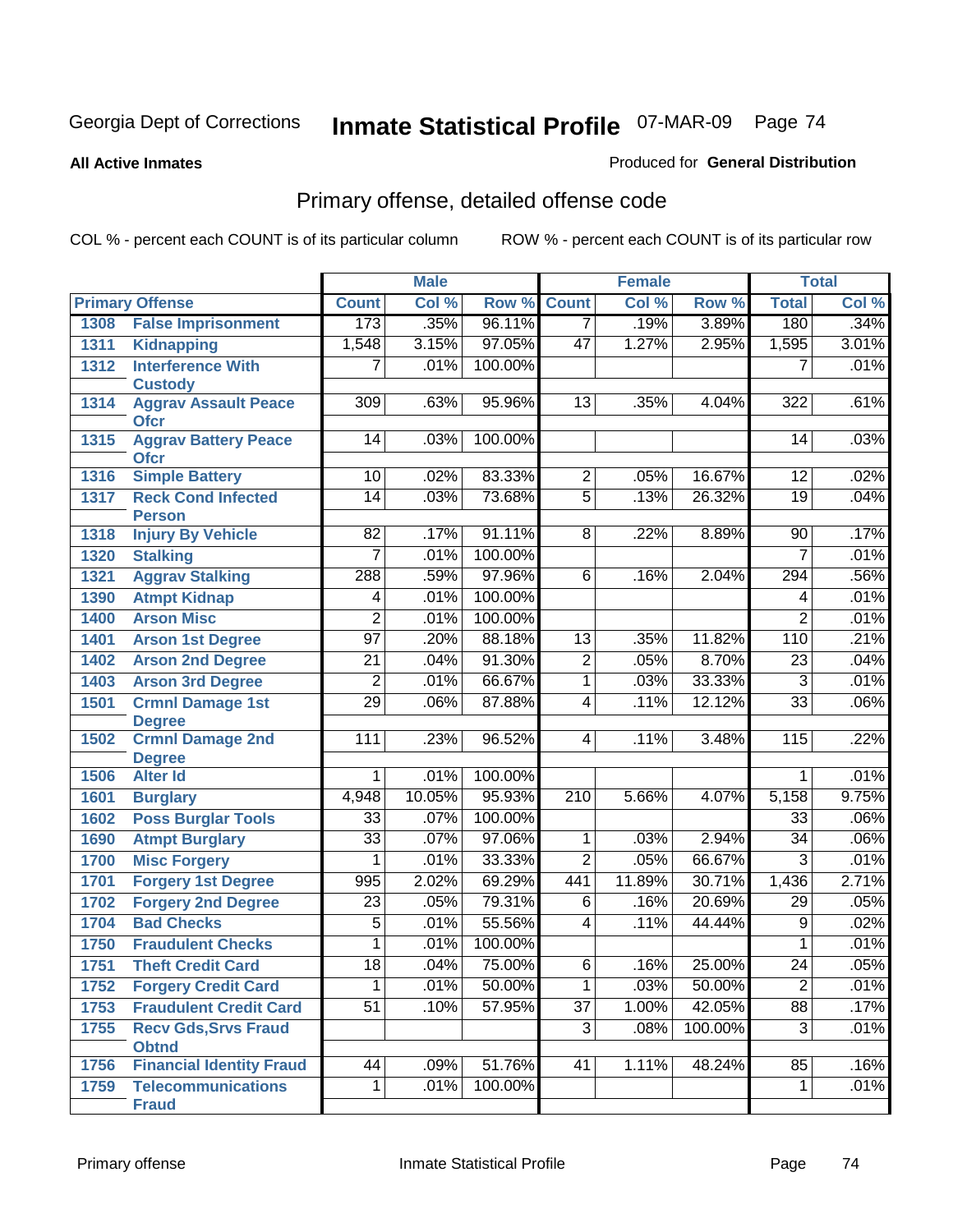**All Active Inmates**

### Produced for **General Distribution**

# Primary offense, detailed offense code

|      |                                            |                  | <b>Male</b> |         |                 | <b>Female</b> |         |                  | <b>Total</b> |
|------|--------------------------------------------|------------------|-------------|---------|-----------------|---------------|---------|------------------|--------------|
|      | <b>Primary Offense</b>                     | <b>Count</b>     | Col %       | Row %   | <b>Count</b>    | Col %         | Row %   | <b>Total</b>     | Col %        |
| 1760 | <b>Computer Pornography</b>                | $\overline{7}$   | .01%        | 100.00% |                 |               |         | $\overline{7}$   | .01%         |
| 1761 | <b>Computer Theft</b>                      | 4                | .01%        | 57.14%  | $\overline{3}$  | .08%          | 42.86%  | 7                | .01%         |
| 1762 | <b>Computer Trespass</b>                   |                  |             |         | $\mathbf{1}$    | .03%          | 100.00% | 1                | .01%         |
| 1790 | <b>Atmpt Forgery</b>                       | $\overline{2}$   | .01%        | 100.00% |                 |               |         | 2                | .01%         |
| 1796 | <b>Fraudulent Access</b>                   | 1                | .01%        | 100.00% |                 |               |         | 1                | .01%         |
|      | <b>Compute</b>                             |                  |             |         |                 |               |         |                  |              |
| 1799 | <b>Misc Fraud</b>                          | $\overline{19}$  | .04%        | 67.86%  | $\overline{9}$  | .24%          | 32.14%  | $\overline{28}$  | .05%         |
| 1802 | <b>Theft By Taking</b>                     | $\overline{977}$ | 1.99%       | 85.78%  | 162             | 4.37%         | 14.22%  | 1,139            | 2.15%        |
| 1803 | <b>Theft By Deception</b>                  | 53               | .11%        | 81.54%  | $\overline{12}$ | .32%          | 18.46%  | 65               | .12%         |
| 1804 | <b>Theft By Extortion</b>                  | $\overline{2}$   | .01%        | 100.00% |                 |               |         | $\overline{2}$   | .01%         |
| 1805 | <b>Theft Of Lost Property</b>              | $\overline{2}$   | .01%        | 100.00% |                 |               |         | $\overline{2}$   | .01%         |
| 1806 | <b>Theft By Rec Stolen Prop</b>            | 915              | 1.86%       | 96.11%  | $\overline{37}$ | 1.00%         | 3.89%   | 952              | 1.80%        |
| 1807 | <b>Theft Of Services</b>                   | 3                | .01%        | 75.00%  | 1               | .03%          | 25.00%  | 4                | .01%         |
| 1808 | <b>Theft By Conversion</b>                 | $\overline{31}$  | .06%        | 83.78%  | $\overline{6}$  | .16%          | 16.22%  | $\overline{37}$  | .07%         |
| 1811 | <b>Convsn Paymnts Real</b>                 | 1                | .01%        | 100.00% |                 |               |         | 1                | .01%         |
|      | <b>Propy</b>                               |                  |             |         |                 |               |         |                  |              |
| 1812 | <b>Atmpt Theft By Taking</b>               | $\overline{5}$   | .01%        | 100.00% |                 |               |         | $\overline{5}$   | .01%         |
| 1813 | <b>Theft Motorveh Or Part</b>              | $\overline{119}$ | .24%        | 93.70%  | $\overline{8}$  | $.22\%$       | 6.30%   | 127              | .24%         |
| 1815 | <b>Theft Bring Prop In State</b>           | $\overline{12}$  | .02%        | 100.00% |                 |               |         | $\overline{12}$  | .02%         |
| 1816 | <b>Theft Recv Prop Out</b><br><b>State</b> | $\overline{10}$  | .02%        | 100.00% |                 |               |         | 10               | .02%         |
| 1821 | <b>Theft By Shoplifting</b>                | 437              | .89%        | 70.83%  | 180             | 4.85%         | 29.17%  | 617              | 1.17%        |
| 1880 | <b>Entering Vehicle</b>                    | 153              | .31%        | 98.71%  | $\overline{2}$  | .05%          | 1.29%   | 155              | .29%         |
| 1901 | <b>Robbery</b>                             | 1,712            | 3.48%       | 94.85%  | $\overline{93}$ | 2.51%         | 5.15%   | 1,805            | 3.41%        |
| 1902 | <b>Armed Robbery</b>                       | 4,793            | 9.74%       | 97.02%  | 147             | 3.96%         | 2.98%   | 4,940            | 9.33%        |
| 1903 | <b>Robbery By Force</b>                    | 190              | .39%        | 91.79%  | $\overline{17}$ | .46%          | 8.21%   | 207              | .39%         |
| 1904 | <b>Robbery By Intimidation</b>             | 268              | .54%        | 92.10%  | $\overline{23}$ | .62%          | 7.90%   | 291              | .55%         |
| 1905 | <b>Robbery By Sudden</b><br><b>Snatch</b>  | 108              | .22%        | 90.00%  | $\overline{12}$ | .32%          | 10.00%  | 120              | .23%         |
| 1911 | <b>Hijacking Motor Vehicle</b>             | $\overline{42}$  | .09%        | 95.45%  | $\overline{2}$  | .05%          | 4.55%   | 44               | .08%         |
| 1991 | <b>Atmpt Robbery</b>                       | $\overline{32}$  | .07%        | 96.97%  | $\overline{1}$  | .03%          | 3.03%   | $\overline{33}$  | .06%         |
| 1992 | <b>Atmpt Armed Robbery</b>                 | $\overline{70}$  | .14%        | 94.59%  | $\overline{4}$  | .11%          | 5.41%   | $\overline{74}$  | .14%         |
| 2000 | <b>Misc Sexual Offense</b>                 | 44               | .09%        | 97.78%  | $\mathbf{1}$    | .03%          | 2.22%   | 45               | .09%         |
| 2001 | Rape                                       | 1,789            | 3.63%       | 99.78%  | $\overline{4}$  | .11%          | .22%    | 1,793            | 3.39%        |
| 2002 | <b>Sodomy</b>                              | $\overline{20}$  | .04%        | 100.00% |                 |               |         | 20               | .04%         |
| 2003 | <b>Aggrav Sodomy</b>                       | 221              | .45%        | 99.10%  | $\overline{2}$  | .05%          | .90%    | $\overline{223}$ | .42%         |
| 2006 | <b>Incest</b>                              | 155              | .31%        | 96.88%  | $\overline{5}$  | .13%          | 3.13%   | 160              | .30%         |
| 2007 | <b>Bigamy</b>                              | 1                | .01%        | 100.00% |                 |               |         |                  | .01%         |
| 2009 | <b>Aggrav Sexual Battery</b>               | 177              | .36%        | 100.00% |                 |               |         | 177              | .33%         |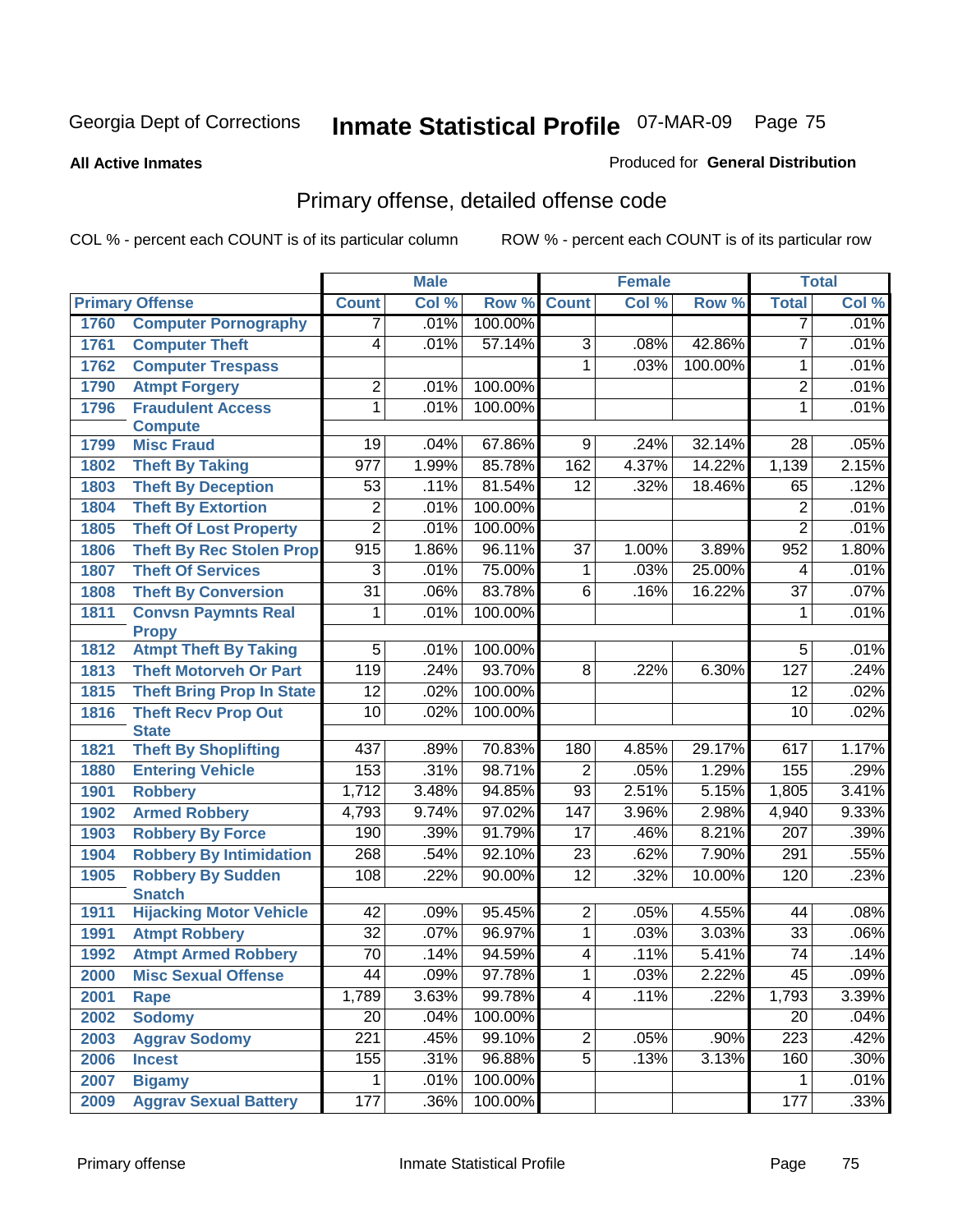#### **All Active Inmates**

### Produced for **General Distribution**

# Primary offense, detailed offense code

|      |                                            | <b>Male</b>     |       | <b>Female</b> |                 |       | <b>Total</b> |                 |       |
|------|--------------------------------------------|-----------------|-------|---------------|-----------------|-------|--------------|-----------------|-------|
|      | <b>Primary Offense</b>                     | <b>Count</b>    | Col % | Row %         | <b>Count</b>    | Col % | Row %        | <b>Total</b>    | Col % |
| 2011 | <b>Sexual Battery</b>                      | $\overline{73}$ | .15%  | 96.05%        | $\overline{3}$  | .08%  | 3.95%        | 76              | .14%  |
| 2016 | <b>Pimping A Minor Under</b><br>18         | $\overline{3}$  | .01%  | 100.00%       |                 |       |              | $\overline{3}$  | .01%  |
| 2017 | <b>Pandering By</b><br><b>Compulsion</b>   | $\overline{2}$  | .01%  | 100.00%       |                 |       |              | 2               | .01%  |
| 2018 | <b>Statutory Rape</b>                      | 844             | 1.71% | 98.94%        | 9               | .24%  | 1.06%        | 853             | 1.61% |
| 2019 | <b>Child Molestation</b>                   | 2,399           | 4.87% | 97.88%        | $\overline{52}$ | 1.40% | 2.12%        | 2,451           | 4.63% |
| 2020 | <b>Enticing Child-Indec</b><br><b>Purp</b> | 104             | .21%  | 96.30%        | 4               | .11%  | 3.70%        | 108             | .20%  |
| 2021 | <b>Aggrav Child Molestation</b>            | 1,322           | 2.69% | 98.66%        | 18              | .49%  | 1.34%        | 1,340           | 2.53% |
| 2022 | Necrophilia                                | 1               | .01%  | 100.00%       |                 |       |              | 1               | .01%  |
| 2023 | Sexl/AssIt/Agn/Pers/Cstd                   | $\overline{5}$  | .01%  | 100.00%       |                 |       |              | 5               | .01%  |
| 2025 | <b>Solicit Sodomy From</b><br><b>Minor</b> | $\overline{2}$  | .01%  | 100.00%       |                 |       |              | $\overline{2}$  | .01%  |
| 2026 | <b>Sex Offender Fail Registr</b>           | 164             | .33%  | 97.62%        | $\overline{4}$  | .11%  | 2.38%        | 168             | .32%  |
| 2028 | <b>Sex Offender Fail To</b><br><b>Move</b> | $\overline{5}$  | .01%  | 100.00%       |                 |       |              | 5               | .01%  |
| 2090 | <b>Entice Child, Attempted</b>             | $\overline{3}$  | .01%  | 100.00%       |                 |       |              | $\overline{3}$  | .01%  |
| 2091 | <b>Atmpt Rape</b>                          | $\overline{21}$ | .04%  | 95.45%        | $\mathbf 1$     | .03%  | 4.55%        | $\overline{22}$ | .04%  |
| 2092 | <b>Atmpt Sodomy</b>                        | $\overline{2}$  | .01%  | 100.00%       |                 |       |              | $\overline{2}$  | .01%  |
| 2093 | <b>Atmpt Aggrav Sodomy</b>                 | $\overline{4}$  | .01%  | 100.00%       |                 |       |              | $\overline{4}$  | .01%  |
| 2094 | <b>Atmpt Child Molestation</b>             | $\overline{25}$ | .05%  | 100.00%       |                 |       |              | $\overline{25}$ | .05%  |
| 2095 | <b>Agg Aslt W Intnt To Rape</b>            | $\overline{54}$ | .11%  | 100.00%       |                 |       |              | 54              | .10%  |
| 2096 | <b>Aggrav Ch Molest, Atmpt</b>             | $\overline{3}$  | .01%  | 100.00%       |                 |       |              | $\overline{3}$  | .01%  |
| 2097 | <b>Statutory Rape, Atmpt</b>               | $\overline{4}$  | .01%  | 100.00%       |                 |       |              | 4               | .01%  |
| 2099 | <b>Agg Sex Battery Atmpt</b>               | $\overline{3}$  | .01%  | 100.00%       |                 |       |              | $\overline{3}$  | .01%  |
| 2100 | <b>Misc Obscenity</b>                      | $\overline{2}$  | .01%  | 100.00%       |                 |       |              | $\overline{2}$  | .01%  |
| 2102 | <b>Distr Mat Depict Nudity</b>             | $\overline{1}$  | .01%  | 100.00%       |                 |       |              | 1               | .01%  |
| 2200 | <b>Misc Public Order</b>                   | $\overline{1}$  | .01%  | 100.00%       |                 |       |              | 1               | .01%  |
| 2205 | <b>False Swearng Writtn</b><br><b>Stmt</b> | 10              | .02%  | 76.92%        | $\overline{3}$  | .08%  | 23.08%       | $\overline{13}$ | .02%  |
| 2300 | <b>Abuse Of Govt Office</b>                |                 |       |               | 1 <sup>1</sup>  | .03%  | 100.00%      | $\mathbf{1}$    | .01%  |
| 2301 | <b>Bribery Govt Officer</b>                | $\overline{3}$  | .01%  | 75.00%        | $\mathbf{1}$    | .03%  | 25.00%       | 4               | .01%  |
| 2302 | <b>Viol Oath Public Offcr</b>              | $\overline{2}$  | .01%  | 100.00%       |                 |       |              | $\overline{2}$  | .01%  |
| 2304 | <b>Influence Legislative Act</b>           | 1               | .01%  | 100.00%       |                 |       |              | 1               | .01%  |
| 2307 | <b>Defrauding State</b>                    |                 |       |               | $\overline{3}$  | .08%  | 100.00%      | $\overline{3}$  | .01%  |
| 2313 | <b>Influencing Witness</b>                 | $\overline{3}$  | .01%  | 75.00%        | $\overline{1}$  | .03%  | 25.00%       | 4               | .01%  |
| 2314 | <b>Obstr Of Law Enf Officer</b>            | 601             | 1.22% | 93.61%        | 41              | 1.11% | 6.39%        | 642             | 1.21% |
| 2315 | <b>Tampering With</b>                      | 8               | .02%  | 72.73%        | $\overline{3}$  | .08%  | 27.27%       | $\overline{11}$ | .02%  |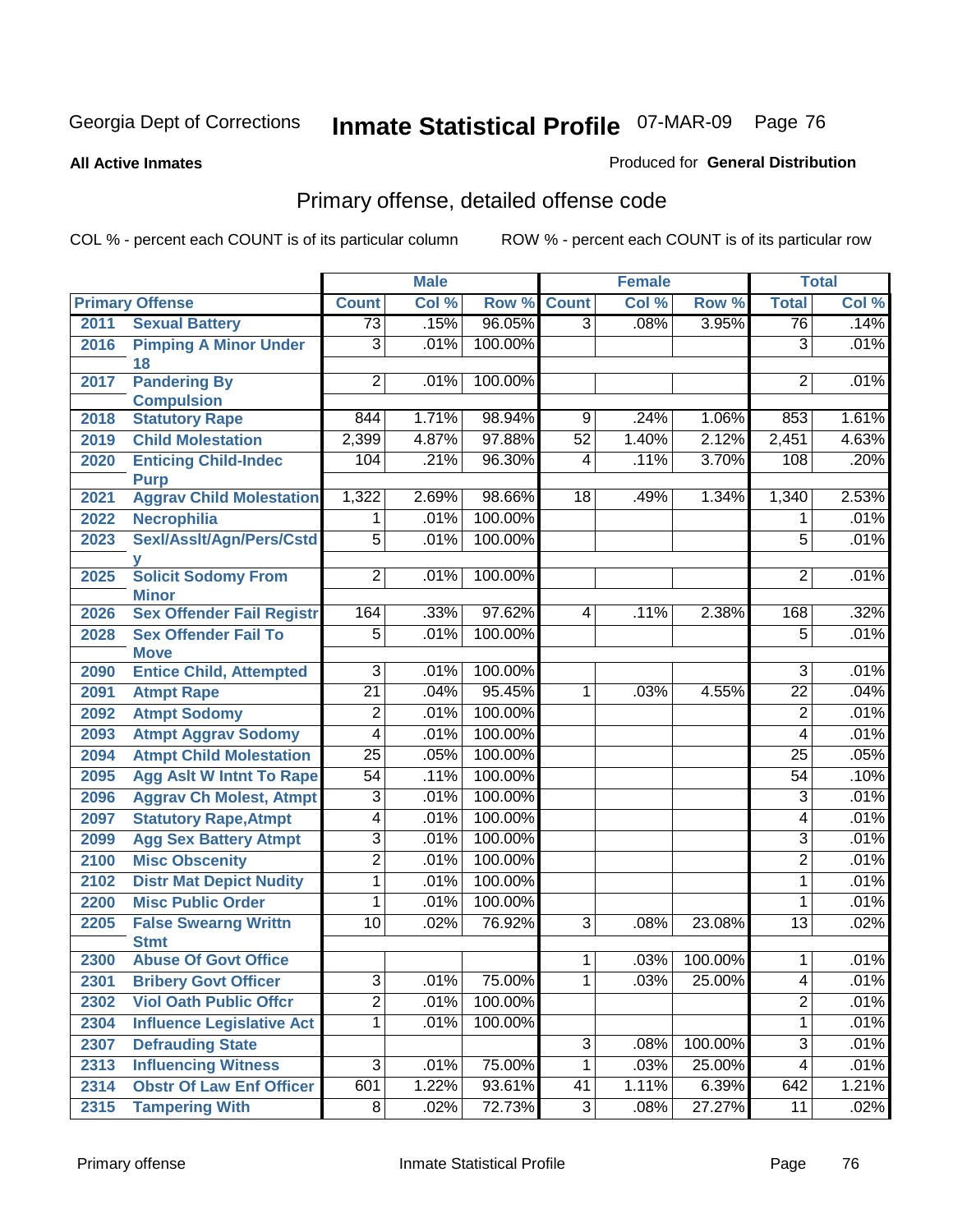#### **All Active Inmates**

### Produced for **General Distribution**

# Primary offense, detailed offense code

|      |                                            |                  | <b>Male</b> |         |                | <b>Female</b> |         | <b>Total</b>    |       |
|------|--------------------------------------------|------------------|-------------|---------|----------------|---------------|---------|-----------------|-------|
|      | <b>Primary Offense</b>                     | <b>Count</b>     | Col %       | Row %   | <b>Count</b>   | Col %         | Row %   | <b>Total</b>    | Col % |
|      | <b>Evidence</b>                            |                  |             |         |                |               |         |                 |       |
| 2316 | <b>Fleeing/Eluding Police</b>              | 159              | .32%        | 94.64%  | 9 <sup>1</sup> | .24%          | 5.36%   | 168             | .32%  |
| 2400 | <b>Misc Judicial Proceeding</b>            | $\overline{2}$   | .01%        | 100.00% |                |               |         | $\overline{2}$  | .01%  |
| 2401 | <b>Perjury</b>                             | $\overline{2}$   | .01%        | 100.00% |                |               |         | $\overline{2}$  | .01%  |
| 2402 | <b>False Swearing</b>                      | 1                | .01%        | 50.00%  | $\mathbf{1}$   | .03%          | 50.00%  | $\overline{2}$  | .01%  |
| 2403 | <b>Subornation Of Perjury</b>              | $\overline{1}$   | .01%        | 100.00% |                |               |         | $\mathbf{1}$    | .01%  |
| 2405 | <b>Impersonating Officer</b>               | $\overline{4}$   | .01%        | 100.00% |                |               |         | 4               | .01%  |
| 2408 | <b>False Statements Govt</b>               | $\overline{18}$  | .04%        | 75.00%  | 6              | .16%          | 25.00%  | 24              | .05%  |
| 2411 | <b>Impersntng In Legal</b><br><b>Procd</b> | 1                | .01%        | 100.00% |                |               |         | $\mathbf{1}$    | .01%  |
| 2501 | <b>Escape</b>                              | 70               | .14%        | 87.50%  | 10             | .27%          | 12.50%  | 80              | .15%  |
| 2502 | <b>Aiding Escape</b>                       | $\overline{2}$   | .01%        | 100.00% |                |               |         | $\overline{2}$  | .01%  |
| 2503 | <b>Hindering Appreh Or Pun</b>             | $\overline{1}$   | .01%        | 50.00%  | 1              | .03%          | 50.00%  | 2               | .01%  |
| 2507 | <b>Mutiny In Penal Inst</b>                | $\overline{4}$   | .01%        | 100.00% |                |               |         | 4               | .01%  |
| 2511 | <b>Bail Jumping</b>                        | $\overline{8}$   | .02%        | 100.00% |                |               |         | 8               | .02%  |
| 2613 | <b>Crmnl Interfere Govt</b><br><b>Prop</b> | $\overline{38}$  | .08%        | 90.48%  | $\overline{4}$ | .11%          | 9.52%   | $\overline{42}$ | .08%  |
| 2711 | <b>Bribery Of Contestant</b>               |                  |             |         | $\mathbf{1}$   | .03%          | 100.00% | 1               | .01%  |
| 2718 | <b>Dogfighting</b>                         | $\overline{1}$   | .01%        | 100.00% |                |               |         | 1               | .01%  |
| 2730 | <b>Lottery Violation</b>                   | 1                | .01%        | 100.00% |                |               |         | 1               | .01%  |
| 2761 | <b>Removal Baggage, Cargo</b>              | 1                | .01%        | 100.00% |                |               |         | 1               | .01%  |
| 2801 | <b>Etc</b><br><b>Cruelty To Children</b>   | $\overline{228}$ | .46%        | 74.27%  | 79             | 2.13%         | 25.73%  | 307             | .58%  |
| 2803 | <b>Manufact Meth Near</b>                  | $\overline{10}$  | .02%        | 76.92%  | $\overline{3}$ | .08%          | 23.08%  | $\overline{13}$ | .02%  |
|      | <b>Child</b>                               |                  |             |         |                |               |         |                 |       |
| 2811 | <b>Cruelty To Elder Person</b>             | 16               | .03%        | 76.19%  | 5              | .13%          | 23.81%  | 21              | .04%  |
| 2843 | <b>Sex Exploitation Child</b>              | $\overline{76}$  | .15%        | 98.70%  | 1              | .03%          | 1.30%   | $\overline{77}$ | .15%  |
| 2854 | <b>Cntrbtng Delingency</b><br><b>Minor</b> |                  |             |         | 1              | .03%          | 100.00% | 1               | .01%  |
| 2900 | <b>Misc Weapon/Explosive</b><br><b>Off</b> | $\overline{6}$   | .01%        | 100.00% |                |               |         | 6               | .01%  |
| 2901 | <b>Carry Concealed Weapon</b>              | $\overline{4}$   | .01%        | 80.00%  | 1              | .03%          | 20.00%  | $\overline{5}$  | .01%  |
| 2903 | <b>Carry Pistl Without Licns</b>           | $\overline{1}$   | $.01\%$     | 100.00% |                |               |         | $\mathbf{1}$    | .01%  |
| 2910 | <b>Poss Of Firearm Dur</b>                 | 251              | .51%        | 96.54%  | 9              | .24%          | 3.46%   | 260             | .49%  |
|      | <b>Crime</b>                               |                  |             |         |                |               |         |                 |       |
| 2911 | <b>Poss Knife During Crime</b>             | $\overline{8}$   | .02%        | 100.00% |                |               |         | 8               | .02%  |
| 2912 | <b>Poss Of Certain</b><br><b>Weapons</b>   | 36               | .07%        | 97.30%  | $\overline{1}$ | .03%          | 2.70%   | $\overline{37}$ | .07%  |
| 2913 | <b>Poss Firearm 1st</b><br><b>Offender</b> | 69               | .14%        | 97.18%  | $\overline{2}$ | .05%          | 2.82%   | $\overline{71}$ | .13%  |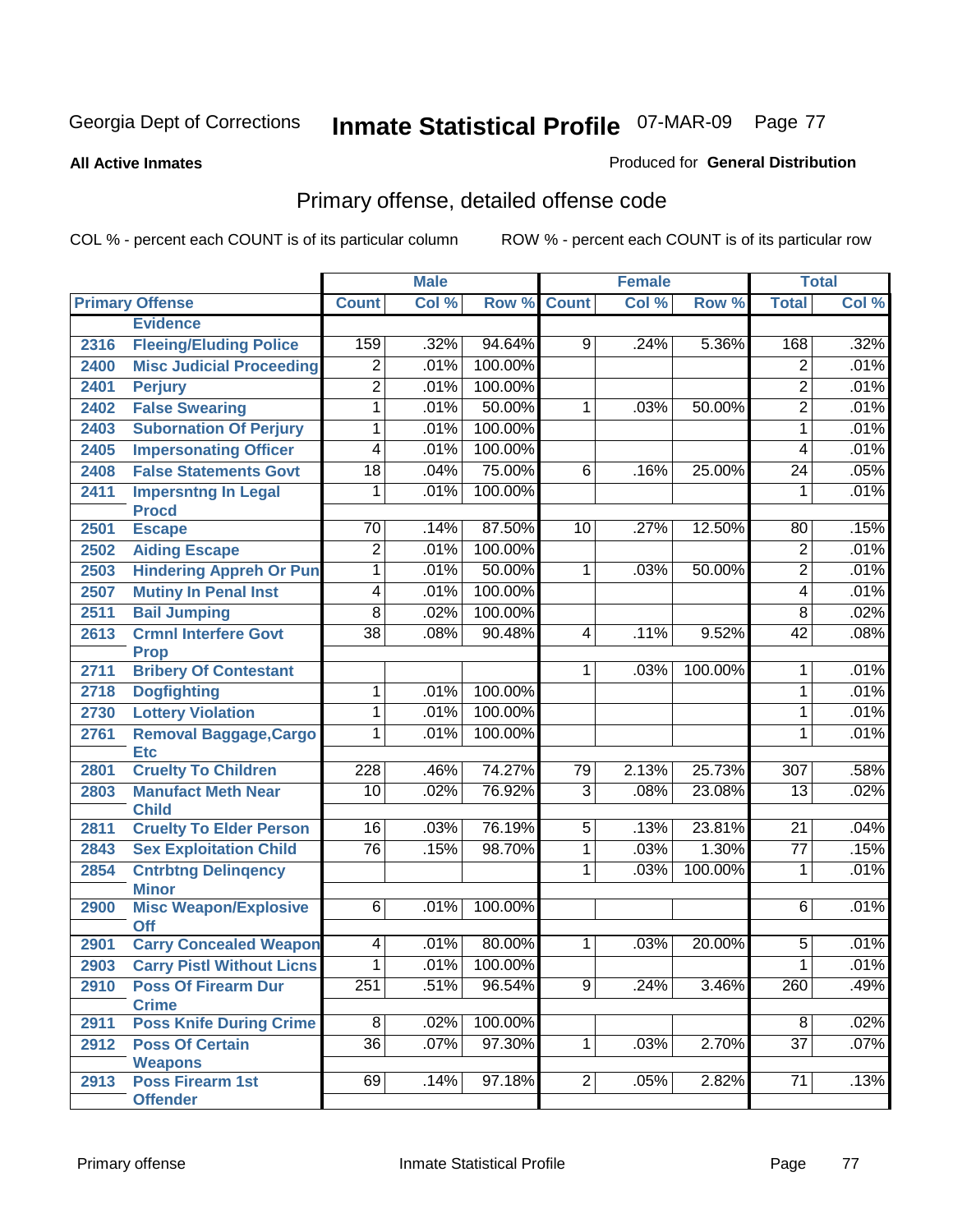**All Active Inmates**

#### Produced for **General Distribution**

# Primary offense, detailed offense code

|      |                                               | <b>Male</b>     |       | <b>Female</b> |                 |       | <b>Total</b> |                 |       |
|------|-----------------------------------------------|-----------------|-------|---------------|-----------------|-------|--------------|-----------------|-------|
|      | <b>Primary Offense</b>                        | <b>Count</b>    | Col % | Row %         | <b>Count</b>    | Col % | Row %        | <b>Total</b>    | Col % |
| 2914 | <b>Poss Firearm Convct</b>                    | 804             | 1.63% | 97.69%        | $\overline{19}$ | .51%  | 2.31%        | 823             | 1.55% |
|      | <b>Felon</b>                                  |                 |       |               |                 |       |              |                 |       |
| 2915 | <b>Carry Weapon At School</b>                 | 9               | .02%  | 100.00%       |                 |       |              | 9               | .02%  |
| 2963 | <b>Guard Line</b><br><b>W/Weapon/Drugs</b>    | $\overline{3}$  | .01%  | 75.00%        | 1               | .03%  | 25.00%       | 4               | .01%  |
| 2965 | <b>Poss Wpn, Drugs By</b>                     | $\overline{12}$ | .02%  | 100.00%       |                 |       |              | 12              | .02%  |
|      | <b>Prisnr</b>                                 |                 |       |               |                 |       |              |                 |       |
| 2971 | <b>Cruelty To Animals</b>                     | $\overline{5}$  | .01%  | 100.00%       |                 |       |              | 5               | .01%  |
| 2972 | <b>Aggrav Cruelty To</b>                      | $\overline{3}$  | .01%  | 75.00%        | $\overline{1}$  | .03%  | 25.00%       | 4               | .01%  |
|      | <b>Animals</b>                                |                 |       |               |                 |       |              |                 |       |
| 3000 | <b>Misc Invasion Of Privacy</b>               | 1               | .01%  | 100.00%       |                 |       |              | 1               | .01%  |
| 3001 | <b>Eavesdrop &amp;</b><br><b>Surveillance</b> | 1               | .01%  | 100.00%       |                 |       |              | 1               | .01%  |
| 3002 | <b>Peeping Tom</b>                            | 24              | .05%  | 100.00%       |                 |       |              | 24              | .05%  |
| 3404 | <b>Racketeering</b>                           | 46              | .09%  | 77.97%        | 13              | .35%  | 22.03%       | 59              | .11%  |
| 4001 | <b>S/D Narcotics Opiates</b>                  | 29              | .06%  | 90.63%        | $\overline{3}$  | .08%  | 9.38%        | $\overline{32}$ | .06%  |
| 4002 | <b>S/D Dep Stim Cntrf Drugs</b>               | $\overline{53}$ | .11%  | 85.48%        | $\overline{9}$  | .24%  | 14.52%       | 62              | .12%  |
| 4003 | <b>S/D Of Lsd</b>                             | $\overline{2}$  | .01%  | 100.00%       |                 |       |              | $\overline{2}$  | .01%  |
| 4004 | <b>S/D Of Marijuana</b>                       | 320             | .65%  | 95.24%        | 16              | .43%  | 4.76%        | 336             | .63%  |
| 4006 | <b>Poss Narcotics Opiates</b>                 | 85              | .17%  | 80.95%        | $\overline{20}$ | .54%  | 19.05%       | 105             | .20%  |
| 4007 | <b>Poss Dep Stim Cntrf</b>                    | $\overline{89}$ | .18%  | 82.41%        | 19              | .51%  | 17.59%       | 108             | .20%  |
|      | <b>Drugs</b>                                  |                 |       |               |                 |       |              |                 |       |
| 4008 | <b>Poss Of Lsd</b>                            | $\overline{2}$  | .01%  | 100.00%       |                 |       |              | $\overline{2}$  | .01%  |
| 4009 | <b>Poss Of Marijuana</b>                      | 189             | .38%  | 94.03%        | 12              | .32%  | 5.97%        | 201             | .38%  |
| 4011 | <b>Illegal Attm To Obt Drugs</b>              | $\overline{9}$  | .02%  | 52.94%        | $\overline{8}$  | .22%  | 47.06%       | $\overline{17}$ | .03%  |
| 4012 | <b>Viol Ga Cntrl Sbst Act</b>                 | $\overline{20}$ | .04%  | 95.24%        | $\overline{1}$  | .03%  | 4.76%        | $\overline{21}$ | .04%  |
| 4013 | <b>Viol Dngrous Drgs Act</b>                  | $\overline{5}$  | .01%  | 71.43%        | $\overline{2}$  | .05%  | 28.57%       | 7               | .01%  |
| 4014 | <b>Uniwfl Mfg/Del/Dist N-C S</b>              | $\overline{24}$ | .05%  | 100.00%       |                 |       |              | $\overline{24}$ | .05%  |
| 4016 | <b>Poss Drug Related Matri</b>                | $\overline{22}$ | .04%  | 75.86%        | 7               | .19%  | 24.14%       | $\overline{29}$ | .05%  |
| 4017 | <b>S/D Cont Sub Public</b>                    | 91              | .18%  | 96.81%        | $\overline{3}$  | .08%  | 3.19%        | $\overline{94}$ | .18%  |
| 4018 | <b>S/D Cont Sub School</b>                    | 63              | .13%  | 96.92%        | $\overline{2}$  | .05%  | 3.08%        | 65              | .12%  |
| 4021 | <b>S/D Cocaine</b>                            | 1,525           | 3.10% | 93.96%        | $\overline{98}$ | 2.64% | 6.04%        | 1,623           | 3.07% |
| 4022 | <b>Poss Of Cocaine</b>                        | 1,979           | 4.02% | 87.80%        | 275             | 7.41% | 12.20%       | 2,254           | 4.26% |
| 4030 | <b>Poss Ephedrine</b>                         | $\overline{9}$  | .02%  | 90.00%        | $\overline{1}$  | .03%  | 10.00%       | 10              | .02%  |
| 4031 | <b>Poss Methamphetamine</b>                   | 641             | 1.30% | 79.73%        | 163             | 4.39% | 20.27%       | 804             | 1.52% |
| 4032 | <b>Sale Methamphetamine</b>                   | 102             | .21%  | 80.95%        | 24              | .65%  | 19.05%       | 126             | .24%  |
| 4033 | <b>Poss Mda/Extsy</b>                         | 13              | .03%  | 76.47%        | 4               | .11%  | 23.53%       | $\overline{17}$ | .03%  |
| 4034 | <b>Sale Mda/Extsy</b>                         | $\overline{7}$  | .01%  | 100.00%       |                 |       |              | $\overline{7}$  | .01%  |
| 4050 | <b>Poss W Int Dist Cocaine</b>                | 371             | .75%  | 92.06%        | 32              | .86%  | 7.94%        | 403             | .76%  |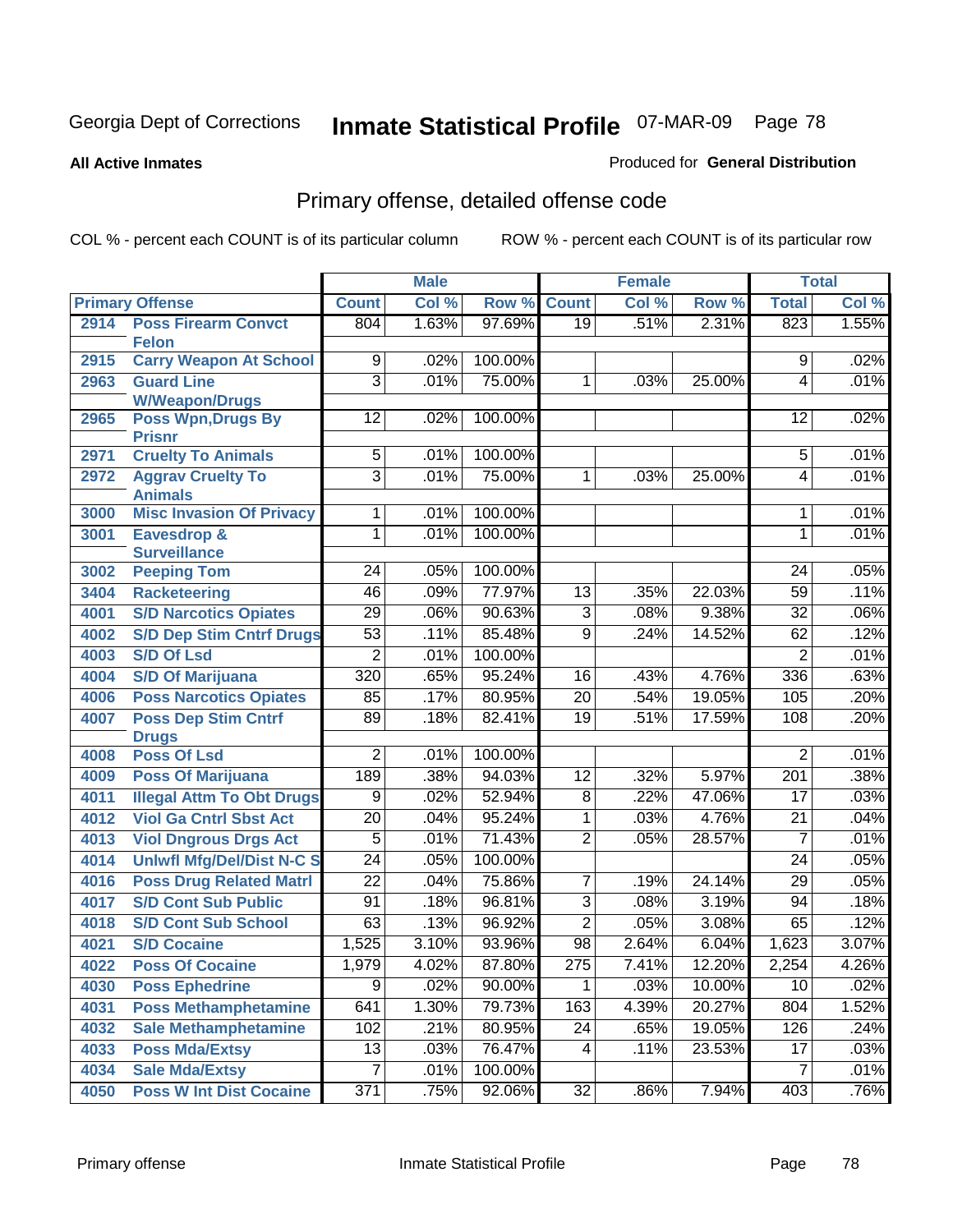**All Active Inmates**

### Produced for **General Distribution**

# Primary offense, detailed offense code

|      |                                                |                 | <b>Male</b> |                  |                 | <b>Female</b> |         |                 | <b>Total</b> |
|------|------------------------------------------------|-----------------|-------------|------------------|-----------------|---------------|---------|-----------------|--------------|
|      | <b>Primary Offense</b>                         | <b>Count</b>    | Col %       | Row %            | <b>Count</b>    | Col %         | Row %   | <b>Total</b>    | Col %        |
| 4051 | <b>Poss W Int Dist</b>                         | 408             | .83%        | 96.00%           | $\overline{17}$ | .46%          | 4.00%   | 425             | $.80\%$      |
|      | <b>Marijuana</b>                               |                 |             |                  |                 |               |         |                 |              |
| 4052 | <b>Poss W Int Dist Meth</b>                    | 139             | .28%        | 79.89%           | $\overline{35}$ | .94%          | 20.11%  | 174             | .33%         |
| 4053 | <b>Poss W Int Dis Other</b>                    | $\overline{44}$ | .09%        | 89.80%           | $\overline{5}$  | .13%          | 10.20%  | 49              | .09%         |
| 4090 | <b>Drug</b><br><b>Atmpt Viol Substance Act</b> | $\overline{21}$ | .04%        | 84.00%           | 4               | .11%          | 16.00%  | $\overline{25}$ | .05%         |
|      |                                                | $\overline{92}$ | .19%        |                  |                 |               |         |                 |              |
| 4100 | <b>Misc Drugs Trafficking</b>                  |                 |             | 95.83%<br>95.67% | 4               | .11%          | 4.17%   | 96              | .18%         |
| 4101 | <b>Traf Cocaine Less 200</b><br>Gm             | 597             | 1.21%       |                  | $\overline{27}$ | .73%          | 4.33%   | 624             | 1.18%        |
| 4102 | <b>Traf Cocaine 201-400 Gm</b>                 | 120             | .24%        | 88.89%           | 15              | .40%          | 11.11%  | 135             | .26%         |
| 4103 | <b>Traf Cocaine 401+ Gm</b>                    | 159             | .32%        | 95.21%           | $\overline{8}$  | .22%          | 4.79%   | 167             | .32%         |
| 4111 | <b>Traf Narcotic Less 14 Gm</b>                | 8               | .02%        | 100.00%          |                 |               |         | 8               | .02%         |
| 4112 | <b>Traf Narcotic 15-28 Gm</b>                  | $\overline{5}$  | .01%        | 100.00%          |                 |               |         | $\overline{5}$  | .01%         |
| 4113 | <b>Traf Narcotic 29+ Gm</b>                    | $\overline{4}$  | .01%        | 100.00%          |                 |               |         | $\overline{4}$  | .01%         |
| 4121 | Traf Marijna 10-2000 Lb                        | 93              | .19%        | 96.88%           | $\overline{3}$  | .08%          | 3.13%   | 96              | .18%         |
| 4122 | Traf Marijna 2001-10k Lb                       | $\overline{2}$  | .01%        | 100.00%          |                 |               |         | $\overline{2}$  | .01%         |
| 4123 | Traf Marijna 10001+ Lb                         | 1               | .01%        | 100.00%          |                 |               |         | 1               | .01%         |
| 4126 | <b>Traf Amphtmine 28-199</b>                   | 7               | .01%        | 77.78%           | $\overline{2}$  | .05%          | 22.22%  | $\overline{9}$  | .02%         |
|      | Gm                                             |                 |             |                  |                 |               |         |                 |              |
| 4127 | <b>Traf Amphtmine 200-399</b><br>Gm            | $\overline{2}$  | .01%        | 100.00%          |                 |               |         | $\overline{2}$  | .01%         |
| 4128 | <b>Traf Amphtmine 400+ Gm</b>                  | 5               | .01%        | 100.00%          |                 |               |         | 5               | .01%         |
| 4130 | <b>Cnspire Traffic Cntrl Sub</b>               | 7               | .01%        | 87.50%           | 1               | .03%          | 12.50%  | 8               | .02%         |
| 4133 | <b>Use Comm Facity Vio C</b>                   | 1               | .01%        | 100.00%          |                 |               |         | 1               | .01%         |
|      | <b>Sub</b>                                     |                 |             |                  |                 |               |         |                 |              |
| 4134 | <b>Att/Consprcy Commt</b>                      | 62              | .13%        | 82.67%           | $\overline{13}$ | .35%          | 17.33%  | $\overline{75}$ | .14%         |
|      | C/S/Of                                         |                 |             |                  |                 |               |         |                 |              |
| 4135 | <b>Unauth Dist Contrild Sub</b>                |                 |             |                  | 1               | .03%          | 100.00% | 1               | .01%         |
| 4140 | <b>Traf Methamph 28-199</b><br>Gm              | 328             | .67%        | 85.86%           | 54              | 1.46%         | 14.14%  | 382             | .72%         |
| 4141 | <b>Traf Methamph 200-399</b>                   | 75              | .15%        | 90.36%           | 8               | .22%          | 9.64%   | 83              | .16%         |
|      | Gm                                             |                 |             |                  |                 |               |         |                 |              |
| 4142 | Traf Methamph 400+ Gm                          | 84              | .17%        | 97.67%           | $\overline{2}$  | .05%          | 2.33%   | 86              | .16%         |
| 4143 | <b>Manf Methamph 28-199</b>                    | $\overline{21}$ | .04%        | 91.30%           | $\overline{2}$  | .05%          | 8.70%   | $\overline{23}$ | .04%         |
|      | Gm                                             |                 |             |                  |                 |               |         |                 |              |
| 4144 | <b>Manf Methamph 200-399</b>                   | 4               | .01%        | 100.00%          |                 |               |         | 4               | .01%         |
|      | Gm                                             |                 |             |                  |                 |               |         |                 |              |
| 4145 | Manf Methamph 400+ Gm                          | 1               | .01%        | 100.00%          |                 |               |         | 1               | .01%         |
| 4146 | <b>Traf Methamph Unspec</b>                    | 100             | .20%        | 91.74%           | $\overline{9}$  | .24%          | 8.26%   | 109             | .21%         |
| 4147 | <b>Amt</b><br><b>Manf Methamph Unspec</b>      | 131             | .27%        | 95.62%           | 6               | .16%          | 4.38%   | 137             | .26%         |
|      |                                                |                 |             |                  |                 |               |         |                 |              |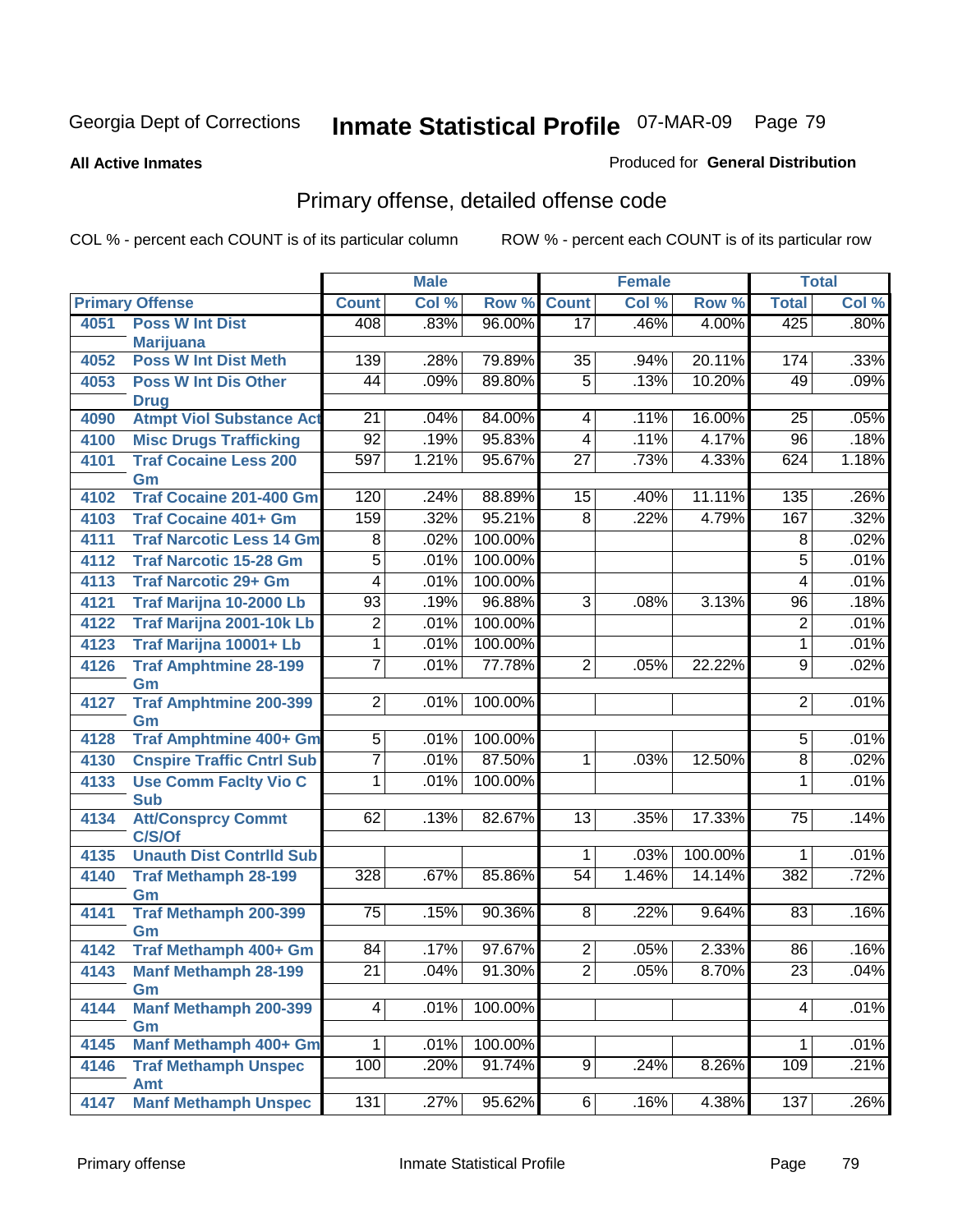**All Active Inmates**

### Produced for **General Distribution**

# Primary offense, detailed offense code

|                      |                                  | <b>Male</b>     |       |         |                 | <b>Female</b> |        | <b>Total</b>    |       |
|----------------------|----------------------------------|-----------------|-------|---------|-----------------|---------------|--------|-----------------|-------|
|                      | <b>Primary Offense</b>           | <b>Count</b>    | Col % | Row %   | <b>Count</b>    | Col %         | Row %  | <b>Total</b>    | Col % |
|                      | Amt                              |                 |       |         |                 |               |        |                 |       |
| 4150                 | <b>Traf Mda/Extsy 28-199gm</b>   | 10              | .02%  | 90.91%  | 1               | .03%          | 9.09%  | 11              | .02%  |
| 4151                 | <b>Traf Mda/Extsy 200-</b>       |                 | .01%  | 100.00% |                 |               |        | 1               | .01%  |
|                      | 399gm                            |                 |       |         |                 |               |        |                 |       |
| 4152                 | Traf Mda/Extsy 400+Gm            |                 | .01%  | 100.00% |                 |               |        | 1               | .01%  |
| 5001                 | <b>Viol Motor Vehicle Laws</b>   | $\overline{28}$ | .06%  | 96.55%  | 1               | .03%          | 3.45%  | 29              | .05%  |
| 5003                 | <b>Chop Shop Violation</b>       | $\overline{2}$  | .01%  | 100.00% |                 |               |        | $\overline{2}$  | .01%  |
| 5004                 | <b>Drvng Habtl Violator</b>      | 70              | .14%  | 94.59%  | 4               | .11%          | 5.41%  | 74              | .14%  |
| 5005                 | <b>Habit Traf Viol/Impaired</b>  | 9               | .02%  | 100.00% |                 |               |        | 9               | .02%  |
| 5006                 | <b>Habit Traf Viol/Other</b>     | 13              | .03%  | 100.00% |                 |               |        | 13              | .02%  |
| 5007                 | <b>Hit-Run W/Injury/Fatality</b> | 2               | .01%  | 100.00% |                 |               |        | 2               | .01%  |
| 6000                 | <b>Misc Mrals/Pblic H/Safty</b>  | $\overline{27}$ | .05%  | 72.97%  | 10              | .27%          | 27.03% | $\overline{37}$ | .07%  |
| 6200                 | <b>Misc Correctionl Inst Off</b> | 12              | .02%  | 85.71%  | $\overline{2}$  | .05%          | 14.29% | 14              | .03%  |
| 9901                 | <b>Conspiracy</b>                | $\overline{39}$ | .08%  | 73.58%  | $\overline{14}$ | .38%          | 26.42% | $\overline{53}$ | .10%  |
| 9905                 | <b>Crmnl Atmpt</b>               | 5               | .01%  | 100.00% |                 |               |        | 5               | .01%  |
| 9907                 | <b>Unauth Dist Recrd</b>         | 2               | .01%  | 66.67%  | 1               | .03%          | 33.33% | 3               | .01%  |
|                      | <b>Devices</b>                   |                 |       |         |                 |               |        |                 |       |
| 9910                 | <b>Crmnl Solicitation</b>        | 3               | .01%  | 100.00% |                 |               |        | $\overline{3}$  | .01%  |
| 9911                 | <b>Party To A Crime</b>          |                 | .01%  | 100.00% |                 |               |        | 1               | .01%  |
| 9914                 | <b>Gang Participation</b>        | 19              | .04%  | 100.00% |                 |               |        | 19              | .04%  |
| 9999                 | <b>Unknown Offense</b>           | 2               | .01%  | 100.00% |                 |               |        | $\overline{2}$  | .01%  |
| <b>Total Rported</b> |                                  | 49,218          | 100%  | 92.99%  | 3,710           | 100%          | 7.01%  | 52,928          | 101%  |

| <b>Not Reported</b> | ^^<br>ΔJ |             | 24     |
|---------------------|----------|-------------|--------|
| <b>Grand Total</b>  | 49,241   | 2. 744<br>. | 52,952 |

| Mode (most frequent) | 1601 Burglary | 1701 Forgery 1st Degree | 1601 Burglary |
|----------------------|---------------|-------------------------|---------------|
|----------------------|---------------|-------------------------|---------------|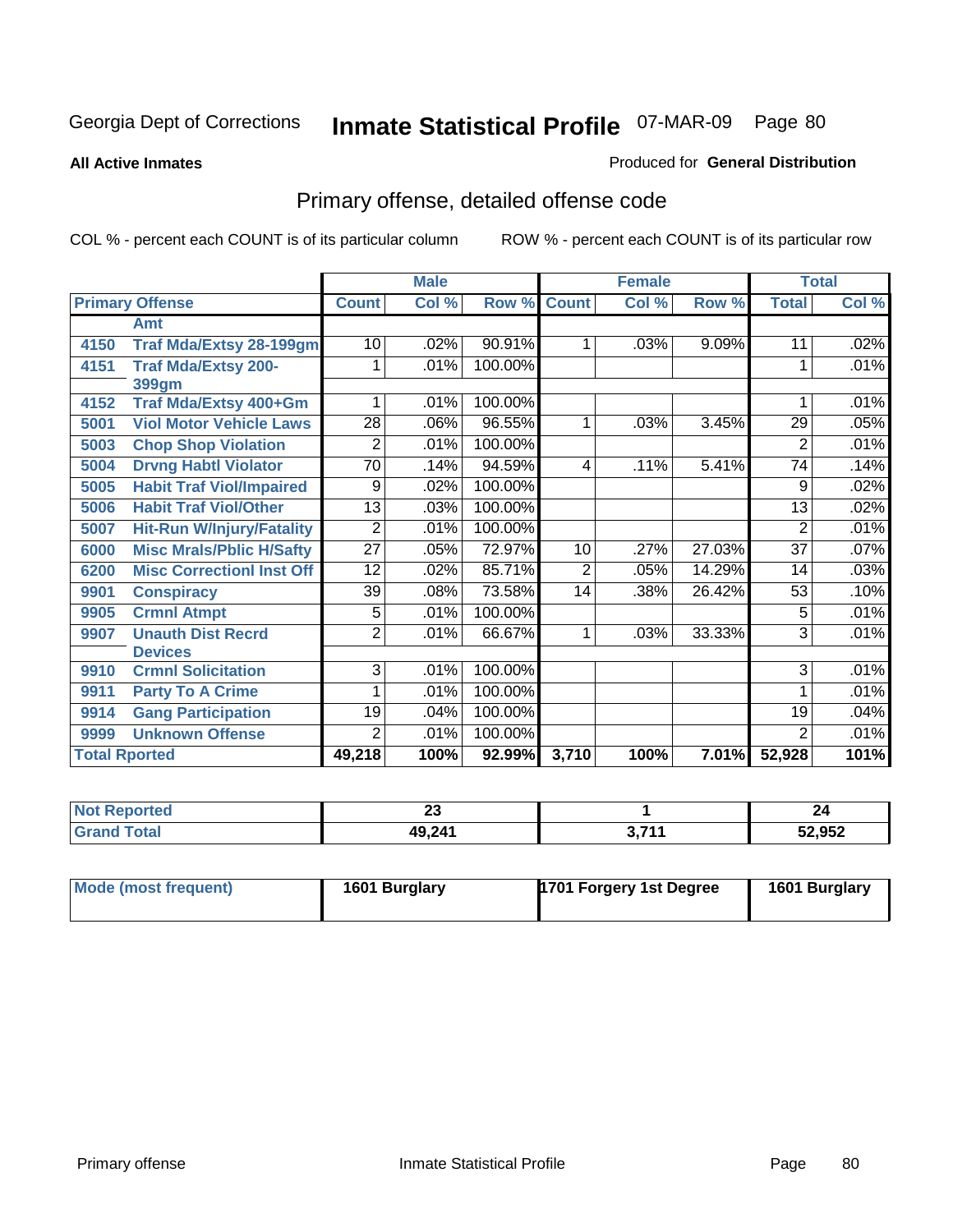#### **All Active Inmates**

#### Produced for **General Distribution**

# County of conviction of primary offense

|                 |                             |                  | <b>Male</b> |        | <b>Female</b>    |       |        | <b>Total</b>     |       |  |
|-----------------|-----------------------------|------------------|-------------|--------|------------------|-------|--------|------------------|-------|--|
|                 | <b>County of Conviction</b> | <b>Count</b>     | Col %       | Row %  | <b>Count</b>     | Col % | Row %  | <b>Total</b>     | Col % |  |
| 1               | <b>Appling</b>              | 99               | .20%        | 94.29% | $\overline{6}$   | .16%  | 5.71%  | 105              | .20%  |  |
| $\overline{2}$  | <b>Atkinson</b>             | $\overline{38}$  | .08%        | 95.00% | $\overline{2}$   | .05%  | 5.00%  | 40               | .08%  |  |
| 3               | <b>Bacon</b>                | 60               | .12%        | 93.75% | 4                | .11%  | 6.25%  | 64               | .12%  |  |
| 4               | <b>Baker</b>                | 9                | .02%        | 90.00% | 1                | .03%  | 10.00% | $\overline{10}$  | .02%  |  |
| 5               | <b>Baldwin</b>              | $\overline{341}$ | .69%        | 94.20% | $\overline{21}$  | .57%  | 5.80%  | 362              | .68%  |  |
| 6               | <b>Banks</b>                | 61               | .12%        | 91.04% | $\overline{6}$   | .16%  | 8.96%  | $\overline{67}$  | .13%  |  |
| 7               | <b>Barrow</b>               | $\overline{247}$ | .50%        | 93.56% | $\overline{17}$  | .46%  | 6.44%  | $\overline{264}$ | .50%  |  |
| 8               | <b>Bartow</b>               | 568              | 1.15%       | 88.61% | $\overline{73}$  | 1.97% | 11.39% | 641              | 1.21% |  |
| 9               | <b>Ben Hill</b>             | 270              | .55%        | 93.75% | $\overline{18}$  | .49%  | 6.25%  | 288              | .54%  |  |
| 10              | <b>Berrien</b>              | 86               | .17%        | 95.56% | 4                | .11%  | 4.44%  | $\overline{90}$  | .17%  |  |
| 11              | <b>Bibb</b>                 | 1,036            | 2.10%       | 94.18% | 64               | 1.73% | 5.82%  | 1,100            | 2.08% |  |
| 12              | <b>Bleckley</b>             | 84               | .17%        | 87.50% | $\overline{12}$  | .32%  | 12.50% | 96               | .18%  |  |
| $\overline{13}$ | <b>Brantley</b>             | $\overline{59}$  | .12%        | 93.65% | 4                | .11%  | 6.35%  | 63               | .12%  |  |
| 14              | <b>Brooks</b>               | $\overline{53}$  | .11%        | 94.64% | $\overline{3}$   | .08%  | 5.36%  | $\overline{56}$  | .11%  |  |
| 15              | <b>Bryan</b>                | $\overline{93}$  | .19%        | 93.00% | $\overline{7}$   | .19%  | 7.00%  | 100              | .19%  |  |
| 16              | <b>Bulloch</b>              | 466              | .95%        | 93.01% | $\overline{35}$  | .94%  | 6.99%  | 501              | .95%  |  |
| 17              | <b>Burke</b>                | $\overline{212}$ | .43%        | 93.81% | 14               | .38%  | 6.19%  | $\overline{226}$ | .43%  |  |
| 18              | <b>Butts</b>                | 158              | .32%        | 94.61% | 9                | .24%  | 5.39%  | 167              | .32%  |  |
| 19              | <b>Calhoun</b>              | $\overline{29}$  | .06%        | 90.63% | $\overline{3}$   | .08%  | 9.38%  | $\overline{32}$  | .06%  |  |
| 20              | <b>Camden</b>               | 142              | .29%        | 94.67% | $\overline{8}$   | .22%  | 5.33%  | 150              | .28%  |  |
| 21              | <b>Candler</b>              | $\overline{88}$  | .18%        | 89.80% | $\overline{10}$  | .27%  | 10.20% | $\overline{98}$  | .19%  |  |
| 22              | <b>Carroll</b>              | 537              | 1.09%       | 89.35% | 64               | 1.73% | 10.65% | 601              | 1.14% |  |
| 23              | <b>Catoosa</b>              | $\overline{271}$ | .55%        | 88.56% | $\overline{35}$  | .94%  | 11.44% | 306              | .58%  |  |
| 24              | <b>Charlton</b>             | $\overline{55}$  | .11%        | 94.83% | $\overline{3}$   | .08%  | 5.17%  | $\overline{58}$  | .11%  |  |
| 25              | <b>Chatham</b>              | 2,419            | 4.91%       | 94.94% | $\overline{129}$ | 3.48% | 5.06%  | 2,548            | 4.81% |  |
| 26              | <b>Chattahoochee</b>        | $\overline{30}$  | .06%        | 93.75% | $\overline{2}$   | .05%  | 6.25%  | $\overline{32}$  | .06%  |  |
| 27              | <b>Chattooga</b>            | 239              | .49%        | 88.85% | $\overline{30}$  | .81%  | 11.15% | 269              | .51%  |  |
| 28              | <b>Cherokee</b>             | 582              | 1.18%       | 91.22% | $\overline{56}$  | 1.51% | 8.78%  | 638              | 1.21% |  |
| 29              | <b>Clarke</b>               | 395              | .80%        | 94.27% | $\overline{24}$  | .65%  | 5.73%  | 419              | .79%  |  |
| 30              | <b>Clay</b>                 | $\overline{27}$  | .05%        | 93.10% | $\overline{2}$   | .05%  | 6.90%  | $\overline{29}$  | .05%  |  |
| 31              | <b>Clayton</b>              | 1,469            | 2.98%       | 92.39% | $\overline{121}$ | 3.26% | 7.61%  | 1,590            | 3.00% |  |
| 32              | <b>Clinch</b>               | 42               | .09%        | 95.45% | 2                | .05%  | 4.55%  | 44               | .08%  |  |
| 33              | <b>Cobb</b>                 | 2,858            | 5.81%       | 91.02% | 282              | 7.60% | 8.98%  | 3,140            | 5.93% |  |
| 34              | <b>Coffee</b>               | 249              | .51%        | 94.68% | 14               | .38%  | 5.32%  | 263              | .50%  |  |
| 35              | <b>Colquitt</b>             | 329              | .67%        | 94.00% | 21               | .57%  | 6.00%  | 350              | .66%  |  |
| 36              | <b>Columbia</b>             | 300              | .61%        | 92.31% | 25               | .67%  | 7.69%  | 325              | .61%  |  |
| 37              | <b>Cook</b>                 | 134              | .27%        | 93.71% | $\overline{9}$   | .24%  | 6.29%  | 143              | .27%  |  |
| 38              | <b>Coweta</b>               | 530              | 1.08%       | 92.98% | 40               | 1.08% | 7.02%  | 570              | 1.08% |  |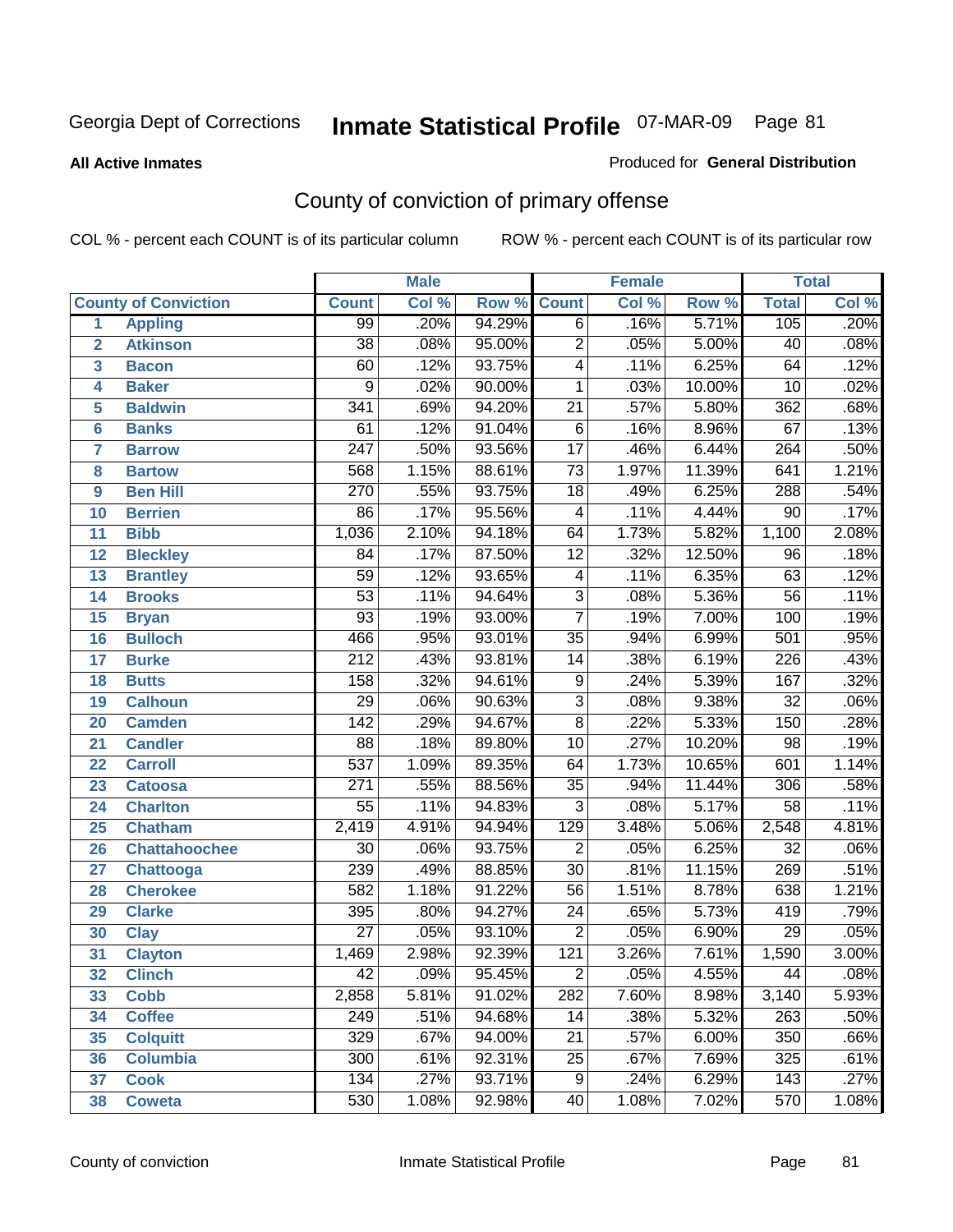#### **All Active Inmates**

#### Produced for **General Distribution**

# County of conviction of primary offense

|                 |                             |                  | <b>Male</b> |         | <b>Female</b>   |       |        | <b>Total</b>     |       |  |
|-----------------|-----------------------------|------------------|-------------|---------|-----------------|-------|--------|------------------|-------|--|
|                 | <b>County of Conviction</b> | <b>Count</b>     | Col %       | Row %   | <b>Count</b>    | Col % | Row %  | <b>Total</b>     | Col % |  |
| 39              | <b>Crawford</b>             | $\overline{19}$  | .04%        | 86.36%  | $\overline{3}$  | .08%  | 13.64% | $\overline{22}$  | .04%  |  |
| 40              | <b>Crisp</b>                | $\overline{271}$ | .55%        | 95.42%  | $\overline{13}$ | .35%  | 4.58%  | 284              | .54%  |  |
| 41              | <b>Dade</b>                 | 136              | .28%        | 94.44%  | $\overline{8}$  | .22%  | 5.56%  | 144              | .27%  |  |
| 42              | <b>Dawson</b>               | 89               | .18%        | 89.00%  | $\overline{11}$ | .30%  | 11.00% | 100              | .19%  |  |
| 43              | <b>Decatur</b>              | 321              | .65%        | 92.51%  | $\overline{26}$ | .70%  | 7.49%  | 347              | .66%  |  |
| 44              | <b>Dekalb</b>               | 2,886            | 5.86%       | 94.78%  | 159             | 4.29% | 5.22%  | 3,045            | 5.75% |  |
| 45              | <b>Dodge</b>                | 170              | .35%        | 93.41%  | $\overline{12}$ | .32%  | 6.59%  | 182              | .34%  |  |
| 46              | <b>Dooly</b>                | 116              | .24%        | 94.31%  | $\overline{7}$  | .19%  | 5.69%  | $\overline{123}$ | .23%  |  |
| 47              | <b>Dougherty</b>            | $\overline{948}$ | 1.93%       | 93.95%  | 61              | 1.64% | 6.05%  | 1,009            | 1.91% |  |
| 48              | <b>Douglas</b>              | 1,077            | 2.19%       | 91.12%  | 105             | 2.83% | 8.88%  | 1,182            | 2.23% |  |
| 49              | <b>Early</b>                | 80               | .16%        | 98.77%  | 1               | .03%  | 1.23%  | 81               | .15%  |  |
| 50              | <b>Echols</b>               | $\overline{8}$   | .02%        | 100.00% |                 |       |        | 8                | .02%  |  |
| $\overline{51}$ | <b>Effingham</b>            | $\overline{145}$ | .29%        | 94.77%  | $\overline{8}$  | .22%  | 5.23%  | 153              | .29%  |  |
| 52              | <b>Elbert</b>               | $\overline{145}$ | .29%        | 97.97%  | $\overline{3}$  | .08%  | 2.03%  | $\overline{148}$ | .28%  |  |
| 53              | <b>Emanuel</b>              | 172              | .35%        | 97.73%  | 4               | .11%  | 2.27%  | $\overline{176}$ | .33%  |  |
| 54              | <b>Evans</b>                | $\overline{94}$  | .19%        | 98.95%  | 1               | .03%  | 1.05%  | $\overline{95}$  | .18%  |  |
| 55              | <b>Fannin</b>               | $\overline{98}$  | .20%        | 91.59%  | $\overline{9}$  | .24%  | 8.41%  | $\overline{107}$ | .20%  |  |
| 56              | <b>Fayette</b>              | $\overline{374}$ | .76%        | 89.90%  | $\overline{42}$ | 1.13% | 10.10% | 416              | .79%  |  |
| 57              | <b>Floyd</b>                | 817              | 1.66%       | 88.42%  | 107             | 2.88% | 11.58% | 924              | 1.75% |  |
| 58              | <b>Forsyth</b>              | 280              | .57%        | 85.89%  | 46              | 1.24% | 14.11% | 326              | .62%  |  |
| 59              | <b>Franklin</b>             | 148              | .30%        | 91.93%  | $\overline{13}$ | .35%  | 8.07%  | 161              | .30%  |  |
| 60              | <b>Fulton</b>               | 4,441            | 9.02%       | 96.44%  | 164             | 4.42% | 3.56%  | 4,605            | 8.70% |  |
| 61              | Gilmer                      | 116              | .24%        | 91.34%  | $\overline{11}$ | .30%  | 8.66%  | $\overline{127}$ | .24%  |  |
| 62              | <b>Glascock</b>             | $\overline{11}$  | .02%        | 91.67%  | 1               | .03%  | 8.33%  | $\overline{12}$  | .02%  |  |
| 63              | <b>Glynn</b>                | 415              | .84%        | 95.18%  | $\overline{21}$ | .57%  | 4.82%  | 436              | .82%  |  |
| 64              | <b>Gordon</b>               | $\overline{276}$ | .56%        | 91.09%  | $\overline{27}$ | .73%  | 8.91%  | $\overline{303}$ | .57%  |  |
| 65              | <b>Grady</b>                | 235              | .48%        | 95.14%  | $\overline{12}$ | .32%  | 4.86%  | $\overline{247}$ | .47%  |  |
| 66              | <b>Greene</b>               | 148              | .30%        | 95.48%  | $\overline{7}$  | .19%  | 4.52%  | 155              | .29%  |  |
| 67              | <b>Gwinnett</b>             | 1,965            | 3.99%       | 92.73%  | 154             | 4.15% | 7.27%  | 2,119            | 4.00% |  |
| 68              | <b>Habersham</b>            | $\overline{119}$ | .24%        | 92.25%  | 10              | .27%  | 7.75%  | $\overline{129}$ | .24%  |  |
| 69              | <b>Hall</b>                 | 732              | 1.49%       | 92.19%  | 62              | 1.67% | 7.81%  | 794              | 1.50% |  |
| 70              | <b>Hancock</b>              | 28               | .06%        | 96.55%  | 1               | .03%  | 3.45%  | 29               | .05%  |  |
| 71              | <b>Haralson</b>             | $\overline{88}$  | .18%        | 96.70%  | $\overline{3}$  | .08%  | 3.30%  | $\overline{91}$  | .17%  |  |
| 72              | <b>Harris</b>               | $\overline{123}$ | .25%        | 96.09%  | $\overline{5}$  | .13%  | 3.91%  | $\overline{128}$ | .24%  |  |
| 73              | <b>Hart</b>                 | 122              | .25%        | 95.31%  | $\overline{6}$  | .16%  | 4.69%  | 128              | .24%  |  |
| 74              | <b>Heard</b>                | 61               | .12%        | 84.72%  | $\overline{11}$ | .30%  | 15.28% | $\overline{72}$  | .14%  |  |
| 75              | <b>Henry</b>                | 544              | 1.11%       | 89.18%  | 66              | 1.78% | 10.82% | 610              | 1.15% |  |
| 76              | <b>Houston</b>              | 625              | 1.27%       | 92.59%  | $\overline{50}$ | 1.35% | 7.41%  | 675              | 1.28% |  |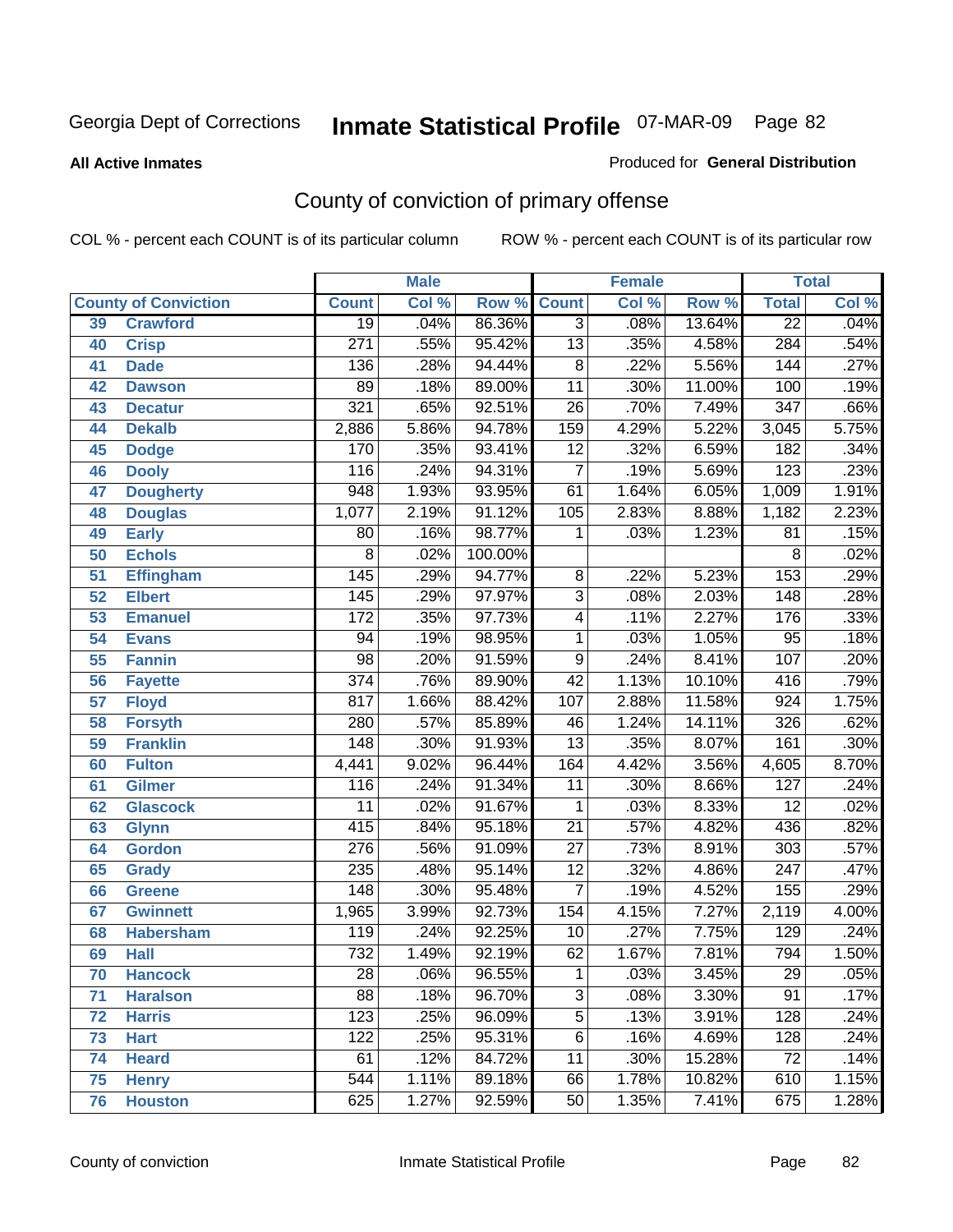#### **All Active Inmates**

#### Produced for **General Distribution**

# County of conviction of primary offense

|                 |                             |                  | <b>Male</b> |         |                  | <b>Female</b> |        |                  | <b>Total</b> |
|-----------------|-----------------------------|------------------|-------------|---------|------------------|---------------|--------|------------------|--------------|
|                 | <b>County of Conviction</b> | <b>Count</b>     | Col %       | Row %   | <b>Count</b>     | Col %         | Row %  | <b>Total</b>     | Col %        |
| $\overline{77}$ | <b>Irwin</b>                | 60               | .12%        | 95.24%  | $\overline{3}$   | .08%          | 4.76%  | 63               | .12%         |
| 78              | <b>Jackson</b>              | $\overline{211}$ | .43%        | 91.74%  | $\overline{19}$  | .51%          | 8.26%  | 230              | .43%         |
| 79              | <b>Jasper</b>               | 61               | .12%        | 93.85%  | 4                | .11%          | 6.15%  | 65               | .12%         |
| 80              | <b>Jeff Davis</b>           | 85               | .17%        | 96.59%  | $\overline{3}$   | .08%          | 3.41%  | $\overline{88}$  | .17%         |
| 81              | <b>Jefferson</b>            | $\overline{117}$ | .24%        | 96.69%  | $\overline{4}$   | .11%          | 3.31%  | $\overline{121}$ | .23%         |
| 82              | <b>Jenkins</b>              | $\overline{75}$  | .15%        | 94.94%  | 4                | .11%          | 5.06%  | 79               | .15%         |
| 83              | <b>Johnson</b>              | 64               | .13%        | 94.12%  | 4                | .11%          | 5.88%  | 68               | .13%         |
| 84              | <b>Jones</b>                | 143              | .29%        | 94.70%  | 8                | .22%          | 5.30%  | 151              | .29%         |
| 85              | <b>Lamar</b>                | $\overline{71}$  | .14%        | 92.21%  | $\overline{6}$   | .16%          | 7.79%  | $\overline{77}$  | .15%         |
| 86              | <b>Lanier</b>               | $\overline{39}$  | .08%        | 100.00% |                  |               |        | $\overline{39}$  | .07%         |
| 87              | <b>Laurens</b>              | $\overline{310}$ | .63%        | 93.37%  | 22               | .59%          | 6.63%  | 332              | .63%         |
| 88              | Lee                         | 89               | .18%        | 95.70%  | 4                | .11%          | 4.30%  | 93               | .18%         |
| 89              | <b>Liberty</b>              | 296              | .60%        | 92.50%  | $\overline{24}$  | .65%          | 7.50%  | $\overline{320}$ | .60%         |
| 90              | <b>Lincoln</b>              | $\overline{34}$  | .07%        | 100.00% |                  |               |        | $\overline{34}$  | .06%         |
| 91              | Long                        | $\overline{78}$  | .16%        | 90.70%  | 8                | .22%          | 9.30%  | 86               | .16%         |
| 92              | <b>Lowndes</b>              | 536              | 1.09%       | 93.54%  | $\overline{37}$  | 1.00%         | 6.46%  | $\overline{573}$ | 1.08%        |
| 93              | <b>Lumpkin</b>              | 113              | .23%        | 91.87%  | 10               | .27%          | 8.13%  | $\overline{123}$ | .23%         |
| 94              | <b>Macon</b>                | $\overline{73}$  | .15%        | 93.59%  | $\overline{5}$   | .13%          | 6.41%  | 78               | .15%         |
| 95              | <b>Madison</b>              | 119              | .24%        | 89.47%  | $\overline{14}$  | .38%          | 10.53% | $\overline{133}$ | .25%         |
| 96              | <b>Marion</b>               | 43               | .09%        | 95.56%  | $\overline{2}$   | .05%          | 4.44%  | 45               | .09%         |
| 97              | <b>Mcduffie</b>             | 186              | .38%        | 96.88%  | $\overline{6}$   | .16%          | 3.13%  | 192              | .36%         |
| 98              | <b>Mcintosh</b>             | 64               | .13%        | 100.00% |                  |               |        | 64               | .12%         |
| 99              | <b>Meriwether</b>           | $\overline{201}$ | .41%        | 94.37%  | $\overline{12}$  | .32%          | 5.63%  | $\overline{213}$ | .40%         |
| 100             | <b>Miller</b>               | $\overline{30}$  | .06%        | 96.77%  | 1                | .03%          | 3.23%  | $\overline{31}$  | .06%         |
| 101             | <b>Mitchell</b>             | 186              | .38%        | 92.08%  | $\overline{16}$  | .43%          | 7.92%  | 202              | .38%         |
| 102             | <b>Monroe</b>               | 150              | .30%        | 92.59%  | $\overline{12}$  | .32%          | 7.41%  | 162              | .31%         |
| 103             | <b>Montgomery</b>           | $\overline{55}$  | .11%        | 88.71%  | $\overline{7}$   | .19%          | 11.29% | 62               | .12%         |
| 104             | <b>Morgan</b>               | 143              | .29%        | 91.08%  | 14               | .38%          | 8.92%  | 157              | .30%         |
| 105             | <b>Murray</b>               | 230              | .47%        | 91.27%  | $\overline{22}$  | .59%          | 8.73%  | 252              | .48%         |
| 106             | <b>Muscogee</b>             | 1,762            | 3.58%       | 93.28%  | $\overline{127}$ | 3.42%         | 6.72%  | 1,889            | 3.57%        |
| 107             | <b>Newton</b>               | $\overline{560}$ | 1.14%       | 87.91%  | $\overline{77}$  | 2.08%         | 12.09% | 637              | 1.20%        |
| 108             | <b>Oconee</b>               | 49               | .10%        | 98.00%  | 1                | .03%          | 2.00%  | 50               | $.09\%$      |
| 109             | <b>Oglethorpe</b>           | 61               | .12%        | 92.42%  | $\overline{5}$   | .13%          | 7.58%  | 66               | .12%         |
| 110             | <b>Paulding</b>             | 236              | .48%        | 91.12%  | $\overline{23}$  | .62%          | 8.88%  | 259              | .49%         |
| 111             | <b>Peach</b>                | $\overline{87}$  | .18%        | 97.75%  | $\overline{c}$   | .05%          | 2.25%  | 89               | .17%         |
| 112             | <b>Pickens</b>              | 83               | .17%        | 90.22%  | $\overline{9}$   | .24%          | 9.78%  | 92               | .17%         |
| 113             | <b>Pierce</b>               | 63               | .13%        | 94.03%  | 4                | .11%          | 5.97%  | 67               | .13%         |
| 114             | <b>Pike</b>                 | 58               | .12%        | 92.06%  | $\overline{5}$   | .13%          | 7.94%  | 63               | .12%         |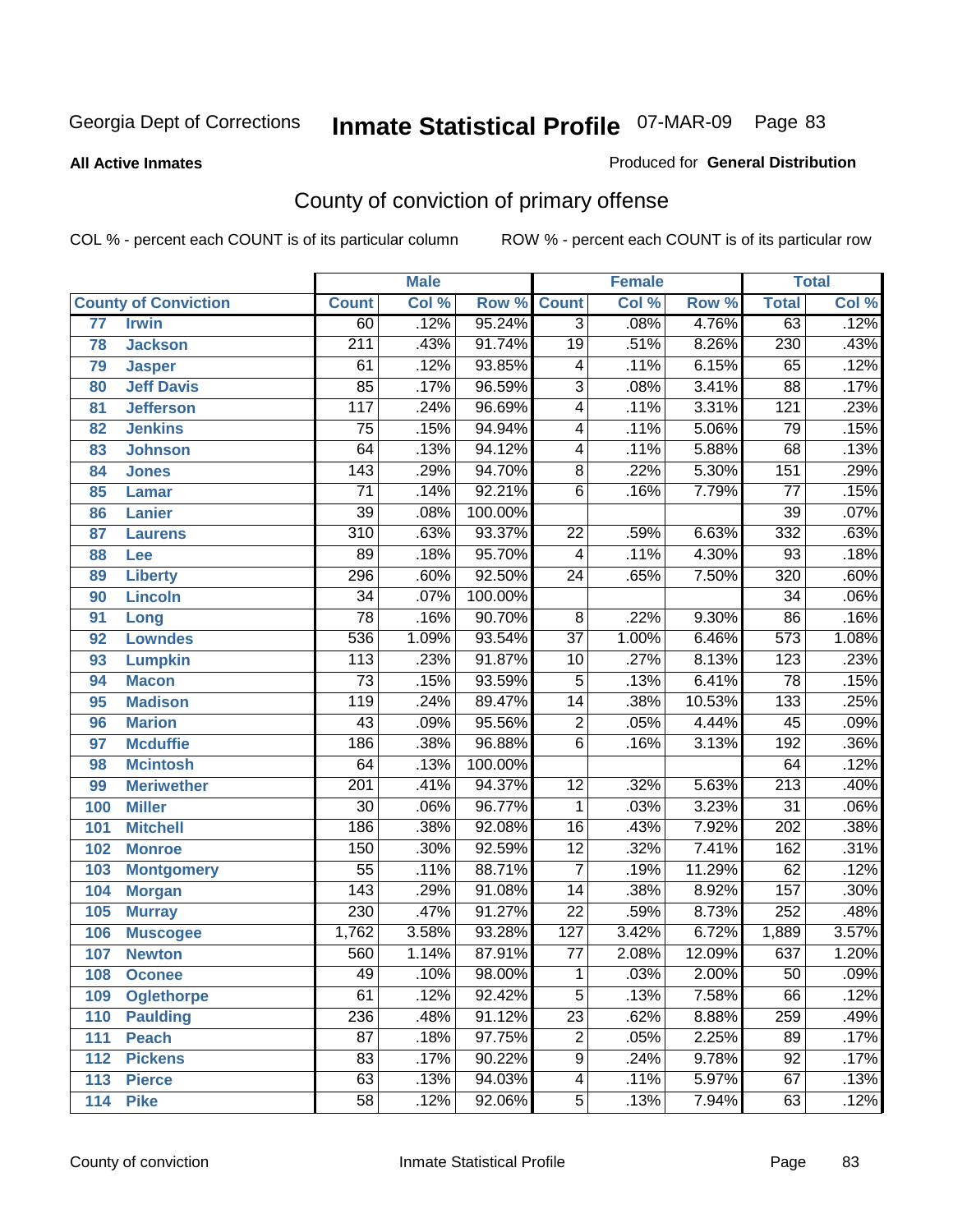#### **All Active Inmates**

#### Produced for **General Distribution**

# County of conviction of primary offense

|                             |                  | <b>Male</b> |         |                 | <b>Female</b> |        |                  | <b>Total</b>               |
|-----------------------------|------------------|-------------|---------|-----------------|---------------|--------|------------------|----------------------------|
| <b>County of Conviction</b> | <b>Count</b>     | Col %       | Row %   | <b>Count</b>    | Col %         | Row %  | <b>Total</b>     | $\overline{\text{Col }\%}$ |
| 115<br><b>Polk</b>          | 147              | .30%        | 96.08%  | $\overline{6}$  | .16%          | 3.92%  | 153              | .29%                       |
| <b>Pulaski</b><br>116       | $\overline{80}$  | .16%        | 88.89%  | 10              | .27%          | 11.11% | $\overline{90}$  | .17%                       |
| 117<br><b>Putnam</b>        | $\overline{137}$ | .28%        | 95.80%  | $\overline{6}$  | .16%          | 4.20%  | $\overline{143}$ | .27%                       |
| 118<br>Quitman              | $\overline{15}$  | .03%        | 93.75%  | 1               | .03%          | 6.25%  | $\overline{16}$  | .03%                       |
| 119<br><b>Rabun</b>         | $\overline{54}$  | .11%        | 90.00%  | $\overline{6}$  | .16%          | 10.00% | 60               | .11%                       |
| 120<br><b>Randolph</b>      | $\overline{51}$  | .10%        | 91.07%  | $\overline{5}$  | .13%          | 8.93%  | $\overline{56}$  | .11%                       |
| 121<br><b>Richmond</b>      | 1,766            | 3.59%       | 94.34%  | 106             | 2.86%         | 5.66%  | 1,872            | 3.54%                      |
| 122<br><b>Rockdale</b>      | 462              | .94%        | 90.94%  | 46              | 1.24%         | 9.06%  | 508              | .96%                       |
| 123<br><b>Schley</b>        | $\overline{28}$  | .06%        | 96.55%  | $\mathbf{1}$    | .03%          | 3.45%  | $\overline{29}$  | .05%                       |
| 124<br><b>Screven</b>       | $\overline{121}$ | .25%        | 91.67%  | $\overline{11}$ | .30%          | 8.33%  | 132              | .25%                       |
| 125<br><b>Seminole</b>      | 66               | .13%        | 88.00%  | $\overline{9}$  | .24%          | 12.00% | $\overline{75}$  | .14%                       |
| <b>Spalding</b><br>126      | 584              | 1.19%       | 91.11%  | $\overline{57}$ | 1.54%         | 8.89%  | 641              | 1.21%                      |
| 127<br><b>Stephens</b>      | $\overline{178}$ | .36%        | 91.75%  | 16              | .43%          | 8.25%  | 194              | .37%                       |
| 128<br><b>Stewart</b>       | $\overline{29}$  | .06%        | 93.55%  | $\overline{2}$  | .05%          | 6.45%  | $\overline{31}$  | .06%                       |
| 129<br><b>Sumter</b>        | 256              | .52%        | 96.24%  | 10              | .27%          | 3.76%  | 266              | .50%                       |
| <b>Talbot</b><br>130        | $\overline{47}$  | .10%        | 94.00%  | $\overline{3}$  | .08%          | 6.00%  | $\overline{50}$  | .09%                       |
| 131<br><b>Taliaferro</b>    | $\overline{25}$  | .05%        | 92.59%  | $\overline{2}$  | .05%          | 7.41%  | $\overline{27}$  | .05%                       |
| 132<br><b>Tattnall</b>      | $\overline{182}$ | .37%        | 93.81%  | $\overline{12}$ | .32%          | 6.19%  | 194              | .37%                       |
| 133<br><b>Taylor</b>        | $\overline{93}$  | .19%        | 94.90%  | $\overline{5}$  | .13%          | 5.10%  | $\overline{98}$  | .19%                       |
| <b>Telfair</b><br>134       | 114              | .23%        | 89.06%  | $\overline{14}$ | .38%          | 10.94% | 128              | .24%                       |
| 135<br><b>Terrell</b>       | $\overline{81}$  | .16%        | 98.78%  | $\mathbf{1}$    | .03%          | 1.22%  | $\overline{82}$  | .15%                       |
| 136<br><b>Thomas</b>        | 285              | .58%        | 91.05%  | $\overline{28}$ | .75%          | 8.95%  | $\overline{313}$ | .59%                       |
| 137<br><b>Tift</b>          | 304              | .62%        | 95.60%  | $\overline{14}$ | .38%          | 4.40%  | $\overline{318}$ | .60%                       |
| <b>Toombs</b><br>138        | 293              | .60%        | 91.28%  | $\overline{28}$ | .75%          | 8.72%  | 321              | .61%                       |
| 139<br><b>Towns</b>         | $\overline{54}$  | .11%        | 90.00%  | $\overline{6}$  | .16%          | 10.00% | 60               | .11%                       |
| 140<br><b>Treutlen</b>      | $\overline{85}$  | .17%        | 98.84%  | $\mathbf{1}$    | .03%          | 1.16%  | $\overline{86}$  | .16%                       |
| 141<br><b>Troup</b>         | 687              | 1.40%       | 90.39%  | $\overline{73}$ | 1.97%         | 9.61%  | 760              | 1.44%                      |
| 142<br><b>Turner</b>        | 80               | .16%        | 98.77%  | 1               | .03%          | 1.23%  | $\overline{81}$  | .15%                       |
| 143<br><b>Twiggs</b>        | 65               | .13%        | 85.53%  | $\overline{11}$ | .30%          | 14.47% | $\overline{76}$  | .14%                       |
| 144<br><b>Union</b>         | $\overline{79}$  | .16%        | 88.76%  | $\overline{10}$ | .27%          | 11.24% | $\overline{89}$  | .17%                       |
| 145<br><b>Upson</b>         | 239              | .49%        | 91.92%  | $\overline{21}$ | .57%          | 8.08%  | 260              | .49%                       |
| 146<br><b>Walker</b>        | 390              | .79%        | 90.07%  | 43              | 1.16%         | 9.93%  | 433              | .82%                       |
| <b>Walton</b><br>147        | 403              | .82%        | 92.22%  | $\overline{34}$ | .92%          | 7.78%  | 437              | .83%                       |
| <b>Ware</b><br>148          | 350              | .71%        | 94.85%  | 19              | .51%          | 5.15%  | 369              | .70%                       |
| <b>Warren</b><br>149        | 44               | .09%        | 93.62%  | $\overline{3}$  | .08%          | 6.38%  | 47               | .09%                       |
| <b>Washington</b><br>150    | 115              | .23%        | 93.50%  | $\overline{8}$  | .22%          | 6.50%  | 123              | .23%                       |
| 151<br><b>Wayne</b>         | $\overline{170}$ | .35%        | 90.91%  | $\overline{17}$ | .46%          | 9.09%  | 187              | .35%                       |
| 152<br><b>Webster</b>       | $\overline{6}$   | .01%        | 100.00% |                 |               |        | 6                | .01%                       |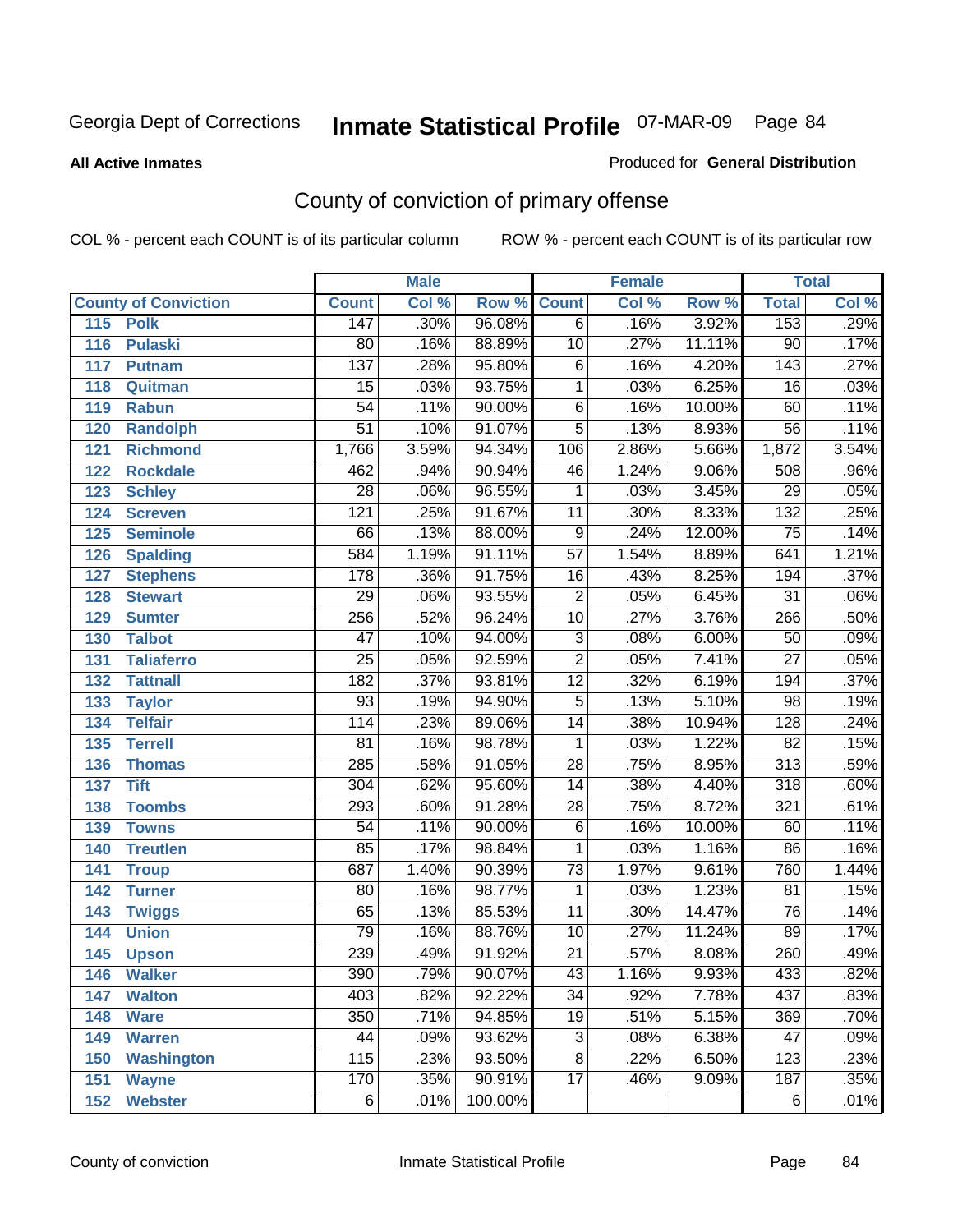**All Active Inmates**

### Produced for **General Distribution**

# County of conviction of primary offense

|                             |              | <b>Male</b> |             |       | <b>Female</b> |        |              | <b>Total</b> |
|-----------------------------|--------------|-------------|-------------|-------|---------------|--------|--------------|--------------|
| <b>County of Conviction</b> | <b>Count</b> | Col %       | Row % Count |       | Col %         | Row %  | <b>Total</b> | Col %        |
| <b>Wheeler</b><br>153       | 26           | $.05\%$     | 86.67%      | 4     | .11%          | 13.33% | 30           | $.06\%$      |
| <b>White</b><br>154         | 87           | .18%        | 89.69%      | 10    | .27%          | 10.31% | 97           | .18%         |
| <b>Whitfield</b><br>155     | 680          | 1.38%       | 89.95%      | 76    | 2.05%         | 10.05% | 756          | 1.43%        |
| <b>Wilcox</b><br>156        | 60           | .12%        | 92.31%      | 5     | .13%          | 7.69%  | 65           | .12%         |
| <b>Wilkes</b><br>157        | 82           | $.17\%$     | 97.62%      | 2     | .05%          | 2.38%  | 84           | .16%         |
| <b>Wilkinson</b><br>158     | 55           | .11%        | 94.83%      | 3     | .08%          | 5.17%  | 58           | .11%         |
| <b>Worth</b><br>159         | 134          | .27%        | 93.06%      | 10    | .27%          | 6.94%  | 144          | .27%         |
| <b>Total Rported</b>        | 49,218       | 100%        | 92.99%      | 3,710 | 100%          | 7.01%  | 52,928       | 100%         |

| <b>Reported</b><br>NOT<br>$\sim$ | n.<br>∼ |      | 44     |
|----------------------------------|---------|------|--------|
|                                  | 49,241  | 2744 | 52,952 |

| Mc | ™ulton | Cobb |  |
|----|--------|------|--|
|    |        |      |  |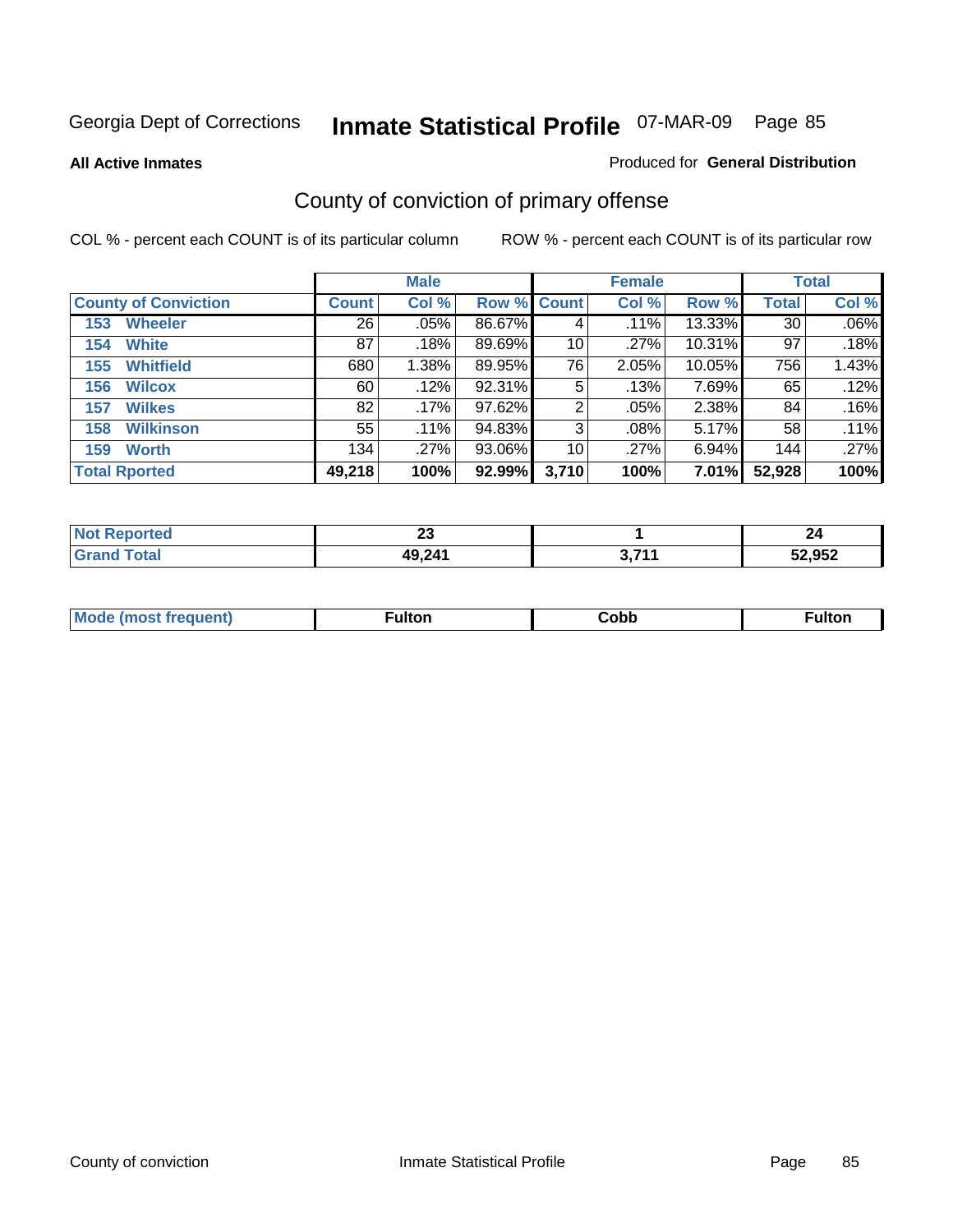#### **All Active Inmates**

### Produced for **General Distribution**

# Circuit of conviction of primary offense

|                         |                                 |                  | <b>Male</b> |        |                  | <b>Female</b> |        |                  | <b>Total</b> |
|-------------------------|---------------------------------|------------------|-------------|--------|------------------|---------------|--------|------------------|--------------|
|                         | <b>Circuit of Conviction</b>    | <b>Count</b>     | Col %       | Row %  | <b>Count</b>     | Col %         | Row %  | <b>Total</b>     | Col %        |
| 1                       | <b>Alapaha Circuit</b>          | 339              | .69%        | 95.22% | $\overline{17}$  | .46%          | 4.78%  | 356              | .67%         |
| $\overline{2}$          | <b>Alcovy Circuit</b>           | $\overline{963}$ | 1.96%       | 89.66% | 111              | 2.99%         | 10.34% | 1,074            | 2.03%        |
| $\overline{\mathbf{3}}$ | <b>Atlanta Circuit</b>          | 4,441            | 9.02%       | 96.44% | 164              | 4.42%         | 3.56%  | 4,605            | 8.70%        |
| 4                       | <b>Atlantic Circuit</b>         | 807              | 1.64%       | 93.95% | $\overline{52}$  | 1.40%         | 6.05%  | 859              | 1.62%        |
| 5                       | <b>Augusta Circuit</b>          | 2,278            | 4.63%       | 94.02% | $\overline{145}$ | 3.91%         | 5.98%  | 2,423            | 4.58%        |
| $6\phantom{a}$          | <b>Blue Ridge Circuit</b>       | 582              | 1.18%       | 91.22% | $\overline{56}$  | 1.51%         | 8.78%  | 638              | 1.21%        |
| $\overline{\mathbf{7}}$ | <b>Brunswick Circuit</b>        | 911              | 1.85%       | 94.31% | $\overline{55}$  | 1.48%         | 5.69%  | 966              | 1.83%        |
| 8                       | <b>Chattahoochee Circuit</b>    | 2,098            | 4.26%       | 93.58% | $\overline{144}$ | 3.88%         | 6.42%  | 2,242            | 4.24%        |
| 9                       | <b>Cherokee Circuit</b>         | 844              | 1.71%       | 89.41% | 100              | 2.70%         | 10.59% | 944              | 1.78%        |
| 10                      | <b>Clayton Circuit</b>          | 1,469            | 2.98%       | 92.39% | 121              | 3.26%         | 7.61%  | 1,590            | 3.00%        |
| 11                      | <b>Cobb Circuit</b>             | 2,858            | 5.81%       | 91.02% | 282              | 7.60%         | 8.98%  | 3,140            | 5.93%        |
| 12                      | <b>Conasauga Circuit</b>        | 910              | 1.85%       | 90.28% | 98               | 2.64%         | 9.72%  | 1,008            | 1.90%        |
| 13                      | <b>Cordele Circuit</b>          | $\overline{717}$ | 1.46%       | 94.34% | $\overline{43}$  | 1.16%         | 5.66%  | 760              | 1.44%        |
| 14                      | <b>Coweta Circuit</b>           | 2,016            | 4.10%       | 90.97% | $\overline{200}$ | 5.39%         | 9.03%  | 2,216            | 4.19%        |
| 15                      | <b>Dougherty Circuit</b>        | 948              | 1.93%       | 93.95% | 61               | 1.64%         | 6.05%  | 1,009            | 1.91%        |
| 16                      | <b>Dublin Circuit</b>           | $\overline{524}$ | 1.06%       | 93.24% | 38               | 1.02%         | 6.76%  | 562              | 1.06%        |
| 17                      | <b>Eastern Circuit</b>          | 2,419            | 4.91%       | 94.94% | $\overline{129}$ | 3.48%         | 5.06%  | 2,548            | 4.81%        |
| 18                      | <b>Flint Circuit</b>            | 544              | 1.11%       | 89.18% | 66               | 1.78%         | 10.82% | 610              | 1.15%        |
| 19                      | <b>Griffin Circuit</b>          | 1,255            | 2.55%       | 90.94% | 125              | 3.37%         | 9.06%  | 1,380            | 2.61%        |
| 20                      | <b>Gwinnett Circuit</b>         | 1,965            | 3.99%       | 92.73% | 154              | 4.15%         | 7.27%  | 2,119            | 4.00%        |
| 21                      | <b>Houston Circuit</b>          | 625              | 1.27%       | 92.59% | $\overline{50}$  | 1.35%         | 7.41%  | 675              | 1.28%        |
| 22                      | <b>Lookout Mountain Circuit</b> | 1,036            | 2.10%       | 89.93% | 116              | 3.13%         | 10.07% | 1,152            | 2.18%        |
| 23                      | <b>Macon Circuit</b>            | 1,142            | 2.32%       | 94.30% | 69               | 1.86%         | 5.70%  | 1,211            | 2.29%        |
| 24                      | <b>Middle Circuit</b>           | 785              | 1.59%       | 93.56% | 54               | 1.46%         | 6.44%  | 839              | 1.59%        |
| 25                      | <b>Mountain Circuit</b>         | 351              | .71%        | 91.64% | $\overline{32}$  | .86%          | 8.36%  | 383              | .72%         |
| 26                      | <b>Northeastern Circuit</b>     | 821              | 1.67%       | 91.83% | $\overline{73}$  | 1.97%         | 8.17%  | 894              | 1.69%        |
| 27                      | <b>Northern Circuit</b>         | 595              | 1.21%       | 93.55% | $\overline{41}$  | 1.11%         | 6.45%  | 636              | 1.20%        |
| 28                      | <b>Ocmulgee Circuit</b>         | 1,056            | 2.15%       | 94.29% | 64               | 1.73%         | 5.71%  | 1,120            | 2.12%        |
| 29                      | <b>Oconee Circuit</b>           | 529              | 1.07%       | 89.97% | $\overline{59}$  | 1.59%         | 10.03% | 588              | 1.11%        |
| 30                      | <b>Ogeechee Circuit</b>         | 807              | 1.64%       | 93.29% | $\overline{58}$  | 1.56%         | 6.71%  | 865              | 1.63%        |
| $\overline{31}$         | <b>Pataula Circuit</b>          | 350              | .71%        | 94.59% | $\overline{20}$  | .54%          | 5.41%  | 370              | .70%         |
| 32                      | <b>Piedmont Circuit</b>         | 519              | 1.05%       | 92.51% | 42               | 1.13%         | 7.49%  | 561              | 1.06%        |
| 33                      | <b>Rome Circuit</b>             | 817              | 1.66%       | 88.42% | 107              | 2.88%         | 11.58% | 924              | 1.75%        |
| 34                      | <b>South Georgia Circuit</b>    | 780              | 1.58%       | 93.08% | 58               | 1.56%         | 6.92%  | 838              | 1.58%        |
| 35                      | <b>Southern Circuit</b>         | 1,211            | 2.46%       | 93.15% | 89               | 2.40%         | 6.85%  | 1,300            | 2.46%        |
| 36                      | <b>Southwestern Circuit</b>     | 481              | .98%        | 95.63% | 22               | .59%          | 4.37%  | $\overline{503}$ | .95%         |
| 37                      | <b>Stone Mountain Circuit</b>   | 2,886            | 5.86%       | 94.78% | 159              | 4.29%         | 5.22%  | 3,045            | 5.75%        |
| 38                      | <b>Tallapoosa Circuit</b>       | 235              | .48%        | 96.31% | $\overline{9}$   | .24%          | 3.69%  | 244              | .46%         |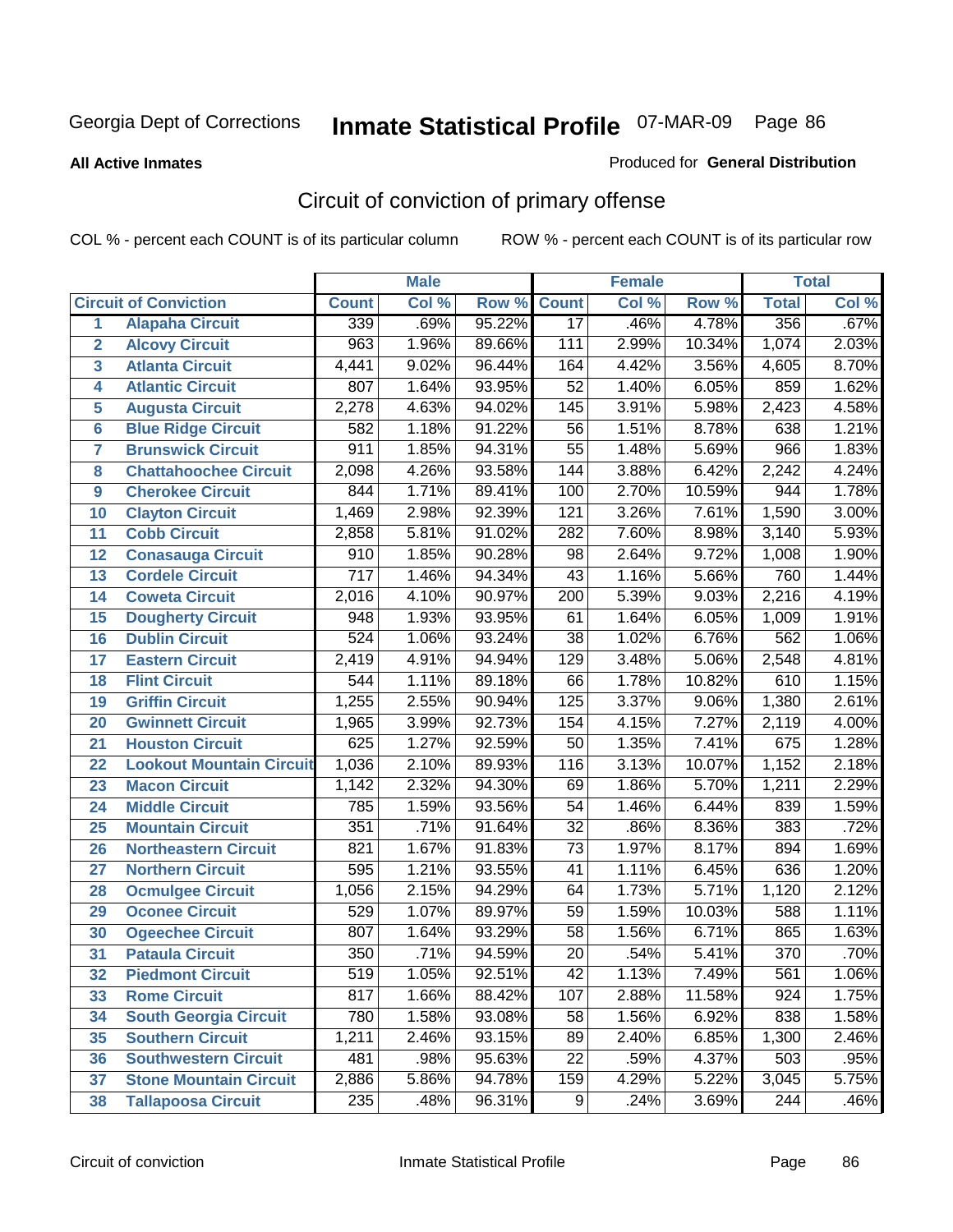**All Active Inmates**

### Produced for **General Distribution**

# Circuit of conviction of primary offense

|                              |                             |              | <b>Male</b> |        |              | <b>Female</b> |        |              | <b>Total</b> |
|------------------------------|-----------------------------|--------------|-------------|--------|--------------|---------------|--------|--------------|--------------|
| <b>Circuit of Conviction</b> |                             | <b>Count</b> | Col %       | Row %  | <b>Count</b> | Col %         | Row %  | <b>Total</b> | Col %        |
| 39                           | <b>Tifton Circuit</b>       | 578          | 1.17%       | 95.38% | 28           | .75%          | 4.62%  | 606          | 1.14%        |
| 40                           | <b>Toombs Circuit</b>       | 382          | .78%        | 96.46% | 14           | .38%          | 3.54%  | 396          | .75%         |
| 41                           | <b>Waycross Circuit</b>     | 836          | 1.70%       | 94.57% | 48           | 1.29%         | 5.43%  | 884          | 1.67%        |
| 42                           | <b>Western Circuit</b>      | 444          | $.90\%$     | 94.67% | 25           | .67%          | 5.33%  | 469          | .89%         |
| 43                           | <b>Rockdale Circuit</b>     | 462          | .94%        | 90.94% | 46           | 1.24%         | 9.06%  | 508          | .96%         |
| 44                           | <b>Douglas Circuit</b>      | 1,077        | 2.19%       | 91.12% | 105          | 2.83%         | 8.88%  | 1,182        | 2.23%        |
| 45                           | <b>Appalachian Circuit</b>  | 297          | $.60\%$     | 91.10% | 29           | .78%          | 8.90%  | 326          | .62%         |
| 46                           | <b>Enotah Circuit</b>       | 333          | .68%        | 90.24% | 36           | .97%          | 9.76%  | 369          | .70%         |
| 47                           | <b>Bell-Forsyth Circuit</b> | 280          | $.57\%$     | 85.89% | 46           | 1.24%         | 14.11% | 326          | .62%         |
| 48                           | <b>Towaliga Circuit</b>     | 379          | .77%        | 93.35% | 27           | .73%          | 6.65%  | 406          | .77%         |
| 49                           | <b>Paulding Circuit</b>     | 236          | .48%        | 91.12% | 23           | .62%          | 8.88%  | 259          | .49%         |
|                              | <b>Total Rported</b>        | 49,218       | 100%        | 92.99% | 3,710        | 100%          | 7.01%  | 52,928       | 100%         |

| TV. | $\mathbf{r}$ |      | -44    |
|-----|--------------|------|--------|
| тео | ΔJ           |      |        |
|     | 49,241       | 2744 | 52,952 |

| M, | $+1 - - + -$<br>annu -<br>uu | ∶obb<br>- - - - - | .<br>чна<br>- --------- |
|----|------------------------------|-------------------|-------------------------|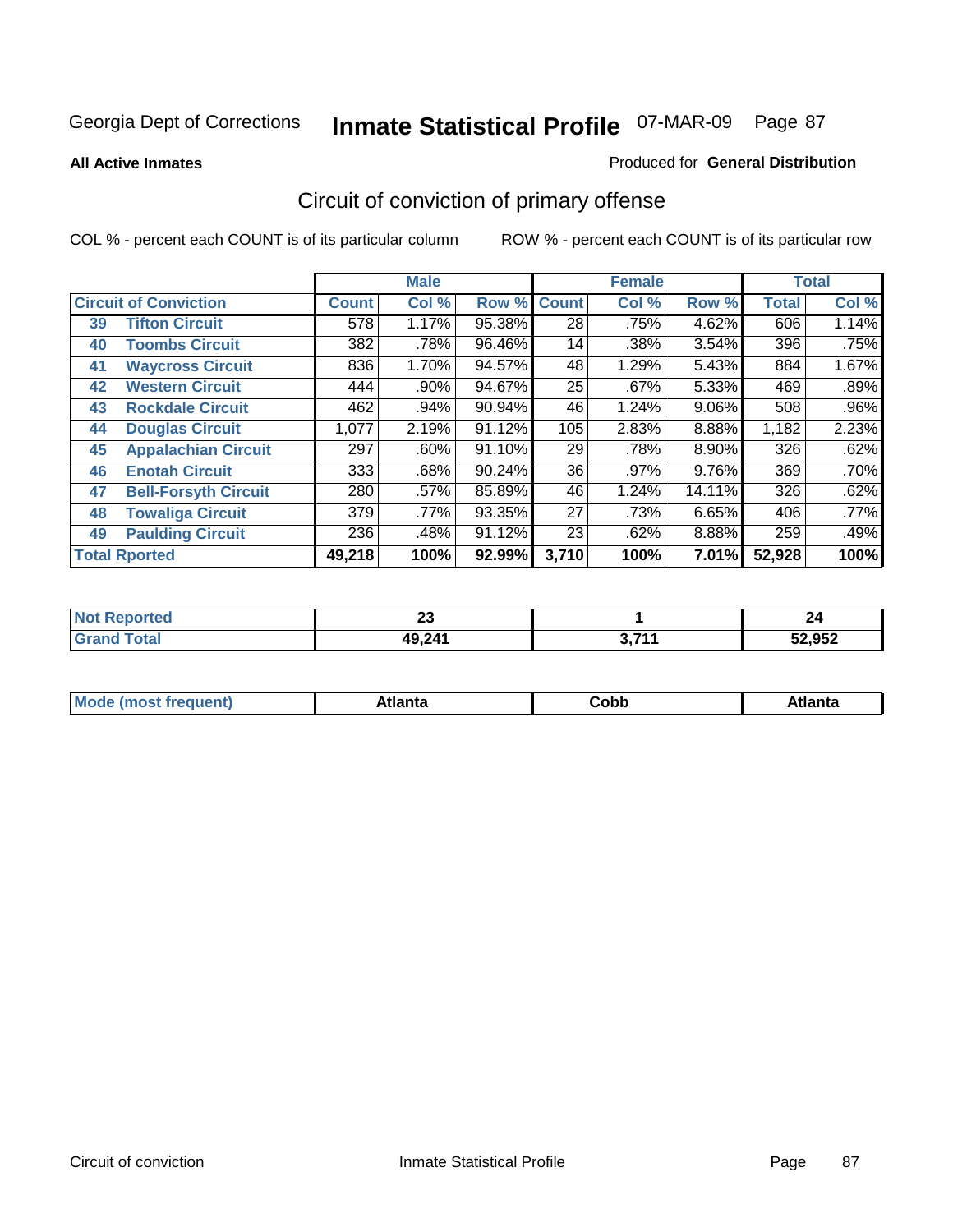### **All Active Inmates**

### Produced for **General Distribution**

## Years served (jail + prison) in this incarceration

|                              |                  | <b>Male</b> |         |                 | <b>Female</b> |        |                   | <b>Total</b> |
|------------------------------|------------------|-------------|---------|-----------------|---------------|--------|-------------------|--------------|
| <b>Years Served</b>          | <b>Count</b>     | Col %       | Row %   | <b>Count</b>    | Col %         | Row %  | <b>Total</b>      | Col %        |
| Less than one year           | 7,641            | 15.77%      | 87.37%  | 1,105           | 30.13%        | 12.63% | 8,746             | 16.78%       |
| 1 to 1.99 years              | 10,554           | 21.79%      | 90.90%  | 1,056           | 28.80%        | 9.10%  | 11,610            | 22.28%       |
| 2 to 2.99 years              | 6,696            | 13.82%      | 93.23%  | 486             | 13.25%        | 6.77%  | 7,182             | 13.78%       |
| 3 to 3.99 years              | 4,336            | 8.95%       | 94.51%  | 252             | 6.87%         | 5.49%  | 4,588             | 8.80%        |
| 4 to 4.99 years              | 2,867            | 5.92%       | 95.66%  | 130             | 3.55%         | 4.34%  | 2,997             | 5.75%        |
| 5 to 5.99 years              | 2,173            | 4.49%       | 95.64%  | 99              | 2.70%         | 4.36%  | 2,272             | 4.36%        |
| 6 to 6.99 years              | 1,934            | 3.99%       | 95.27%  | $\overline{96}$ | 2.62%         | 4.73%  | 2,030             | 3.90%        |
| $\overline{7}$ to 7.99 years | 1,709            | 3.53%       | 95.74%  | 76              | 2.07%         | 4.26%  | 1,785             | 3.43%        |
| 8 to 8.99 years              | 1,469            | 3.03%       | 96.08%  | 60              | 1.64%         | 3.92%  | 1,529             | 2.93%        |
| 9 to 9.99 years              | 1,372            | 2.83%       | 96.01%  | $\overline{57}$ | 1.55%         | 3.99%  | 1,429             | 2.74%        |
| 10 to 10.99 years            | 1,014            | 2.09%       | 95.66%  | 46              | 1.25%         | 4.34%  | 1,060             | 2.03%        |
| 11 to 11.99 years            | 1,026            | 2.12%       | 97.16%  | $\overline{30}$ | 0.82%         | 2.84%  | 1,056             | 2.03%        |
| 12 to 12.99 years            | 860              | 1.78%       | 96.85%  | $\overline{28}$ | 0.76%         | 3.15%  | 888               | 1.70%        |
| 13 to 13.99 years            | 754              | 1.56%       | 97.16%  | $\overline{22}$ | 0.60%         | 2.84%  | 776               | 1.49%        |
| 14 to 14.99 years            | 645              | 1.33%       | 96.27%  | $\overline{25}$ | 0.68%         | 3.73%  | 670               | 1.29%        |
| 15 to 15.99 years            | $\overline{573}$ | 1.18%       | 95.98%  | 24              | 0.65%         | 4.02%  | 597               | 1.15%        |
| 16 to 16.99 years            | 436              | 0.90%       | 96.67%  | $\overline{15}$ | 0.41%         | 3.33%  | 451               | 0.87%        |
| 17 to 17.99 years            | $\overline{418}$ | 0.86%       | 96.76%  | $\overline{14}$ | 0.38%         | 3.24%  | 432               | 0.83%        |
| 18 to 18.99 years            | $\overline{361}$ | 0.75%       | 96.78%  | 12              | 0.33%         | 3.22%  | 373               | 0.72%        |
| 19 to 19.99 years            | 281              | 0.58%       | 98.25%  | $\overline{5}$  | 0.14%         | 1.75%  | 286               | 0.55%        |
| 20 to 20.99 years            | $\overline{223}$ | 0.46%       | 96.96%  | $\overline{7}$  | 0.19%         | 3.04%  | $\overline{230}$  | 0.44%        |
| 21 to 21.99 years            | 199              | 0.41%       | 96.14%  | $\overline{8}$  | 0.22%         | 3.86%  | 207               | 0.40%        |
| 22 to 22.99 years            | 147              | 0.30%       | 99.32%  | $\mathbf{1}$    | 0.03%         | 0.68%  | 148               | 0.28%        |
| 23 to 23.99 years            | 153              | 0.32%       | 98.08%  | $\overline{3}$  | 0.08%         | 1.92%  | 156               | 0.30%        |
| 24 to 24.99 years            | 110              | 0.23%       | 96.49%  | 4               | 0.11%         | 3.51%  | 114               | 0.22%        |
| 25 to 25.99 years            | 91               | 0.19%       | 97.85%  | $\overline{2}$  | 0.05%         | 2.15%  | 93                | 0.18%        |
| 26 to 26.99 years            | $\overline{58}$  | 0.12%       | 100.00% |                 |               |        | $\overline{58}$   | 0.11%        |
| 27 to 27.99 years            | $\overline{78}$  | 0.16%       | 98.73%  | $\mathbf 1$     | 0.03%         | 1.27%  | 79                | 0.15%        |
| 28 to 28.99 years            | $\overline{51}$  | 0.11%       | 98.08%  | 1               | 0.03%         | 1.92%  | $\overline{52}$   | 0.10%        |
| 29 to 29.99 years            | 43               | 0.09%       | 100.00% |                 |               |        | 43                | 0.08%        |
| Thirty + years               | 173              | 0.36%       | 98.86%  | $\overline{2}$  | 0.05%         | 1.14%  | $\frac{175}{175}$ | 0.34%        |
| <b>Total Reported</b>        | 48,445           | 100%        | 92.96%  | 3,667           | 100%          | 7.04%  | 52,112            | 100.0%       |

| <b>Not</b><br><b>Reported</b> | 796    | 44        | 840    |
|-------------------------------|--------|-----------|--------|
| d Total<br>Gran               | 49,241 | 2711<br>◡ | 52,952 |
|                               |        |           |        |

| <b>Mean</b><br>(average)  | 5.14               | J.I                | 4.99          |
|---------------------------|--------------------|--------------------|---------------|
| Median (middle)           | 2.88               | 1.66               | 2.75          |
| l Mode<br>(most frequent) | Less than one year | Less than one year | Less than one |
|                           |                    |                    | vear          |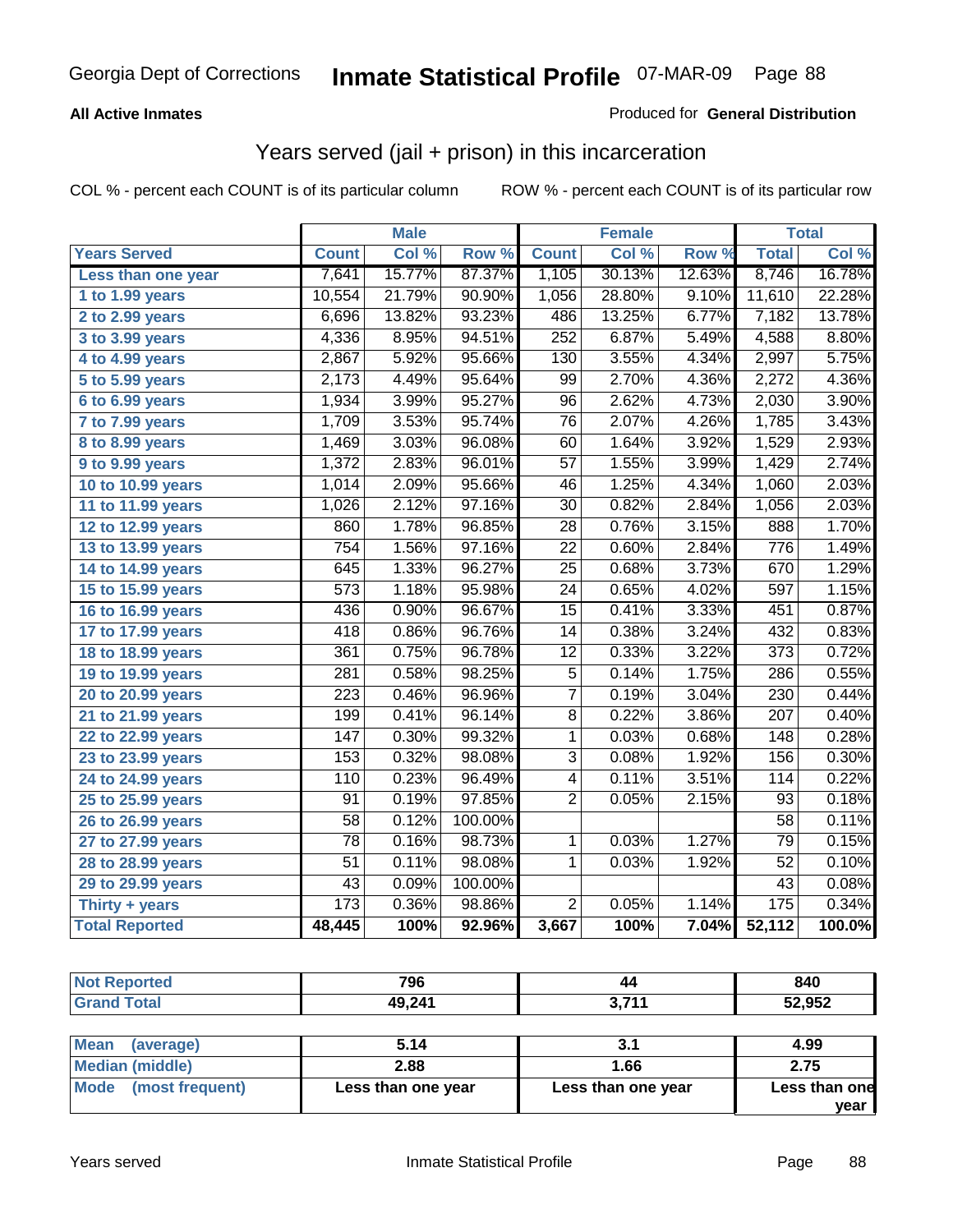### **All Active Inmates**

Produced for **General Distribution**

### Results of most recent HIV tests

|                         |              | <b>Male</b> |           |       | <b>Female</b> |          |              | Total  |
|-------------------------|--------------|-------------|-----------|-------|---------------|----------|--------------|--------|
| <b>HIV Test Results</b> | <b>Count</b> | Col%        | Row %     | Count | Col %         | Row %    | <b>Total</b> | Col %  |
| <b>Positive</b>         | 867          | 1.80%       | $90.60\%$ | 90    | 2.53%         | $9.40\%$ | 957          | 1.85%  |
| <b>Negative</b>         | 47,204       | 98.18%      | 93.15%    | 3,469 | 97.47%        | $6.85\%$ | 50,673       | 98.13% |
| <b>Indeterminate</b>    | 9            | 0.02%       | 100.00%   |       |               |          |              | 0.02%  |
| <b>Refused</b>          |              | 0.01%       | 100.00%   |       |               |          |              | 0.01%  |
| <b>Total Reported</b>   | 48,081       | 100%        | 93.11%    | 3,559 | 100%          | 6.89%    | 51,640       | 100.0% |

| <b>Not</b><br>rted | .160   | 152          | 312. ا |
|--------------------|--------|--------------|--------|
| <b>Grar</b><br>ota | 49,241 | <b>2 744</b> | 52,952 |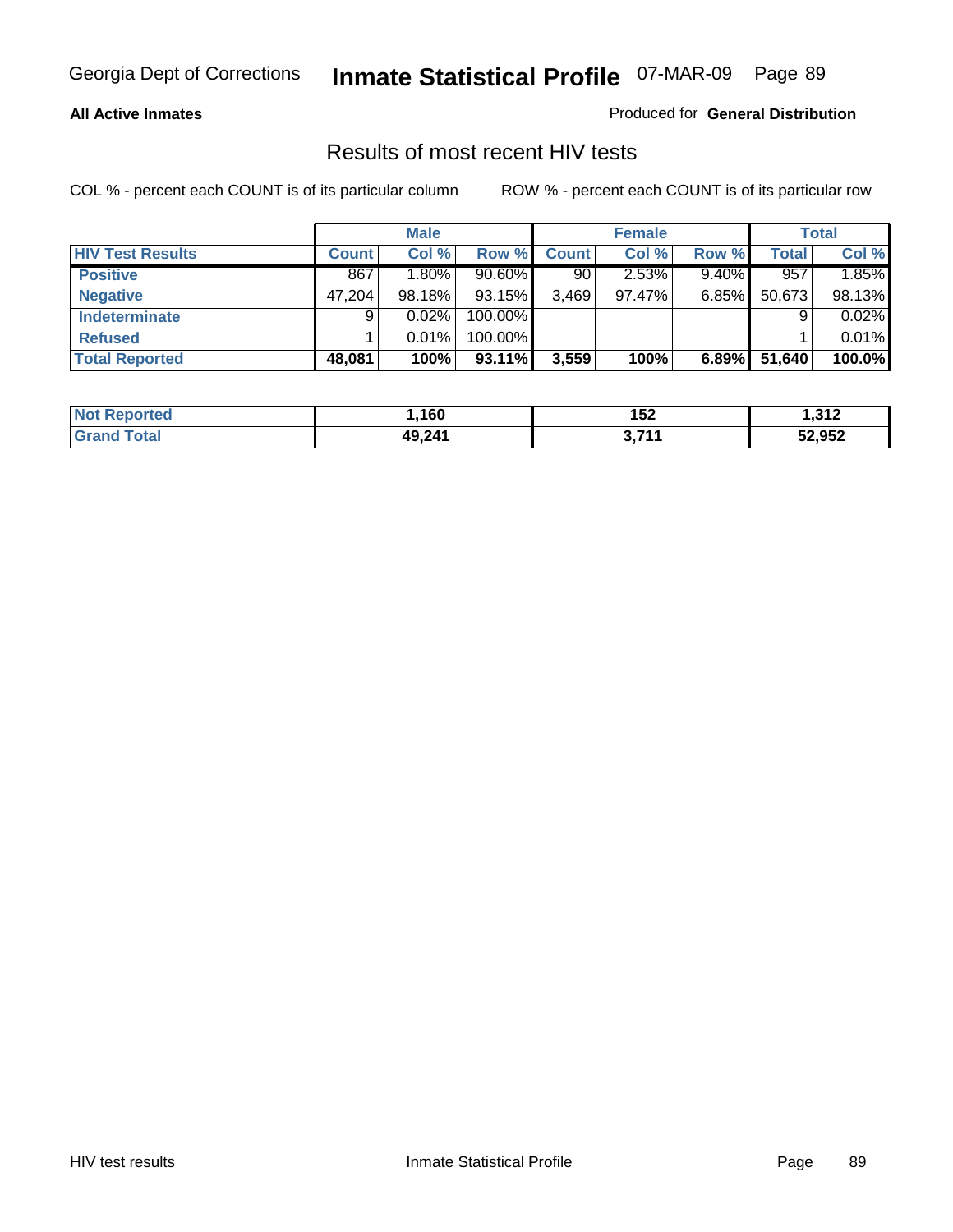### **All Active Inmates**

### Produced for **General Distribution**

### Results of most recent tuberculosis test

|                                  |              | <b>Male</b> |           |              | <b>Female</b> |          |              | <b>Total</b> |
|----------------------------------|--------------|-------------|-----------|--------------|---------------|----------|--------------|--------------|
| <b>Tuberculosis Test Results</b> | <b>Count</b> | Col %       | Row %     | <b>Count</b> | Col %         | Row %    | <b>Total</b> | Col %        |
| <b>Positive on current test</b>  | 5,322        | 11.15%      | $98.21\%$ | 97           | $2.71\%$      | 1.79%    | 5,419        | 10.56%       |
| <b>Positive on previous test</b> | 3,254        | 6.81%       | 96.59%    | 115          | $3.21\%$      | $3.41\%$ | 3,369        | 6.56%        |
| <b>Negative</b>                  | 39,171       | 82.03%      | $92.07\%$ | 3,373        | $94.09\%$     | 7.93%    | 42,544       | 82.87%       |
| <b>Refused</b>                   | 5            | $0.01\%$    | 100.00%   |              |               |          |              | 0.01%        |
| <b>Total Reported</b>            | 47,752       | 100%        | 93.02%    | 3,585        | 100%          | 6.98%    | 51,337       | 100%         |

| <b>Not</b><br><b>Reported</b> | ,489   | 126<br>$\sim$ | .615   |
|-------------------------------|--------|---------------|--------|
| <b>Grand</b><br>Total         | 49,241 | 2744          | 52,952 |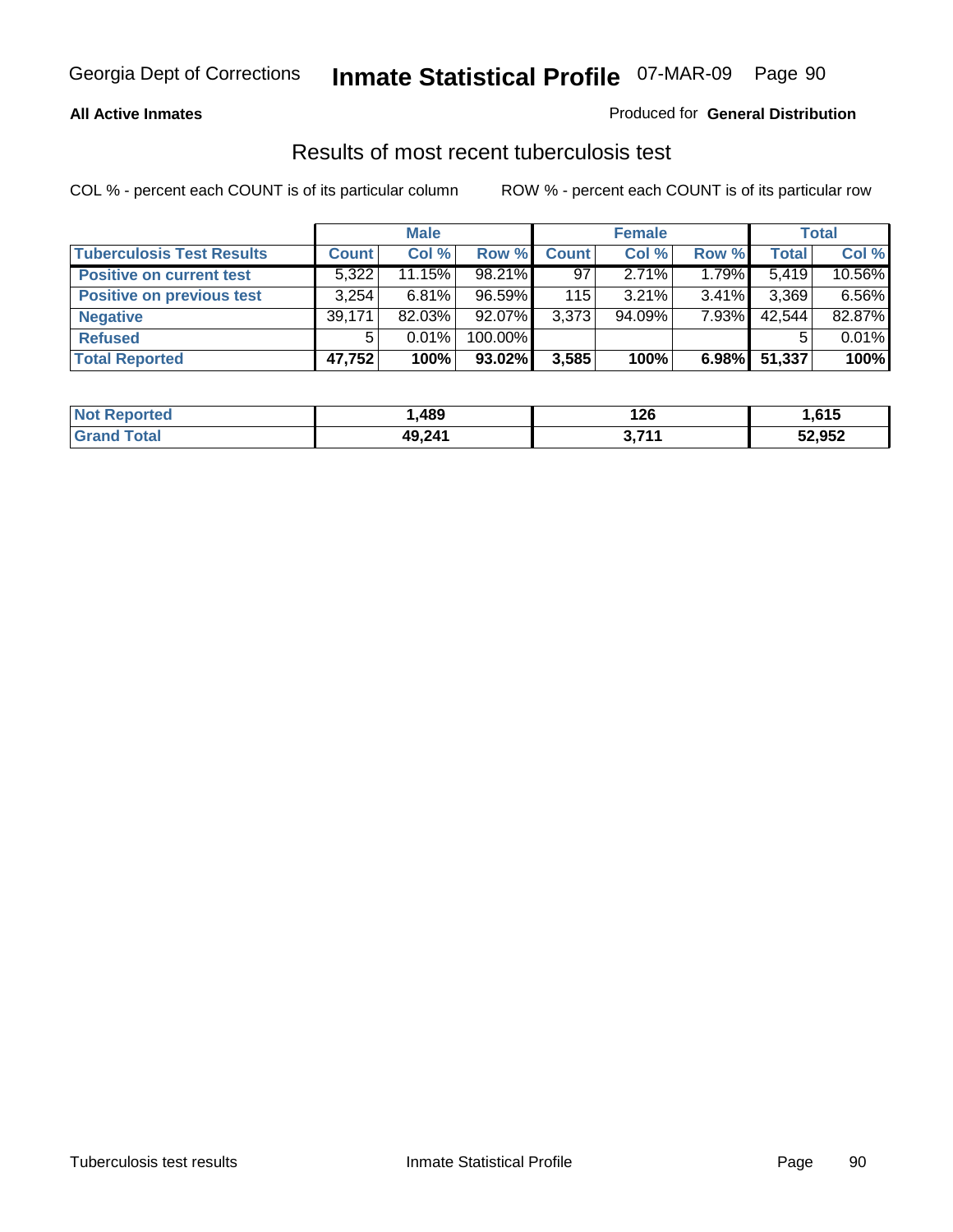### **All Active Inmates**

Produced for **General Distribution**

### Results of most recent syphilis test

|                                 |              | <b>Male</b> |           |                  | <b>Female</b> |           |              | Total  |
|---------------------------------|--------------|-------------|-----------|------------------|---------------|-----------|--------------|--------|
| <b>Syphilis Test Results</b>    | <b>Count</b> | Col %       | Row %     | <b>Count</b>     | Col %         | Row %     | Total        | Col %  |
| <b>Positive on current test</b> | 862          | $1.81\%$    | 87.16%I   | 127 <sub>1</sub> | 3.55%         | $12.84\%$ | 989          | 1.93%  |
| <b>Negative</b>                 | 46.743       | 98.19%      | 93.13%    | 3,446            | 96.45%        | $6.87\%$  | 50,189       | 98.07% |
| <b>Total Reported</b>           | 47,605       | 100%        | $93.02\%$ | 3,573            | 100%          |           | 6.98% 51,178 | 100%   |

| <b>Not Reported</b> | .636   | 138   | 774<br>. . |
|---------------------|--------|-------|------------|
| Total<br>' Grand    | 49,241 | つ フィィ | 52,952     |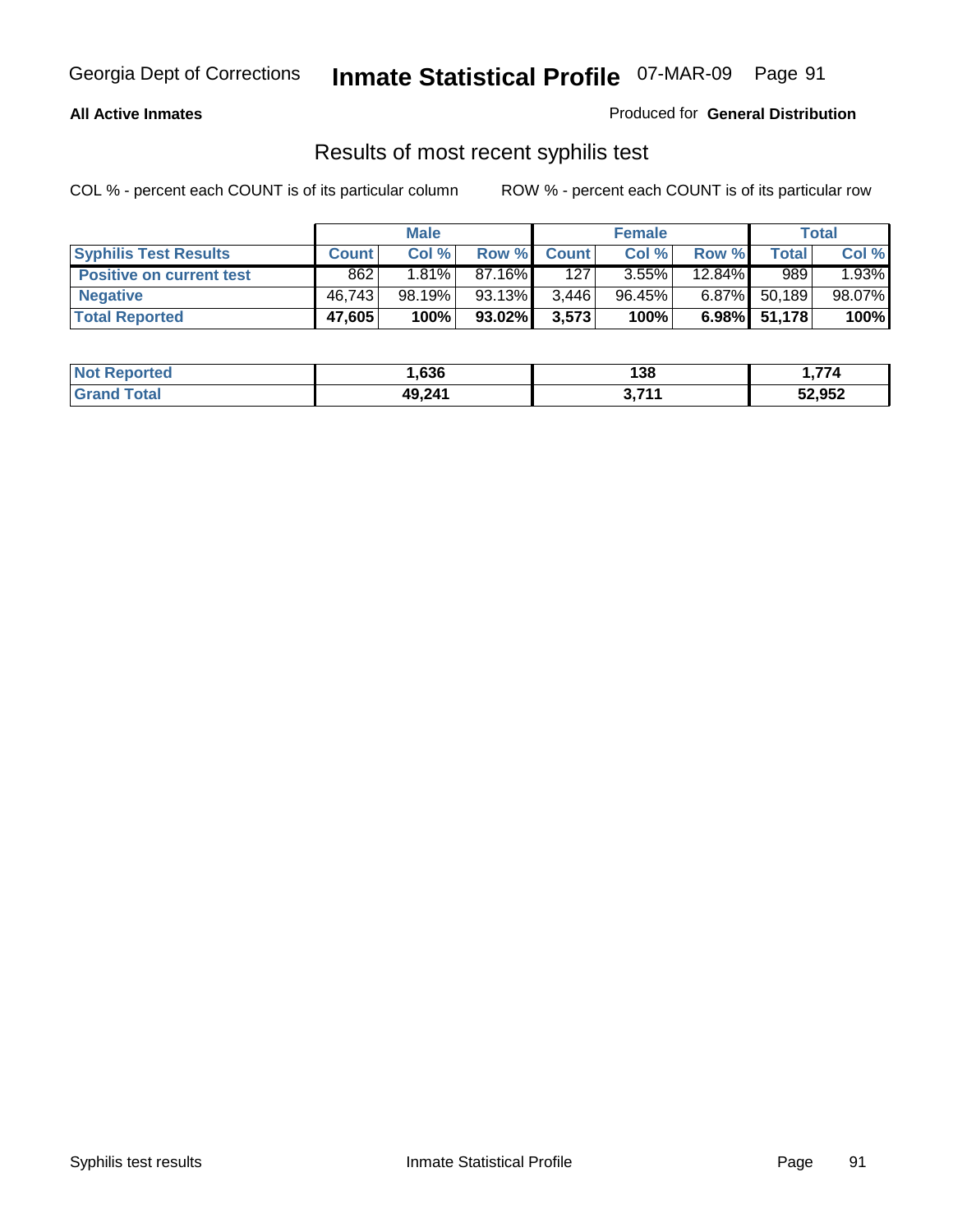### **All Active Inmates**

Produced for **General Distribution**

### Results of most recent Hepatitis-C test

|                                 |              | <b>Male</b> |           |              | <b>Female</b> |          |             | Total  |
|---------------------------------|--------------|-------------|-----------|--------------|---------------|----------|-------------|--------|
| <b>Hepatitis-C Test Results</b> | <b>Count</b> | Col %       | Row %I    | <b>Count</b> | Col %         | Row %    | $\tau$ otal | Col %  |
| <b>Positive on current test</b> | 320          | $34.97\%$   | $97.26\%$ |              | 56.25%        | $2.74\%$ | 329         | 35.34% |
| <b>Negative</b>                 | 595          | 65.03%      | 98.84%    |              | 43.75%        | 1.16%    | 602         | 64.66% |
| <b>Total Reported</b>           | 915          | 100%        | 98.28%    | 16           | 100%          | 1.72%    | 931         | 100%   |

| <b>Not Reported</b> | 48,326 | 3,695 | 52,021 |
|---------------------|--------|-------|--------|
| <b>Grand Total</b>  | 49,241 | 3,71' | 52,952 |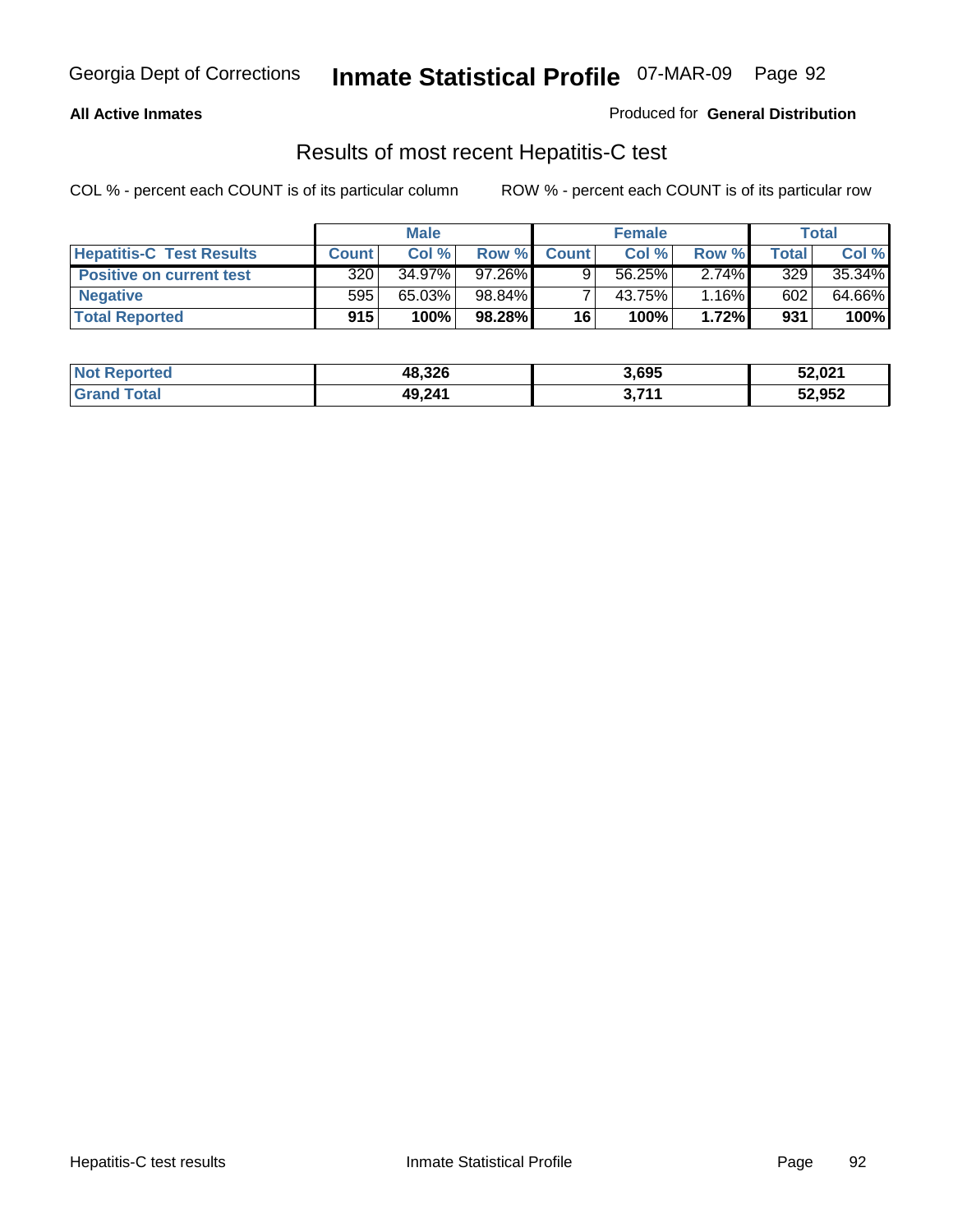### **All Active Inmates**

### Produced for **General Distribution**

### Results of most recent pregnancy test

|                                 |              | <b>Male</b> |          |              | <b>Female</b> |         |              | <b>Total</b> |
|---------------------------------|--------------|-------------|----------|--------------|---------------|---------|--------------|--------------|
| <b>Pregnancy Test Results</b>   | <b>Count</b> | Col%        | Row %    | <b>Count</b> | Col %         | Row %   | <b>Total</b> | Col %        |
| <b>Positive on current test</b> |              |             |          | 37           | 1.79%         | 100.00% | 37           | 1.79%        |
| <b>Negative</b>                 |              |             |          | 2.035        | 98.21%        | 100.00% | 2,035        | 98.21%       |
| <b>Total Reported</b>           |              | %           | $0.00\%$ | 2,072        | 100%          | 100.00% | 2,072        | 100%         |

| <b>Not Reported</b> | 49,241 | 639, ا | 50,880 |
|---------------------|--------|--------|--------|
| <b>Grand Total</b>  | 49,241 | 3,71'  | 52,952 |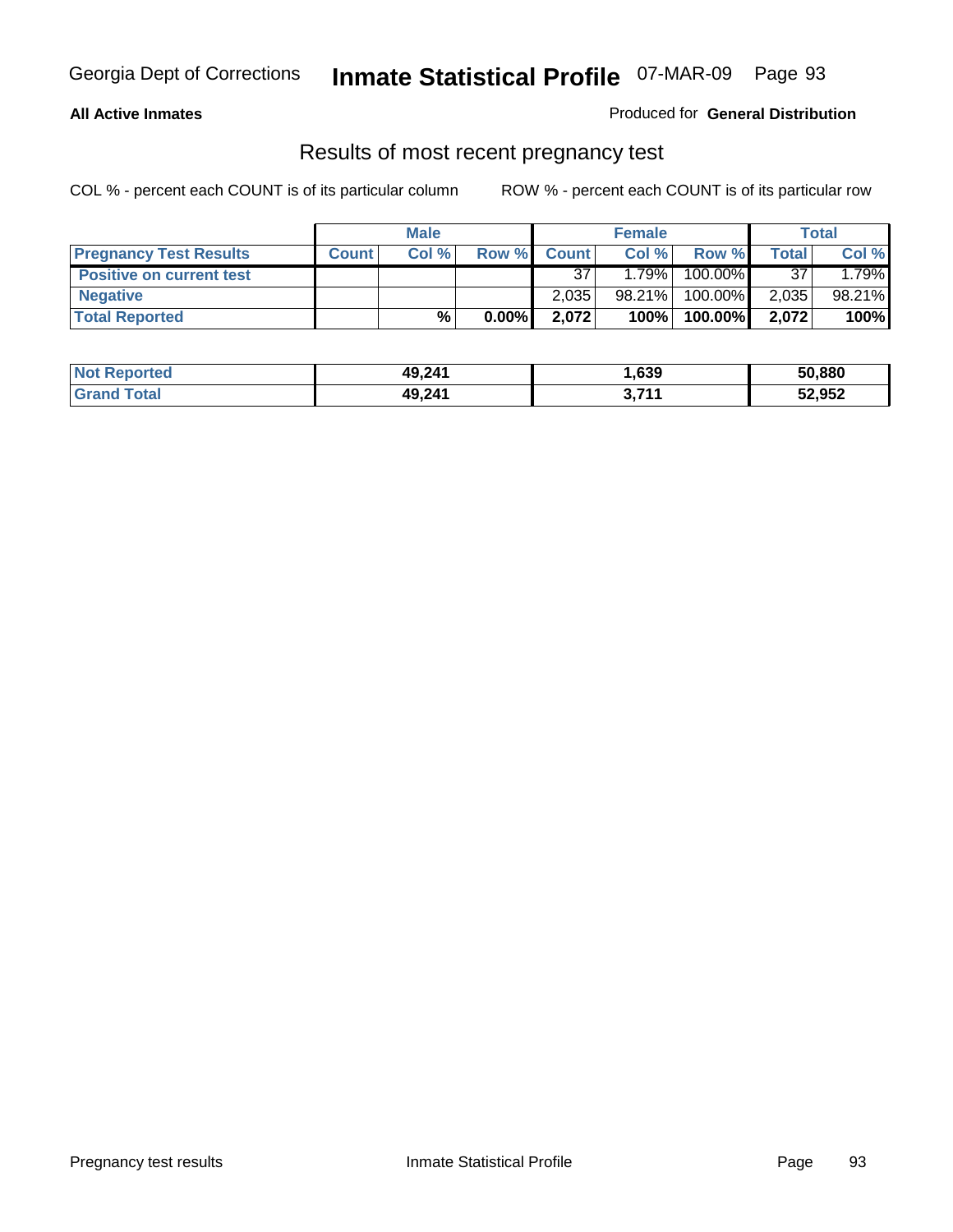### **All Active Inmates**

### Produced for **General Distribution**

### Results of most recent diabetes test

|                                 |              | <b>Male</b> |           |              | <b>Female</b> |          |                 | Total   |
|---------------------------------|--------------|-------------|-----------|--------------|---------------|----------|-----------------|---------|
| <b>Diabetes Test Results</b>    | <b>Count</b> | Col %       | Row %I    | <b>Count</b> | Col %         | Row %    | Total           | Col %   |
| <b>Positive on current test</b> | 63           | 100.00%     | $98.44\%$ |              | $100.00\%$    | $1.56\%$ | 64 <sub>1</sub> | 100.00% |
| <b>Total Reported</b>           | 63           | 100%        | 98.44%    |              | 100%          | 1.56%    | 64              | 100%    |

| <b>Not Reported</b> | 49.178 | 3,710       | 52,888 |
|---------------------|--------|-------------|--------|
| Total<br>Gran       | 49,241 | 7744<br>- - | 52,952 |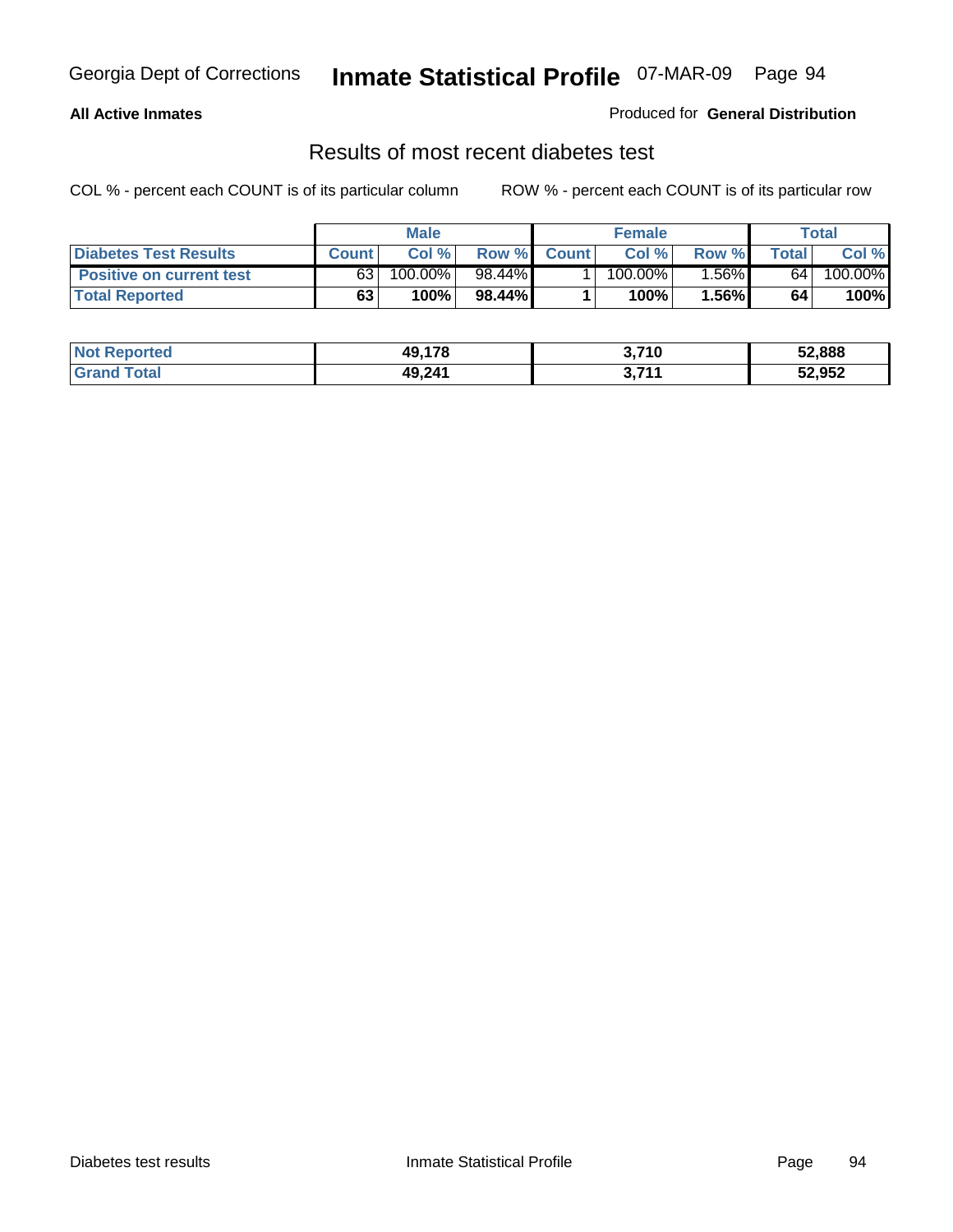### **All Active Inmates**

### Produced for **General Distribution**

### Results of most recent hypertension test

|                                  | <b>Male</b>  |           |         | <b>Female</b> |            |          | <b>Total</b>   |        |
|----------------------------------|--------------|-----------|---------|---------------|------------|----------|----------------|--------|
| <b>Hypertension Test Results</b> | <b>Count</b> | Col %     | Row %   | <b>Count</b>  | Col %      | Row %    | <b>Total</b> I | Col %  |
| <b>Positive on current test</b>  | 306          | $97.45\%$ | 99.03%  |               | $100.00\%$ | $0.97\%$ | 309            | 97.48% |
| <b>Negative</b>                  |              | 2.55%     | 100.00% |               |            |          |                | 2.52%  |
| <b>Total Reported</b>            | 314          | 100%      | 99.05%  |               | 100%       | 0.95%    | 317            | 100%   |

| <b>Not Reported</b> | 48,927 | 3,708 | 52,635 |
|---------------------|--------|-------|--------|
| <b>Grand Total</b>  | 49,241 | 3,711 | 52,952 |